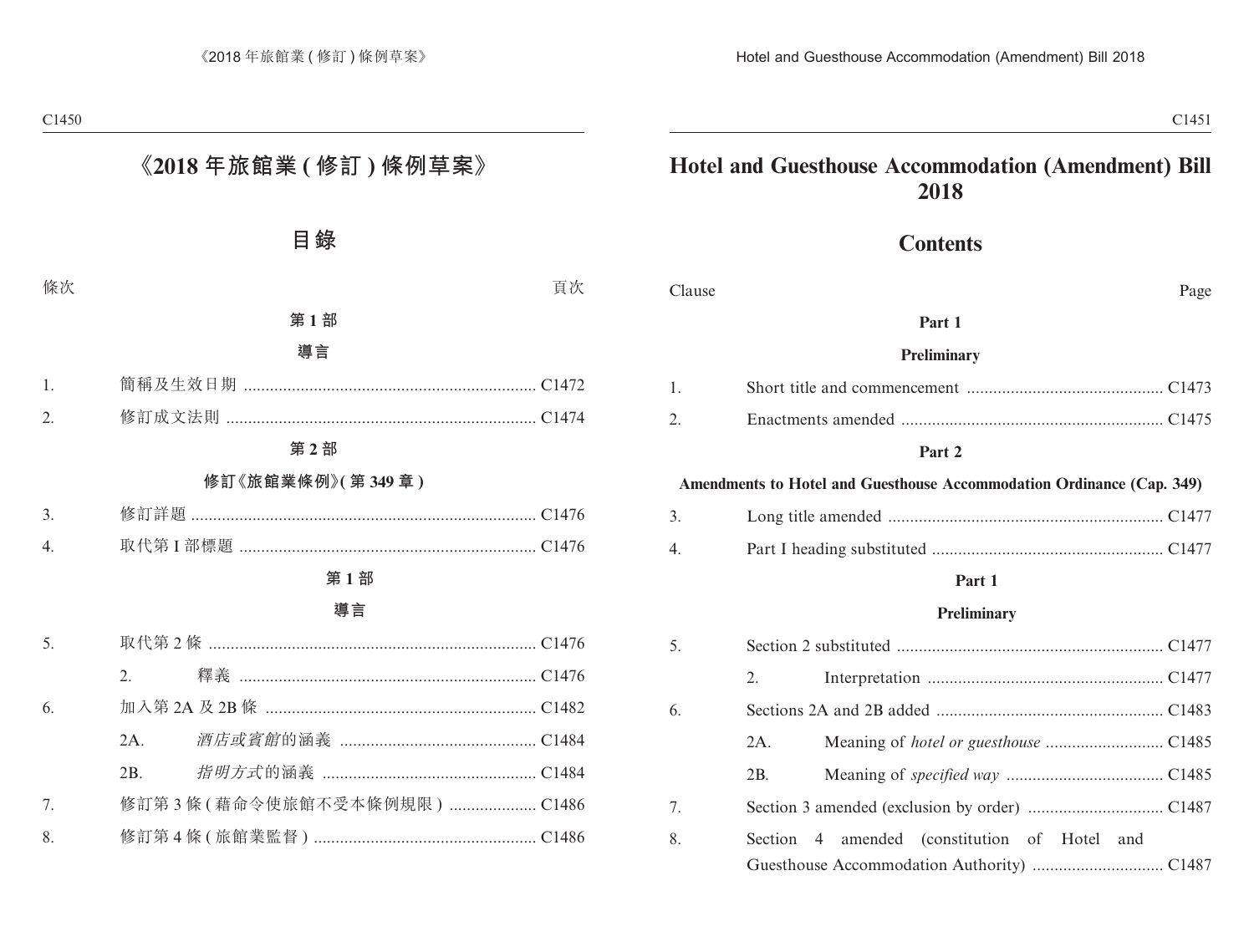| C <sub>1453</sub> |                                                     |     |        |
|-------------------|-----------------------------------------------------|-----|--------|
|                   |                                                     |     | Clause |
|                   |                                                     |     | 9.     |
|                   | Part 2                                              |     |        |
|                   | <b>Restriction on Operating Hotel or Guesthouse</b> |     |        |
|                   | Offence of operating unlicensed hotel or            | 5.  |        |
|                   | Offence by owner and tenant of unlicensed           | 5A. |        |
|                   | Notice relating to specified offence to be          | 5B. |        |
|                   |                                                     |     | 10.    |
|                   |                                                     |     | 11.    |

# **Part 4A**

# **Licences**

# **Division 1—Categories of Licence**

| $12A$ . |                                                        |
|---------|--------------------------------------------------------|
|         | Division 2—Licence: Issue, Renewal, Cancellation, etc. |
| 12B.    |                                                        |
| 12C.    |                                                        |
| 12D.    |                                                        |
| 12E.    |                                                        |
| 12F.    |                                                        |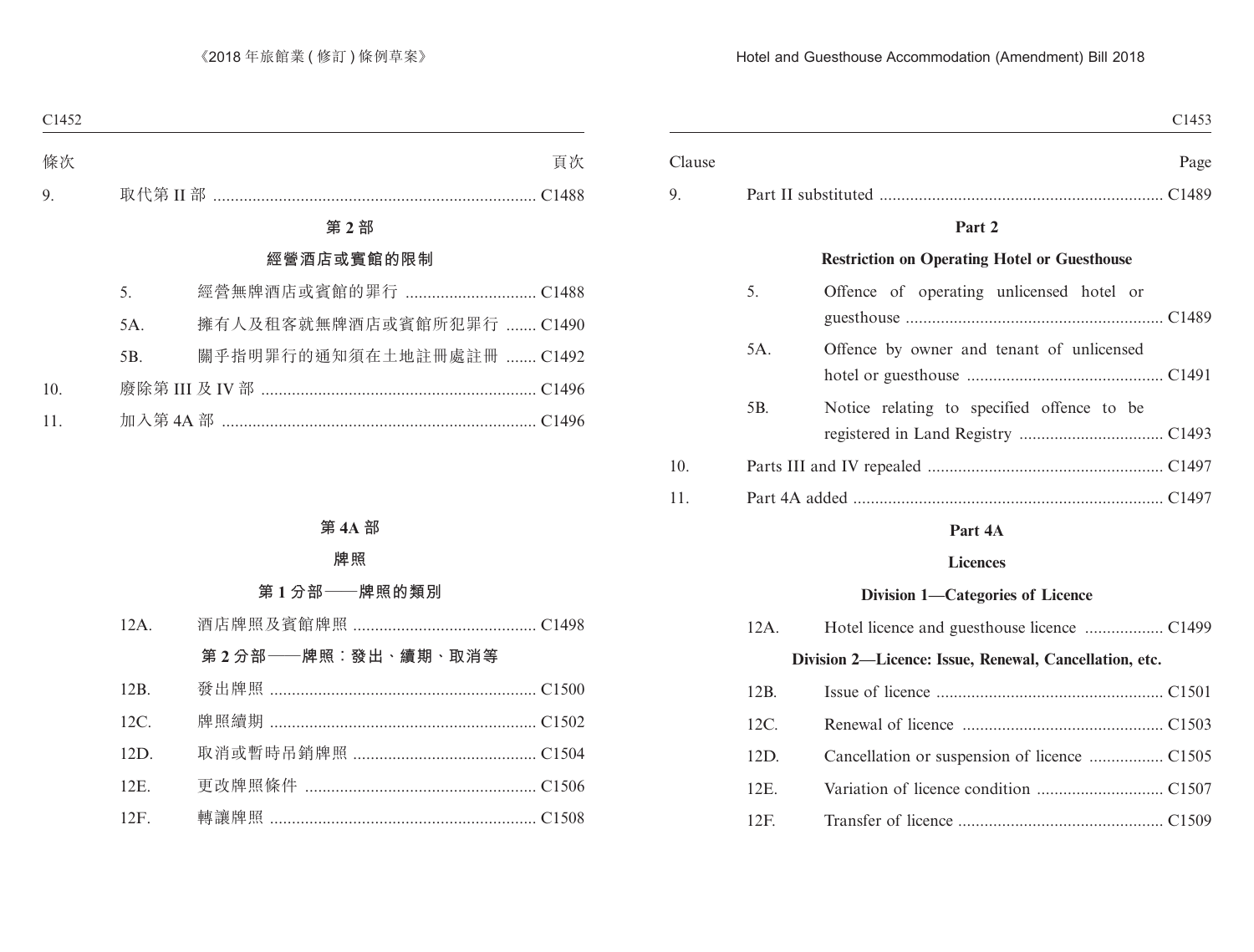| C <sub>1455</sub>                            |        |
|----------------------------------------------|--------|
| Page                                         | Clause |
| Division 3—Licence Fee, Licence Period, etc. |        |
|                                              | 12G.   |
|                                              | 12H.   |
| Authorized person's certificate required if  | 12I.   |
|                                              |        |

#### **Division 4—Licence Requirements**

| 12J.    | Licence requirement: no-use restriction             |  |  |
|---------|-----------------------------------------------------|--|--|
|         |                                                     |  |  |
| $12K$ . | Licence requirement: suitability requirement  C1517 |  |  |
|         | 12L. Licence requirement: fit and proper            |  |  |
|         |                                                     |  |  |

12M. Licence requirement: operation requirement ....... C1523

## **Division 5—Other Functions of Authority**

|     | 12N. | Consideration of views of affected persons  C1525 |
|-----|------|---------------------------------------------------|
|     | 12O. | Authority's power to request documents,           |
|     | 12P. | Duty of Authority to give notices of certain      |
| 12. |      |                                                   |
| 13. |      |                                                   |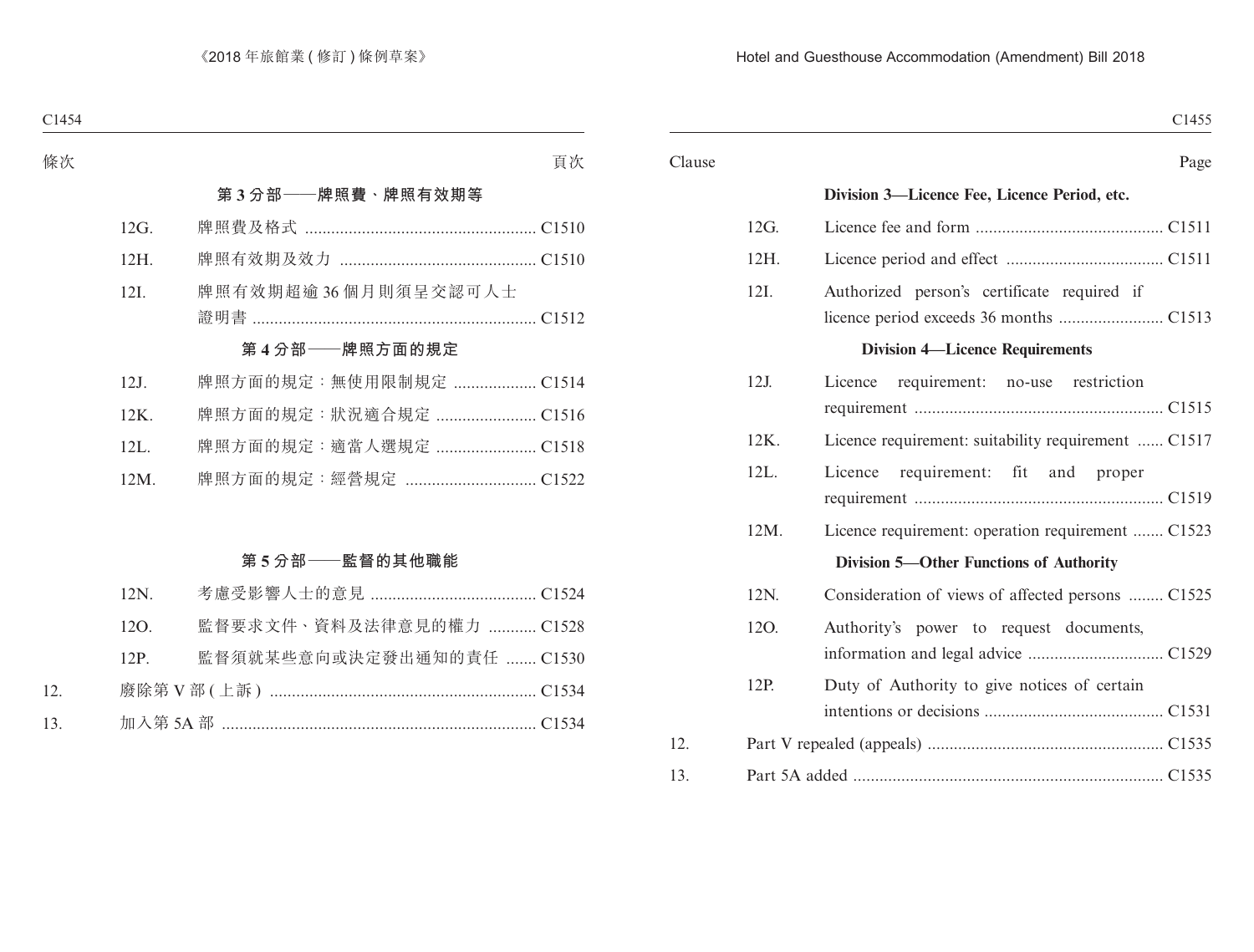Clause Page

# **Part 5A**

# **Appeals**

|     |      | Part 6                                     |  |
|-----|------|--------------------------------------------|--|
| 14. |      |                                            |  |
|     | 17J. |                                            |  |
|     |      |                                            |  |
|     | 17I. | Acting Convenor, vacancy in appeal board,  |  |
|     |      |                                            |  |
|     | 17H. | Convenor may determine procedure of appeal |  |
|     | 17G. |                                            |  |
|     | 17F. |                                            |  |
|     |      |                                            |  |
|     | 17E. | Disclosure of interest of member of appeal |  |
|     | 17D. |                                            |  |
|     | 17C. |                                            |  |
|     | 17B. |                                            |  |
|     | 17A. |                                            |  |

# **Supervision of Hotel or Guesthouse**

| 15 <sub>1</sub> |     |  |
|-----------------|-----|--|
|                 | 18. |  |
| 16.             |     |  |
|                 |     |  |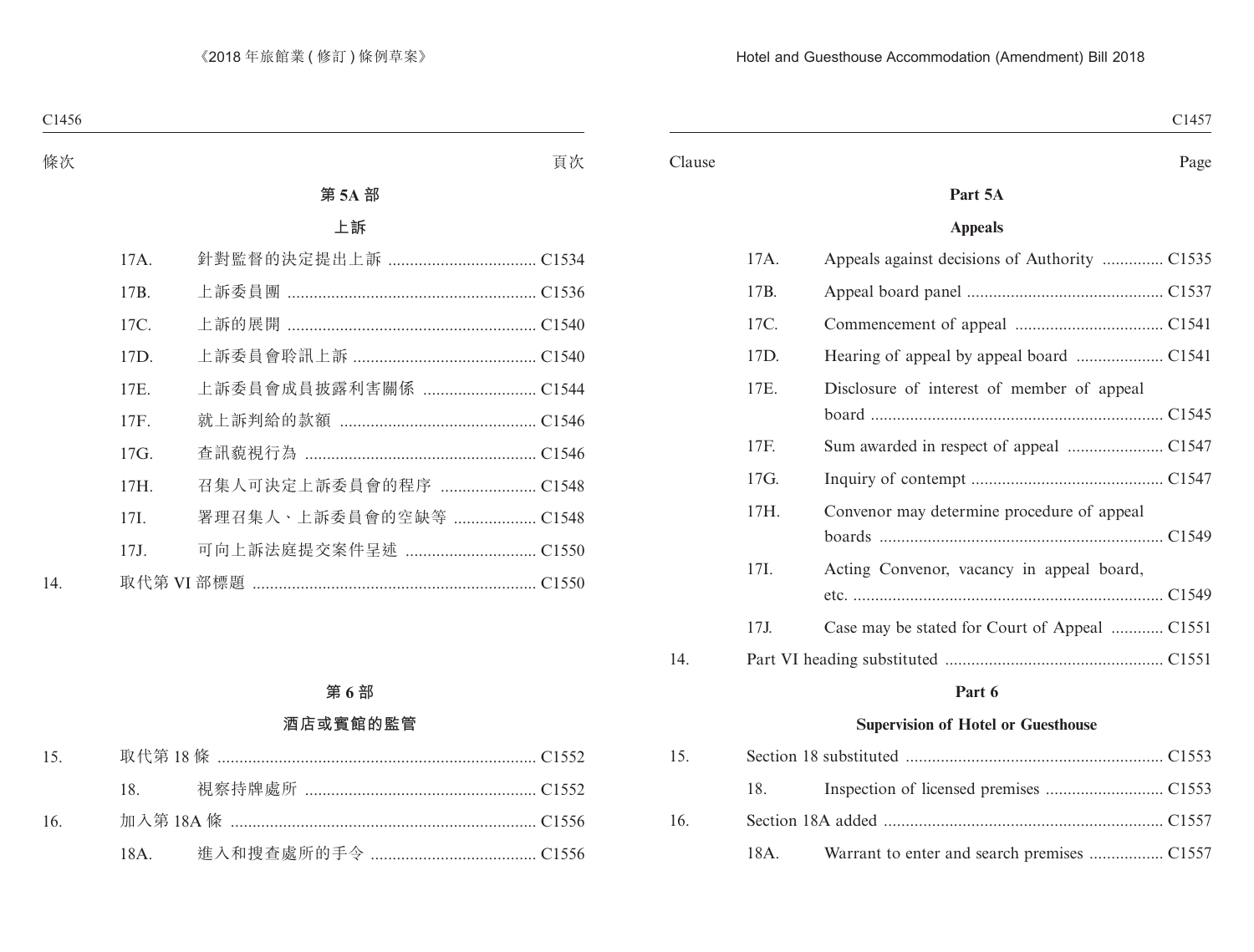|        |      |                                                                                                      | C <sub>1459</sub> |
|--------|------|------------------------------------------------------------------------------------------------------|-------------------|
| Clause |      |                                                                                                      | Page              |
| 17.    |      | Section 19 amended (Secretary may direct remedial                                                    |                   |
|        |      |                                                                                                      |                   |
| 18.    |      | Part 6A heading, and Part 6A, Division 1 heading added  C1565                                        |                   |
|        |      | Part 6A                                                                                              |                   |
|        |      | <b>Orders Made by Court or Magistrate</b>                                                            |                   |
|        |      | Division 1-Order of District Court Made on                                                           |                   |
|        |      | Grounds of Safety, etc.                                                                              |                   |
| 19.    |      |                                                                                                      |                   |
|        | 20.  |                                                                                                      |                   |
| 20.    |      |                                                                                                      |                   |
|        |      | Division 2-Order of Court or Magistrate Made in Case of<br>Repeated Contravention of Section 5 or 5A |                   |
|        |      |                                                                                                      |                   |
|        |      | <b>Subdivision 1-Closure Order</b>                                                                   |                   |
|        | 20A. |                                                                                                      |                   |
|        | 20B. | Issue of warrant to bailiff after making                                                             |                   |
|        |      | <b>Subdivision 2-Rescission of Closure Order</b>                                                     |                   |
|        | 20C. | Rescission of closure order on application  C1581                                                    |                   |
|        | 20D. | Rescission of closure order on successful                                                            |                   |
|        |      |                                                                                                      |                   |
|        |      | <b>Subdivision 3-Suspension of Closure Order</b>                                                     |                   |
|        | 20E. |                                                                                                      |                   |
|        | 20F. | Variation of conditions of suspension order  C1591                                                   |                   |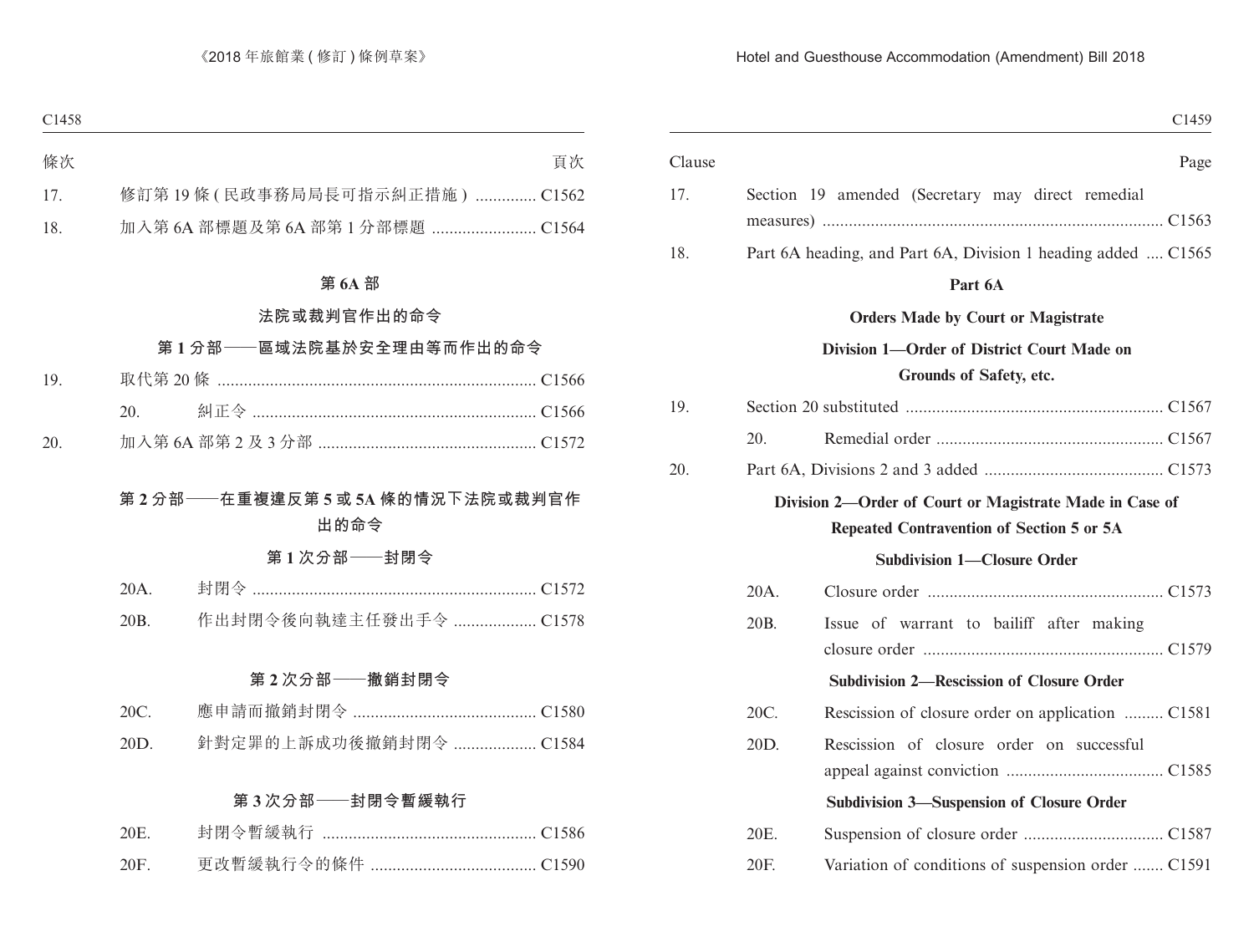|        |      | C1461                                                       |
|--------|------|-------------------------------------------------------------|
| Clause |      | Page                                                        |
|        | 20G. |                                                             |
|        |      | <b>Subdivision 4-Revival of Closure Order</b>               |
|        | 20H. |                                                             |
|        |      | <b>Division 3-Miscellaneous</b>                             |
|        | 20I. |                                                             |
|        | 20J. | Order and notice to be registered in Land                   |
|        |      |                                                             |
| 21.    |      |                                                             |
|        |      | Part 7                                                      |
|        |      | <b>General and Miscellaneous Provisions</b>                 |
| 22.    |      |                                                             |
|        |      | <b>Division 1-Miscellaneous Provisions for Offences</b>     |
| 23.    |      | Section 21 amended (offences in relation to certificates of |
|        |      |                                                             |
| 24.    |      |                                                             |
|        | 21A. | Time limit for prosecution of summary                       |
|        |      |                                                             |
| 25.    |      |                                                             |
|        | 21B. |                                                             |
|        | 21C. | Liability of partners, office holders, etc. of              |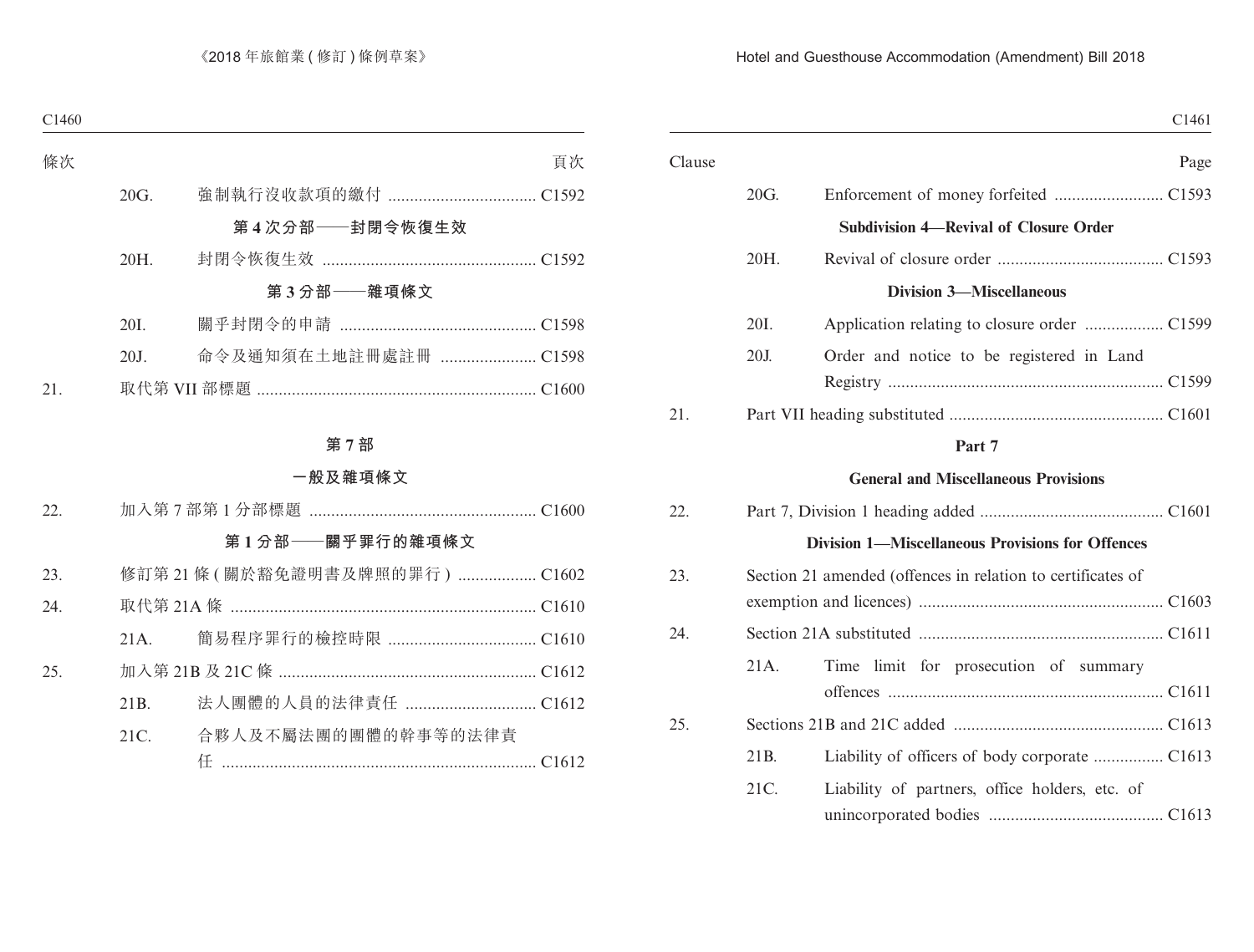|        |      | C1463                                               |
|--------|------|-----------------------------------------------------|
| Clause |      | Page                                                |
| 26.    |      | Part 7, Division 2 heading, and sections 21D to 21G |
|        |      |                                                     |
|        |      | Division 2—Administration and Enforcement           |
|        | 21D. |                                                     |
|        | 21E. |                                                     |
|        | 21F. |                                                     |
|        | 21G. |                                                     |
| 27.    |      |                                                     |
| 28.    |      |                                                     |
|        |      | Part 8                                              |
|        |      | <b>Transitional and Saving Provisions</b>           |
|        | 23.  | Transitional and saving provisions for Hotel        |
|        |      | Guesthouse<br>Accommodation<br>and                  |
|        |      |                                                     |

Schedule Transitional and Saving Provisions for Hotel and Guesthouse Accommodation (Amendment) Ordinance 2018 ................... C1625

#### **Part 3**

# **Amendments to Hotel and Guesthouse Accommodation (Appeal Board) Regulations (Cap. 349 sub. leg. A)**

| 29. |  |
|-----|--|
| 30. |  |
| 31. |  |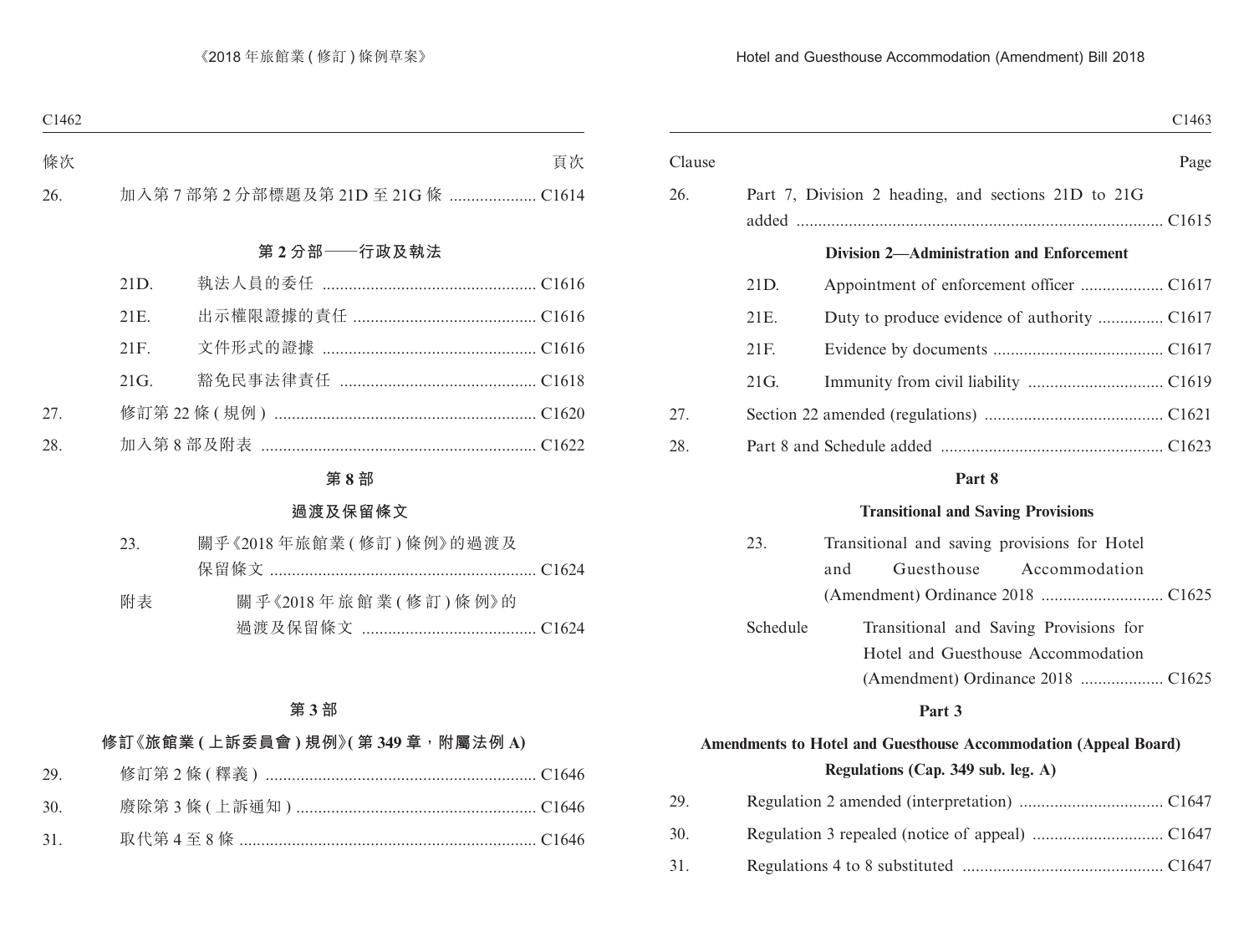|        |                                                                | C1465 |
|--------|----------------------------------------------------------------|-------|
| Clause |                                                                | Page  |
| 4.     | Notifying Authority and interested persons of                  |       |
|        |                                                                |       |
| 5.     |                                                                |       |
| 6.     |                                                                |       |
| 7.     |                                                                |       |
| 8.     |                                                                |       |
| 32.    | Regulation 9 amended (appeal to be conducted in public)  C1655 |       |
| 33.    |                                                                |       |
| 34.    |                                                                |       |
| 11.    |                                                                |       |
| 12.    | Failure of appellant to attend hearing  C1657                  |       |
| 13.    | Failure of appellant to serve notice of appeal,                |       |
|        |                                                                |       |
| 35.    |                                                                |       |
| 36.    |                                                                |       |
| 15.    |                                                                |       |
| 37.    |                                                                |       |
| 16.    |                                                                |       |
| 38.    |                                                                |       |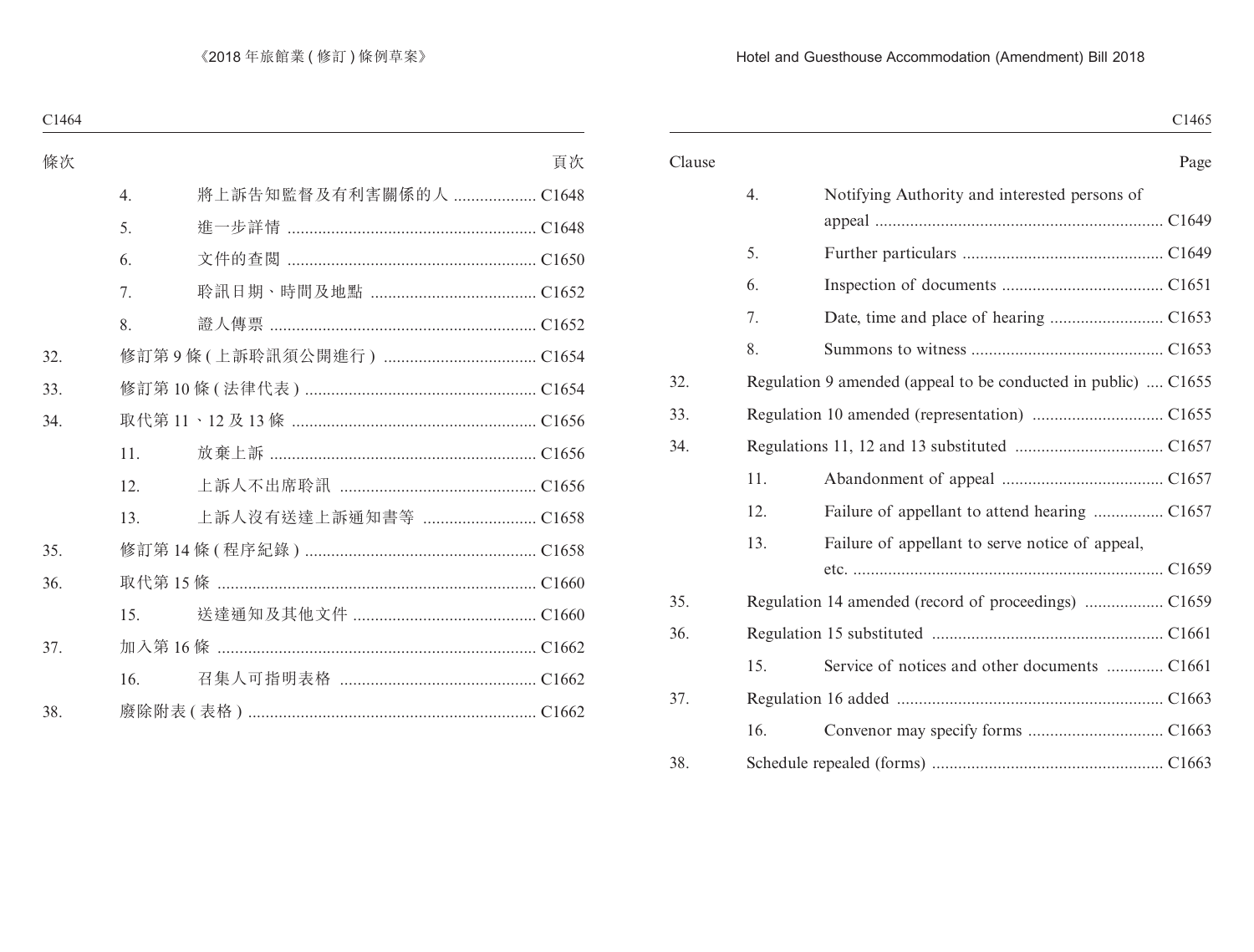Clause Page

#### **Part 4**

# **Amendments to Hotel and Guesthouse Accommodation (Fees) Regulations (Cap. 349 sub. leg. B)**

| 39. |            | Regulation 2 repealed (fee payable upon issue or renewal |  |
|-----|------------|----------------------------------------------------------|--|
|     |            |                                                          |  |
| 40. |            |                                                          |  |
|     | 3.         | Licence fee for issue or renewal of licence  C1665       |  |
|     | 4.         | Adjustment of licence fee if licence period              |  |
| 41. |            | Schedule 1 amended (fee payable upon issue of licence    |  |
|     | Schedule 1 | Fee Payable for Issue of Licence under                   |  |
| 42. |            | Schedule 2 amended (fee payable upon renewal of licence  |  |
|     | Schedule 2 | Fee Payable for Renewal of Licence                       |  |
|     |            | Part 5                                                   |  |

#### **Related Amendments**

# **Division 1—Amendment to Specification of Public Offices Notice (Cap. 1 sub. leg. C)**

43. Schedule amended (specification of public offices) ............... C1671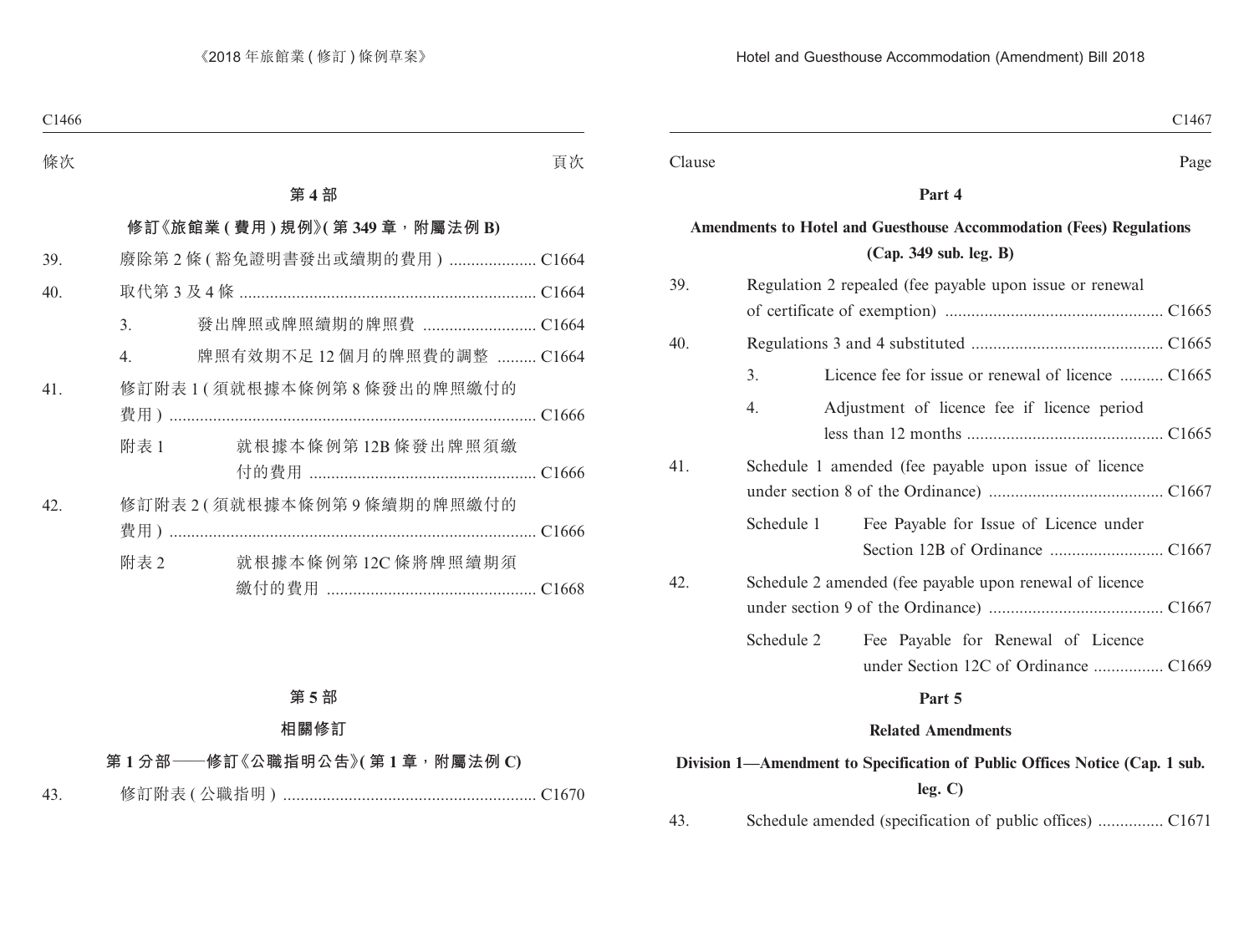|        | C <sub>1469</sub>                                                                                                |
|--------|------------------------------------------------------------------------------------------------------------------|
| Clause | Page                                                                                                             |
|        | Division 2—Amendments to Inland Revenue Ordinance (Cap. 112)                                                     |
| 44.    | Section 16F amended (expenditure on building                                                                     |
|        | Division 3—Amendments to Building (Planning) Regulations (Cap. 123 sub.<br>leg. F)                               |
| 45.    | Regulation 23A amended (provisions supplementary to                                                              |
| 46.    |                                                                                                                  |
|        | Division 4—Amendment to Building (Energy Efficiency) Regulation (Cap. 123<br>sub. leg. M)                        |
| 47.    |                                                                                                                  |
|        | Division 5—Amendments to Hong Kong Tourism Board Ordinance (Cap. 302)                                            |
| 48.    |                                                                                                                  |
| 49.    | Section 9 amended (constitution and membership of                                                                |
|        |                                                                                                                  |
|        | Division 6—Amendments to Smoking (Public Health) Ordinance (Cap. 371)                                            |
| 50.    | Schedule 2 amended (designated no smoking areas and                                                              |
|        |                                                                                                                  |
|        | Division 7-Amendment to Non-Local Higher and Professional Education<br>(Regulation) Rules (Cap. 493 sub. leg. B) |
| 51.    | Section 5 amended (premises in which registered course                                                           |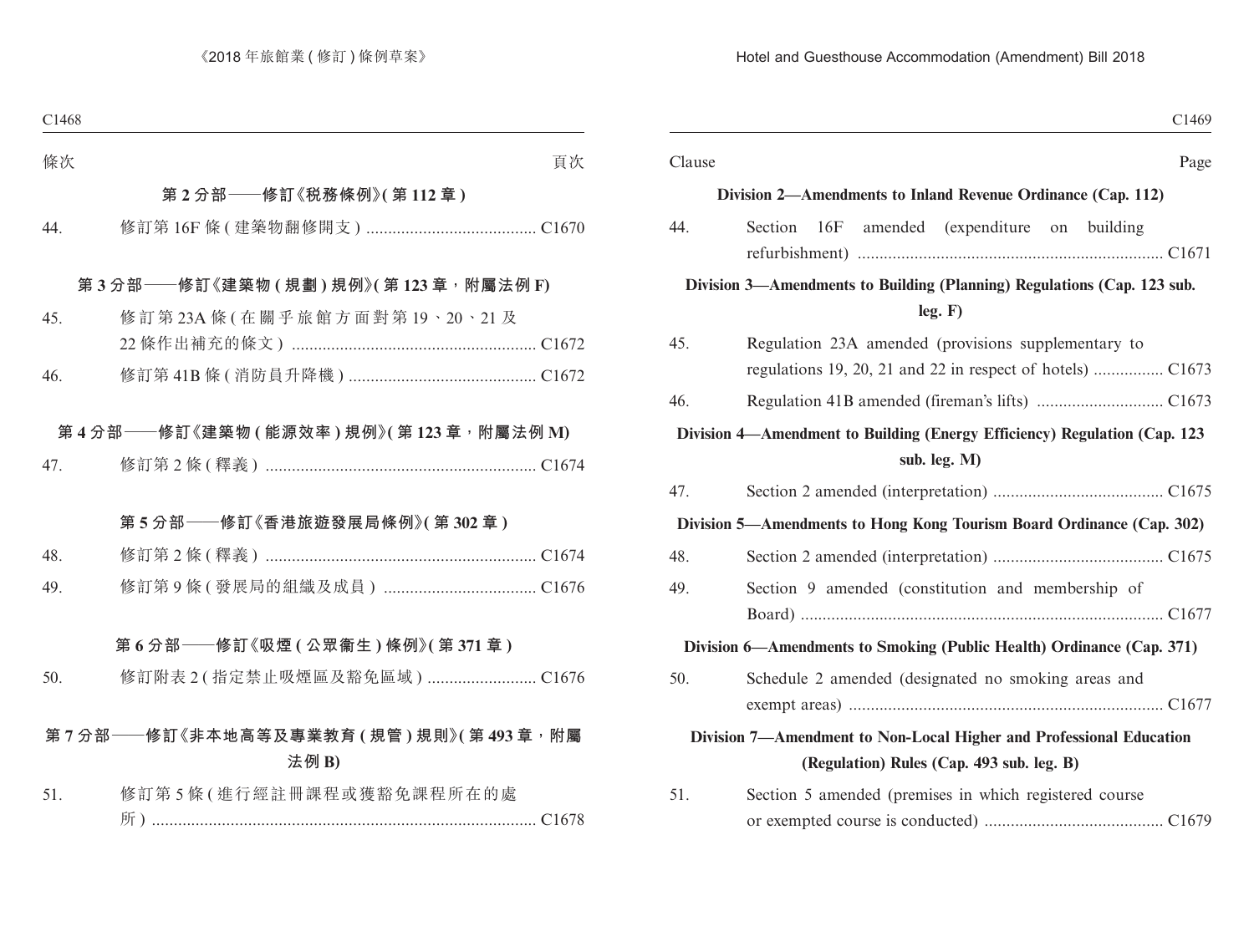|        | C <sub>1471</sub>                                                          |
|--------|----------------------------------------------------------------------------|
| Clause | Page                                                                       |
|        | Division 8—Amendment to Electronic Transactions Ordinance (Cap. 553)       |
| 52.    | Schedule 2 amended (proceedings in relation to which                       |
|        | sections 5, 5A, 6, 7 and 8 of this Ordinance do not apply                  |
|        |                                                                            |
|        | Division 9—Amendments to Karaoke Establishments Ordinance (Cap. 573)       |
| 53.    | Section 5 amended (application for permit or licence)  C1681               |
|        | Division 10—Amendments to Buildings Energy Efficiency Ordinance (Cap. 610) |
| 54.    |                                                                            |
| 55.    | Schedule 1 amended (buildings that require Certificate of                  |
|        | Compliance Registration and Form of Compliance)  C1683                     |

56. Section 6 amended (interpretation: residential property) ...... C1683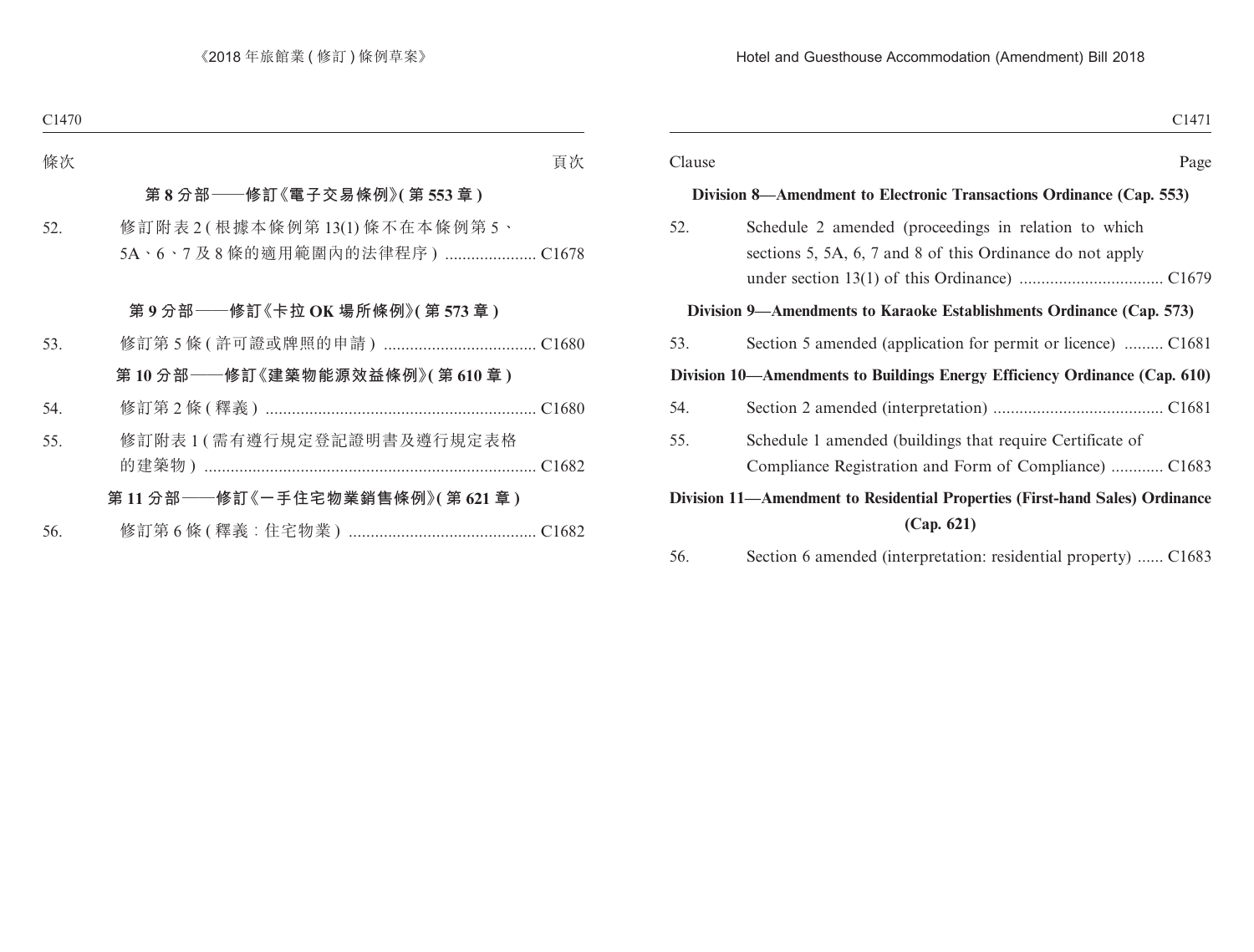# A BILL

# To

Amend the Hotel and Guesthouse Accommodation Ordinance and its subsidiary legislation to strengthen the regulation and control of hotels and guesthouses; to provide for transitional and other related matters; and to make related amendments to other enactments.

Enacted by the Legislative Council.

# **Part 1**

# **Preliminary**

# **1. Short title and commencement**

- (1) This Ordinance may be cited as the Hotel and Guesthouse Accommodation (Amendment) Ordinance 2018.
- (2) This Ordinance comes into operation on a day to be appointed by the Secretary for Home Affairs by notice published in the Gazette.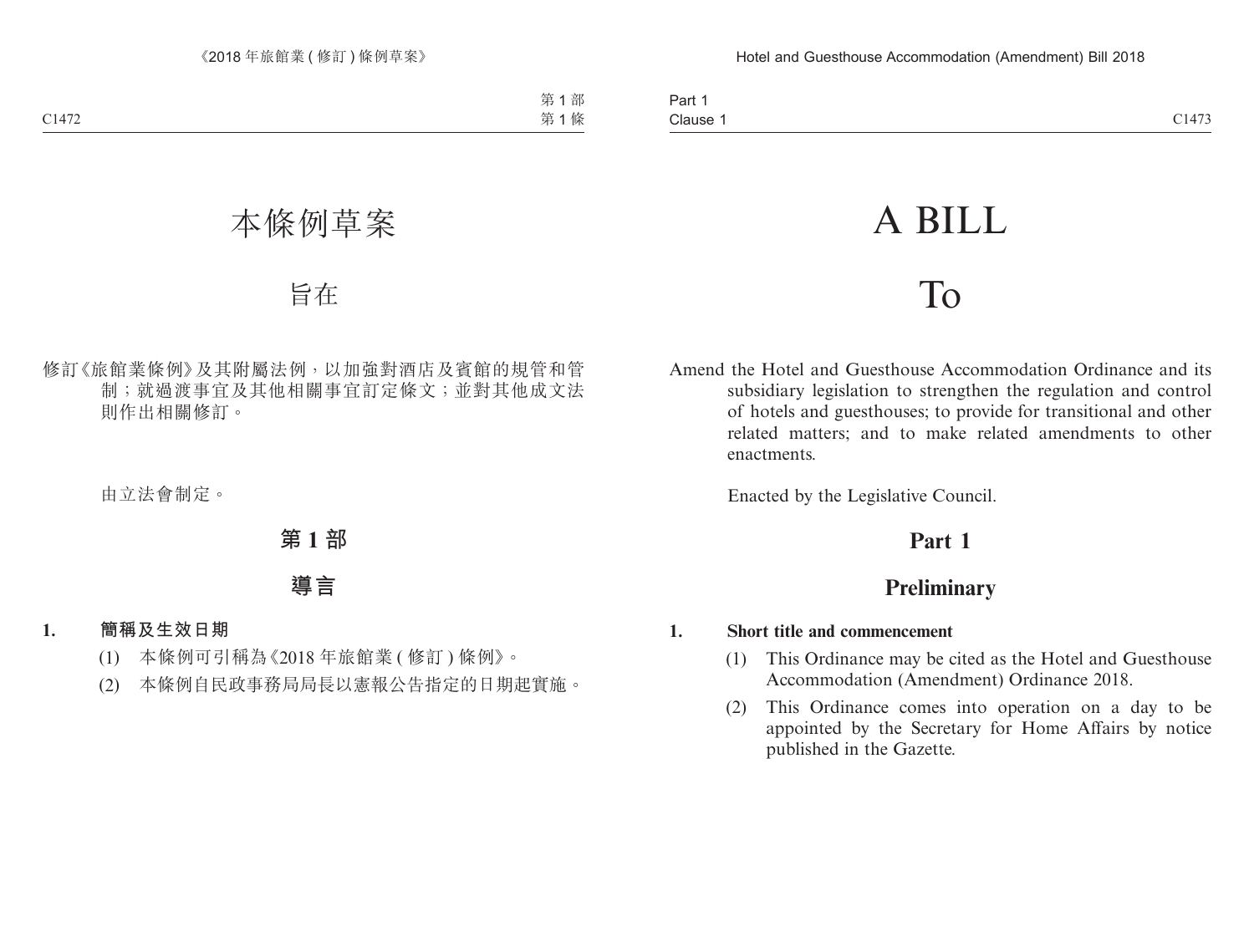| Part     |                                        |
|----------|----------------------------------------|
| Clause 2 | $\overline{a}$<br><br><b>پ</b> ، ، ، ب |

# **2. Enactments amended**

The enactments specified in Parts 2 to 5 are amended as set out in those Parts.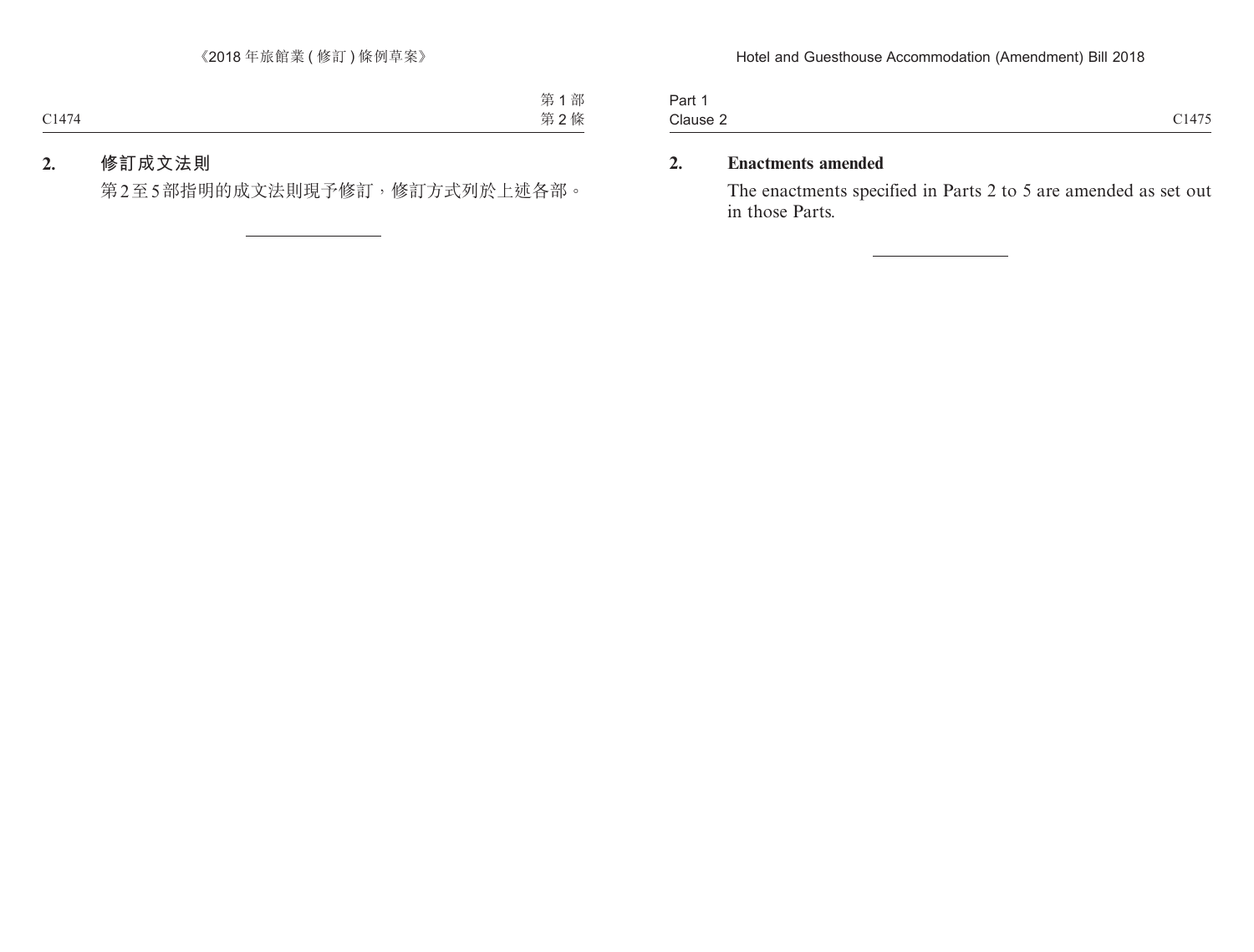| Part 2   |             |
|----------|-------------|
| Clause 3 | $\sim$ 1.77 |

# **Part 2**

# **Amendments to Hotel and Guesthouse Accommodation Ordinance (Cap. 349)**

# **3. Long title amended**

The long title, Chinese text—

#### **Repeal**

"規管及管制旅館住宿、旅館的安全及"

#### **Substitute**

"酒店及賓館住宿的規管、管制和安全以及".

# **4. Part I heading substituted**

Part I, heading—

**Repeal the heading Substitute**

# "**Part 1**

# **Preliminary**".

# **5. Section 2 substituted**

Section 2—

**Repeal the section Substitute**

# "**2. Interpretation**

(1) In this Ordinance—

*appeal* (上訴) means an appeal under section 17A;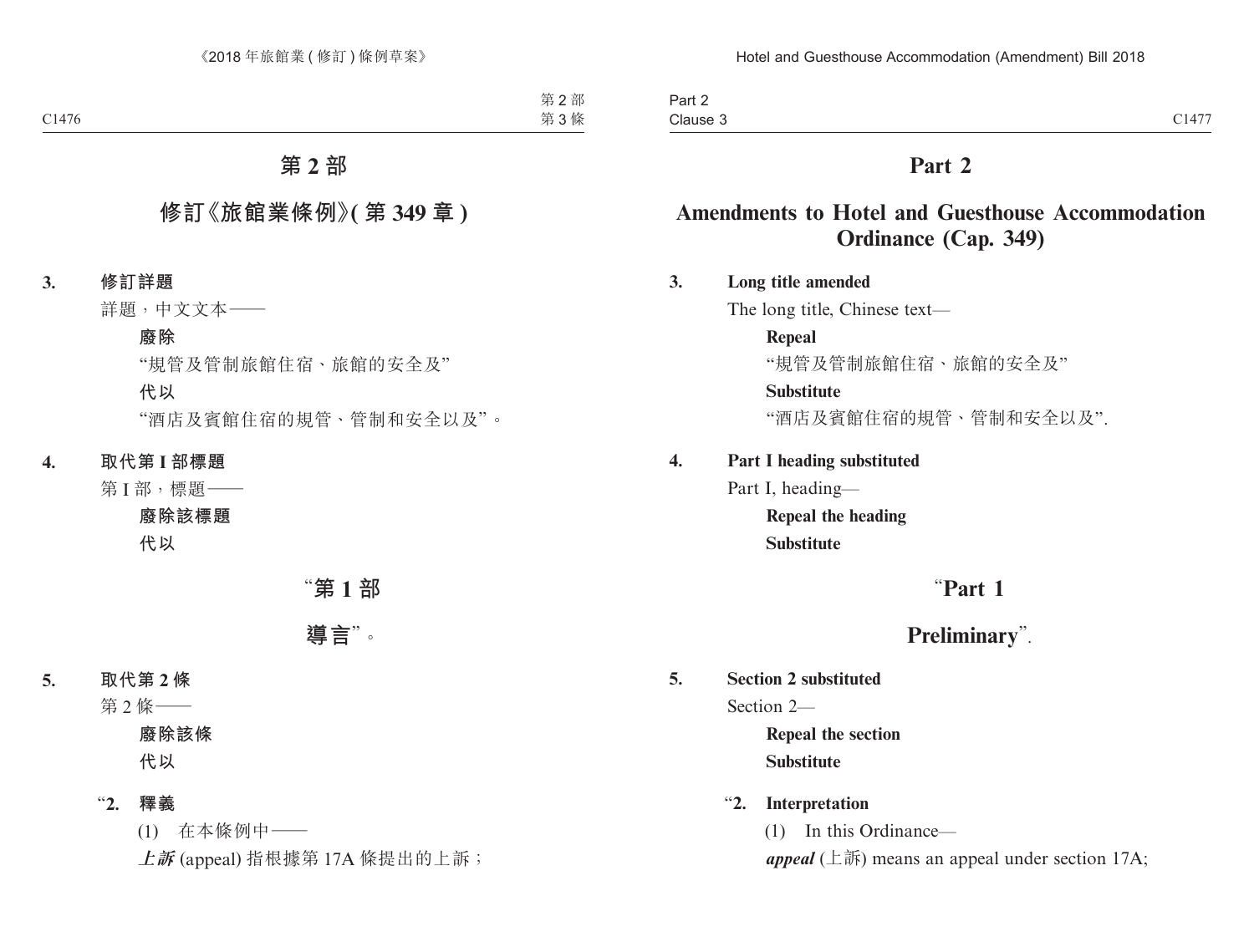| Part 2   |                         |
|----------|-------------------------|
| Clause 5 | $^{\circ}$ 1479<br>---- |

- *appeal board* (上訴委員會) means an appeal board formed under section 17D;
- *appeal board panel* (上訴委員團) means the panel of persons appointed under section 17B;
- *Authority* (監督) means the Hotel and Guesthouse Accommodation Authority mentioned in section 4;
- *authorized person* (認可人士) has the meaning given by section 2(1) of the Buildings Ordinance (Cap. 123);
- *authorized person's certificate* (認可人士證明書) means a certificate required to be submitted under section 12I;
- *business name* (營業名稱), in relation to any premises, means any name under which the premises are used as a hotel or guesthouse;
- *closure order* (封閉令) means an order made under section 20A;
- *company secretary* (公司秘書) includes a person occupying the position of company secretary (by whatever name called);

*condition* (條件), in relation to a licence, means—

- (a) a condition imposed on the licence under section 12B(5), 12C(6) or  $12E(1)(a)$ ; and
- (b) if the condition has been amended under section  $12E(1)(b)$ —the condition as amended;
- *Convenor* (召集人) means the Convenor appointed under section 17B(3);
- *director* (董事) includes a person occupying the position of director (by whatever name called);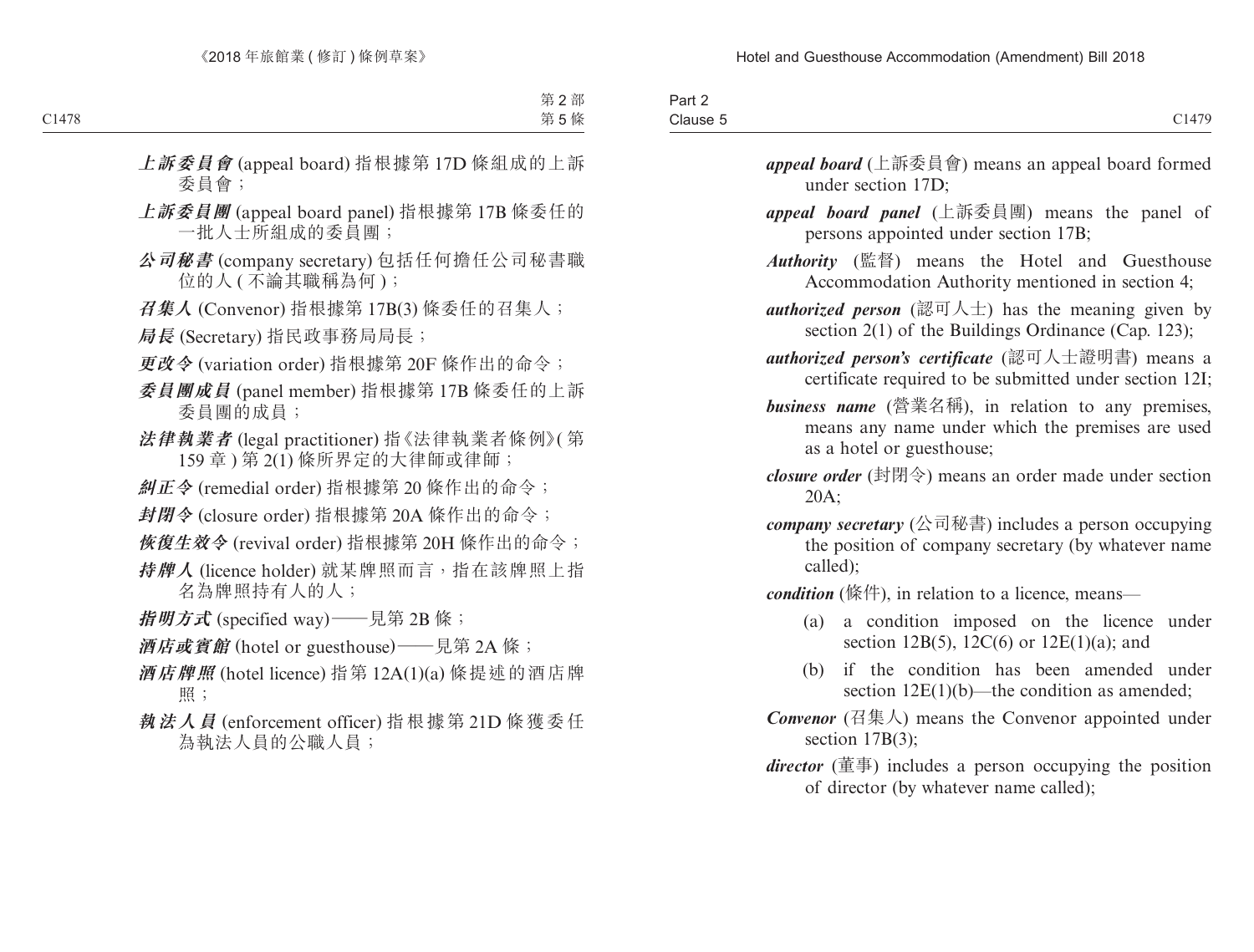| $\overline{\phantom{a}}$<br>Part 2 |       |
|------------------------------------|-------|
| Clause 5                           | C1481 |

- *eligibility criteria* (資格準則), in relation to a licence, means the criteria for eligibility specified under section 12A(2) for the category and, if applicable, the subcategory to which the licence belongs;
- *enforcement officer* (執法人員) means a public officer appointed under section 21D to be an enforcement officer;
- *function* (職能) includes a power and a duty;
- *guesthouse licence* (賓館牌照) means a guesthouse licence referred to in section 12A(1)(b);
- *hotel licence* (酒店牌照) means a hotel licence referred to in section  $12A(1)(a)$ ;
- *hotel or guesthouse* (酒店或賓館)—see section 2A;
- *legal practitioner* (法律執業者) means a barrister or solicitor as defined by section 2(1) of the Legal Practitioners Ordinance (Cap. 159);
- *licence* (牌照), except in the definition of *owner* in section 5A(5), means—
	- (a) a hotel licence; or
	- (b) a guesthouse licence;
- *licence holder* (持牌人), in relation to a licence, means the person named on the licence as its holder;
- *licence period* (牌照有效期), in relation to a licence, means the licence period specified under section  $12H(1)(a)$ ;
- *panel member* (委員團成員) means a member of the appeal board panel appointed under section 17B;
- *premises* (處所) includes part of premises;
- *remedial order* (糾正令) means an order made under section 20: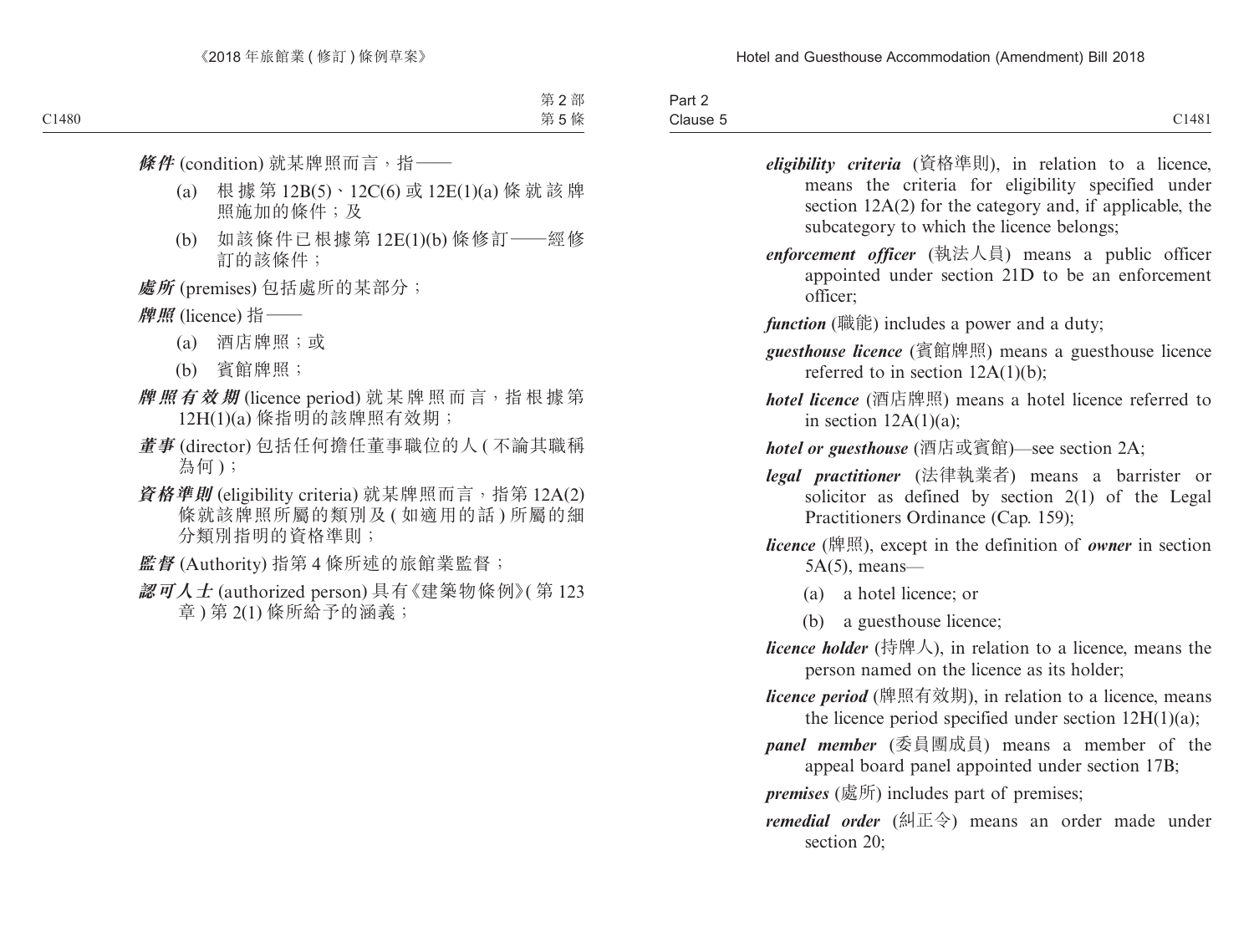| $\overline{\phantom{0}}$<br>Part $\sim$<br>$-$ |       |
|------------------------------------------------|-------|
| - 1<br>Clause 6                                | 21483 |

- *revival order* (恢復生效令) means an order made under section 20H;
- *Secretary* (局長) means the Secretary for Home Affairs;

*specified way* (指明方式)—see section 2B;

- *suspension order* (暫緩執行令) means an order made under section 20<sub>E</sub>.
- *variation order* (更改令) means an order made under section 20F.
- (2) For the purposes of this Ordinance—
	- (a) a reference to the provision of sleeping accommodation includes the provision of any services or facilities ancillary to the sleeping accommodation; and
	- (b) a reference to—
		- (i) the use of premises as a hotel or guesthouse; or
		- (ii) the operation, keeping, management or other control of premises as a hotel or guesthouse,

includes the use, or the operation, keeping, management or other control, of the premises to provide sleeping accommodation in the way described in section 2A(1).".

#### **6. Sections 2A and 2B added**

After section 2—

**Add**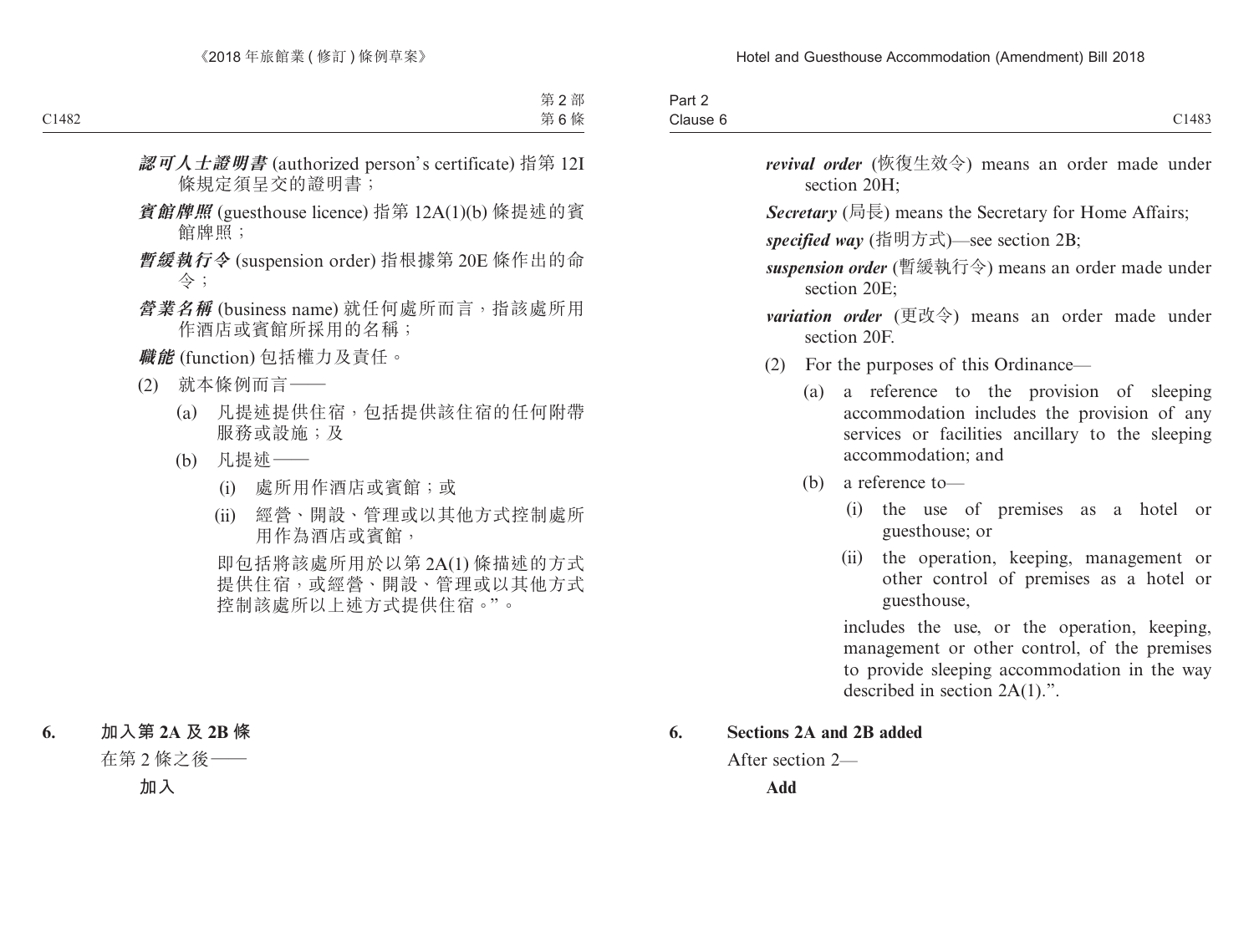| <b>STATES</b><br>$\sim$<br>است د .<br>Part 2 |                   |
|----------------------------------------------|-------------------|
| Clause 6                                     | C1485<br>رە 1 - 1 |

# "**2A. Meaning of** *hotel or guesthouse*

- (1) For the purposes of this Ordinance, premises are a hotel or guesthouse if the premises are held out as providing sleeping accommodation to any persons presenting themselves who are willing to pay a fee for the sleeping accommodation.
- (2) To avoid doubt, in determining whether any premises are held out as providing sleeping accommodation, inference may be drawn from—
	- (a) any representation relating to the premises, regardless of the means through which the representation is made; and
	- (b) any circumstances relating to such representation, including the state or use of the premises.
- (3) In subsection  $(1)$ 
	- (a) *any persons* (任何人) includes any person or persons of a particular category, class, group or description; and
	- (b) *presenting* (到臨) includes presenting in person or through an agent or a representative, whether physically or through any other means, and whether with or without prior booking or notice.

#### **2B. Meaning of** *specified way*

For the purposes of Part 4A, an application is made in the specified way if it—

(a) is made in the form and way specified by the Authority;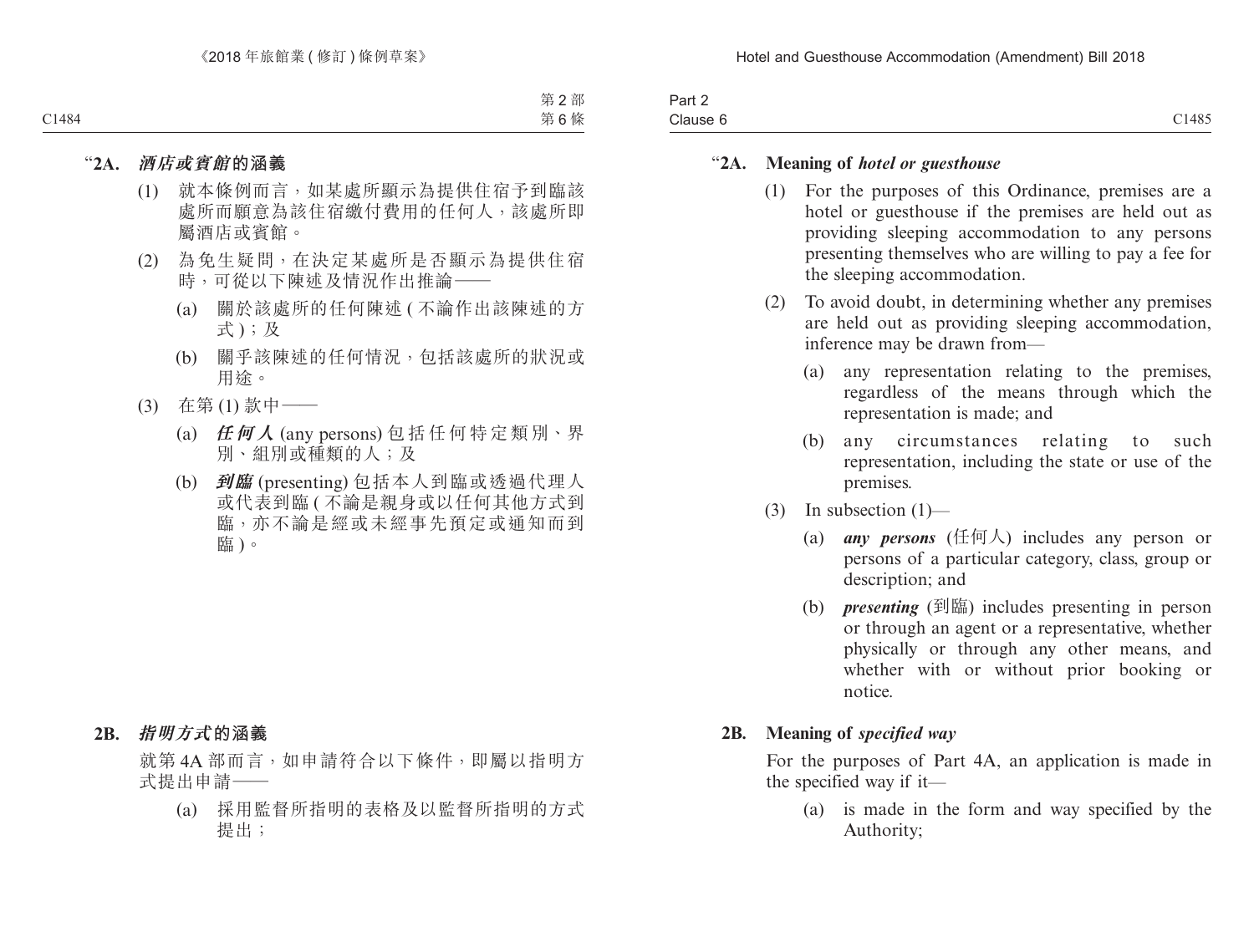|                                                                                            | Part 2                                                                            |
|--------------------------------------------------------------------------------------------|-----------------------------------------------------------------------------------|
|                                                                                            | Clause 7                                                                          |
| (b)                                                                                        |                                                                                   |
| (c)                                                                                        |                                                                                   |
| Section 3 amended (exclusion by order)                                                     | 7.                                                                                |
| Section 3, Chinese text, heading-                                                          | (1)                                                                               |
| Repeal                                                                                     |                                                                                   |
| "旅館"                                                                                       |                                                                                   |
| <b>Substitute</b>                                                                          |                                                                                   |
| "酒店或賓館".                                                                                   |                                                                                   |
| Section $3(1)$ , Chinese text—                                                             | (2)                                                                               |
|                                                                                            |                                                                                   |
| "民政事務局".                                                                                   |                                                                                   |
| Section $3(1)$ —                                                                           | (3)                                                                               |
| Repeal                                                                                     |                                                                                   |
|                                                                                            |                                                                                   |
| <b>Substitute</b>                                                                          |                                                                                   |
| "guesthouse".                                                                              |                                                                                   |
| Section 4 amended (constitution of Hotel and Guesthouse<br><b>Accommodation Authority)</b> | 8.                                                                                |
| Section 4, English text, heading-                                                          | (1)                                                                               |
| Repeal                                                                                     |                                                                                   |
| "Constitution of".                                                                         |                                                                                   |
|                                                                                            | (2)                                                                               |
|                                                                                            | Repeal<br>"any guesthouse" (wherever appearing)<br>Section $4(1)$ , English text— |

**Repeal** "shall"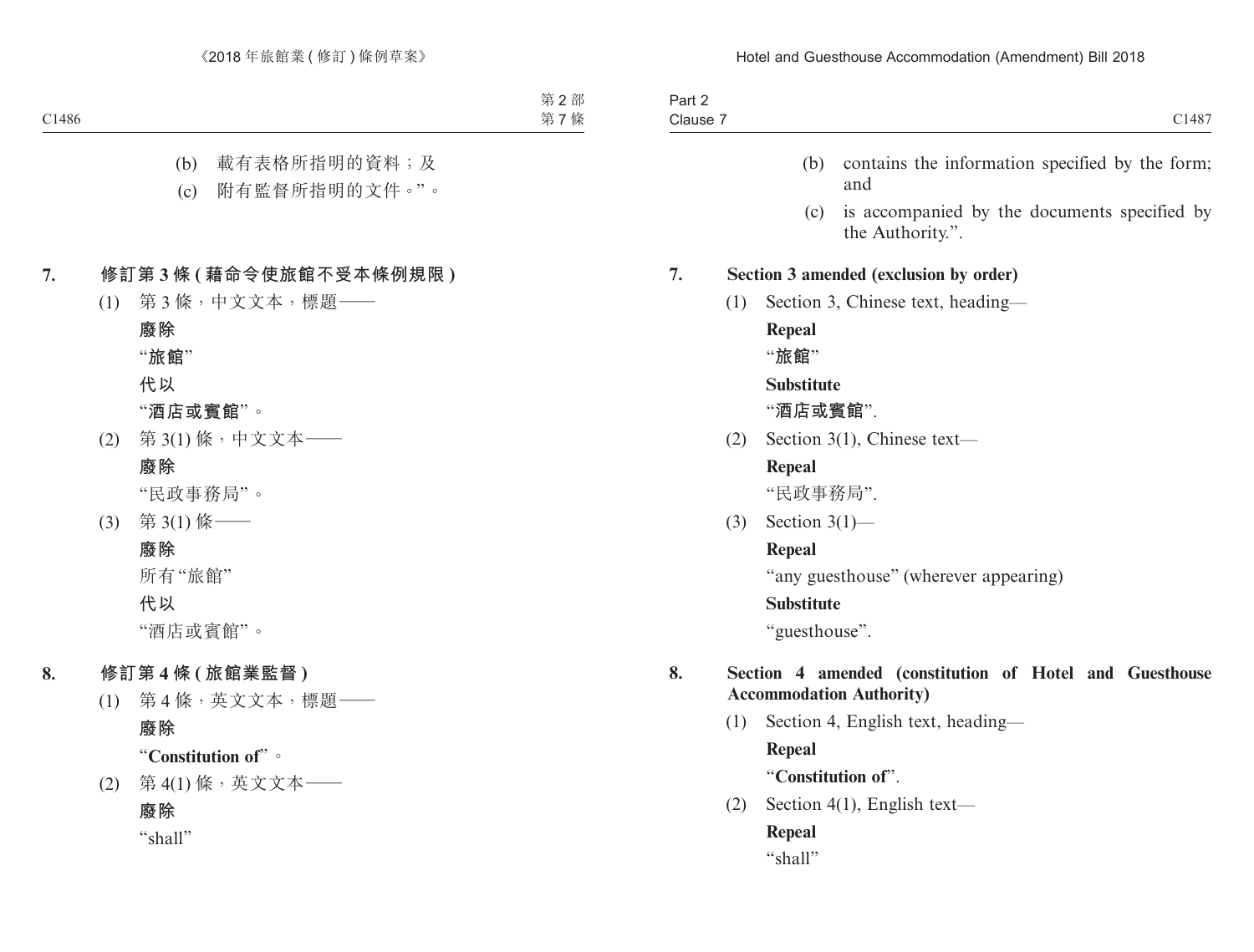Part 2 Clause 9 Clause 9 and 2014 Clause 1 and 2014 Clause 1 and 2014 Clause 1 and 2014 Clause 2 and 2014 Clause 2 and 2014 Cla

#### **Substitute**

" $is to$ "

(3) Section 4(1), Chinese text— **Repeal**

"民政事務局".

**9. Part II substituted**

Part II—

**Repeal the Part Substitute**

# "**Part 2**

# **Restriction on Operating Hotel or Guesthouse**

#### **5. Offence of operating unlicensed hotel or guesthouse**

- (1) A person commits an offence if the person operates, keeps, manages or otherwise has control of any premises that are a hotel or guesthouse while no licence is in force for the premises.
- (2) A person who commits an offence under subsection (1) is liable—
	- (a) on summary conviction—to a fine of \$200,000 and to imprisonment for 2 years and, in the case of a continuing offence, to a further fine of \$20,000 for every day during which the offence continues; or
	- (b) on conviction on indictment—to a fine of \$500,000 and to imprisonment for 3 years and, in the case of a continuing offence, to a further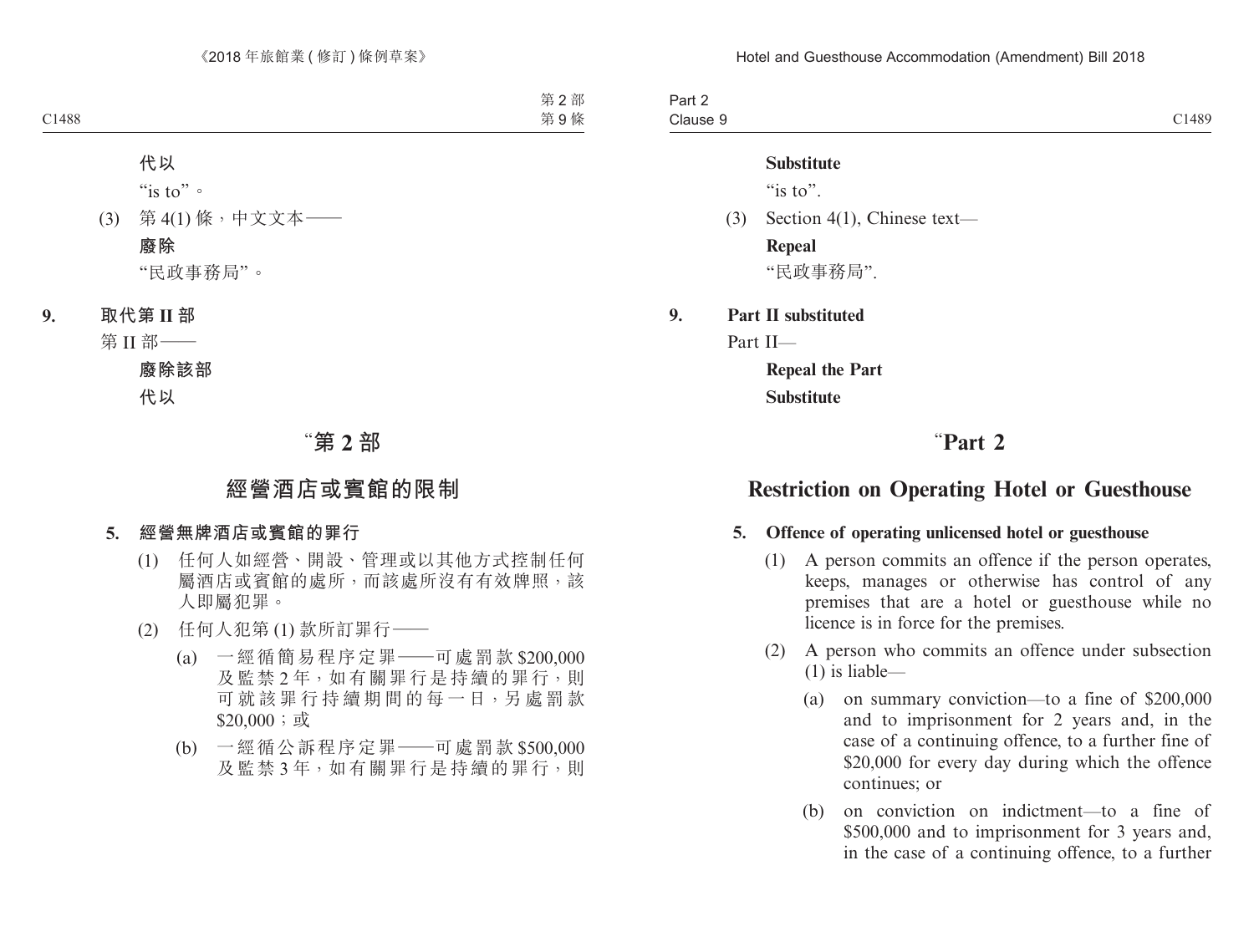| <b>STATES</b><br>Part 2 |               |
|-------------------------|---------------|
| Clause 9                | $^{\cap}1491$ |

fine of \$20,000 for every day during which the offence continues.

(3) It is not a defence to a charge for an offence under subsection (1) that the person charged did not know that no licence was in force for the premises.

# **5A. Offence by owner and tenant of unlicensed hotel or guesthouse**

- (1) If any premises are a hotel or guesthouse while no licence is in force for the premises (*unlicensed hotel or guesthouse*), each of the owners and tenants of the premises commits an offence.
- (2) A person who commits an offence under subsection (1) is liable—
	- (a) on summary conviction—to a fine of \$200,000 and to imprisonment for 2 years and, in the case of a continuing offence, to a further fine of \$20,000 for every day during which the offence continues; or
	- (b) on conviction on indictment—to a fine of \$500,000 and to imprisonment for 3 years and, in the case of a continuing offence, to a further fine of \$20,000 for every day during which the offence continues.
- (3) A person charged with an offence under subsection (1) is entitled to be acquitted if—
	- (a) sufficient evidence is adduced to raise an issue that the person did not know and had no reason to suspect that the premises were an unlicensed hotel or guesthouse; and
	- (b) the contrary is not proved by the prosecution beyond reasonable doubt.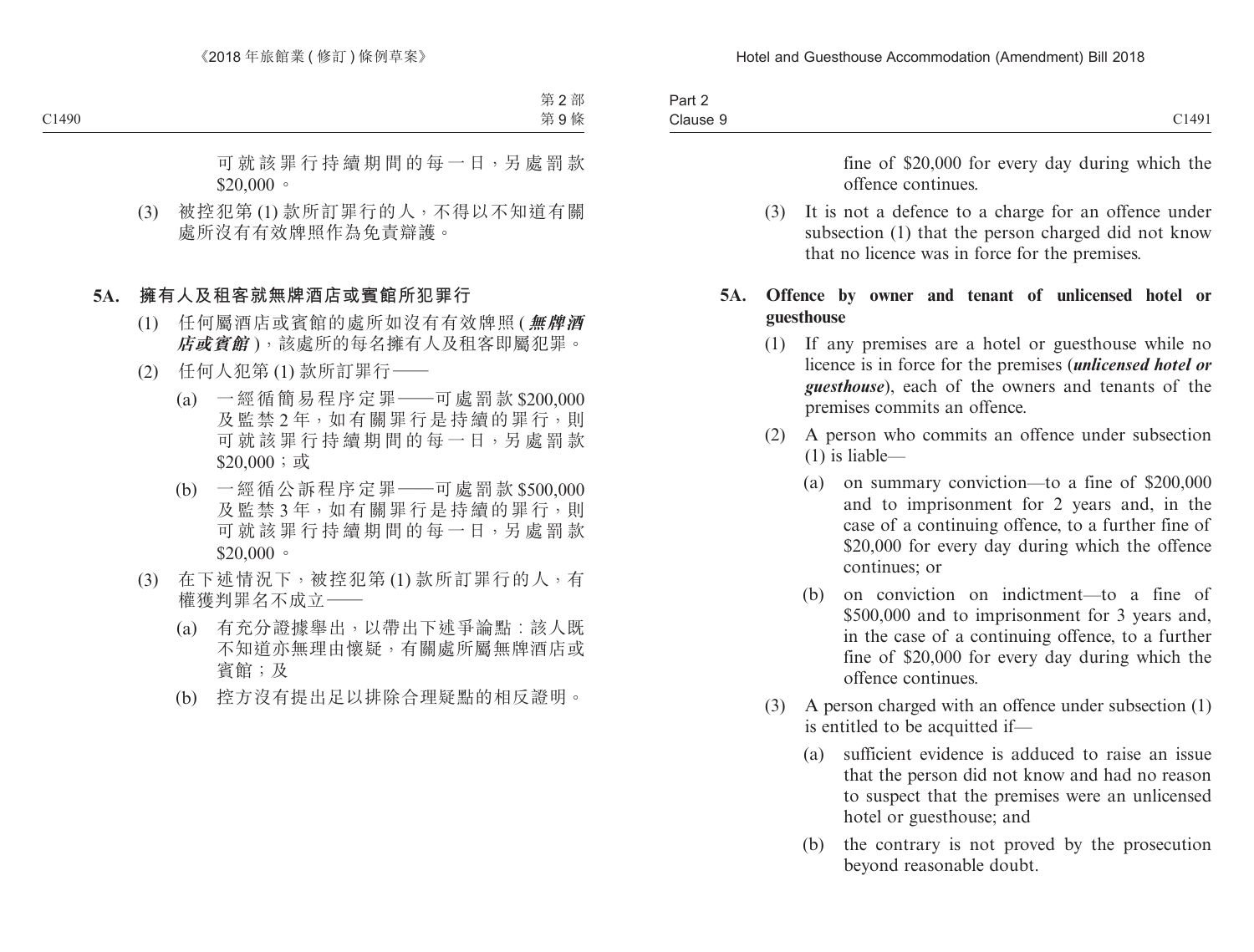| ail 4    |                               |
|----------|-------------------------------|
| Clause 9 | $\bigcap$ 1.02<br>- 1497<br>. |
|          |                               |

- (4) The person charged is also entitled to be acquitted if—
	- (a) sufficient evidence is adduced to raise an issue that the person could not with reasonable diligence have prevented the premises from being an unlicensed hotel or guesthouse; and
	- (b) the contrary is not proved by the prosecution beyond reasonable doubt.
- (5) In this section—

*owner* (擁有人), in relation to any premises, means—

- (a) a person holding the premises direct from the Government, whether under a lease, licence or otherwise;
- (b) a person receiving the rent of the premises, whether solely or with another; or
- (c) a person who would be entitled to receive the rent of the premises if the premises were let to a tenant;
- *tenant* (租客), in relation to any premises, does not include a person who becomes a tenant of the premises only through being provided sleeping accommodation on the premises.

# **5B. Notice relating to specified offence to be registered in Land Registry**

- (1) If any of the following events occurs in relation to any premises, the Authority must arrange for a written notice about the event to be registered in the Land Registry—
	- (a) a charge against a person for a specified offence is laid or withdrawn;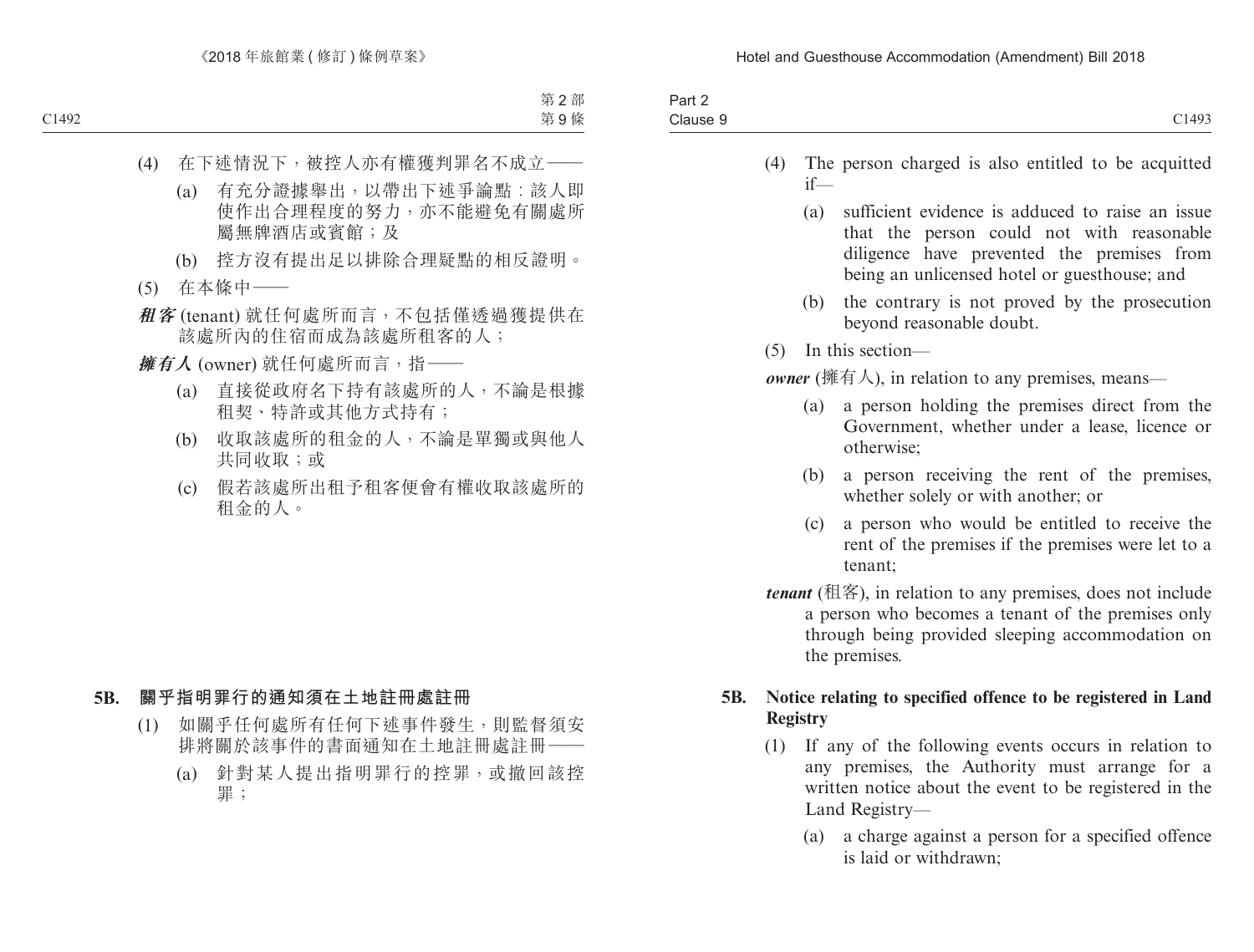| C <sub>1495</sub>                                                                                                                                                                                    |                            | Part 2<br>Clause 9 |
|------------------------------------------------------------------------------------------------------------------------------------------------------------------------------------------------------|----------------------------|--------------------|
| a person is convicted or acquitted of a specified<br>offence;                                                                                                                                        | (b)                        |                    |
| a person's acquittal of a specified offence is<br>appealed against;                                                                                                                                  | $\left( \mathrm{c}\right)$ |                    |
| an appeal against a person's acquittal of a<br>specified offence is allowed without a<br>conviction.                                                                                                 | (d)                        |                    |
| A notice under subsection (1) must state—                                                                                                                                                            | (2)                        |                    |
| the location of the premises concerned;                                                                                                                                                              | (a)                        |                    |
| the fact that the event occurred; and                                                                                                                                                                | (b)                        |                    |
| the date on which the event occurred.                                                                                                                                                                | (c)                        |                    |
| Moreover, for a notice about the quashing of a<br>conviction on appeal or a notice about the event<br>mentioned in subsection $(1)(d)$ , the notice must also<br>state whether a retrial is ordered. | (3)                        |                    |
| A notice under subsection (1) must be prepared—                                                                                                                                                      | (4)                        |                    |
| for a notice about an event mentioned in<br>subsection $(1)(a)$ or $(c)$ —by the Authority; or                                                                                                       | (a)                        |                    |
| for a notice about an event mentioned in<br>subsection (1)(b) or (d)—by the court or<br>magistrate concerned.                                                                                        | (b)                        |                    |
| For a notice prepared by the Authority, the Authority<br>must, as soon as reasonably practicable after the<br>event occurred, arrange for the registration of the<br>notice under subsection (1).    | (5)                        |                    |
| For a notice prepared by a court or magistrate—                                                                                                                                                      | (6)                        |                    |
| the court or magistrate must, as soon as<br>reasonably practicable after the event occurred,<br>send the notice to the Authority; and                                                                | (a)                        |                    |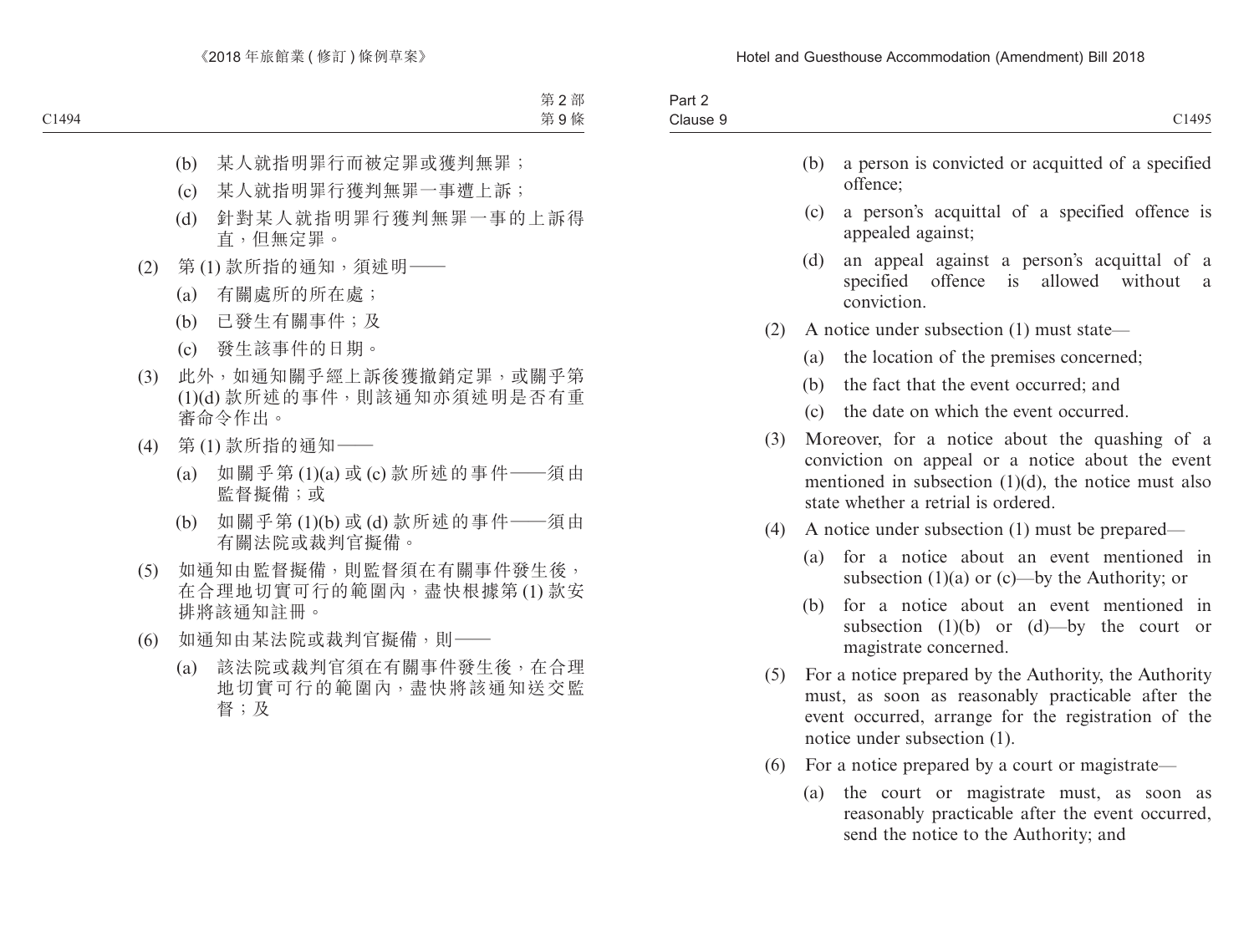| $\overline{\phantom{a}}$<br>າ~~+<br>Part 2 |              |
|--------------------------------------------|--------------|
| $\sim$<br>Clause 10                        | C1497<br>--- |

- (b) the Authority must, as soon as reasonably practicable after receiving the notice, arrange for its registration under subsection (1).
- (7) A notice required to be registered in the Land Registry under this section is taken to be an instrument affecting land, but a failure to register the notice does not affect its validity as against any person.
- (8) In this section—

*acquittal* (獲判無罪) means—

- (a) an acquittal on trial; or
- (b) the quashing of a conviction on appeal;

*conviction* (定罪) means—

- (a) a conviction on trial;
- (b) a record of a conviction on appeal; or
- (c) a restoration of a quashed conviction on appeal; *specified offence* (指明罪行) means an offence under section 5 or 5A."
- **10. Parts III and IV repealed**

Parts III and IV—

**Repeal the Parts.**

**11. Part 4A added**

The Ordinance—

**Add**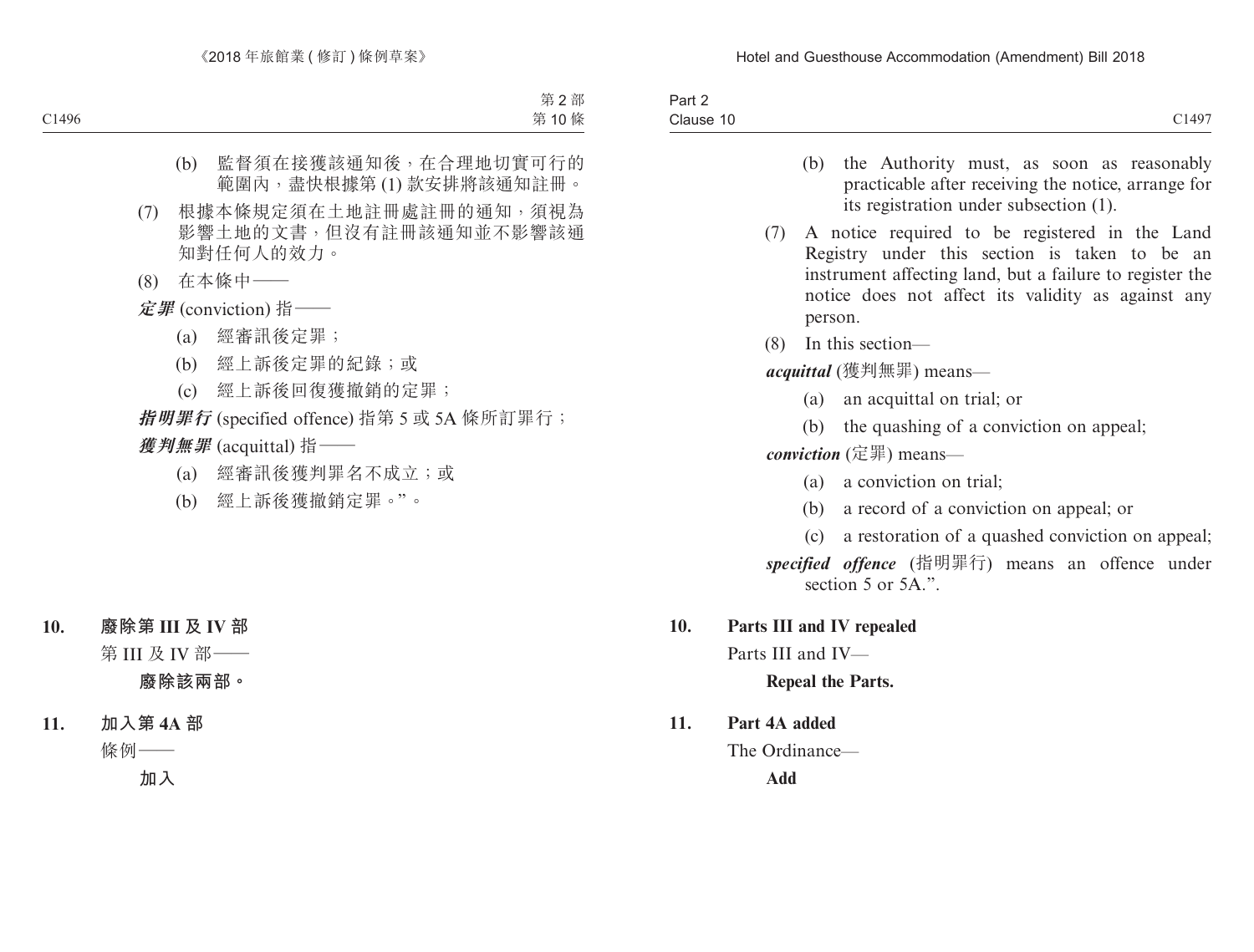# "**Part 4A**

# **Licences**

# **Division 1—Categories of Licence**

# **12A. Hotel licence and guesthouse licence**

- (1) For the purposes of this Ordinance, either of the following categories of licences may be issued for any premises—
	- (a) a hotel licence;
	- (b) a guesthouse licence.
- (2) The Authority may—
	- (a) specify different criteria for eligibility for a hotel licence and a guesthouse licence; and
	- (b) specify subcategories of guesthouse licences with different criteria for eligibility.
- (3) Without limiting the conditions the Authority may impose on a licence under this Part—
	- (a) different conditions may be imposed for—
		- (i) different categories or subcategories of licence; and
		- (ii) different licences of the same category or subcategory of licence; and
	- (b) a guesthouse licence may be subject to a condition that the business name of the premises concerned must not contain the term "hotel" or "酒店".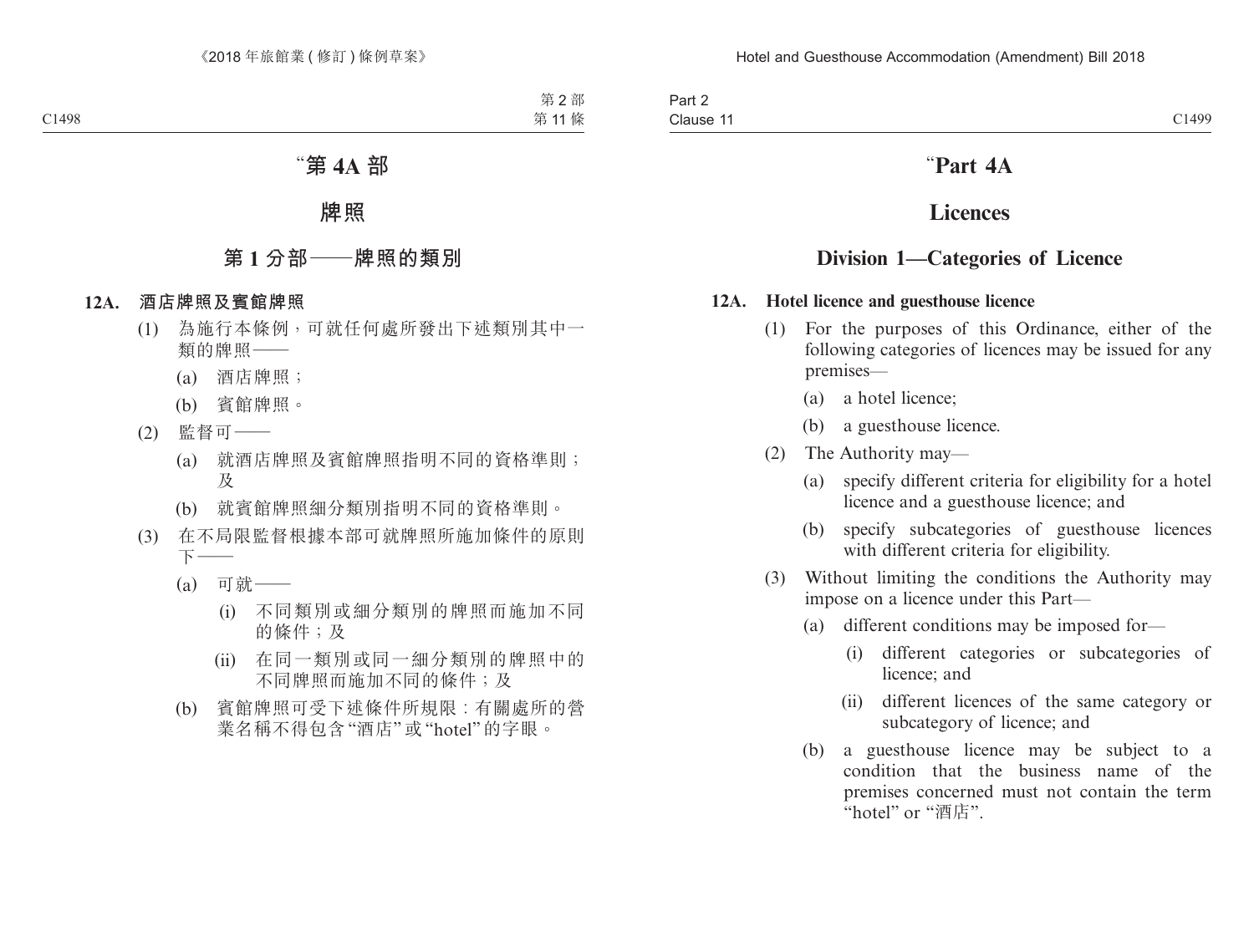# **Division 2—Licence: Issue, Renewal, Cancellation, etc.**

#### **12B. Issue of licence**

- (1) The Authority may, on application, issue a licence if it is satisfied that the eligibility criteria for the licence are met.
- (2) An application for the issue of a licence must be made in the specified way by the person intended to be the licence holder.
- (3) The Authority must refuse an application for the issue of a licence for any premises if—
	- (a) the premises do not satisfy the no-use restriction requirement under section 12J; or
	- (b) the Authority has made a request under section 12O for determining the application and the applicant fails to comply with the request.
- (4) The Authority may refuse an application for the issue of a licence for any premises if—
	- (a) the application does not comply with subsection  $(2)$ ;
	- (b) the premises do not satisfy the suitability requirement under section 12K; or
	- (c) the applicant does not satisfy the fit and proper requirement under section 12L.
- (5) When issuing a licence, the Authority may impose on the licence any conditions the Authority considers appropriate.
- (6) The Authority must also specify in the licence its date of issue.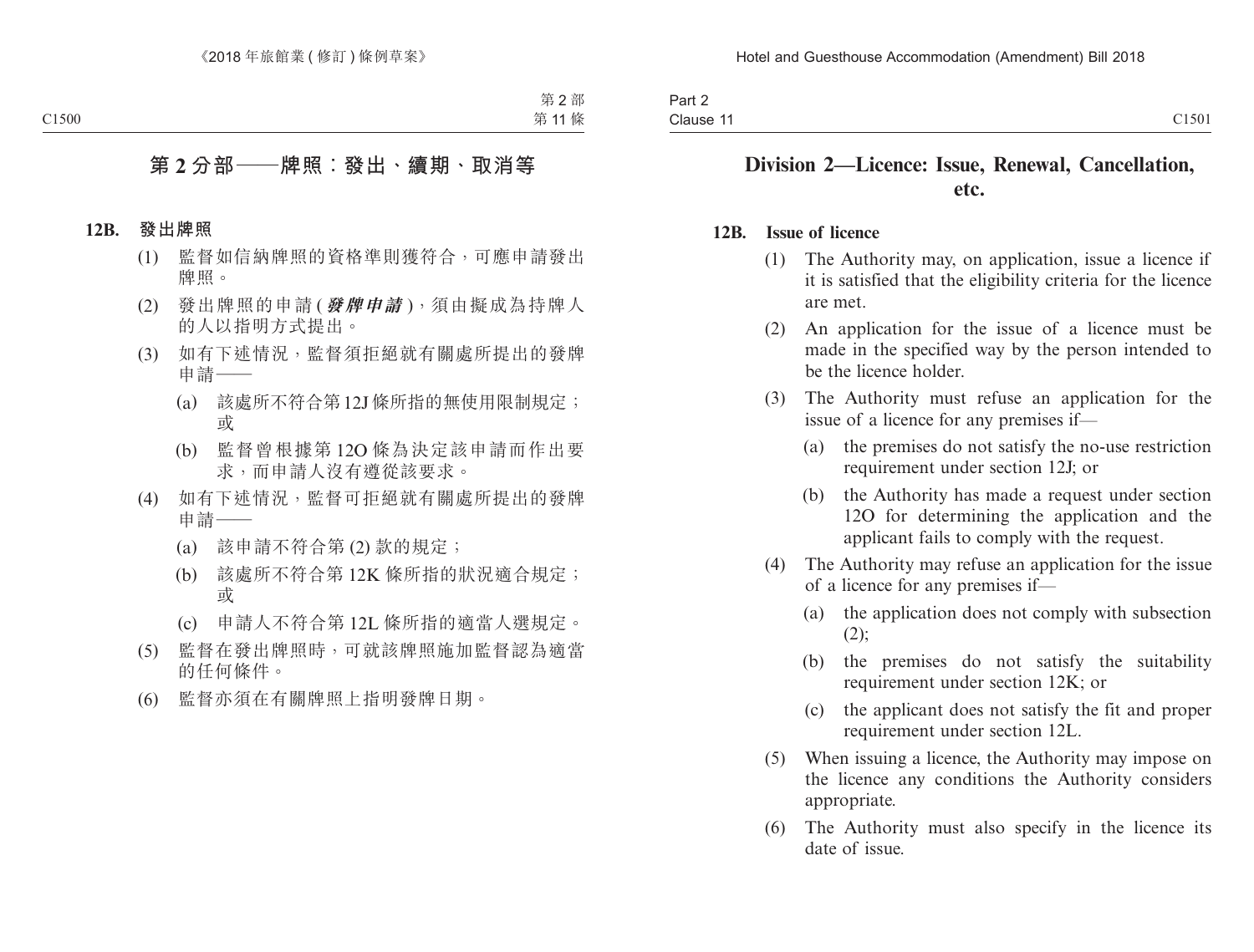| Part 2                |       |
|-----------------------|-------|
| Clause 11<br>$     -$ | C1503 |

(7) The date of issue must not be earlier than the date on which the application for the issue of the licence is approved.

#### **12C. Renewal of licence**

- (1) The Authority may, on application, renew a licence if it is satisfied that the eligibility criteria for the licence are met.
- (2) An application for the renewal of a licence must be made in the specified way by the licence holder.
- (3) Moreover—
	- (a) the application must be made within the period beginning 6 months before, and ending 3 months before, the end of the licence period of the licence (*application period*); but
	- (b) the Authority may accept an application made after the application period if the Authority considers there is a good reason for doing so.
- (4) The Authority must refuse an application for the renewal of a licence for any premises if—
	- (a) the premises do not satisfy the no-use restriction requirement under section 12J; or
	- (b) the Authority has made a request under section 12O for determining the application and the applicant fails to comply with the request.
- (5) The Authority may refuse an application for the renewal of a licence for any premises if—
	- (a) the application does not comply with subsection  $(2)$  or  $(3)(a)$ ;
	- (b) the premises do not satisfy the suitability requirement under section 12K;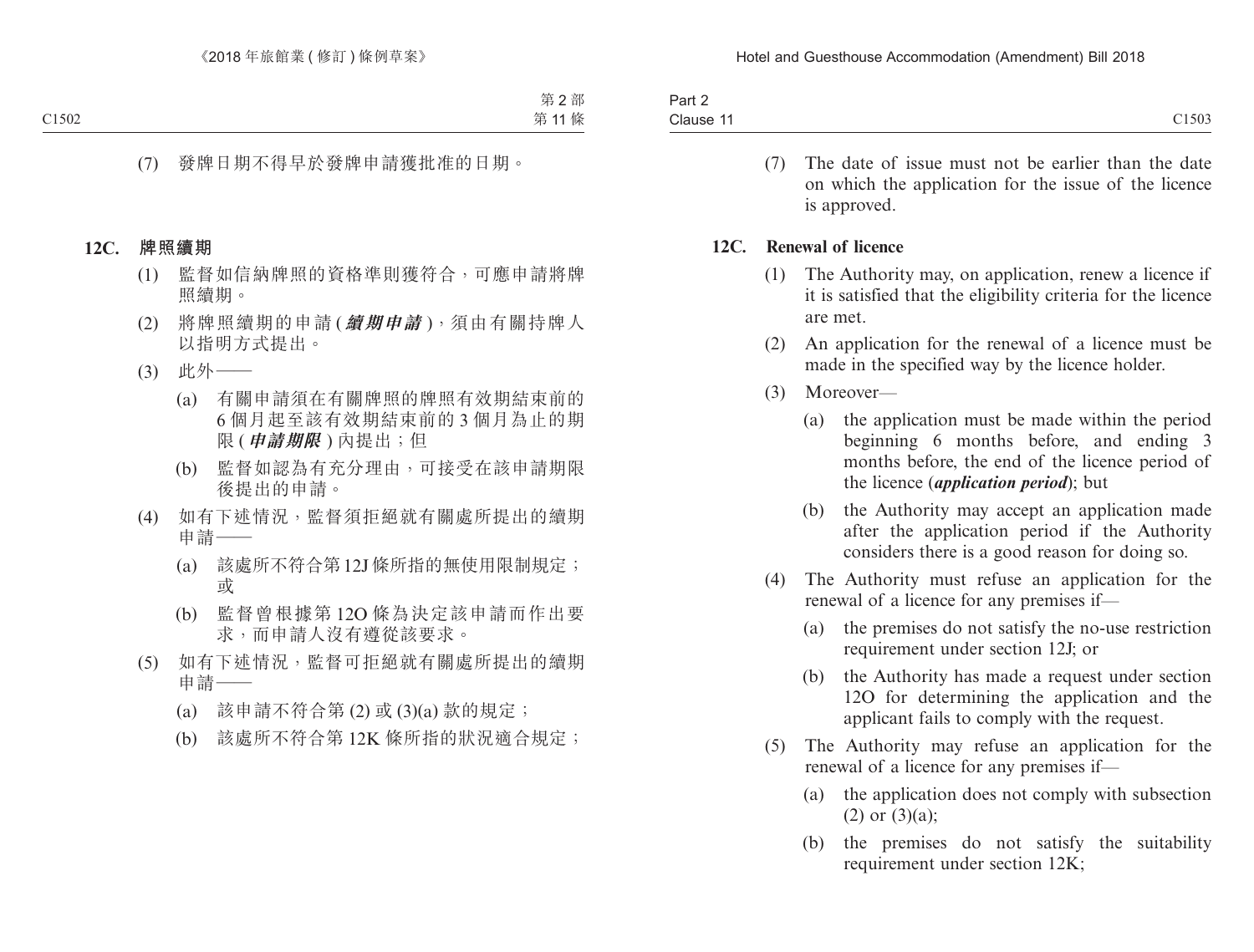- (c) the applicant does not satisfy the fit and proper requirement under section 12L; or
- (d) the operation requirement under section 12M is not satisfied in respect of the premises.
- (6) When renewing a licence, the Authority may impose on the licence any conditions (including a condition previously imposed) the Authority considers appropriate.
- (7) The Authority must also specify in the licence its date of renewal.
- (8) The date of renewal must be—
	- (a) if the application is made within the application period—the date immediately following the last date of the licence period of the licence; or
	- (b) if the application is made after the application period but accepted under subsection (3)(b) not earlier than the date provided under paragraph (a).

#### **12D. Cancellation or suspension of licence**

- (1) The Authority must cancel or suspend a licence for any premises if—
	- (a) the premises do not satisfy the no-use restriction requirement under section 12J; or
	- (b) the Authority has made a request under section 12O for determining whether or not to cancel or suspend the licence and the licence holder fails to comply with the request.
- (2) The Authority may cancel or suspend a licence for any premises if—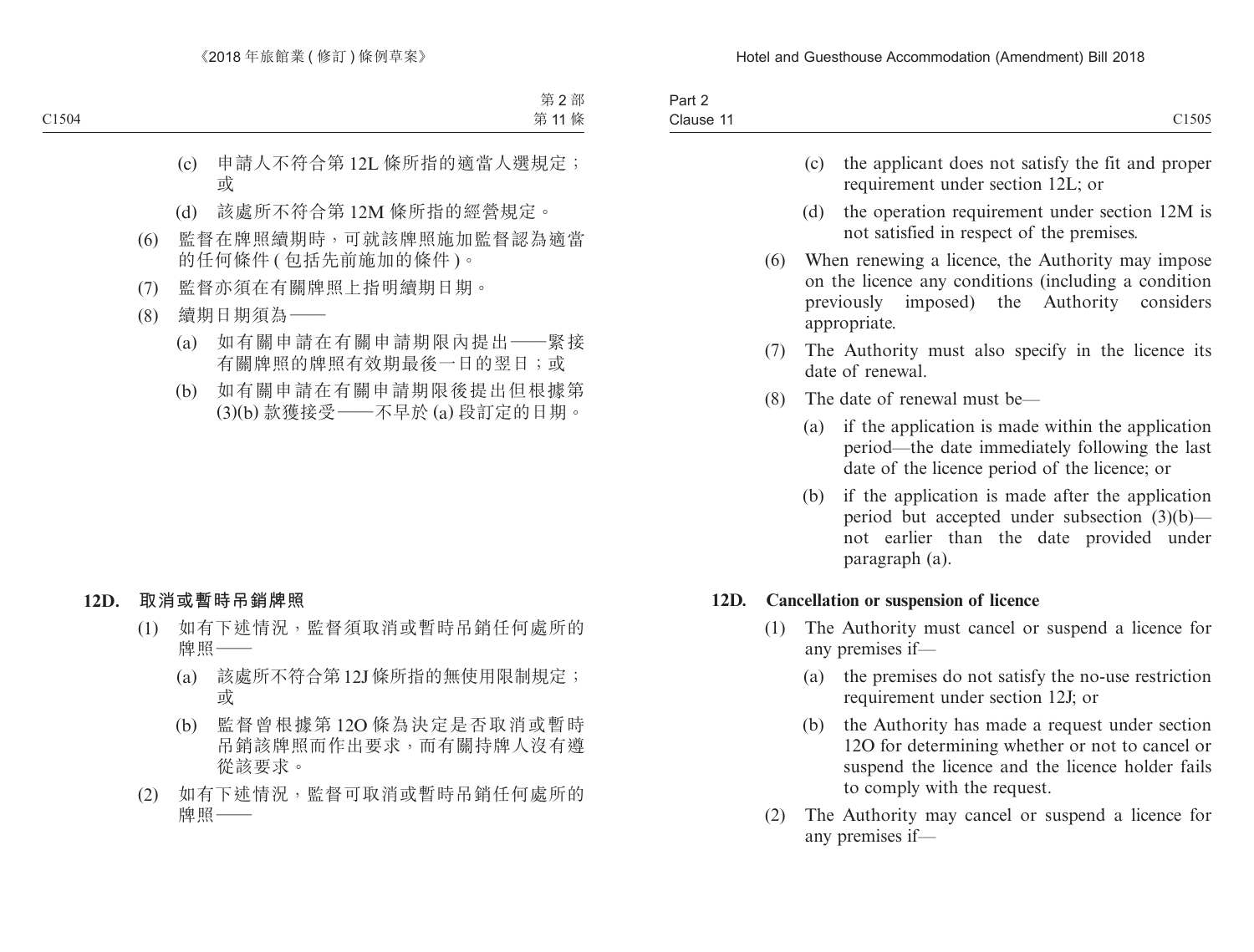| $3 - r +$<br>-ail 4 |                   |
|---------------------|-------------------|
| - '<br>Clause<br>.  | C1507<br>ا 10 د ر |

- (a) the premises do not satisfy the suitability requirement under section 12K;
- (b) the licence holder does not satisfy the fit and proper requirement under section 12L; or
- (c) the operation requirement under section 12M is not satisfied in respect of the premises.

#### **12E. Variation of licence condition**

- (1) During the licence period of a licence, the Authority may, in any of the circumstances specified in subsection (2)—
	- (a) impose on the licence any conditions the Authority considers appropriate; or
	- (b) amend or revoke a condition of the licence as the Authority considers appropriate.
- (2) The circumstances are—
	- (a) the premises do not satisfy the suitability requirement under section 12K;
	- (b) the licence holder does not satisfy the fit and proper requirement under section 12L; and
	- (c) the operation requirement under section 12M is not satisfied in respect of the premises.
- (3) The variation of a condition of a licence must be made by a written notice specifying the condition imposed or the amendment or revocation.
- (4) In this section—
- *variation* (更改), in relation to a condition, means the imposition, amendment or revocation of the condition under subsection (1).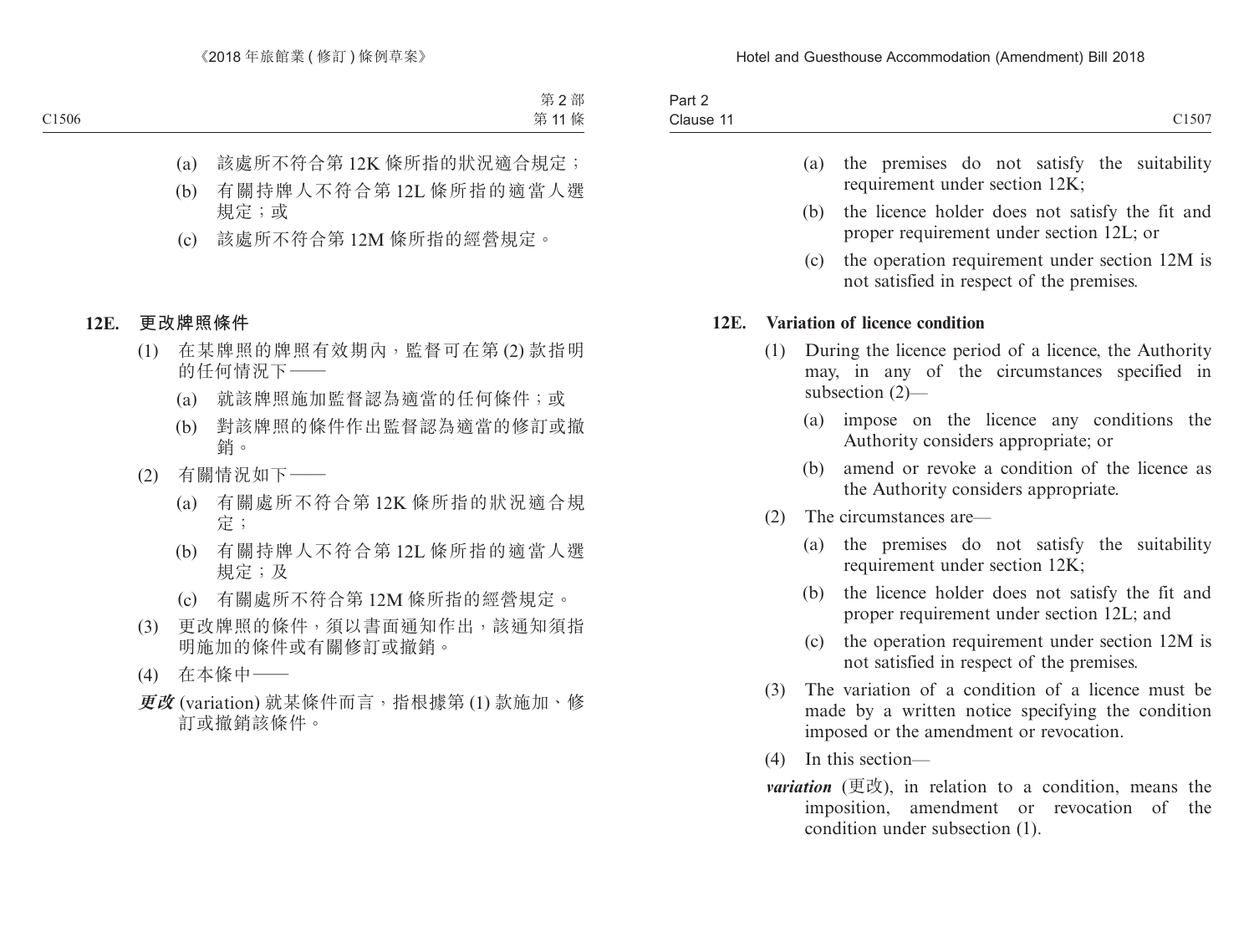| Part 2    |       |
|-----------|-------|
| Clause 11 | C1509 |

#### **12F. Transfer of licence**

- (1) Except as provided in subsection (2), a licence is not transferable.
- (2) The Authority may, on application and on cause being shown to the Authority's satisfaction, permit the transfer of a licence from the licence holder (*transferor*) to another person (*transferee*) by—
	- (a) endorsing the transfer on the licence; and
	- (b) replacing the transferor with the transferee as the person named on the licence as the holder.
- (3) An application for the transfer of a licence must be made in the specified way by the transferor.
- (4) Without limiting subsection (2), the Authority may refuse to permit a transfer if—
	- (a) the application does not comply with subsection (3);
	- (b) the transferee does not satisfy the fit and proper requirement under section 12L;
	- (c) it appears to the Authority that the operation, keeping, management or other control of the premises as a hotel or guesthouse would not be under the continuous and personal supervision of the transferee; or
	- (d) the transferee does not meet any other criteria specified by the Authority.
- (5) A transfer permitted under subsection (2) does not change the licence period of the licence.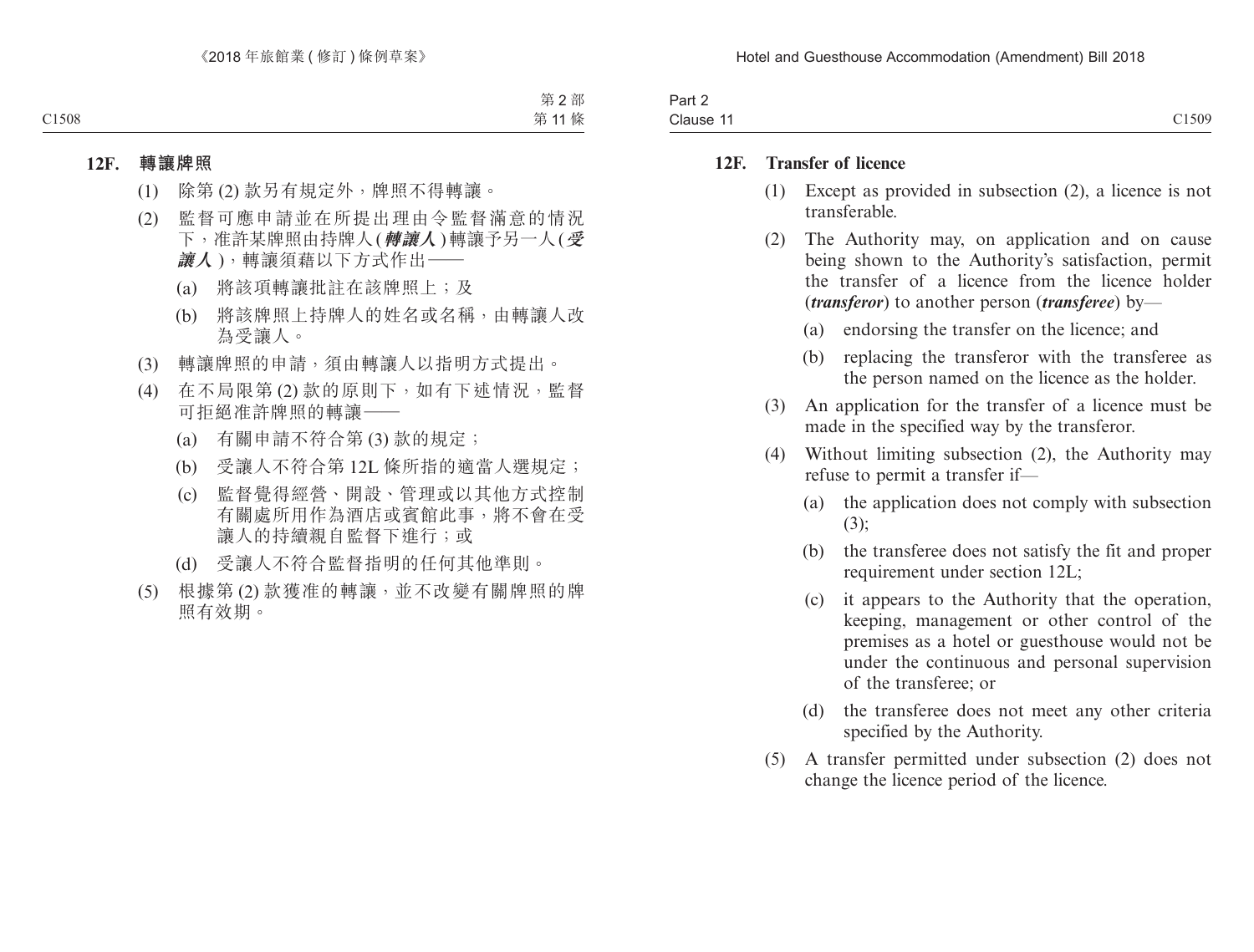| Part 2                             |       |
|------------------------------------|-------|
| $\sim$<br>Clause 11<br>___________ | C1511 |

# **Division 3—Licence Fee, Licence Period, etc.**

#### **12G. Licence fee and form**

- (1) A prescribed fee is payable to the Authority for—
	- (a) the issue of a licence under section 12B; and
	- (b) the renewal of a licence under section 12C.
- (2) A licence issued or renewed must be in the form specified by the Authority and contain the following information—
	- (a) the category and, if applicable, the subcategory to which it belongs;
	- (b) its licence period;
	- (c) the name of its holder;
	- (d) the business name of the premises concerned; and
	- (e) any conditions imposed under section 12B(5) or 12C(6).

#### **12H. Licence period and effect**

- (1) The licence period of a licence—
	- (a) is to be specified by the Authority; and
	- (b) must not exceed 84 months beginning on the date of issue, or the date of renewal, specified in the licence.
- (2) A licence has effect during its licence period subject to subsections (3) and (4).
- (3) A licence does not have effect until the prescribed fee payable under section 12G(1) is paid.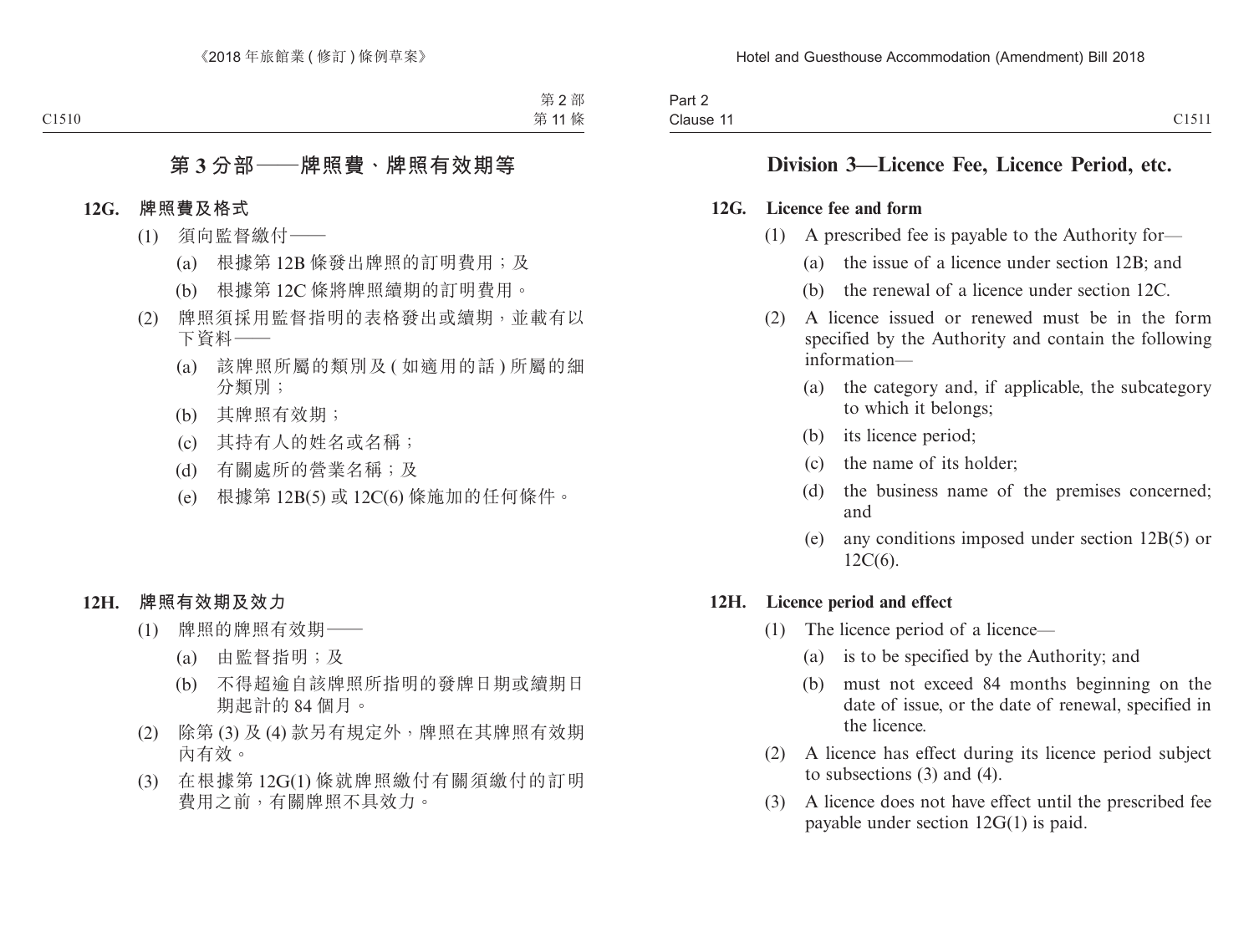- (4) A licence remains in effect despite the end of its licence period if—
	- (a) an application for the renewal of the licence has been made in accordance with section 12C(2) and  $(3)(a)$ ; but
	- (b) the application is pending as at the end of the licence period.
- (5) A licence remains in effect under subsection (4) until the end of the earliest of the following dates—
	- (a) if the application is withdrawn—the date of the withdrawal;
	- (b) if the application is approved—the date of the approval; or
	- (c) if the application is refused and—
		- (i) the decision to refuse is suspended under section 17A(2)—the date on which the decision ceases to be suspended according to that section; or
		- (ii) the decision to refuse is, because of section 17A(3), not suspended—the date of the refusal.

# **12I. Authorized person's certificate required if licence period exceeds 36 months**

- (1) This section applies if the licence period of a licence exceeds 36 months.
- (2) The licence holder must, within the period beginning 1 month before, and ending 1 month after, each anniversary of the licence, submit to the Authority a certificate that—
	- (a) is in the form specified by the Authority;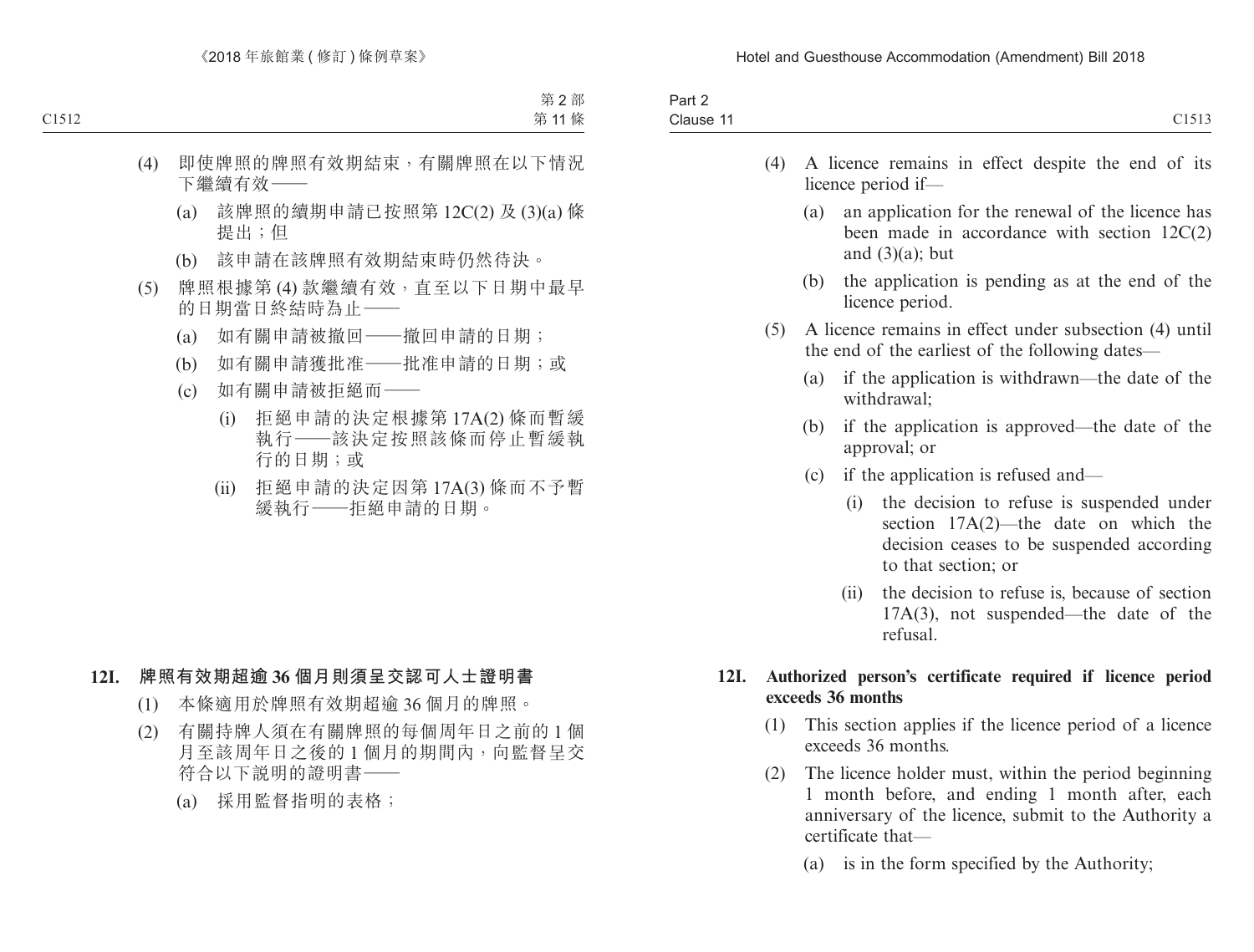| Part 2    |                    |
|-----------|--------------------|
| Clause 11 | C1515<br>U 1 J 1 J |

- (b) is signed by an authorized person; and
- (c) contains a statement by the authorized person certifying the matters specified in subsection (3).
- (3) The matters are that, since the date of issue specified in the licence or since the immediately preceding anniversary of the licence (as the case requires), the premises covered by the licence—
	- (a) have not undergone any alteration resulting in a substantial deviation from the latest plan showing the layout of the premises deposited with and agreed to by the Authority;
	- (b) have been operated, kept, managed or otherwise controlled by the licence holder as a hotel or guesthouse in a way that does not contravene any of the conditions of the licence; and
	- (c) have been maintained by the licence holder in a proper condition with regard to building safety and fire safety.
- (4) For the purposes of this section, the anniversary of a licence is to be counted with reference to—
	- (a) for a licence that has not been renewed—the date of issue specified in the licence; or
	- (b) for a licence that has been renewed—the date of renewal specified in the licence.

# **Division 4—Licence Requirements**

#### **12J. Licence requirement: no-use restriction requirement**

(1) Premises satisfy the no-use restriction requirement only if the Authority is satisfied that the premises are free from a use restriction.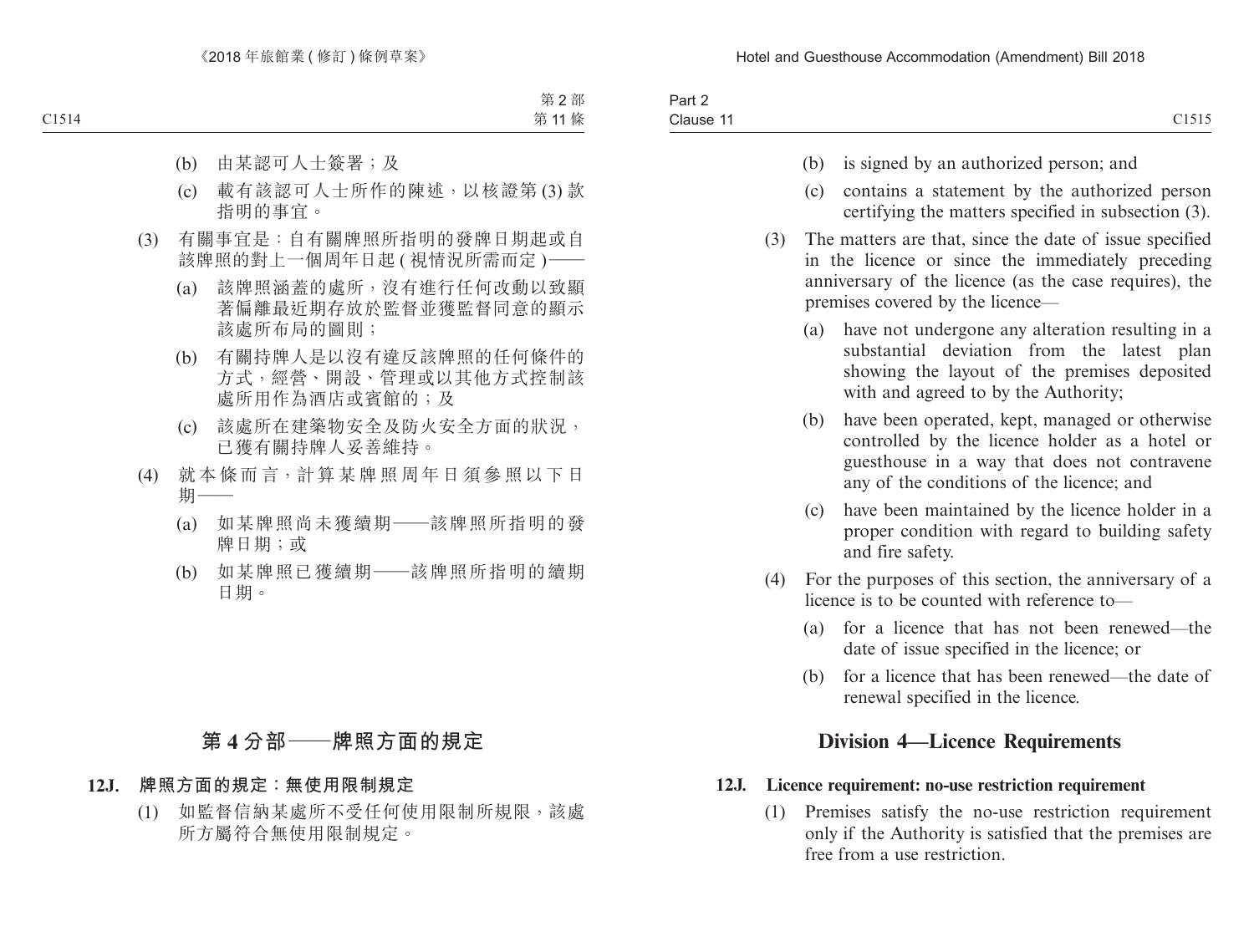| 3 <sub>cm</sub><br>$\sim$<br>. |      |
|--------------------------------|------|
| $\overline{\phantom{0}}$       |      |
| Clause                         | $ -$ |
| $\cdots$                       |      |

- (2) For the purposes of subsection (1), premises are not free from a use restriction if—
	- (a) in respect of any part of the premises that is covered by a deed of mutual covenant—a restrictive provision applies under the deed of mutual covenant; or
	- (b) in respect of any part of the premises that is not covered by a deed of mutual covenant—a restrictive provision applies under the Government lease under which the part is held.
- (3) In this section—
- *deed of mutual covenant*  $(\&$ 契) has the meaning given by section 2 of the Building Management Ordinance (Cap. 344);
- *restrictive provision* (限制性條文), in relation to a part of premises, means an express provision to the effect that—
	- (a) the part is prohibited from being used as a hotel or guesthouse;
	- (b) the part is prohibited from being used for commercial purposes; or
	- (c) the part is permitted to be used only for private residential purposes.

#### **12K. Licence requirement: suitability requirement**

Premises satisfy the suitability requirement only if it does not appear to the Authority that—

(a) the premises are not suitable to be used as a hotel or guesthouse for reasons connected with—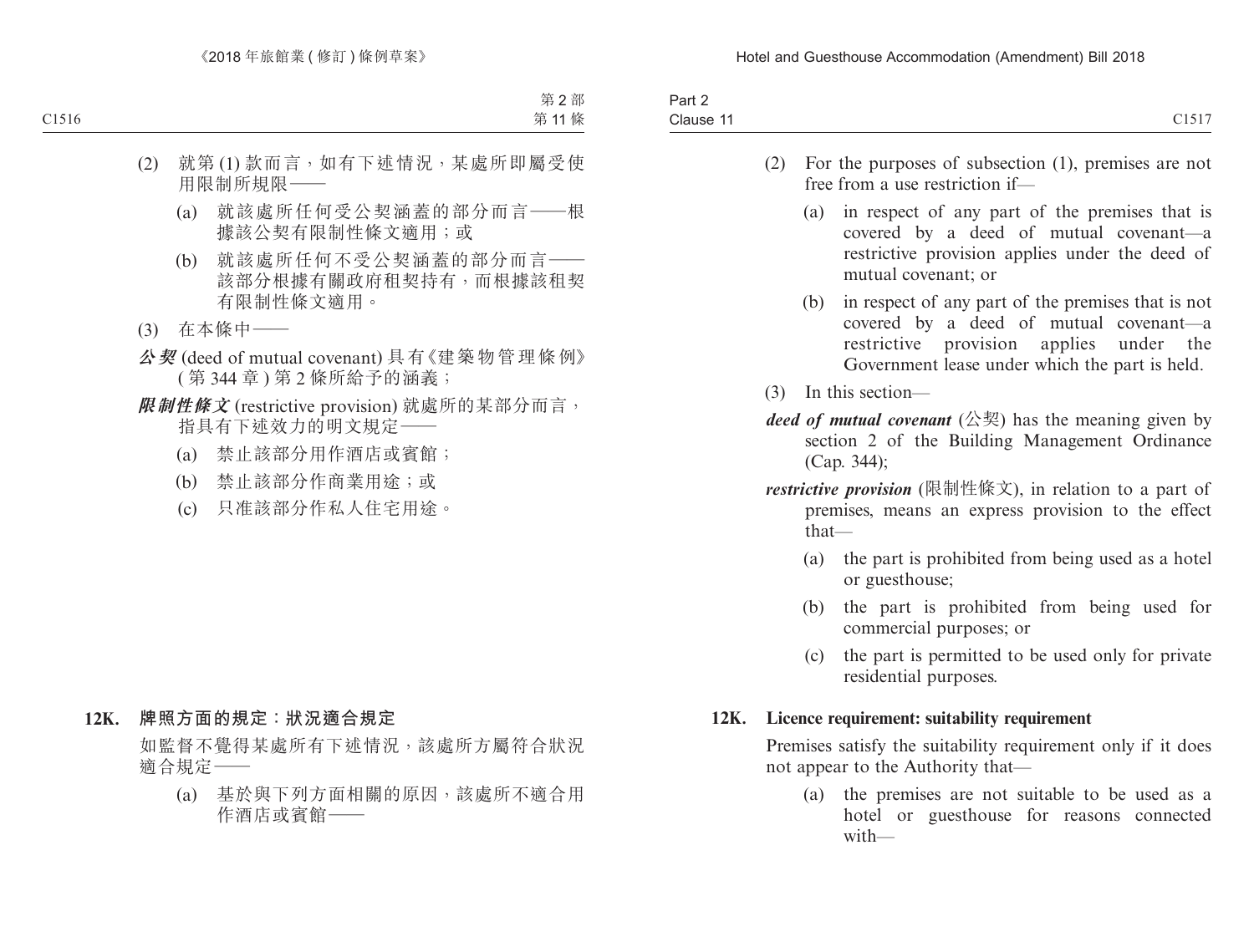| -<br>า~~+<br>ail 4 |                              |
|--------------------|------------------------------|
| -<br>Clause<br>. . | C1510<br><i>_</i> 1 <i>_</i> |

- (i) the situation, means of ingress or egress, design, construction, size, equipment or type of building of the premises; or
- (ii) the protection of life and property under the Fire Services Ordinance (Cap. 95);
- (b) the premises do not comply with a requirement relating to design, structure, fire precautions, health, sanitation or safety that is set out in the Buildings Ordinance (Cap. 123); or
- (c) the operation, keeping, management or other control of the premises as a hotel or guesthouse would not be under the continuous and personal supervision of the applicant or licence holder (as the case requires).

#### **12L. Licence requirement: fit and proper requirement**

- (1) A person satisfies the fit and proper requirement only if it appears to the Authority that the person is a fit and proper person to operate, keep, manage or otherwise have control of a hotel or guesthouse.
- (2) When considering whether a person is a fit and proper person to operate, keep, manage or otherwise have control of a hotel or guesthouse, the Authority must have regard to whether the person—
	- (a) has been convicted of an offence under this Ordinance;
	- (b) has been convicted of an offence, other than an offence under this Ordinance, in Hong Kong or elsewhere and, in respect of the conviction, sentenced to imprisonment for a term exceeding 3 months; or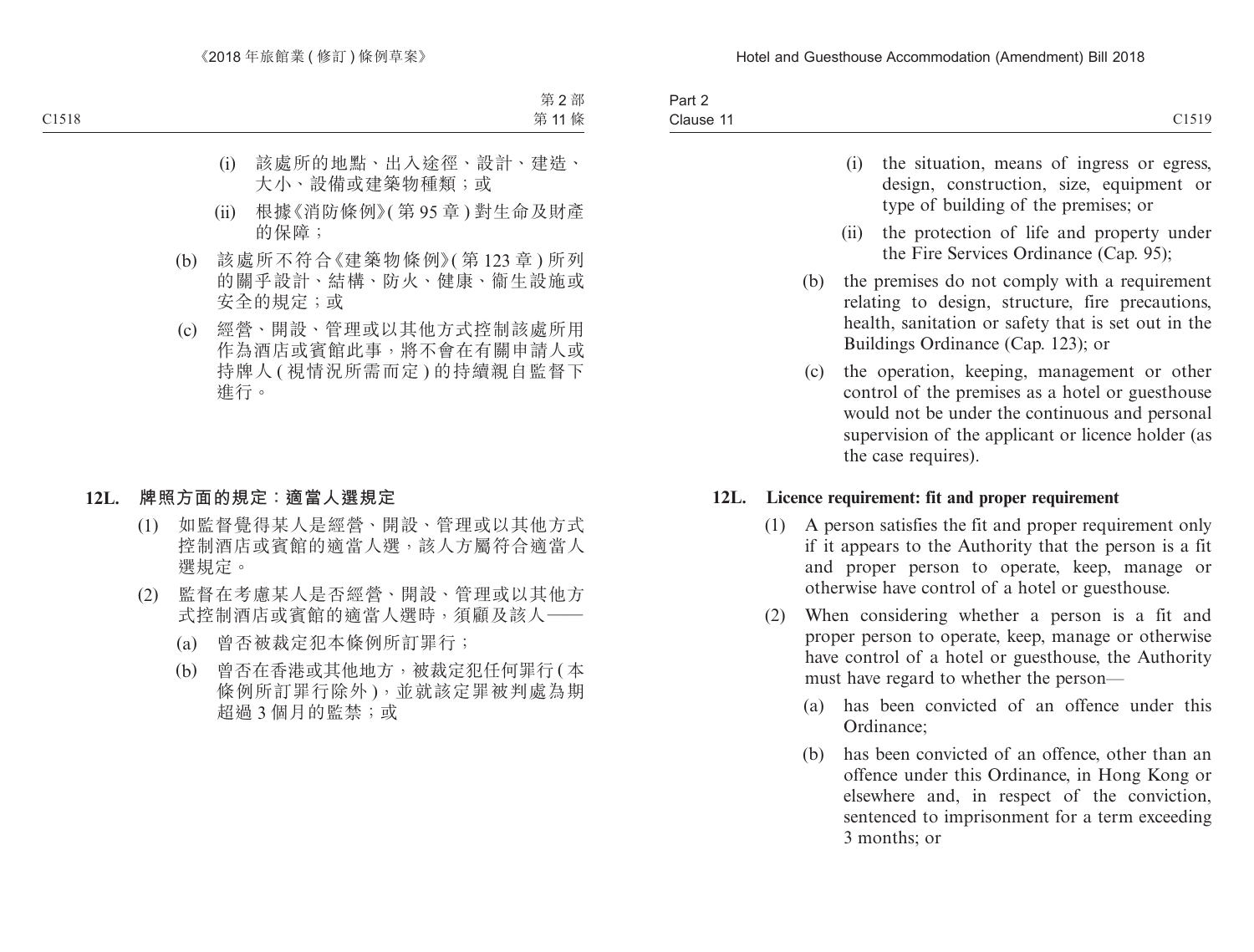| Clause<br>- - - - - |  |
|---------------------|--|
|                     |  |

- (c) is an undischarged bankrupt, is in liquidation or is the subject of a winding-up order.
- (3) For the purposes of subsection (2), if the person is a body of persons, the Authority must also have regard to whether a related person of the body of persons falls within paragraph (a), (b) or (c) of that subsection.
- (4) In this section—
- *related person* (相關人士), in relation to a body of persons, means—
	- (a) for a body corporate—
		- (i) a director of the body corporate;
		- (ii) a company secretary of the body corporate; or
		- (iii) a person concerned in the management of the body corporate;
	- (b) for a partnership—
		- (i) a partner in the partnership;
		- (ii) a person concerned in the management of the partnership; or
		- (iii) an office holder in the partnership; or
	- (c) for an unincorporated body other than a partnership—
		- (i) a person concerned in the management of the body; or
		- (ii) an office holder in the body.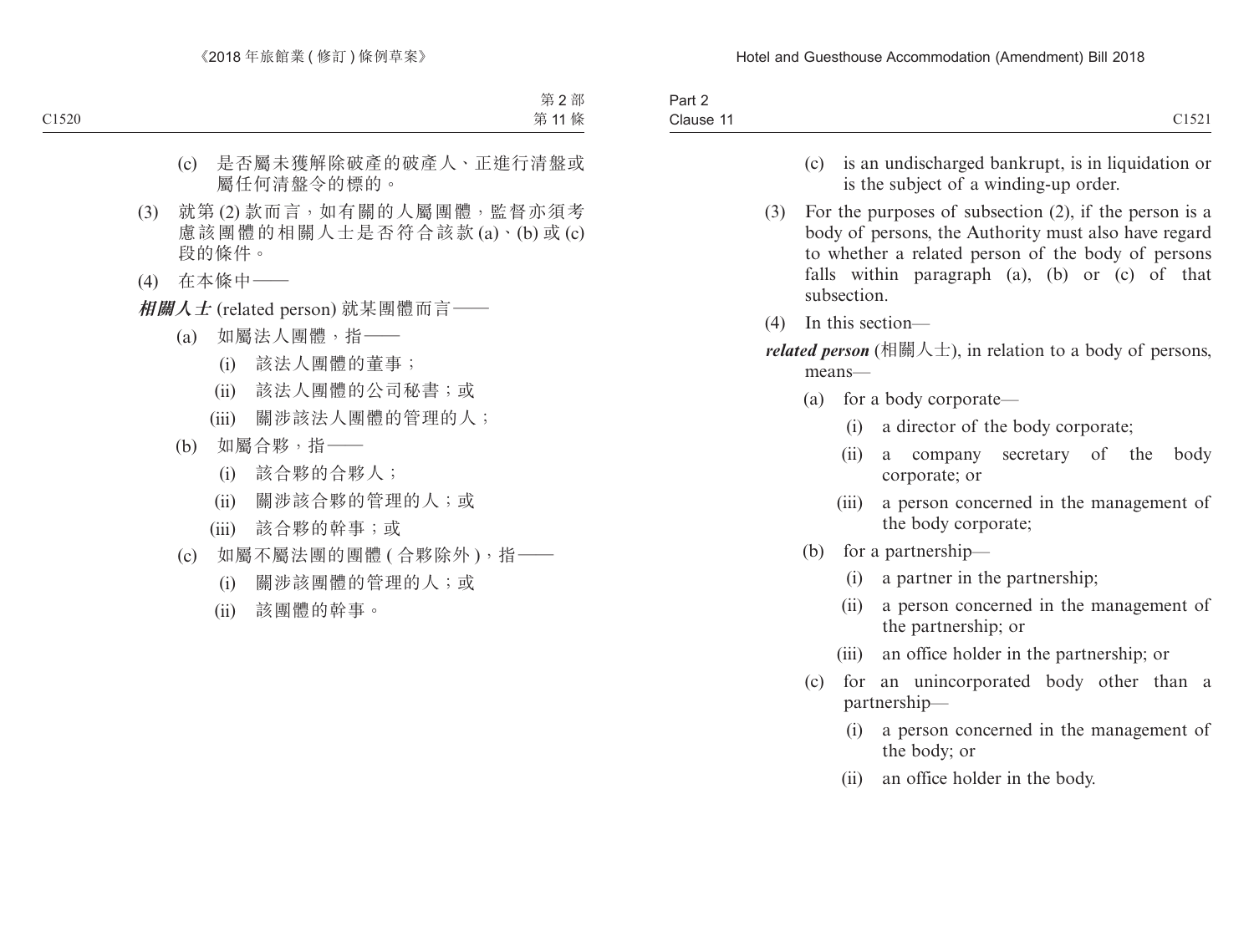| Part 2           |                                         |
|------------------|-----------------------------------------|
| $\sim$<br>Clause | $-22$<br>$\sim$<br>- 1 - 1 - 1 - 1<br>. |

#### **12M. Licence requirement: operation requirement**

- (1) The operation requirement is satisfied in respect of any licensed premises only if none of the following applies—
	- (a) in respect of the premises or any person accommodated on the premises—
		- (i) a provision of this Ordinance has been or is being contravened; or
		- (ii) a requirement, order or direction made or given under this Ordinance has not been complied with by the licence holder;
	- (b) a condition of the licence has not been or is not being complied with by the licence holder;
	- (c) it appears to the Authority that—
		- (i) the premises have ceased to be a hotel or guesthouse; or
		- (ii) the licence holder has ceased to operate, keep, manage or otherwise have control of the premises as a hotel or guesthouse;
	- (d) an authorized person's certificate has not been submitted within the period required;
	- (e) an authorized person's certificate that has been submitted is incomplete, incorrect or false in a material particular.
- (2) In this section—
- *licensed premises* (持牌處所) means premises covered by a licence, including any period during which the licence—
	- (a) is suspended under section 12D;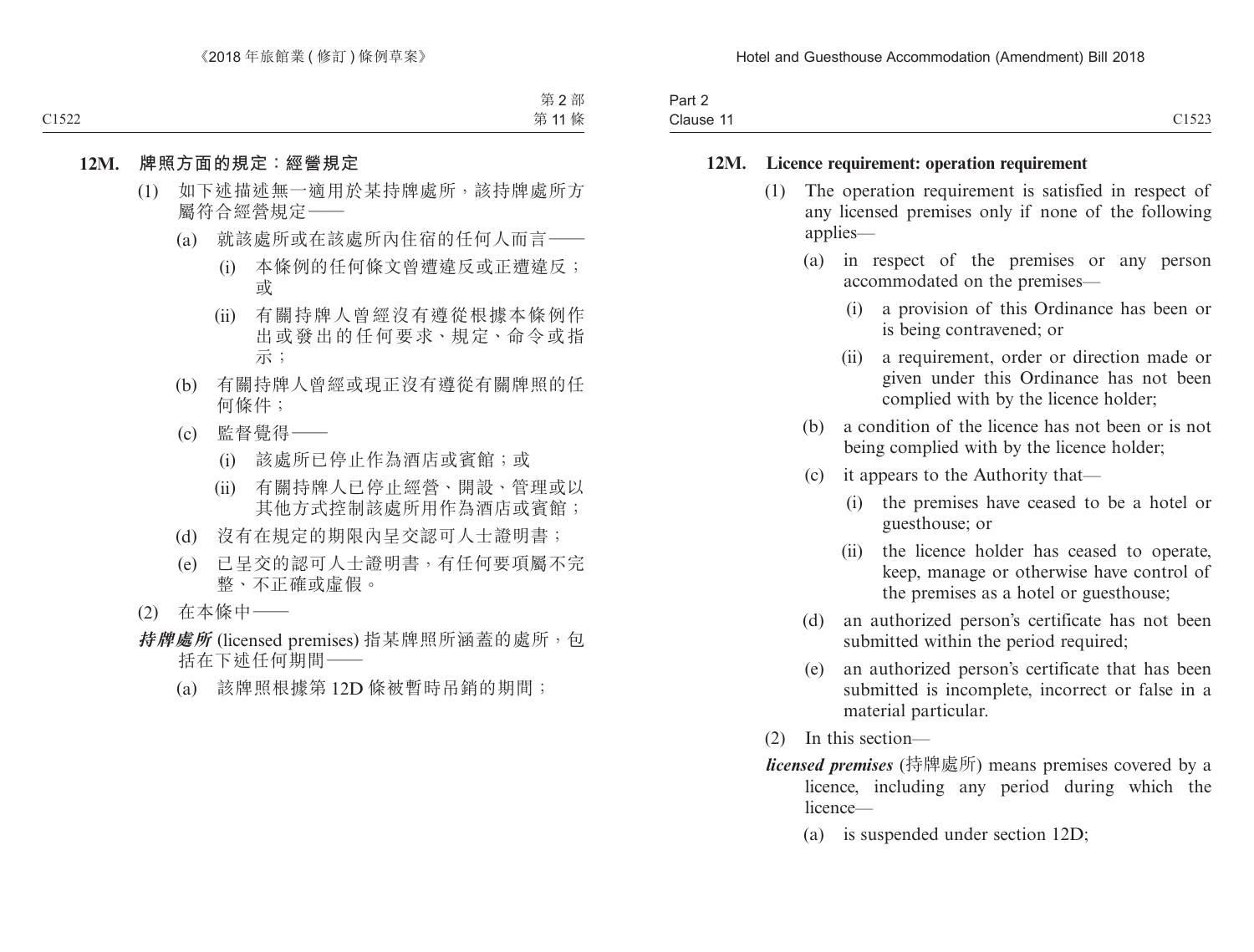| $\overline{\phantom{a}}$<br>າ~~+<br>Part 2 |                                                     |
|--------------------------------------------|-----------------------------------------------------|
| Clause<br>$\cdots$                         | $\sim$ $\sim$ $\sim$ $\sim$<br>$\sim$ $\sim$ $\sim$ |

- (b) has yet to take effect because of section 12H(3); or
- (c) remains in effect under section 12H(4).

## **Division 5—Other Functions of Authority**

## **12N. Consideration of views of affected persons**

- (1) The Authority may appoint a panel of persons (*advisory panel*) for advising the Authority on matters specified in subsection (2) that relate to a licence application.
- (2) The matters are—
	- (a) the views of affected persons in respect of a licence application; and
	- (b) having regard to those views and any response from the applicant, recommendations on the application, including—
		- (i) whether to approve or refuse the application; and
		- (ii) whether to impose any conditions on the licence.
- (3) The advice given by an advisory panel (including the recommendations made under subsection (2)(b)) is not binding on the Authority.
- (4) For the purpose of advising the Authority, an advisory panel may—
	- (a) conduct consultation to collect the views of affected persons in respect of a licence application; and
	- (b) invite the applicant to provide a response to those views.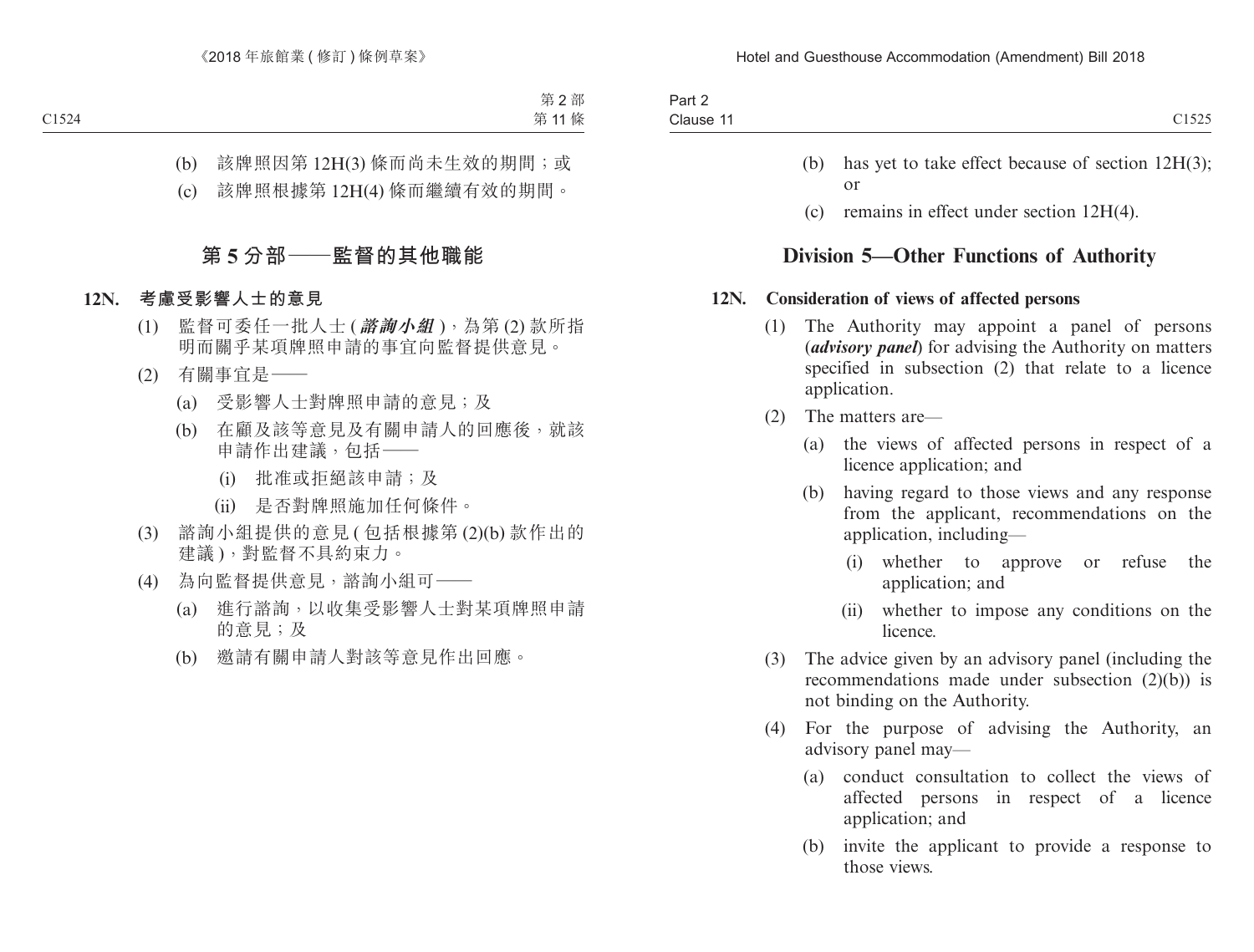| Part 2    |                                           |
|-----------|-------------------------------------------|
| Clause 11 | $1 - \sim -1$<br>--<br>$\sim$<br>ا عامد ا |

- (5) Before approving a licence application in respect of any premises, the Authority must be satisfied that either—
	- (a) a consultation under subsection (4)(a) has been conducted in respect of the application; or
	- (b) the use of the premises as a hotel or guesthouse is permitted (whether because of a permission for the premises or for the building or area in which the premises are situated) according to—
		- (i) a draft plan or an approved plan within the meaning of the Town Planning Ordinance (Cap. 131); or
		- (ii) a permission granted in respect of such a plan under that Ordinance.
- (6) In this section—
- *affected person* (受影響人士), in relation to a licence application for any premises, means—
	- (a) if the premises form part but not the whole of a building—
		- (i) an owner or occupier of any other part of the building; and
		- (ii) if the Authority considers appropriate—an owner or occupier of any other premises situated in the surrounding area specified by the Authority for the application; or
	- (b) if the premises form the whole of a building an owner or occupier of any other premises situated in the surrounding area specified by the Authority for the application;

*licence application* (牌照申請) means—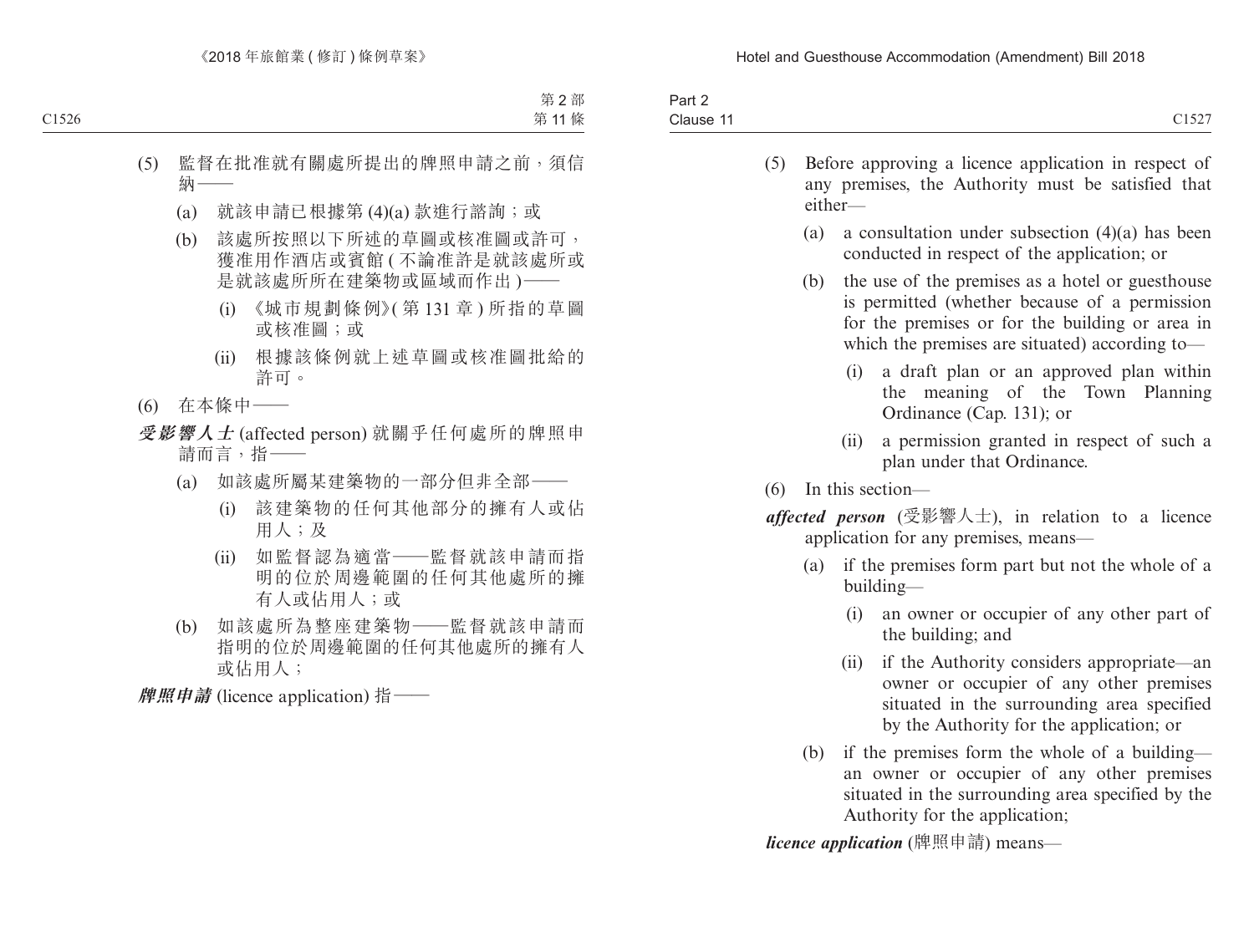| <b>Contract Contract Contract</b><br>Part 2 |                                       |
|---------------------------------------------|---------------------------------------|
| $\sim$<br>Clause 1 <sup>.</sup><br>$\cdots$ | $\sim$ $\sim$ $\sim$<br>. 70<br>0.027 |

- (a) an application for the issue of a licence under section 12B; or
- (b) an application for the renewal of a licence under section 12C.

### **12O. Authority's power to request documents, information and legal advice**

- (1) This section applies if the Authority is determining—
	- (a) an application for the issue of a licence under section 12B;
	- (b) an application for the renewal of a licence under section 12C:
	- (c) whether or not to cancel or suspend a licence under section 12D;
	- (d) whether or not to impose, amend or revoke a condition of a licence under section 12E; or
	- (e) an application for the transfer of a licence under section 12F.
- (2) The Authority may, by written notice to a specified person, request the person to provide, within the period specified in the notice—
	- (a) any document or information that is reasonably necessary to enable the Authority to make the determination concerned; and
	- (b) without limiting paragraph (a), a written legal advice given by a legal practitioner about whether the premises to which the application or licence relates are free from a use restriction within the meaning of section 12J.
- (3) In this section—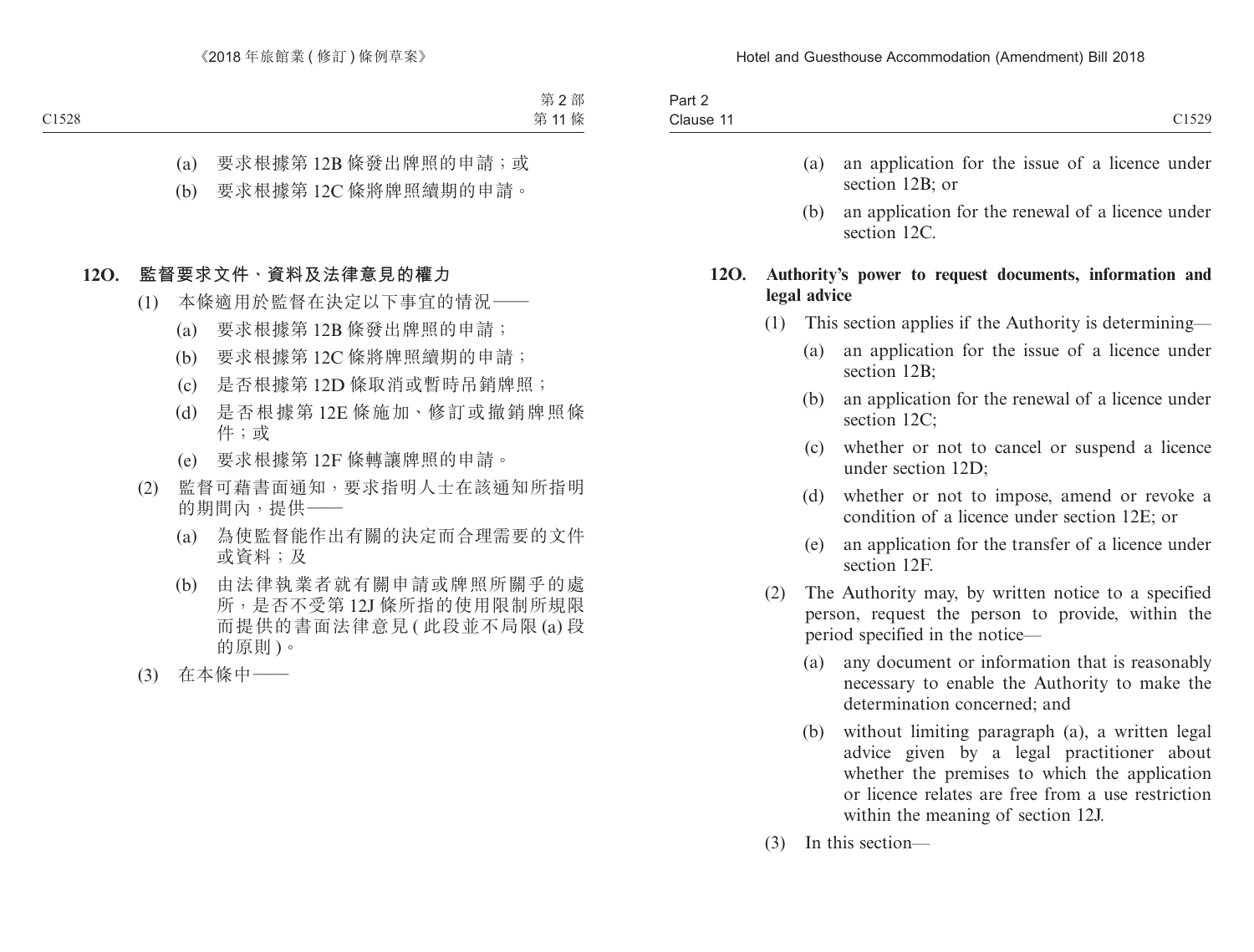| <b>STATES OF STREET</b><br>$.$ $.$<br><b>Fail</b> |                                       |
|---------------------------------------------------|---------------------------------------|
| $\sim$<br>Clause 1.                               | $\sim$ $\sim$ $\sim$ $\sim$<br>0.1331 |

## *specified person* (指明人士)—

- (a) in relation to a determination described in subsection  $(1)(a)$ ,  $(b)$  or  $(e)$ —means the applicant; and
- (b) in relation to a determination described in subsection (1)(c) or (d)—means the licence holder.

## **12P. Duty of Authority to give notices of certain intentions or decisions**

- (1) If the Authority intends to exercise any of the powers referred to in subsection (2) in relation to a licence, then, before exercising the power, the Authority must give a written notice to the licence holder—
	- (a) informing the licence holder of—
		- (i) the Authority's intention; and
		- (ii) the grounds on which the Authority will rely in exercising the power; and
	- (b) indicating that the licence holder may make written representations to the Authority.
- (2) The powers are—
	- (a) to refuse to renew a licence under section 12C;
	- (b) to cancel or suspend a licence under section 12D; and
	- (c) to impose, amend or revoke a condition of a licence under section 12E.
- (3) If the Authority decides to exercise any of the powers referred to in subsection (4) in relation to a licence, the Authority must give a written notice to each interested person, informing the person of the decision and the reasons for it.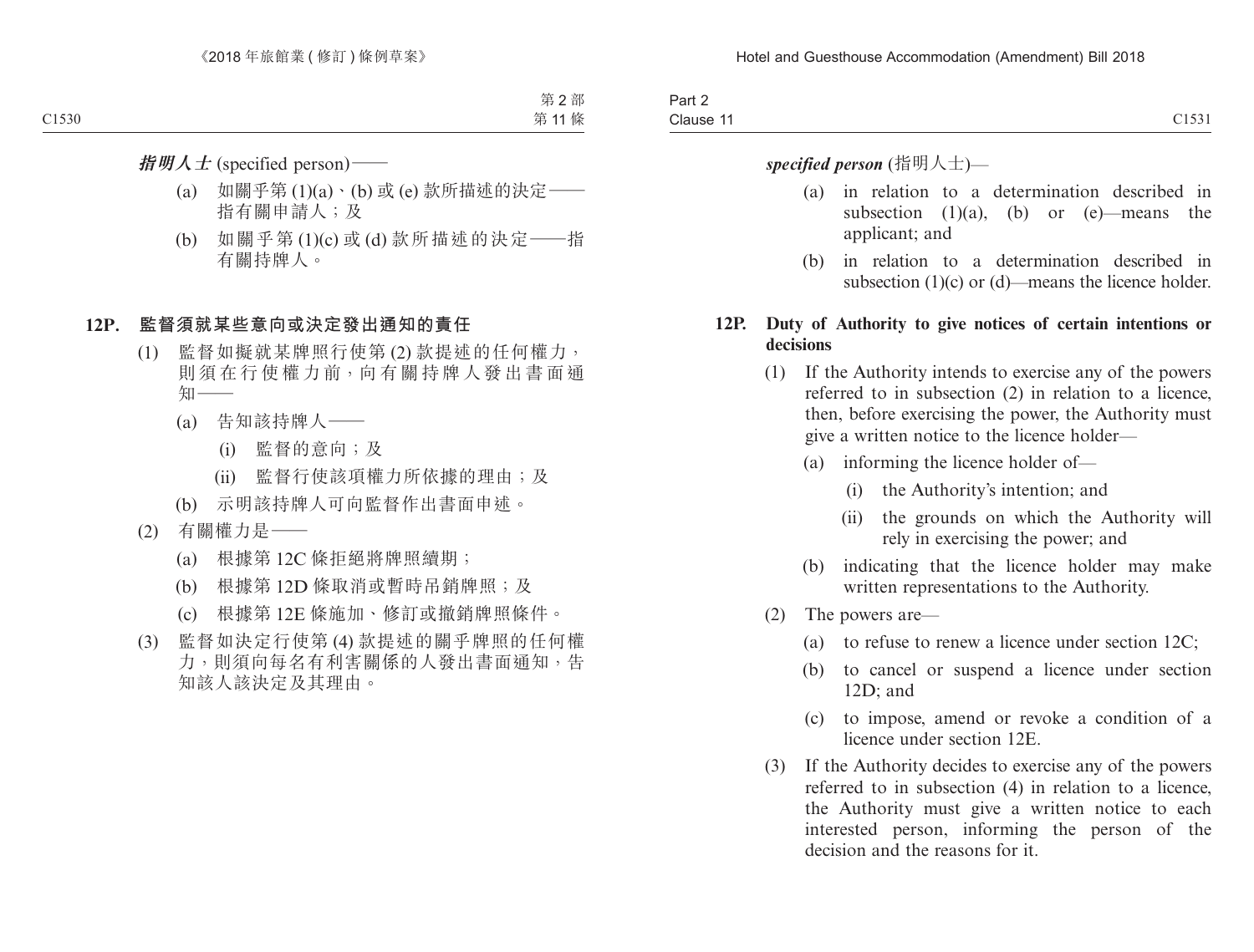| $\cdots$ | - - - |
|----------|-------|
|          |       |

- (4) The powers are—
	- (a) to issue or refuse to issue a licence under section  $12B$
	- (b) to renew or refuse to renew a licence under section 12C:
	- (c) to cancel or suspend a licence under section 12D;
	- (d) to impose, amend or revoke a condition of a licence under section 12E; and
	- (e) to permit the transfer or refuse to permit the transfer of a licence under section 12F.
- (5) A notice given under subsection (1) or (3) must—
	- (a) state the date of notice;
	- (b) be signed by the Authority or a public officer authorized under section 4(2) to give the notice; and
	- (c) be given to the licence holder or interested person (*recipient*) by—
		- (i) serving it personally on the recipient; or
		- (ii) sending it to the recipient by registered post at the recipient's address last known to the Authority.
- (6) In this section—

*interested person* (有利害關係的人)—

- (a) means the applicant for the licence or the licence holder (as the case requires); and
- (b) for a notice about a decision to exercise a power referred to in subsection (4)(a) or (b) where a consultation has been conducted under section  $12N(4)(a)$  in respect of the application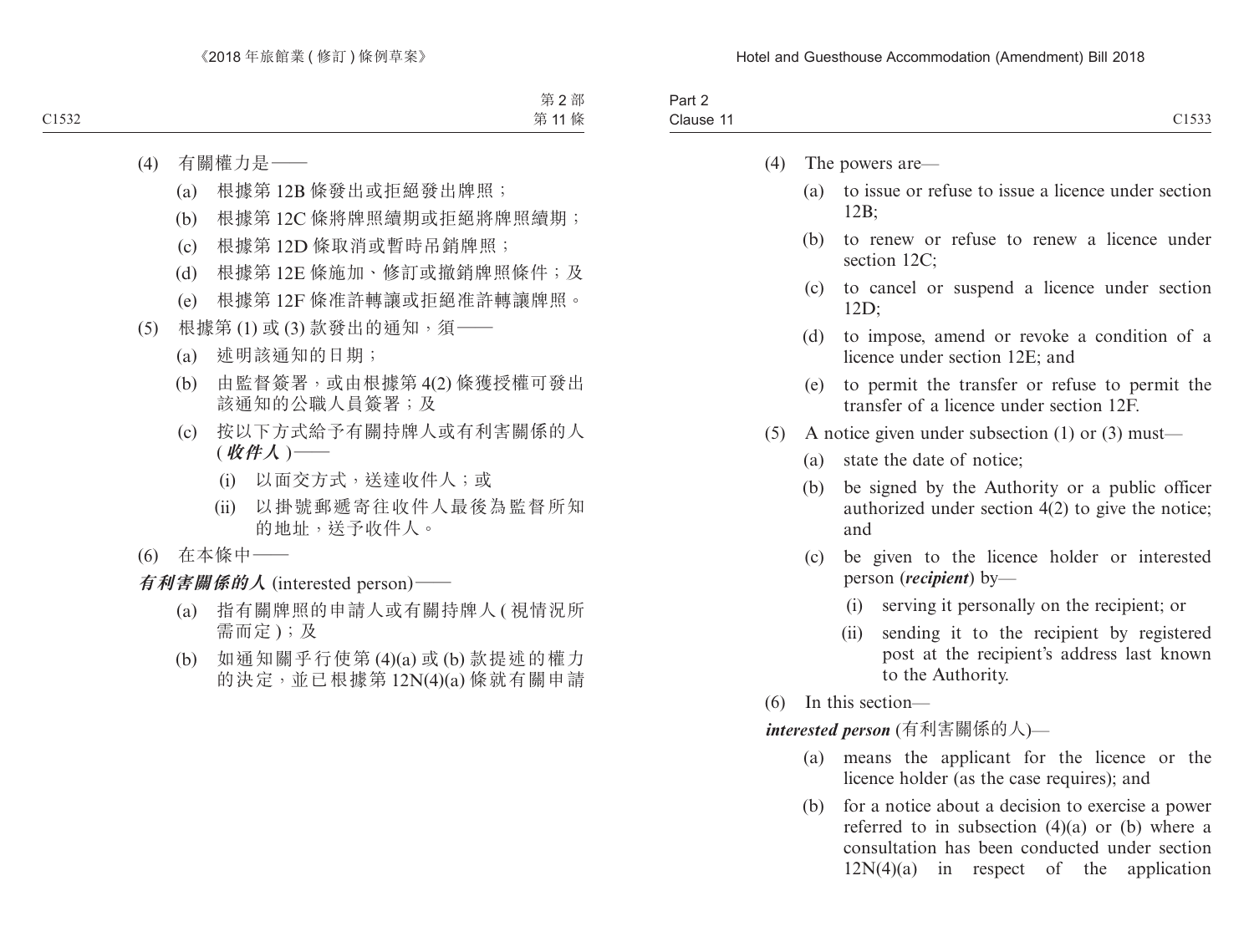| $\overline{\phantom{a}}$<br>າ~~+<br>ail 4 |                                                   |
|-------------------------------------------|---------------------------------------------------|
| $\sim$<br>Jause<br>- 14<br>$    -$        | $\sim$ $\sim$ $\sim$ $\sim$<br>$\sim$<br>.<br>___ |

concerned—also means any affected person who has given a view to the advisory panel in response to the consultation.".

**12. Part V repealed (appeals)**

Part V—

**Repeal the Part.**

**13. Part 5A added**

The Ordinance—

**Add**

# "**Part 5A**

## **Appeals**

#### **17A. Appeals against decisions of Authority**

- (1) A person aggrieved by a decision of the Authority under section 12B, 12C, 12D, 12E or 12F may appeal against the decision by commencing the appeal under section 17C.
- (2) A suspendable decision is suspended in its operation from the date on which the decision is made until—
	- (a) if no notice of appeal in relation to the decision is given within the period specified in section 17C(2)—the end of that period; or
	- (b) if an appeal against the decision is commenced under section 17C—the end of the date on which the appeal is disposed of, withdrawn or abandoned.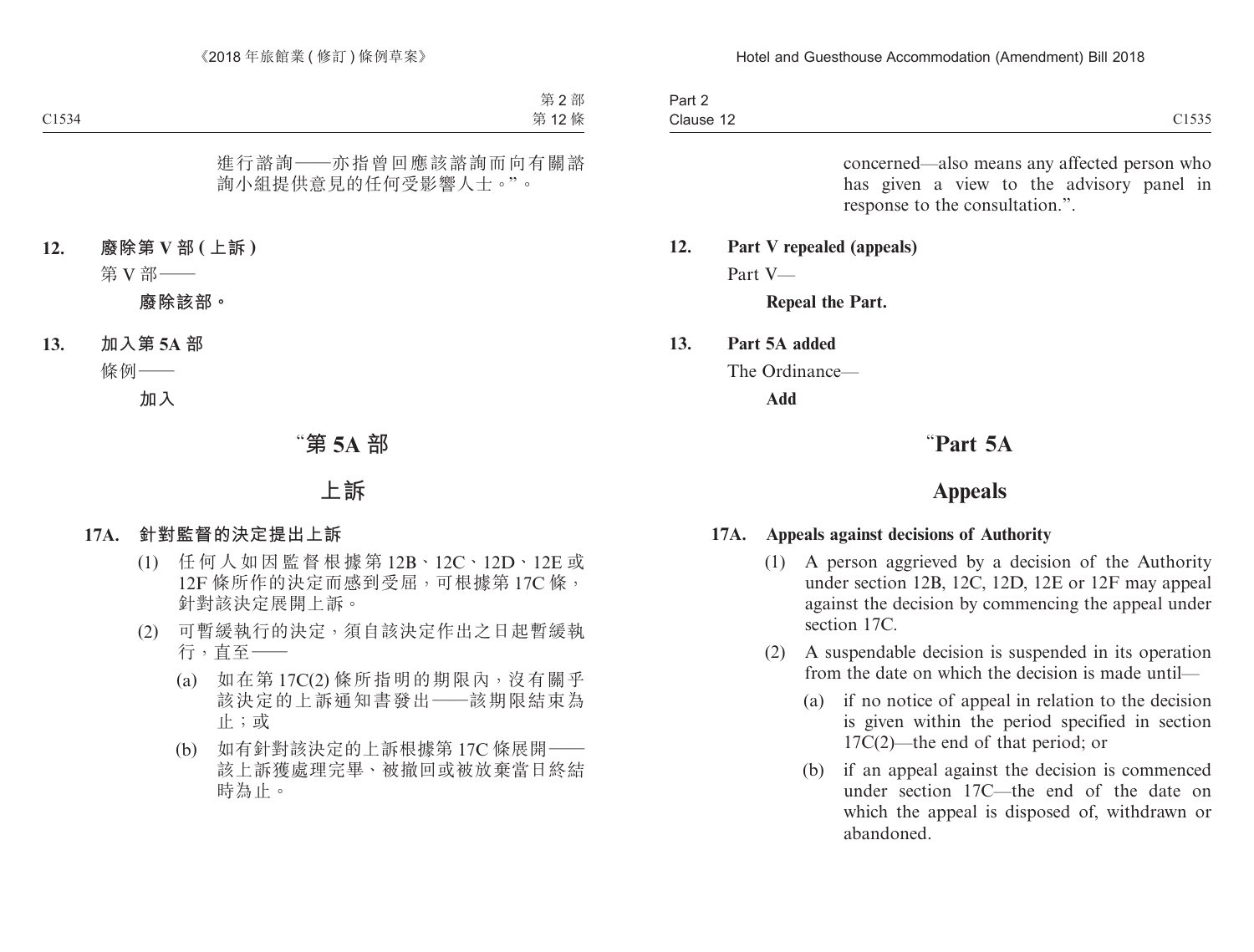| -<br>$30r +$<br>. .<br>ail 4 |                                                  |
|------------------------------|--------------------------------------------------|
| Clause<br>.                  | $\overline{\phantom{a}}$<br>`<br>- - - -<br>$ -$ |
|                              |                                                  |

- (3) However, a suspendable decision is not suspended in its operation if—
	- (a) the Authority considers that it is contrary to the public interest to suspend the operation of the decision; and
	- (b) the notice of decision given under section 12P(3) contains a statement to that effect.
- (4) In this section—

*suspendable decision* (可暫緩執行的決定) means—

- (a) a decision to refuse to renew a licence under section 12C:
- (b) a decision to cancel or suspend a licence under section 12D; or
- (c) a decision to impose, amend or revoke a condition of a licence under section 12E.

### **17B. Appeal board panel**

- (1) The Chief Executive is to appoint a panel of persons for the purposes of hearing appeals under this Part.
- (2) The panel is to consist of the following members—
	- (a) at least 2 individuals appointed by the Chief Executive, each of whom must be an individual qualified for appointment as a District Judge under section 5 of the District Court Ordinance (Cap. 336); and
	- (b) not less than 16 other individuals appointed by the Chief Executive.
- (3) The Chief Executive is to appoint one of the panel members referred to in subsection (2)(a) to be the Convenor.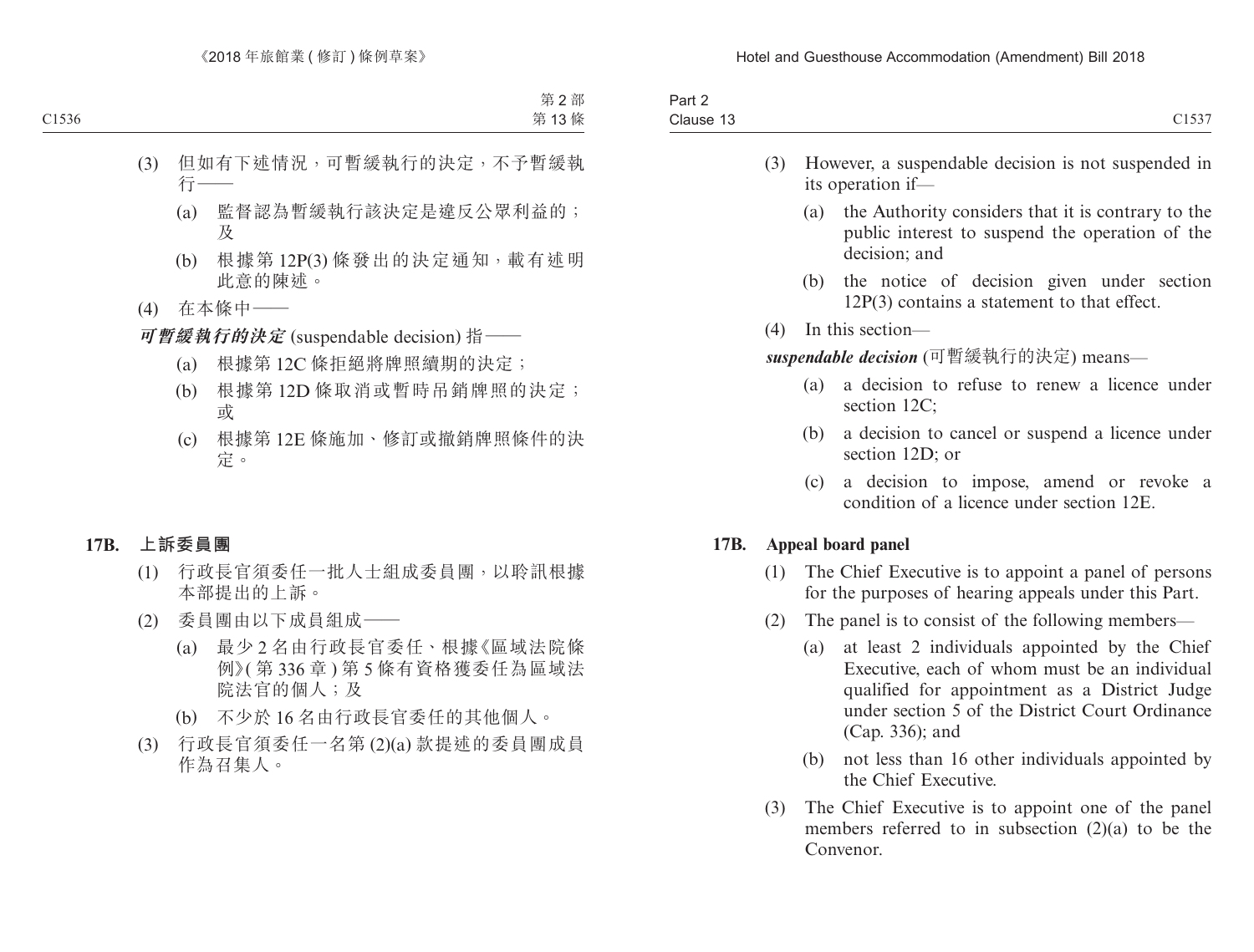| Part 2<br>$\cdots$ |                                           |
|--------------------|-------------------------------------------|
| Clause 13          | $\sim$ $\sim$ $\sim$<br>า งษ<br>- - - - - |
|                    |                                           |

- (4) An individual who is a public officer is not eligible for appointment under this section.
- (5) A panel member is to be appointed for a term of 2 years and may be reappointed after the expiry of the member's term of office.
- (6) A panel member may resign at any time by giving a written notice to the Chief Executive.
- (7) The resignation takes effect on the date specified in the notice given under subsection (6) for the resignation to take effect or, if no such date is specified, the date on which the notice is received by the Chief Executive.
- (8) The Chief Executive may terminate the appointment of a panel member if satisfied that the member—
	- (a) has become a public officer;
	- (b) has become bankrupt, or has entered into a voluntary arrangement as defined by section 2 of the Bankruptcy Ordinance (Cap. 6) with the member's creditors;
	- (c) is unable or unfit to perform the functions of a panel member due to physical or mental illness; or
	- (d) is for any other reason unable or unfit to perform the functions of a panel member.
- (9) The Chief Executive is to give notice in the Gazette of the appointment, resignation or termination of the appointment of a panel member.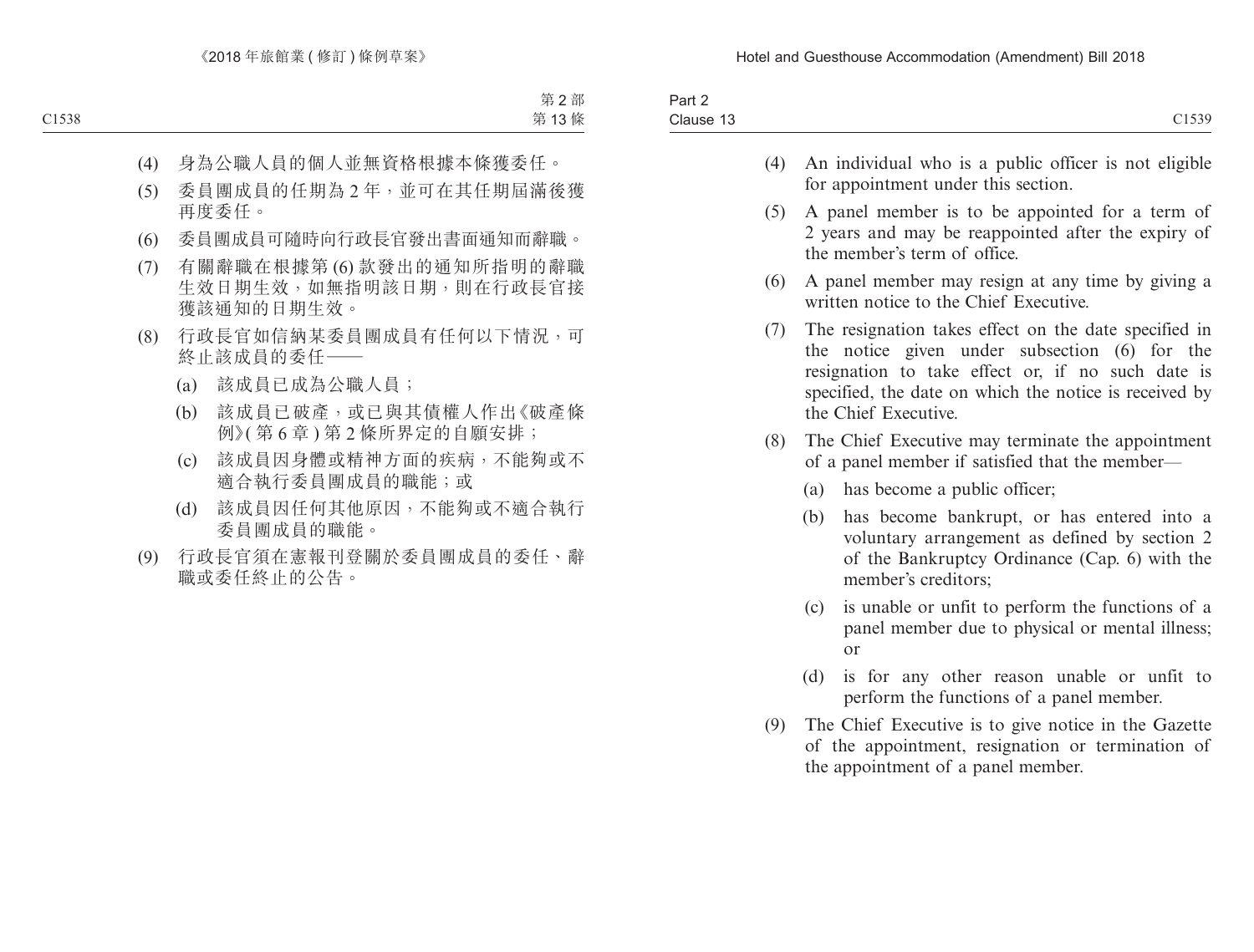| $\sim$<br>3 <sub>0</sub><br>. .<br><b>Fail</b> |                    |
|------------------------------------------------|--------------------|
| Clause 13                                      | C1541<br>U 1 J 1 1 |

#### **17C. Commencement of appeal**

- (1) A person who intends to appeal against a decision of the Authority under section 17A (*appellant*) may commence the appeal by giving the Convenor a written notice of appeal under this section.
- (2) The notice of appeal must be given to the Convenor within 28 days after the date of notice stated in the notice of decision given under section 12P(3).
- (3) The notice of appeal must—
	- (a) be made in the form and way specified by the Convenor;
	- (b) set out the grounds of the appeal;
	- (c) be accompanied by a document containing—
		- (i) the particulars of the evidence to be adduced by the appellant at the appeal hearing; and
		- (ii) the name of every witness whom the appellant intends to call at the appeal hearing; and
	- (d) be accompanied by a copy of every document the appellant intends to produce at the appeal hearing.

#### **17D. Hearing of appeal by appeal board**

- (1) Within 21 days after receiving a notice of appeal given under section 17C, the Convenor must form an appeal board to hear the appeal.
- (2) An appeal board is to consist of the following 3 members appointed by the Convenor—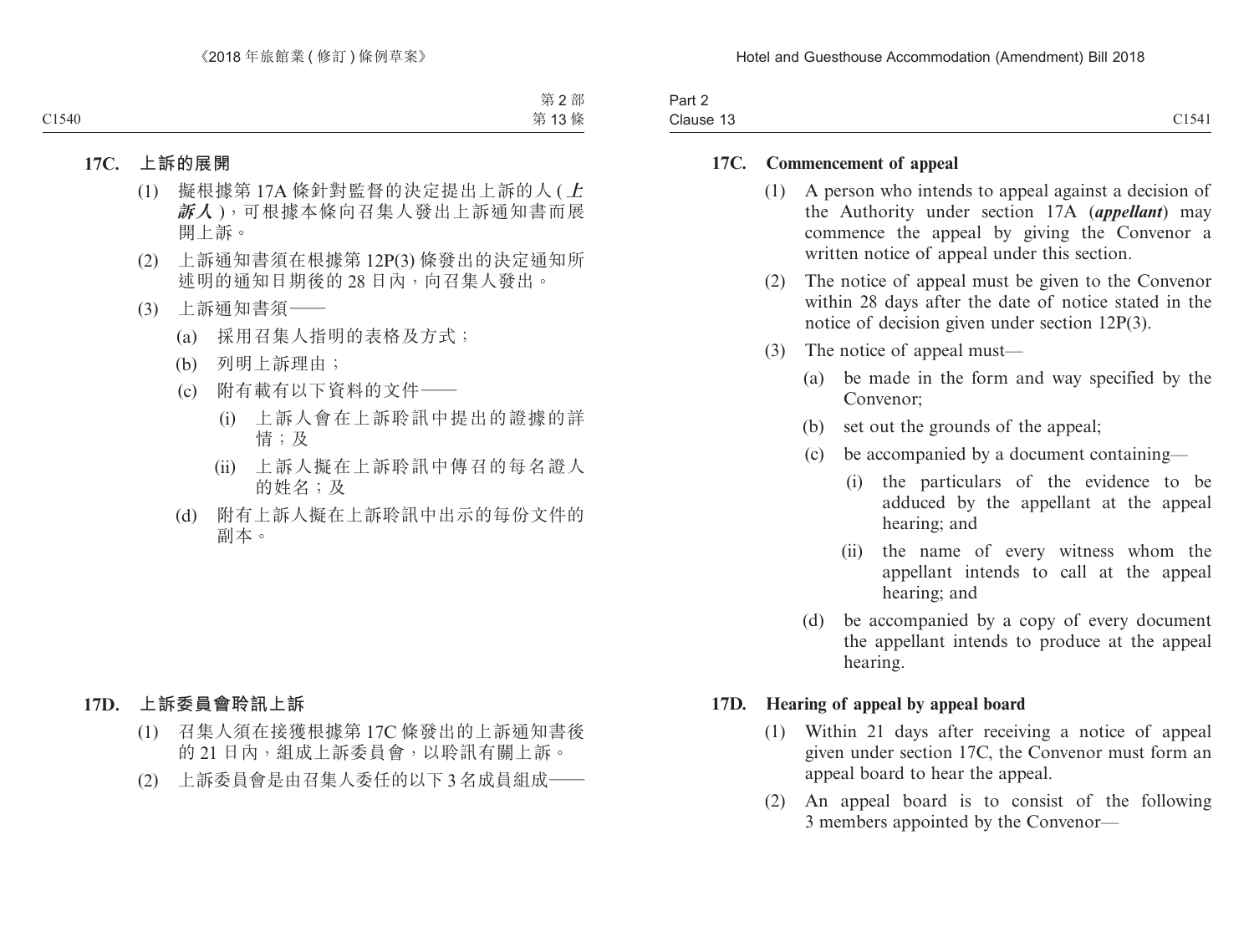| Clause 13 | $\bigcap_{i=1}^n$<br>∼<br>ر، ر،ر |
|-----------|----------------------------------|

|     | (a) a chairperson appointed from the panel<br>members referred to in section $17B(2)(a)$ (who<br>may be the Convenor); and                                                                                 |
|-----|------------------------------------------------------------------------------------------------------------------------------------------------------------------------------------------------------------|
|     | (b) 2 other members appointed from the panel<br>members referred to in section $17B(2)(b)$ .                                                                                                               |
| (3) | The quorum for a meeting of an appeal board is all<br>members of the board.                                                                                                                                |
| (4) | In hearing an appeal, an appeal board may give the<br>Authority any directions about the Authority's<br>performance of a function of the Authority under<br>this Ordinance that is relevant to the appeal. |
| (5) | The Authority must comply with a direction given<br>under subsection (4).                                                                                                                                  |
| (6) | A question before an appeal board, except a question<br>of law, is to be determined—                                                                                                                       |
|     | (a) by a majority of all members of the board who<br>are voting; or                                                                                                                                        |
|     | (b) if there is an equality of votes—by a casting<br>vote of the chairperson.                                                                                                                              |
| (7) | A question of law before an appeal board is to be<br>determined by the chairperson.                                                                                                                        |
| (8) | In hearing an appeal, an appeal board may—                                                                                                                                                                 |
|     | (a) receive evidence on oath;                                                                                                                                                                              |

- (b) admit or take into account any statement, document, information or matter whether or not it would be admissible in evidence in a court of law;
- (c) by written notice, summon any person to appear before it as a witness to produce any document relating to the appeal or to give evidence;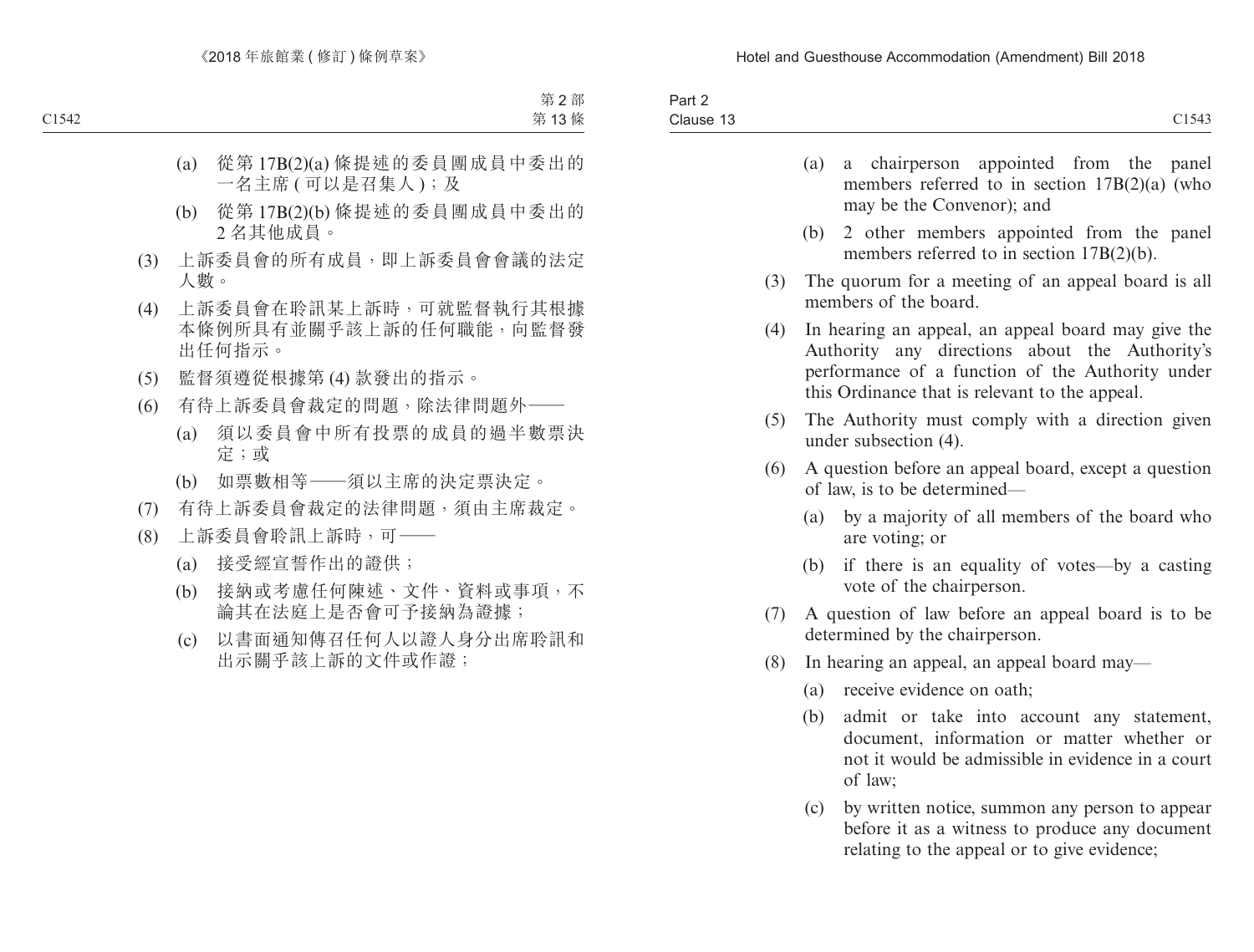| -<br>ๅ∼∽+<br>ail 4       |                           |
|--------------------------|---------------------------|
| ∽<br>Clause⊹<br>$\cdots$ | C1515<br>$\sim$ 10 $\sim$ |

- (d) confirm, vary or reverse the decision appealed against or substitute the board's decision for that decision;
- (e) make an award of a sum that is just and equitable in the circumstances of the case in respect of any costs involved in the appeal; and
- (f) make any other order the board considers appropriate.
- (9) An appeal board has the powers that are vested in the Court of First Instance in the exercise of its powers under subsection (8).
- (10) A member of an appeal board has, in the performance of the member's function under this Ordinance, the same privileges and immunities as a judge of the Court of First Instance in civil proceedings in that Court.
- (11) A witness before an appeal board has the same privileges and immunities as if the witness were a witness in civil proceedings in the Court of First **Instance**

### **17E. Disclosure of interest of member of appeal board**

- (1) If a member of an appeal board has a disclosable interest in any matter under consideration by the board—
	- (a) the member must, as soon as reasonably practicable after noticing the interest in that matter, disclose to the board the fact that the member has a disclosable interest in a matter and the nature of the interest; and
	- (b) the member ceases to be a member of the board when the disclosure is made.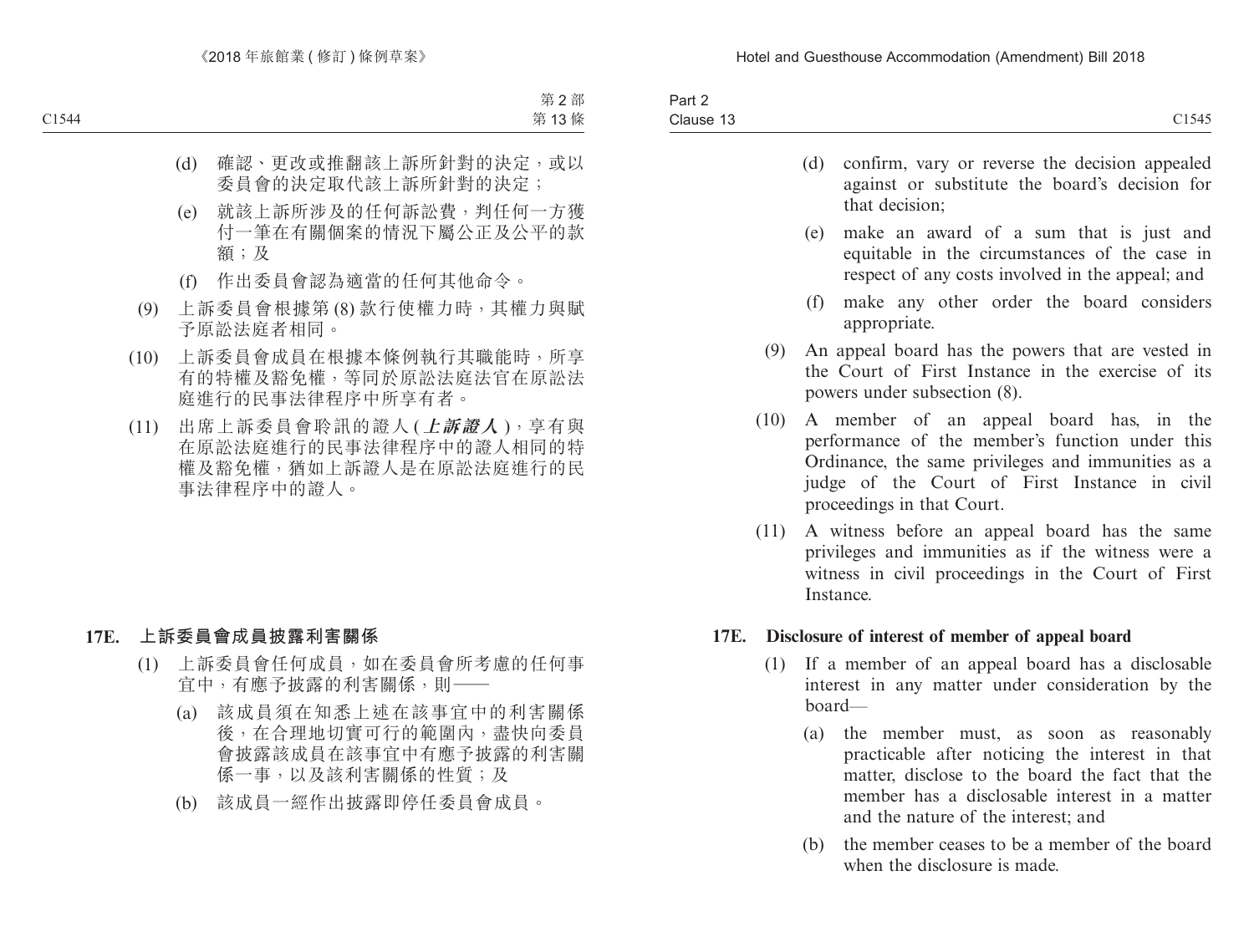| $\sim$<br>$3 - -$<br>ail Z<br>$\cdots$ |                                        |
|----------------------------------------|----------------------------------------|
| $\sim$<br>Clause<br>.<br>$\cdots$      | $\cap$ 1 $\subset$ 1 $\cap$<br>$- - -$ |

(2) In this section—

*disclosable interest* (應予披露的利害關係) means—

- (a) a pecuniary interest (whether direct or indirect); or
- (b) a personal interest greater than that which a person has as a member of the public.

#### **17F. Sum awarded in respect of appeal**

- (1) A sum awarded under section 17D(8)(e) (*costs sum*) is recoverable, as a civil debt, in the District Court.
- (2) A costs sum awarded to the Authority is a debt due to the Government.
- (3) A costs sum payable by the Authority is to be charged on the general revenue.

### **17G. Inquiry of contempt**

- (1) The chairperson of an appeal board may certify, in writing to the Court of First Instance, any of the following conduct of a person as an alleged contempt—
	- (a) if duly summoned as a witness before the board, failing to attend as a witness;
	- (b) if in attendance as a witness, refusing to—
		- (i) take an oath that is legally required by the board to be taken;
		- (ii) produce a document in the person's power or control that is legally required by the board to be produced; or
		- (iii) answer a question to which the board may legally require an answer;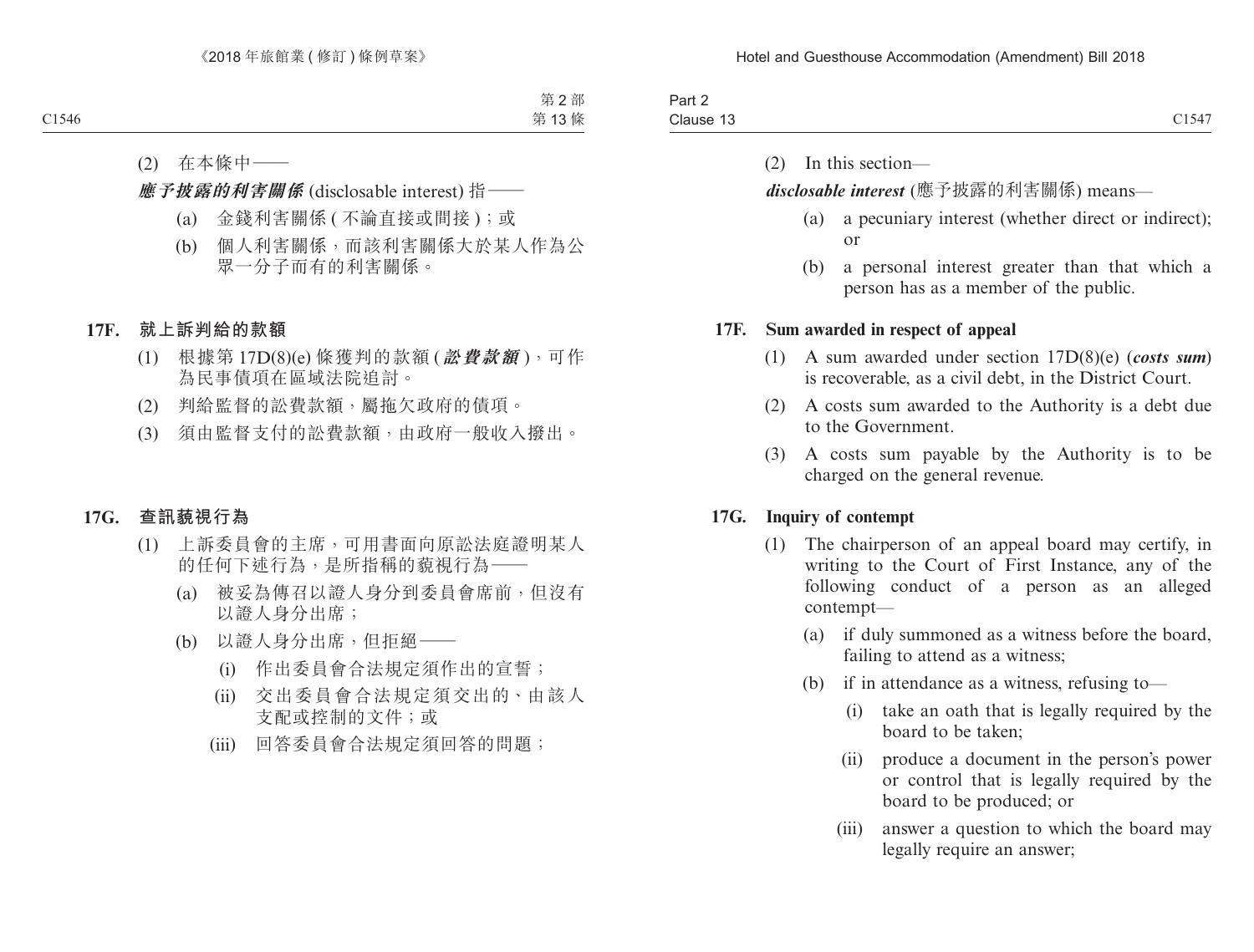| $\sim$<br>า~~+<br>-ail 4 |                  |
|--------------------------|------------------|
| Clause 13                | C1549<br>ر، ر. ر |

- (c) doing any other thing that would, if the board had been a court of law having power to commit for contempt, have been contempt of that court.
- (2) The Court of First Instance may then inquire into the alleged contempt and, after hearing—
	- (a) any witnesses produced against or on behalf of the person charged with the contempt; and
	- (b) any statement offered in defence,

may punish or take steps for the punishment of that person in the same way as if that person had been guilty of contempt of the court.

### **17H. Convenor may determine procedure of appeal boards**

The Convenor may, subject to this Ordinance, determine the procedure in relation to appeal boards, including determining the procedure in relation to a particular appeal board.

### **17I. Acting Convenor, vacancy in appeal board, etc.**

- (1) If the Convenor is precluded by illness, absence from Hong Kong or any other cause from performing the Convenor's functions, the Chief Executive may appoint any other panel member referred to in section  $17B(2)(a)$  to act as the Convenor and to perform the functions of the Convenor during the period of the appointment.
- (2) If a vacancy occurs in an appeal board before the appeal hearing begins, the Convenor must, as soon as reasonably practicable, appoint a panel member as a member of the board to fill the vacancy so that the board is composed in accordance with section 17D(2).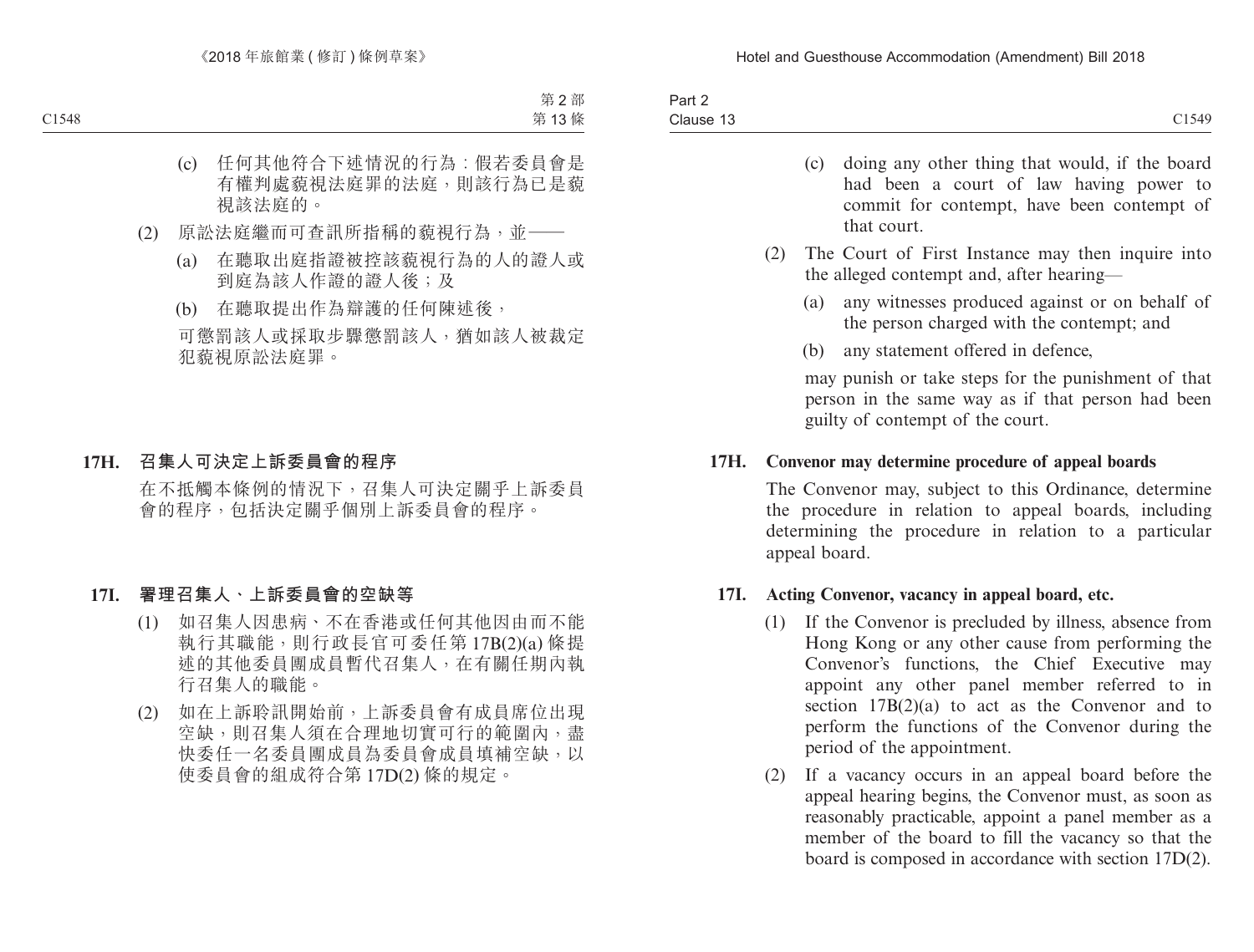| າ~~+<br>Fait.          |   |
|------------------------|---|
| "ם בוגר<br>ause<br>. . | . |
|                        |   |

- (3) If a vacancy occurs in an appeal board after the appeal hearing has begun—
	- (a) the board is dissolved when the vacancy occurs; and
	- (b) the Convenor must form an appeal board under section 17D(1) as if the Convenor had received, on the date on which the vacancy occurred, the notice of appeal given under section 17C in relation to the subject matter of the appeal.
- (4) In this section—
- *vacancy* (空缺) includes the case where a member of an appeal board—
	- (a) ceases to be a panel member;
	- (b) ceases to be a member of the board under section  $17E(1)(b)$ ; or
	- (c) is precluded by illness, absence from Hong Kong or any other cause from performing the member's functions in relation to the board.

## **17J. Case may be stated for Court of Appeal**

- (1) Before determining an appeal, an appeal board may refer any question of law arising in the appeal to the Court of Appeal for determination by way of case stated.
- (2) On the hearing of the case, the Court of Appeal may amend the case or order it to be sent back to the appeal board for amendment.".

## **14. Part VI heading substituted**

Part VI, heading—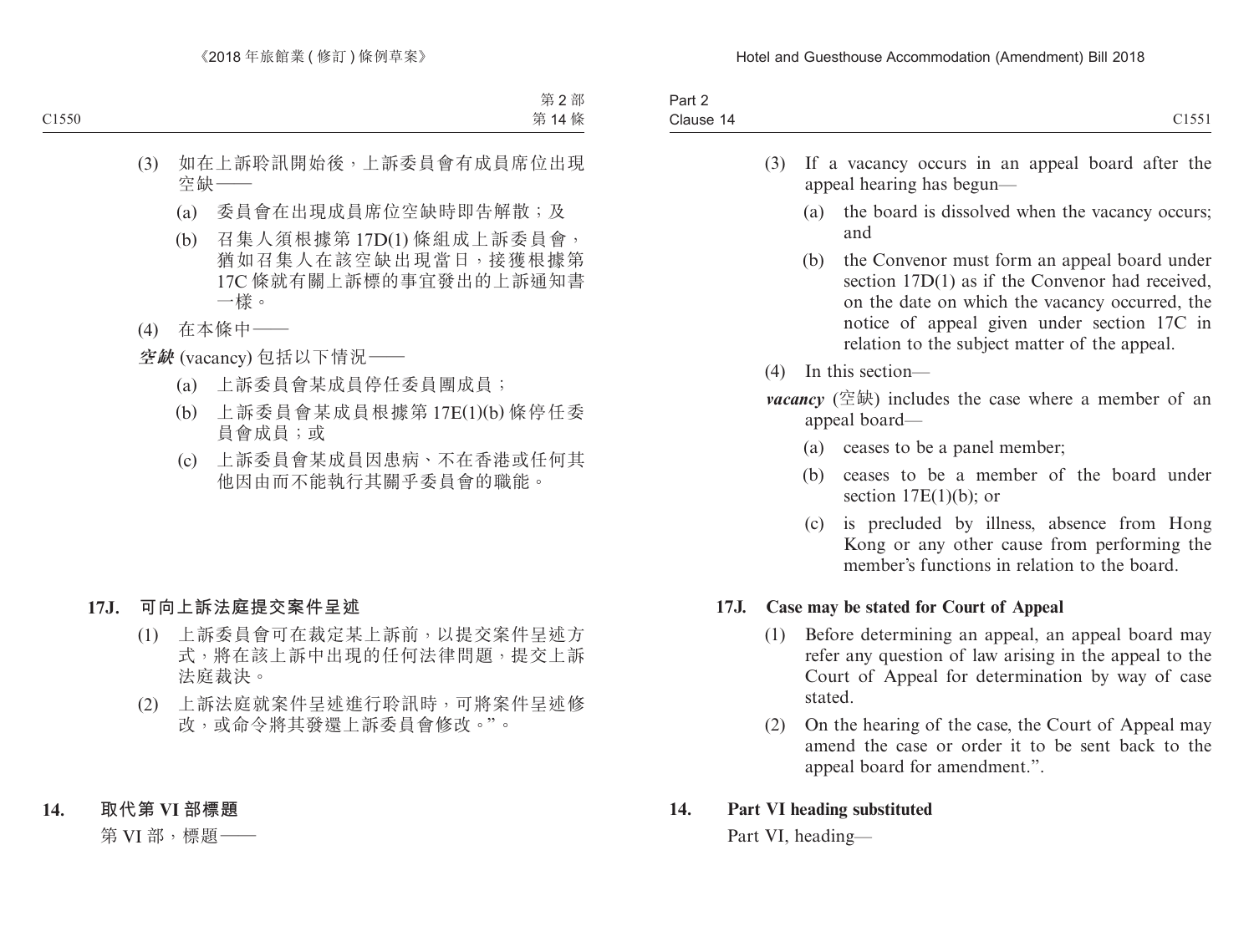Part 2 Clause 15 Clause 15 Class Control of the Class Class Control of the Class Class Class Class Class Class Class Class Class Class Class Class Class Class Class Class Class Class Class Class Class Class Class Class Class Class Class Cl

## **Repeal the heading Substitute**

## "**Part 6**

# **Supervision of Hotel or Guesthouse**".

**15. Section 18 substituted**

Section 18—

**Repeal the section Substitute**

## "**18. Inspection of licensed premises**

- (1) For the purpose of ascertaining whether this Ordinance has been or is being complied with in respect of any licensed premises, an enforcement officer may, without a warrant, exercise any of the following powers—
	- (a) at all reasonable times enter and inspect the premises;
	- (b) require a person who takes part in the operation, keeping, management or other control of the premises as a hotel or guesthouse to produce, provide or disclose to the officer any document, thing or information relating to—
		- (i) the operation, keeping, management or other control of the premises as a hotel or guesthouse; or
		- (ii) any other activity in connection with the use of the premises as a hotel or guesthouse;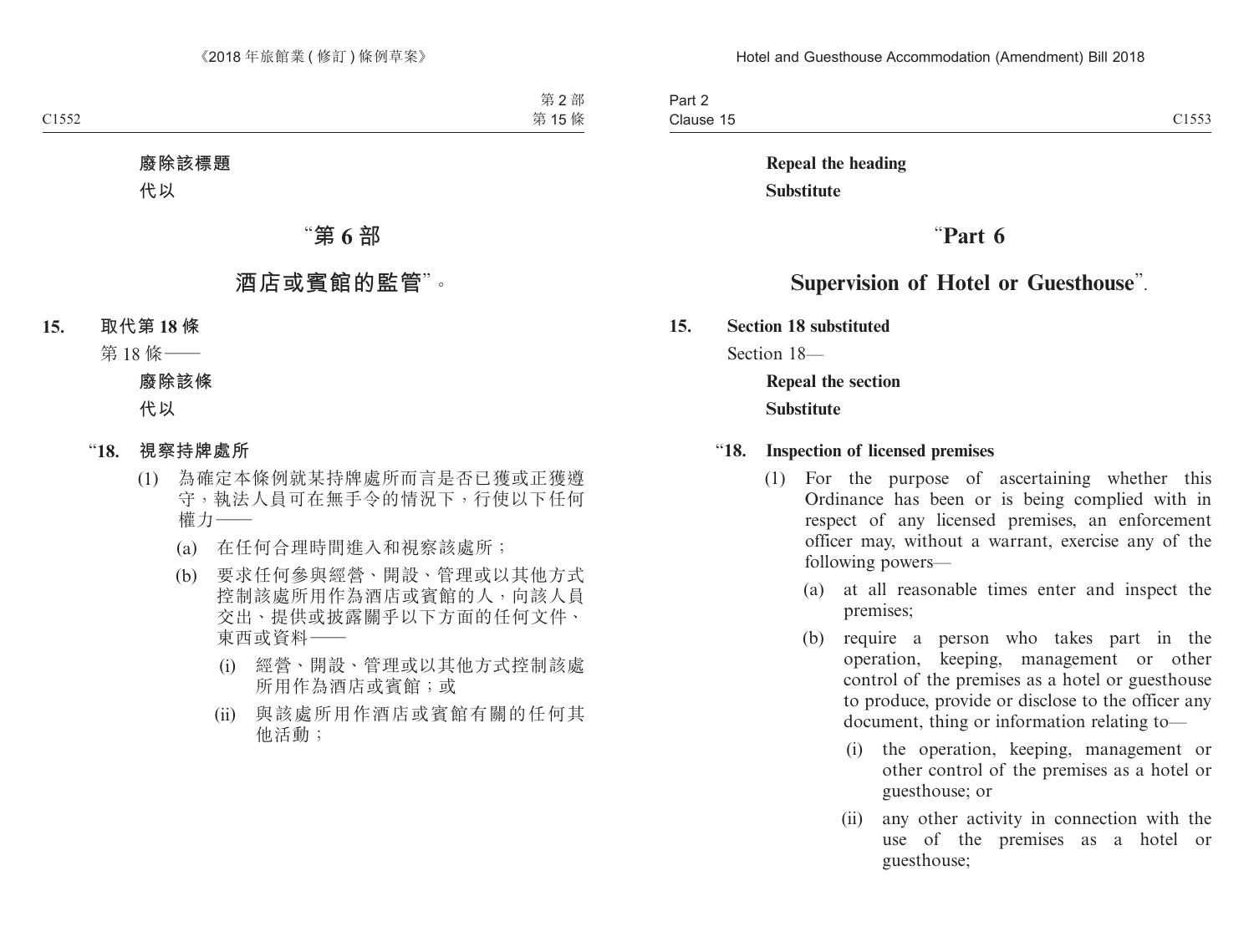| -<br>ail Z           |                            |
|----------------------|----------------------------|
| $\sim$<br>ાતuse<br>. | $\sim$ $  -$<br>ノエンジン<br>. |

|     | (c) | remove for further examination a document or<br>thing that the officer has reasonable grounds to<br>believe to be—                                                                                                                                                                             |  |
|-----|-----|------------------------------------------------------------------------------------------------------------------------------------------------------------------------------------------------------------------------------------------------------------------------------------------------|--|
|     |     | evidence of an offence under<br>this<br>(i)<br>Ordinance; or                                                                                                                                                                                                                                   |  |
|     |     | (ii) evidence of a ground for cancelling or<br>suspending the licence for the premises;                                                                                                                                                                                                        |  |
|     | (d) | do anything that is reasonably necessary—                                                                                                                                                                                                                                                      |  |
|     |     | for the inspection of the premises; or<br>(i)                                                                                                                                                                                                                                                  |  |
|     |     | (ii)<br>for the inspection or testing of any<br>equipment, works or system used for or in<br>connection with the operation, keeping,<br>management or other control of the<br>premises as a hotel or guesthouse.                                                                               |  |
| (2) |     | Subsection (1) however does not empower an<br>enforcement officer to require a person to produce,<br>provide or disclose any document, thing or<br>information that the person would, on grounds of<br>legal professional privilege, be entitled to refuse to<br>produce, provide or disclose. |  |

- (3) In this section—
- *licensed premises* (持牌處所) means premises covered by a licence—
	- (a) including any period during which the licence—
		- (i) is suspended under section 12D; or
		- (ii) remains in effect under section 12H(4); but
	- (b) excluding any period during which the licence has yet to take effect because of section  $12H(3)$ .".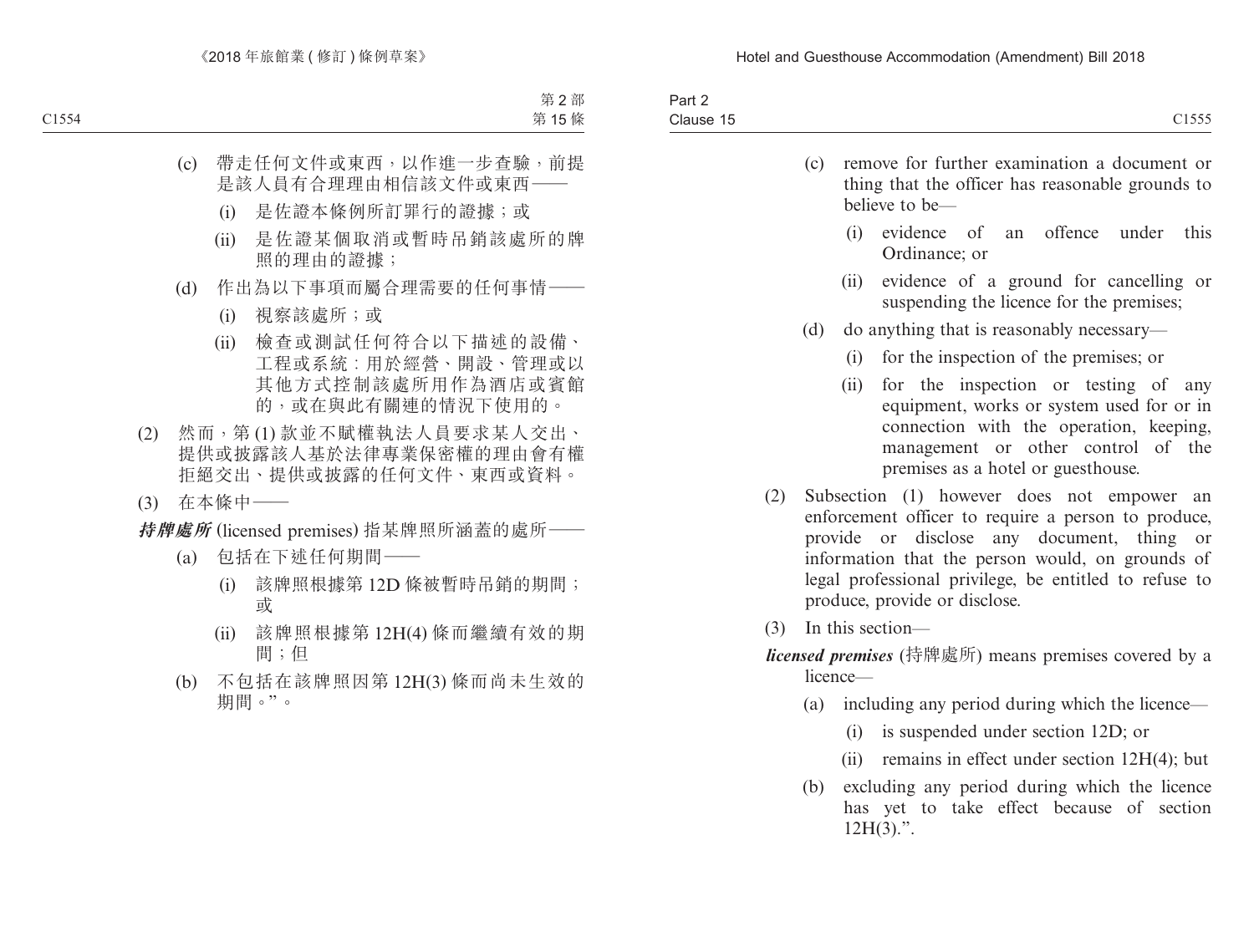| -<br>3 <sub>cm</sub><br>∽art ∠<br>$\cdots$ |                                        |
|--------------------------------------------|----------------------------------------|
| Clause 16                                  | $\sim$ $\sim$ $\sim$ $\sim$<br>- 1 - 1 |

## **16. Section 18A added**

After section 18—

**Add**

#### "**18A. Warrant to enter and search premises**

- (1) A magistrate may issue a warrant authorizing an enforcement officer to enter and search any premises if the magistrate is satisfied by information on oath that there are reasonable grounds to believe that—
	- (a) the premises are or have been a hotel or guesthouse without a licence;
	- (b) a condition of a licence issued for the premises has been or is being contravened; or
	- (c) there is or may be on the premises anything that is or contains evidence of an offence under this Ordinance.
- (2) In addition, for licensed premises within the meaning of section 18, the magistrate must also be satisfied that an entry by an enforcement officer under that section was refused.
- (3) A warrant issued under this section must specify—
	- (a) the premises covered by the warrant;
	- (b) the purpose of the entry and search;
	- (c) the name and capacity of the person authorized under the warrant to enter and search the premises; and
	- (d) the date of issue of the warrant.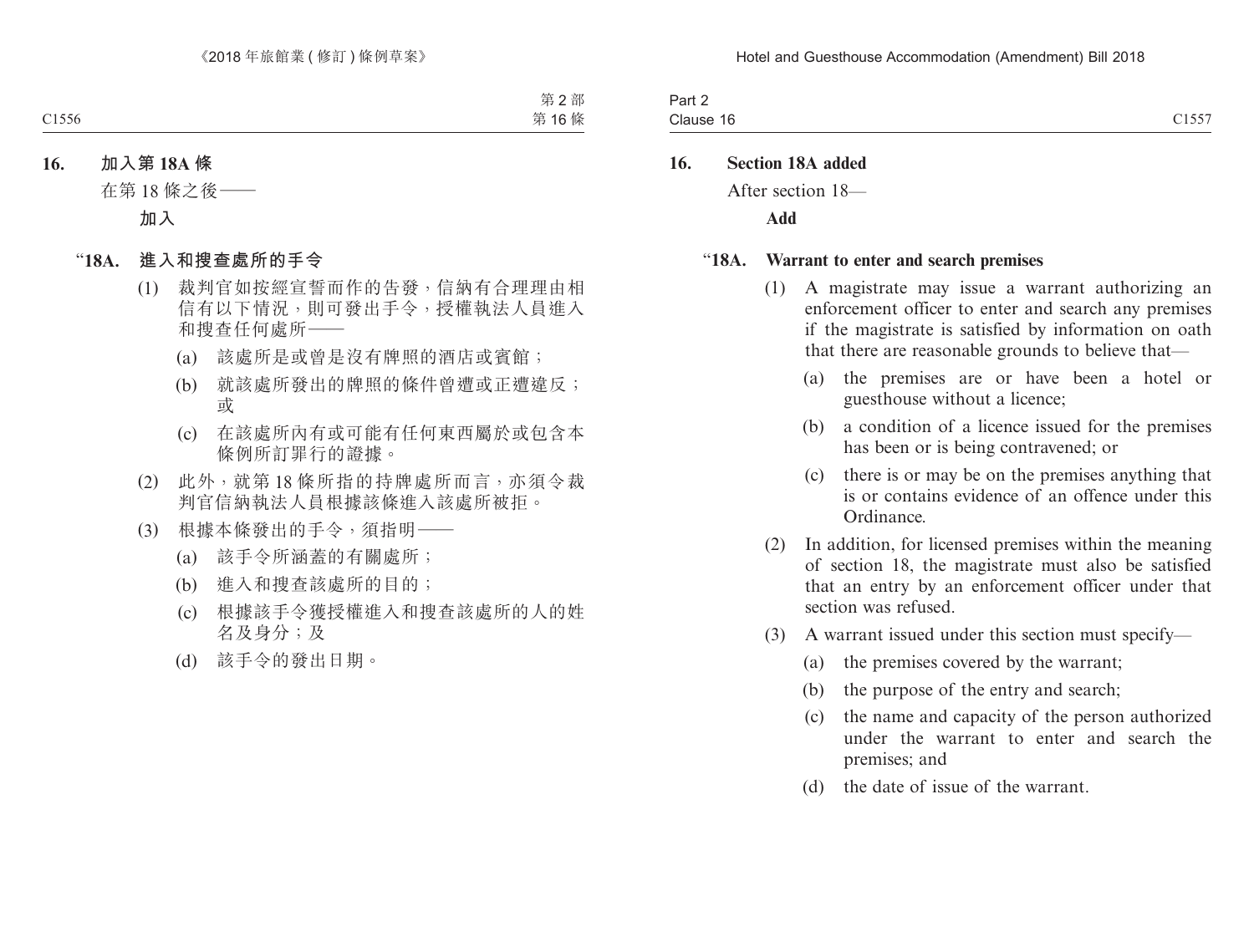| Part 2                                |                                                         |
|---------------------------------------|---------------------------------------------------------|
| $\overline{\phantom{0}}$<br>Clause 16 | $\sim$ $\sim$ $\sim$ $\sim$<br>ssu.<br>, <b>,</b> , , , |

- (4) Unless otherwise specified in a warrant issued under this section, the warrant continues to be in force until the purpose of the entry and search as specified in it has been satisfied.
- (5) An enforcement officer authorized by a warrant issued under this section to enter and search any premises may—
	- (a) enter the premises at the time specified in the warrant or, if no time is specified, at any time: and
	- (b) use any force that is reasonable in the circumstances for gaining entry into the premises.
- (6) For the purpose of searching the premises, the enforcement officer may exercise any of the following powers—
	- (a) stop and require any person found on the premises whom the officer has reasonable grounds to believe has committed or is committing an offence under this Ordinance—
		- (i) to state the person's name, correspondence address and contact telephone number; and
		- (ii) to produce for the officer's inspection the person's proof of identity as defined by section 17B(1) of the Immigration Ordinance (Cap. 115);
	- (b) search for, or require the production of, and examine, any document relating to the premises;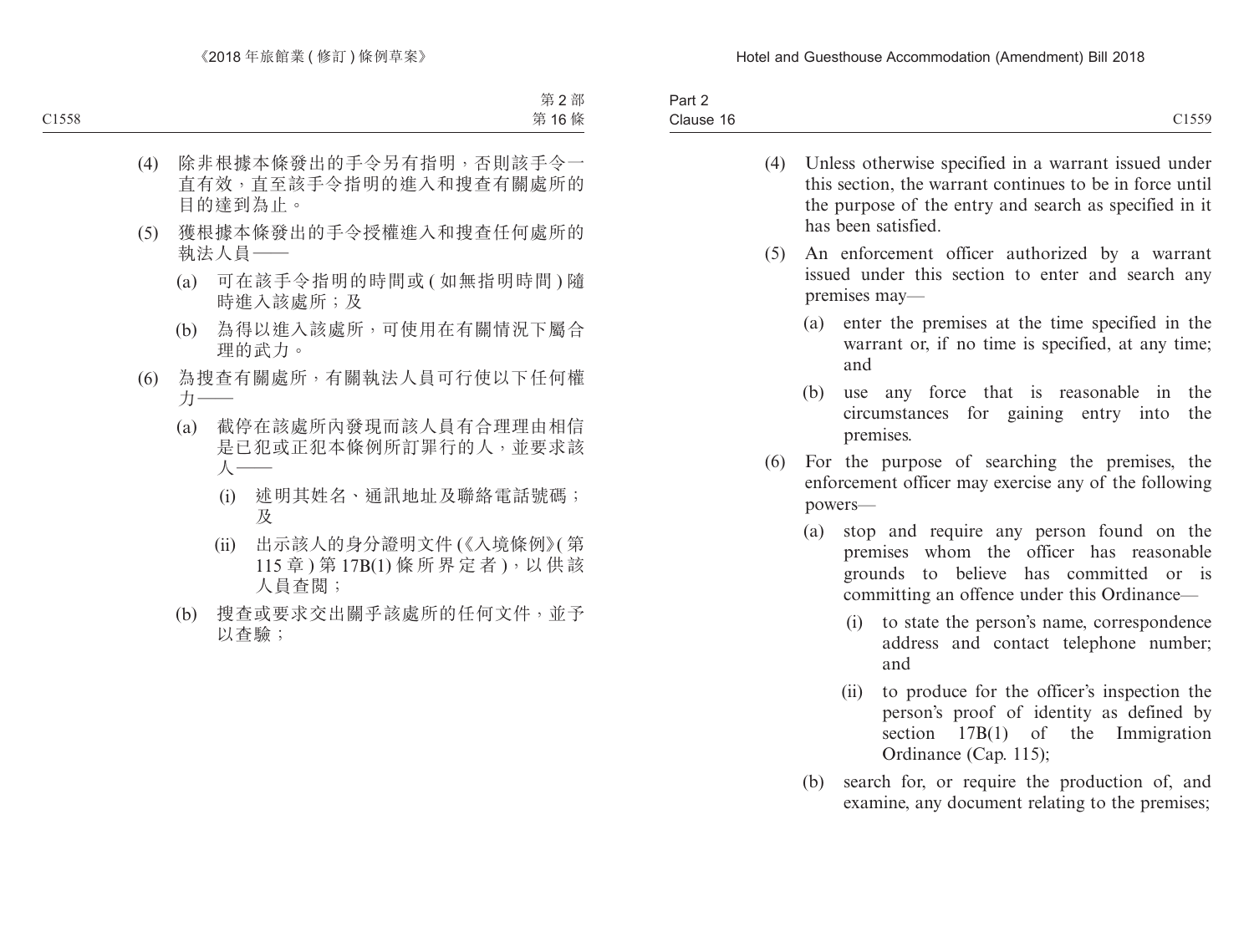| $\sim$ $\sim$<br>-<br>Part $\sim$ |                              |
|-----------------------------------|------------------------------|
| Clause 16                         | $\sim$ $\sim$ $\sim$<br>156' |

- (c) search for, or require the production, provision or disclosure of, and examine, any other document, thing or information that the officer has reasonable grounds to believe to be or to contain evidence of an offence under this Ordinance; (d) take and make copies of any document, thing or information referred to in paragraph (b) or  $(c)$ : (e) seize, remove and detain anything that the officer has reasonable grounds to believe to be or to contain evidence of an offence under this Ordinance; (f) take any photograph, or make any recording, of anything referred to in paragraph  $(a)$ ,  $(b)$ ,  $(c)$ ,  $(d)$ or (e); (g) require any person found on the premises to provide, without cost, facilities and assistance that the officer reasonably requires for exercising a power of the officer under this section. (7) Subsection (6) however does not empower an enforcement officer to require a person to produce, provide or disclose any document, thing or information that the person would, on grounds of legal professional privilege, be entitled to refuse to
	- (8) The enforcement officer may be accompanied and assisted by any person the officer considers necessary for assisting the officer in entering or searching the premises.

produce, provide or disclose.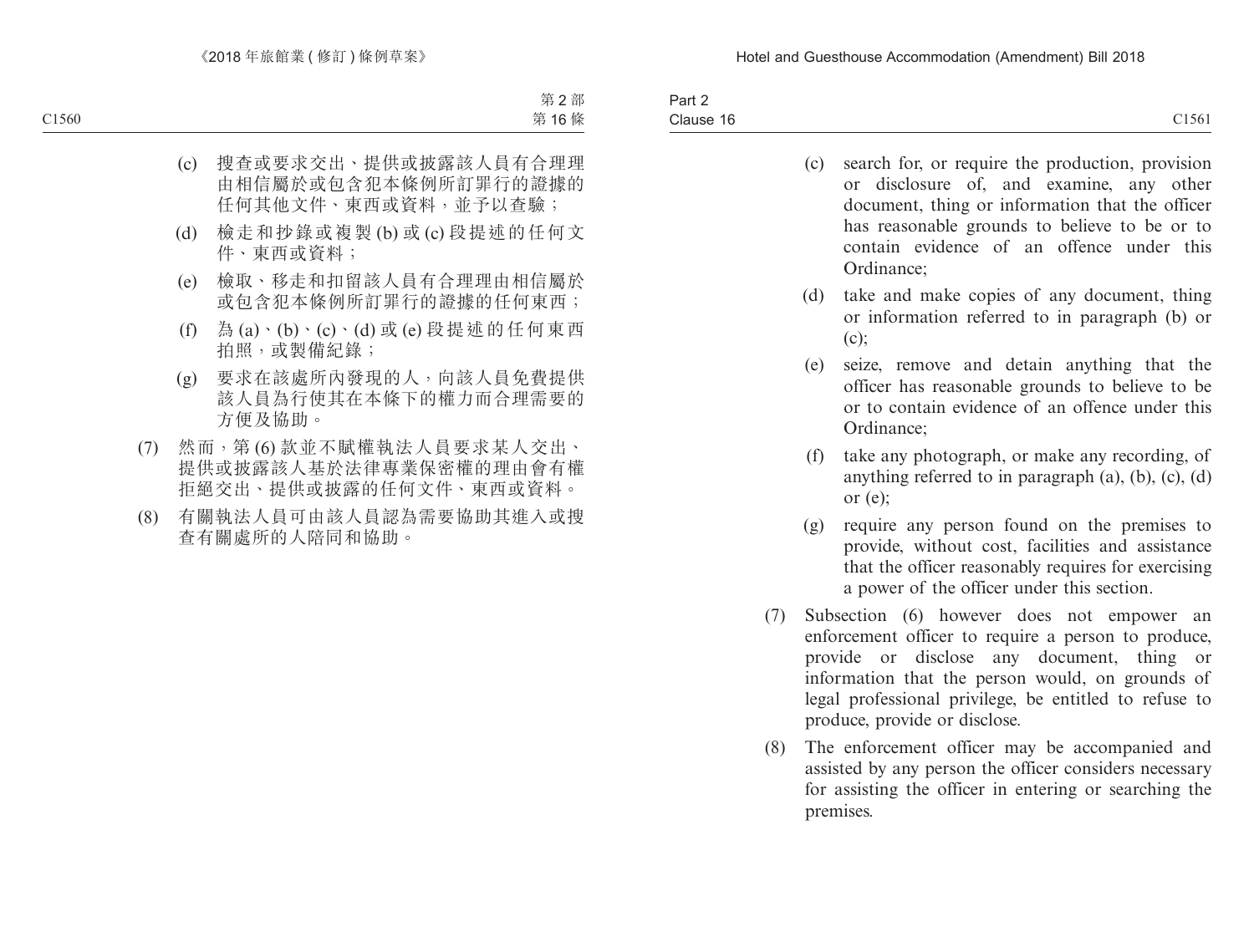| $\overline{\phantom{a}}$<br>າ~~+<br>−ail 4 |                                           |
|--------------------------------------------|-------------------------------------------|
| $\sim$<br>Clause                           | $\cap$ 1 = $\cap$<br>$\sim$ $\sim$ $\sim$ |

(9) On leaving any unoccupied premises entered under this section, the enforcement officer must leave the premises as effectually secured against trespass by any person as the premises were found at the time of entry.".

## **17. Section 19 amended (Secretary may direct remedial measures)**

(1) Section 19, heading—

## **Repeal**

"**direct remedial measures**"

## **Substitute**

"**give directions to secure safety, etc.**".

(2) Section 19(1)—

## **Repeal**

"in respect of any hotel or any guesthouse, by notice in writing, give such directions as appear to him"

## **Substitute**

"by written notice, give any directions in respect of a hotel or guesthouse that the Secretary considers".

(3) Section  $19(1)(a)$  and  $(b)$ —

## **Repeal**

"the guesthouse"

## **Substitute**

"guesthouse".

(4) Section  $19(2)(a)$  and (b), English text—

## **Repeal**

"shall" (wherever appearing)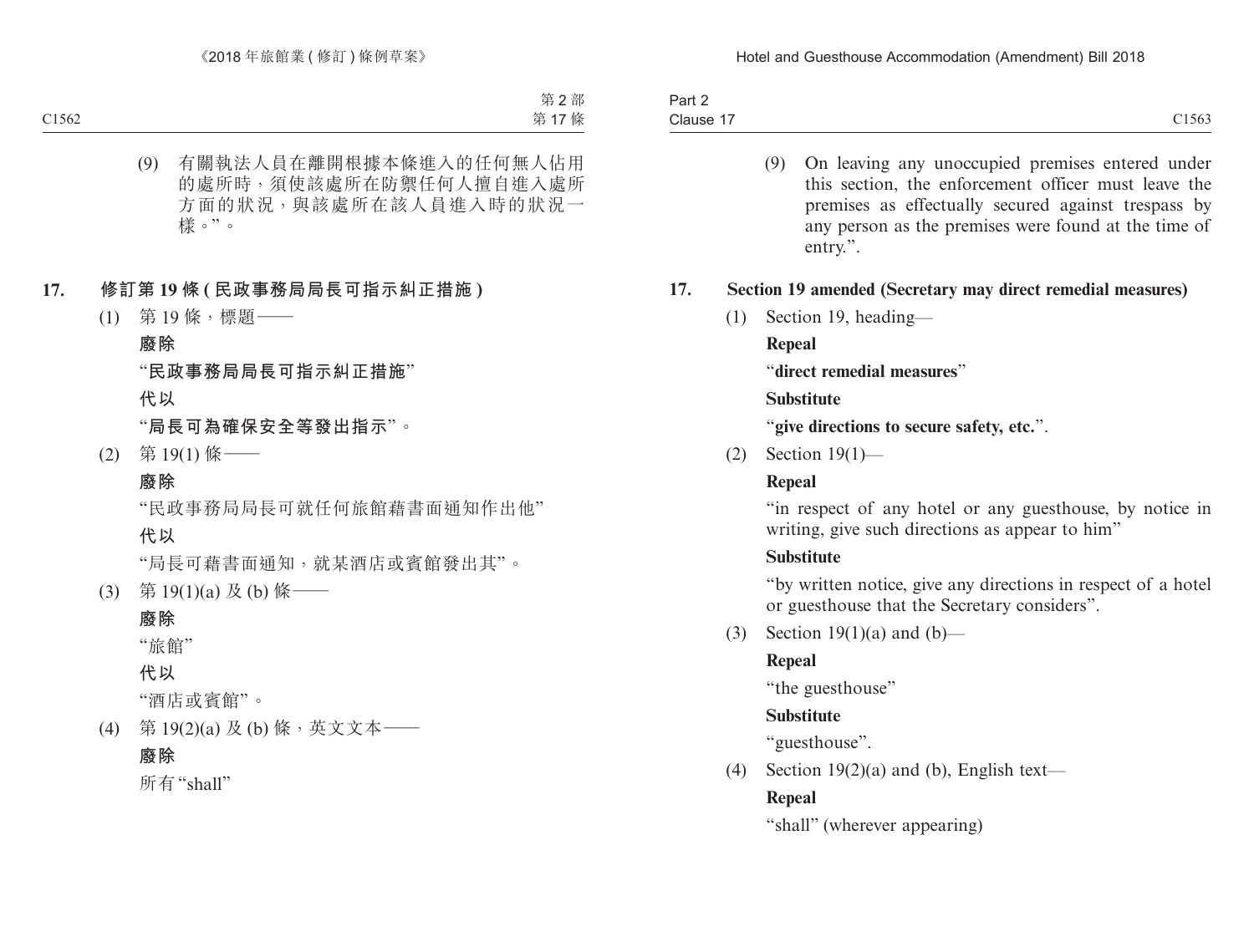Part 2 Clause 18 Clause  $18$  Clause  $18$ 

#### **Substitute**

"must"

(5) Section 19(2)(a)—

#### **Repeal**

"the guesthouse" (wherever appearing)

#### **Substitute**

"guesthouse".

(6) Section 19(3)—

## **Repeal**

"the guesthouse, such notice shall"

## **Substitute**

"guesthouse, the notice must".

(7) Section 19(3)—

### **Repeal**

"his capacity in relation to the hotel or the guesthouse"

## **Substitute**

"the addressee's capacity in relation to the hotel or guesthouse".

#### **18. Part 6A heading, and Part 6A, Division 1 heading added**

After section 19—

**Add**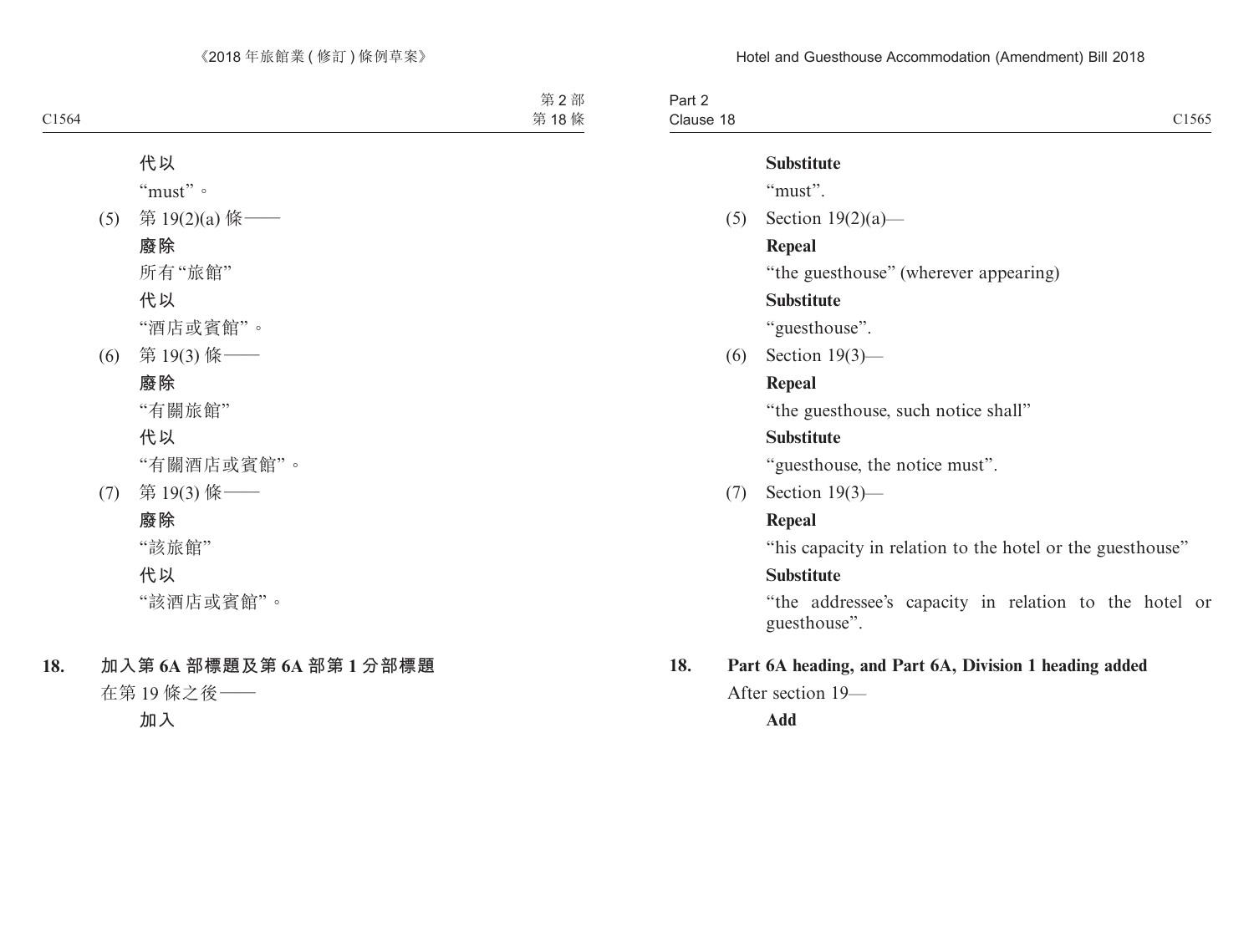# "**Part 6A**

# **Orders Made by Court or Magistrate**

## **Division 1—Order of District Court Made on Grounds of Safety, etc.**".

### **19. Section 20 substituted**

Section 20—

## **Repeal the section Substitute**

### "**20. Remedial order**

- (1) The Secretary may, by sworn information in writing, request the District Court to make an order under this section (*remedial order*) in respect of a hotel or guesthouse if it appears to the Secretary that—
	- (a) there is any danger or risk of danger to guests in the hotel or guesthouse; or
	- (b) a direction given under section 19 in respect of the hotel or guesthouse has not been complied with within the period indicated in the notice served under that section.
- (2) However, the Secretary must give a written notice of his or her intention to make the request at least 24 hours before making the request.
- (3) On receiving the request, the District Court must make a remedial order if it is satisfied by the sworn information that the Secretary has given the notice required under subsection (2).
- (4) A remedial order must—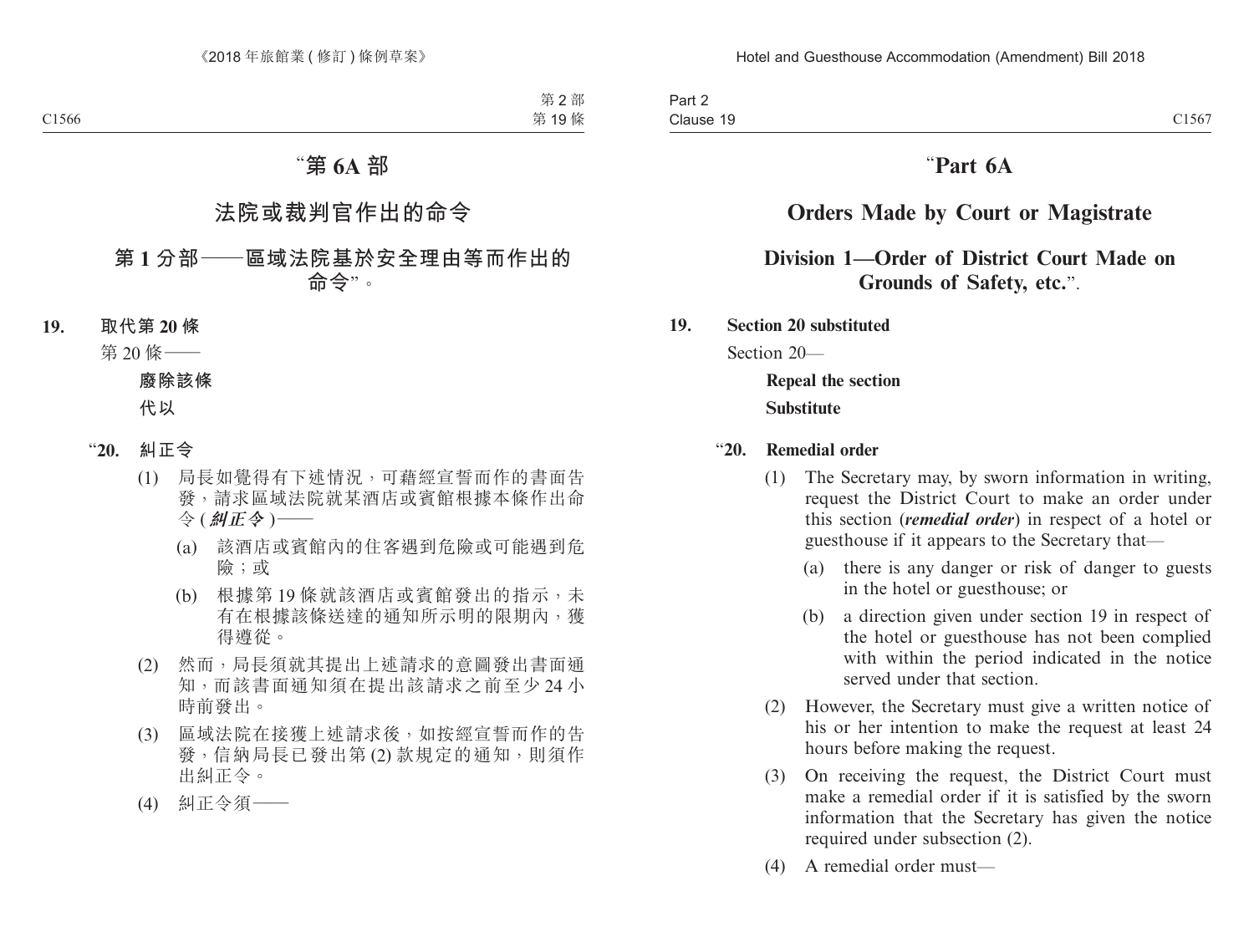| C <sub>1569</sub>                                                                                                                                                           |     | Part 2<br>Clause 19 |
|-----------------------------------------------------------------------------------------------------------------------------------------------------------------------------|-----|---------------------|
| identify the premises being a<br>hotel or<br>guesthouse; and                                                                                                                | (a) |                     |
| direct that the premises are to be closed and<br>cease to be a hotel or guesthouse—                                                                                         | (b) |                     |
| from the date specified in the order; and<br>(1)                                                                                                                            |     |                     |
| until the date specified in a written notice<br>(ii)<br>given by the Secretary.                                                                                             |     |                     |
| If a remedial order is made in respect of a hotel or<br>guesthouse, the Secretary may—                                                                                      | (5) |                     |
| execute, or cause to be executed, any work<br>necessary to-                                                                                                                 | (a) |                     |
| give effect to the order;<br>(i)                                                                                                                                            |     |                     |
| remove the danger or risk of danger<br>(ii)<br>mentioned in subsection $(1)(a)$ ; or                                                                                        |     |                     |
| give effect to the direction mentioned in<br>(iii)<br>subsection $(1)(b)$ ;                                                                                                 |     |                     |
| for any such purpose, authorize in writing any<br>person to carry out the work; and                                                                                         | (b) |                     |
| recover in the District Court any expenses<br>incurred because of the work, as a debt due to<br>the Government, from any responsible person<br>for the hotel or guesthouse. | (c) |                     |
| Moreover, an enforcement officer may, in order to<br>effect the closure of the premises as directed-                                                                        | (6) |                     |
| enter any place at the time specified in the order<br>or, if no time is specified, at any time;                                                                             | (a) |                     |
| $(h)$ use any reasonable force and take any                                                                                                                                 |     |                     |

(b) use any reasonable force and take any reasonable measures, including using any force that is reasonable in the circumstances for gaining entry into the premises; and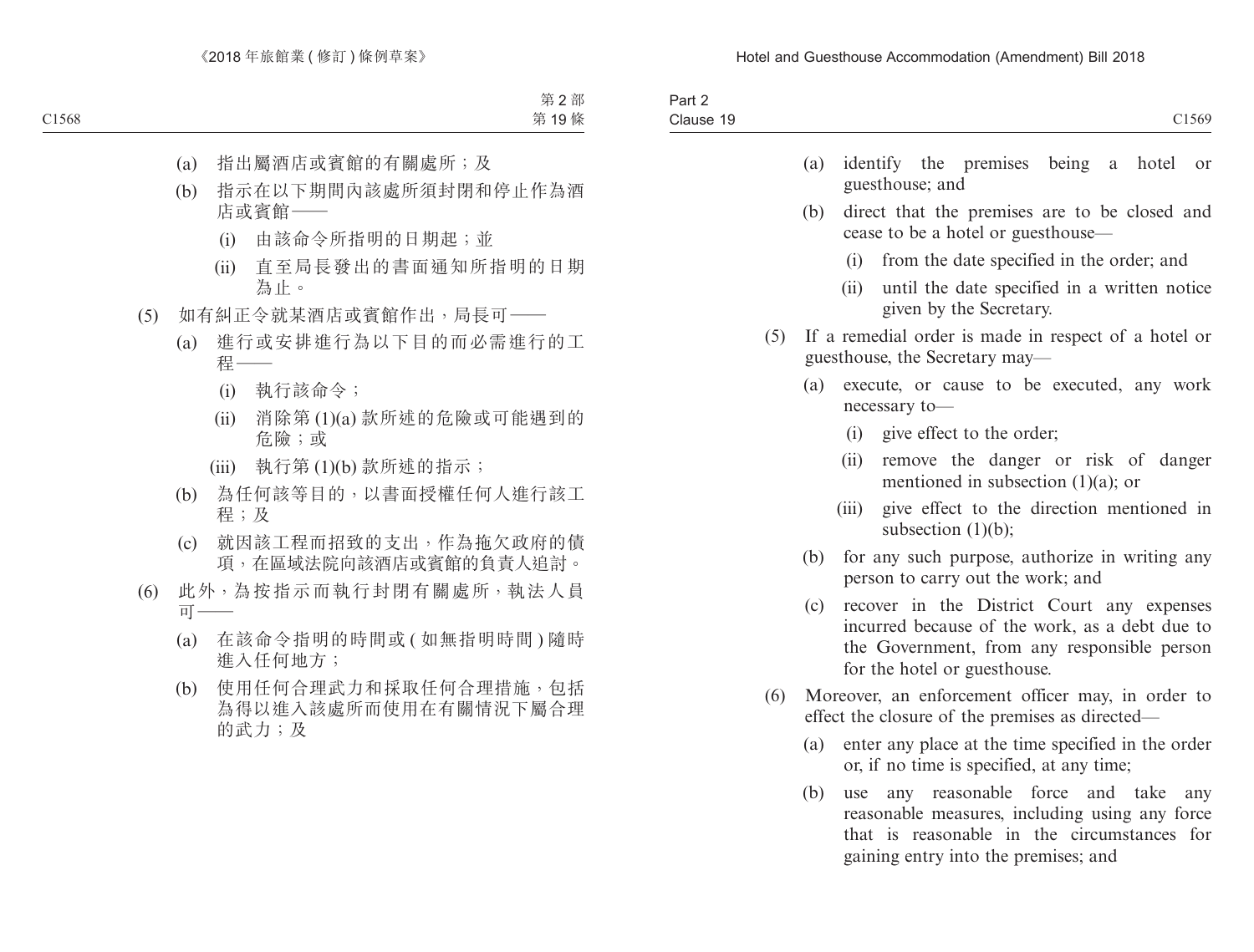| <b>STATES OF ALL AND RESIDENTS</b><br>$J \cap r +$<br>Fail 4 |             |
|--------------------------------------------------------------|-------------|
|                                                              |             |
| Clause 19                                                    | $\cdots$    |
|                                                              | $\sim$ 10/1 |

- (c) evict any person from the premises.
- (7) An enforcement officer effecting the closure of any premises pursuant to a remedial order must affix a copy of the order to a conspicuous part of the premises.
- (8) While a remedial order is in force in respect of a hotel or guesthouse—
	- (a) no unauthorized person may enter or be in the hotel or guesthouse; and
	- (b) a police officer or an enforcement officer may remove from the hotel or guesthouse any unauthorized person found there.
- (9) A notice given under subsection  $(2)$  or  $(4)(b)(ii)$  must  $he$ —
	- (a) in both English and Chinese;
	- (b) addressed to the responsible persons for the hotel or guesthouse; and
	- (c) given by affixing it to a conspicuous part of the hotel or guesthouse.
- (10) For the purposes of subsection (9)(b), a responsible person may be addressed by reference to the person's capacity in relation to the hotel or guesthouse without the need to state the name of the person.
- (11) In this section
	- *hotel or guesthouse* (酒店或賓館), except in subsections (1) and (4), includes premises that have ceased to be a hotel or guesthouse;
	- *responsible person* (負責人), in relation to a hotel or guesthouse, means a person who operates, keeps, manages or otherwise has control of the hotel or guesthouse;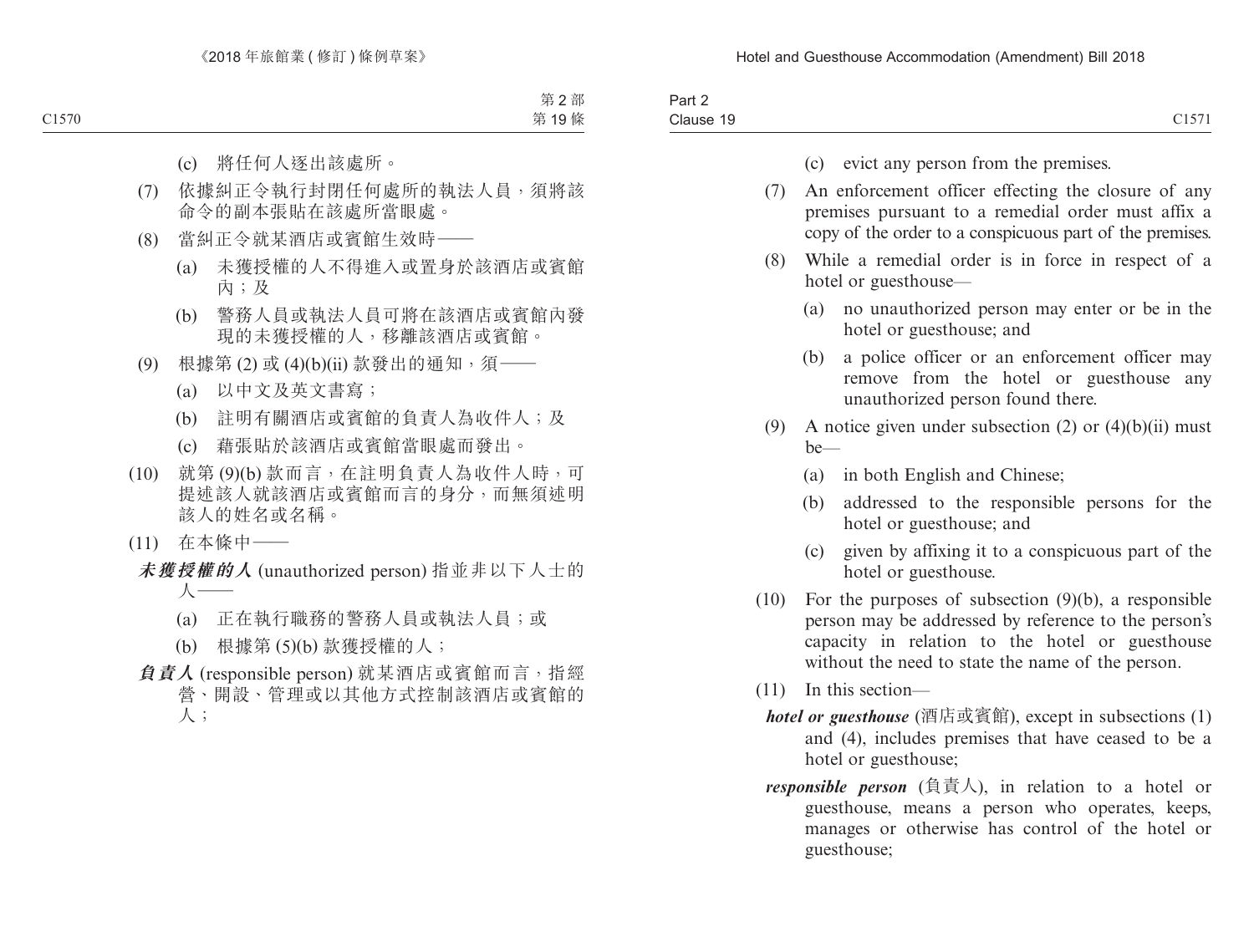| Part 2    |                                                                 |
|-----------|-----------------------------------------------------------------|
| Clause 20 | $\cap$ 1 $\subset$ $\cap$ $\cap$<br>$\cdots$<br><u>ل ال ۱ ب</u> |

*unauthorized person* (未獲授權的人) means a person other than—

- (a) a police officer or an enforcement officer in the course of the officer's duty; or
- (b) a person authorized under subsection (5)(b).".

#### **20. Part 6A, Divisions 2 and 3 added**

Part 6A, after section 20—

**Add**

## "**Division 2—Order of Court or Magistrate Made in Case of Repeated Contravention of Section 5 or 5A**

## **Subdivision 1—Closure Order**

#### **20A. Closure order**

- (1) A court or magistrate may make an order under this section (*closure order*) in respect of any premises if—
	- (a) a person is convicted by the court or magistrate of a specified offence in respect of the premises (*present conviction*);
	- (b) the Authority applies in writing for the order; and
	- (c) the court or magistrate is satisfied that the conditions specified in subsection (2) are fulfilled.
- (2) The conditions are that—
	- (a) there is a previous conviction in respect of the premises;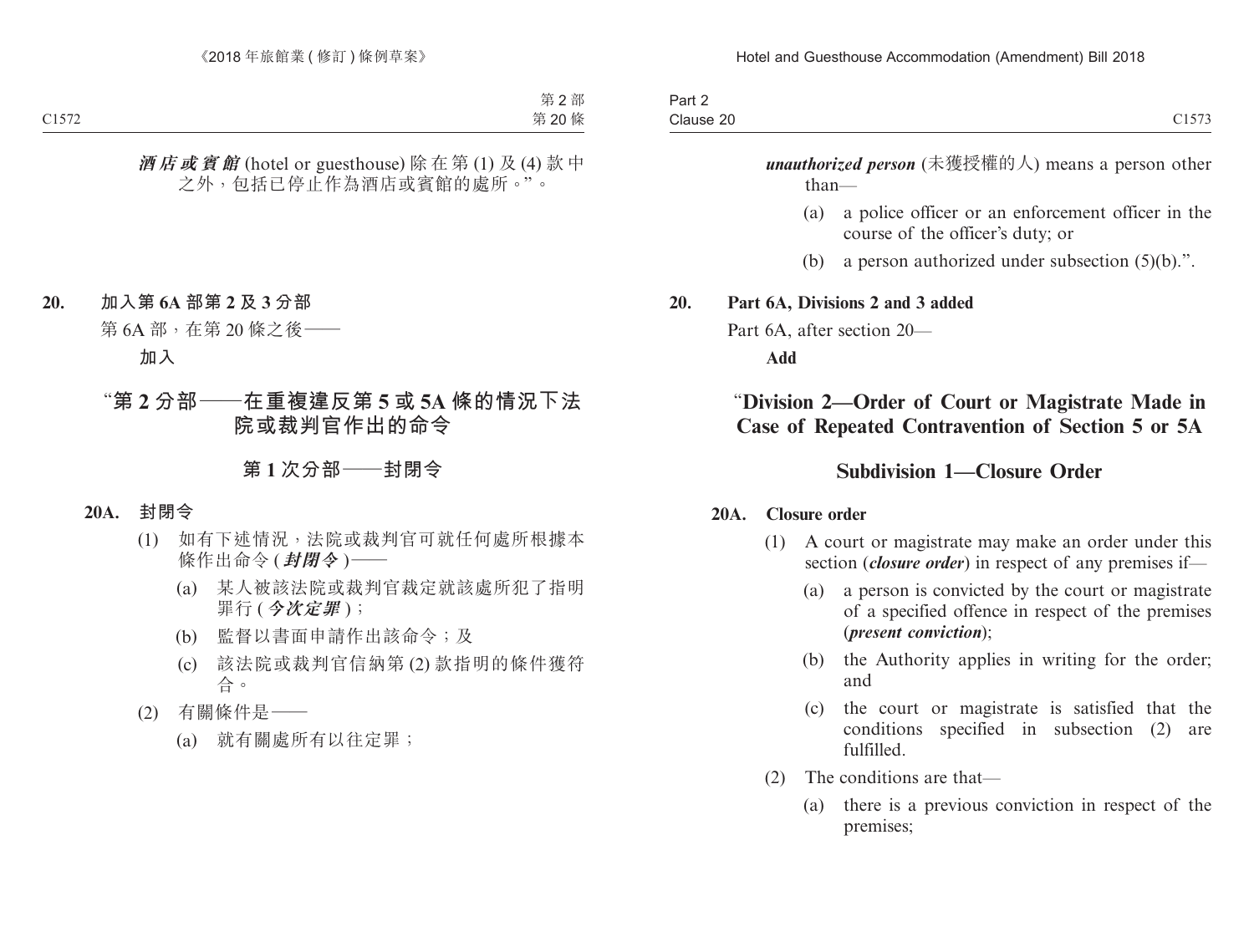| Part 2    |                                          |
|-----------|------------------------------------------|
| Clause 20 | $\sim$ $\sim$ $\sim$ $\sim$<br>- 1 - 1 - |
|           |                                          |

- (b) the Authority has, in respect of the previous conviction, acted in accordance with subsection (3); and
- (c) the specified offence to which the present conviction relates was committed within the period beginning on the date after, and ending 16 months after, the date of the previous conviction.
- (3) For subsection (2)(b), the Authority has acted in accordance with this subsection if—
	- (a) within 14 days after the date of the previous conviction, the Authority has—
		- (i) published—
			- (A) a notice in English in 1 newspaper published in Hong Kong in the English language; and
			- (B) a notice in Chinese in 1 newspaper published in Hong Kong in the Chinese language; and
		- (ii) affixed both notices to a conspicuous part of the premises to which the previous conviction relates (*previous conviction premises*); and
	- (b) each of the notices mentioned in paragraph  $(a)$ 
		- (i) is addressed to the owner and the tenant of the previous conviction premises (by reference to their capacity in relation to the premises);
		- (ii) includes a statement to the effect that a person has been convicted of a specified offence in respect of the premises;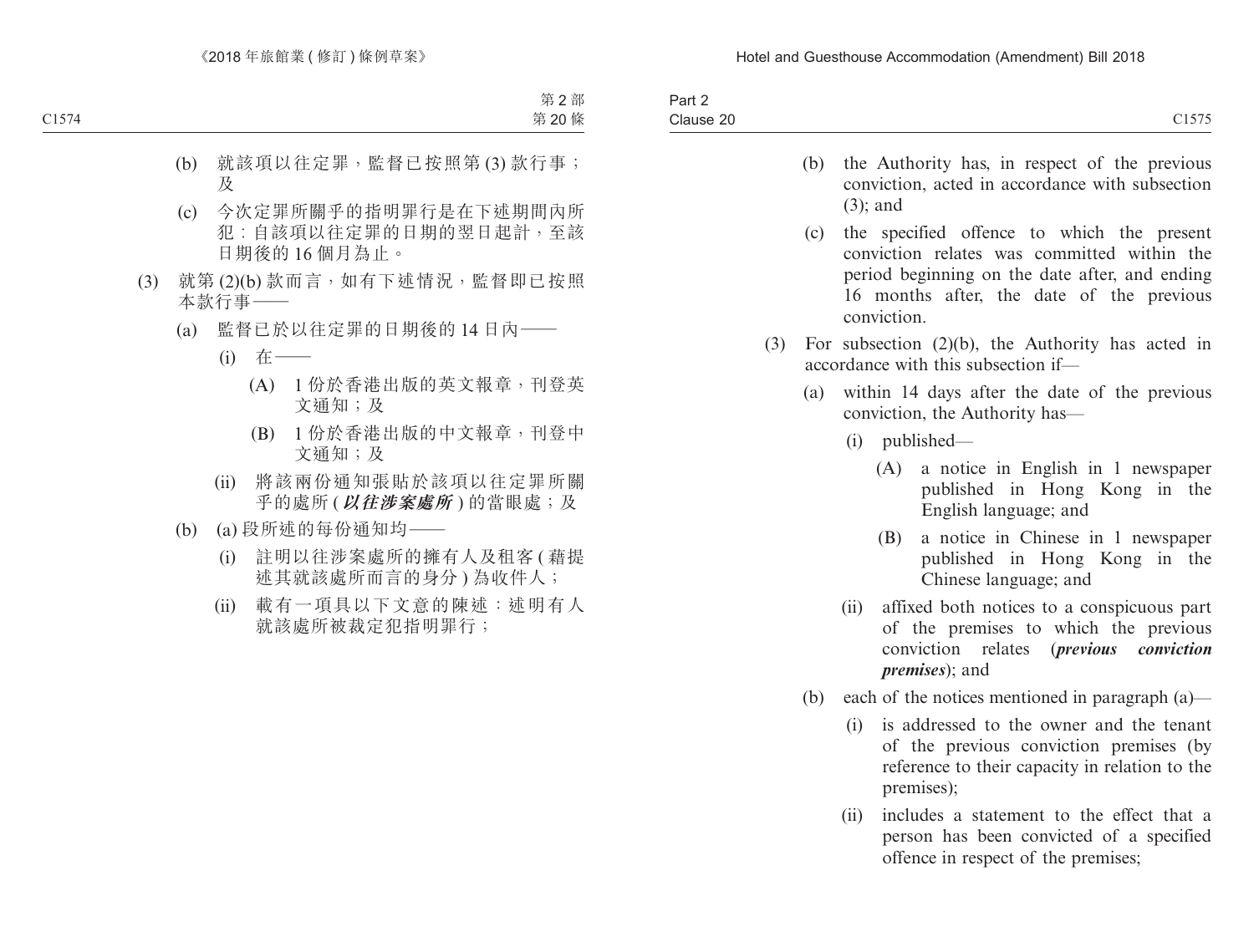| $\sqrt{2}$<br>コヘけ<br><b>Fail</b> |                                   |
|----------------------------------|-----------------------------------|
| $\sim$<br>$\sim$<br>Clause 20    | $\sim$ $\sim$ $\sim$ $\sim$<br>ັ້ |

- (iii) states the nature of the offence and the date of conviction of the offence; and
- (iv) includes a statement to the effect that a closure order may be made in respect of the premises if—
	- (A) within the period beginning on the date after, and ending 16 months after, the date of the conviction, any person commits a specified offence in respect of the premises; and
	- (B) the person is convicted of the offence.
- (4) If the previous conviction premises only form part of the premises to which the present conviction relates, a closure order may be made only in respect of that part.
- (5) A closure order must—
	- (a) identify the premises to which the order relates; and
	- (b) direct that the premises are to be closed from the date specified in the order for 6 months.
- (6) Whether a closure order is made in relation to the present conviction—
	- (a) does not affect any power of a court or magistrate to sentence or otherwise deal with the convicted person; and
	- (b) is to be left out of account when determining the appropriate sentence or other way of dealing with the convicted person.
- (7) The operation of a closure order is not affected by—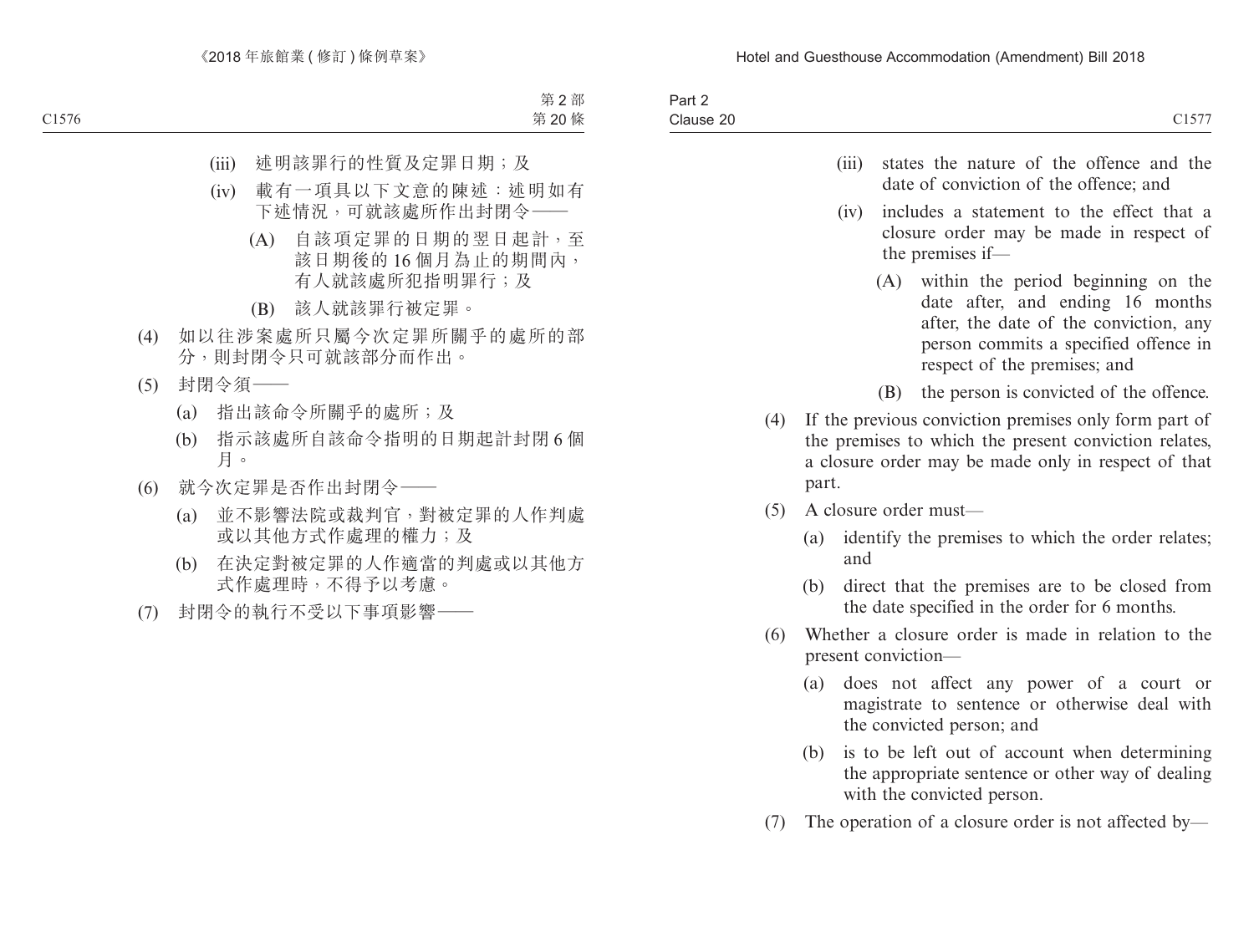| ـ معينوا "<br>$\overline{\phantom{a}}$<br>aanse | -<br>า~~<br>ail Z |     |
|-------------------------------------------------|-------------------|-----|
|                                                 |                   | 7 O |

- (a) any pending appeal against the present conviction or the previous conviction; or
- (b) any pending application made under section 20C(1) or 20E(1) to rescind or suspend the order.
- (8) If an appellate court records or restores a conviction of a person of a specified offence, the court or magistrate before which the charge for the offence was laid may make the order under subsection (1) as if the person were convicted by the court or magistrate.
- (9) In this section—

## *previous conviction* (以往定罪) means—

- (a) the conviction of any person of a specified offence before the present conviction; and
- (b) if there is more than one such conviction before the present conviction—the one immediately preceding the present conviction;
- *specified offence* (指明罪行) means an offence under section 5 or 5A.

### **20B. Issue of warrant to bailiff after making closure order**

- (1) If a court or magistrate makes a closure order in respect of any premises, the court or magistrate—
	- (a) must issue a warrant to a bailiff, commanding the bailiff to close the premises and to affix a copy of the order to a conspicuous part of the premises; and
	- (b) may direct that the warrant is to be executed only after a date specified in the warrant.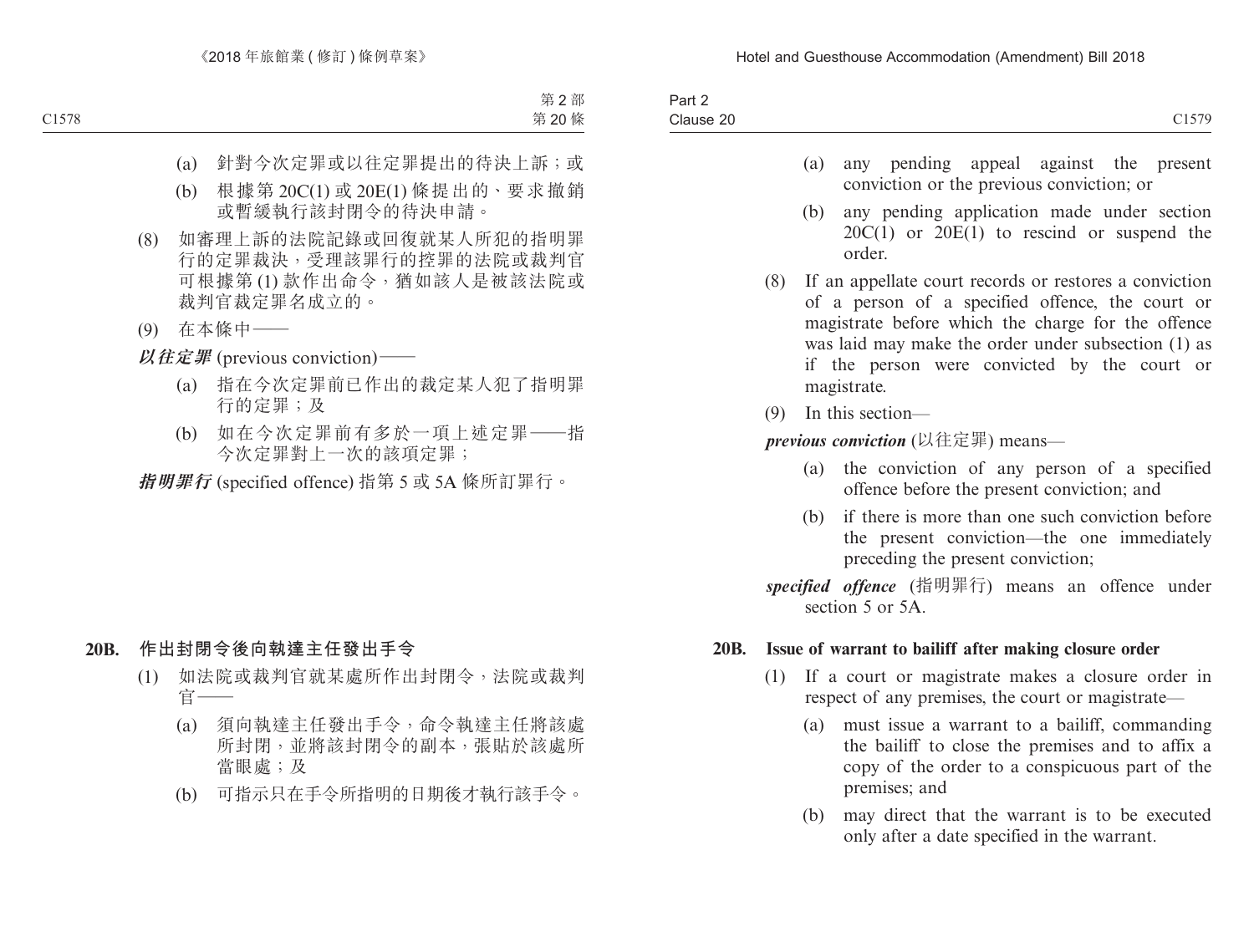| $\cap$ louee<br>$\sim$                        |
|-----------------------------------------------|
| $\overline{\phantom{a}}$<br>aanse.<br>$- - -$ |

- (2) A bailiff executing the warrant may, in order to effect the closure of the premises—
	- (a) enter any place at the time specified in the warrant or, if no time is specified, at any time:
	- (b) use any reasonable force and take any reasonable measures, including using any force that is reasonable in the circumstances for gaining entry into the premises; and
	- (c) evict any person from the premises.
- (3) The bailiff may be accompanied and assisted by any person the bailiff considers necessary for assisting the bailiff in executing the warrant.

## **Subdivision 2—Rescission of Closure Order**

#### **20C. Rescission of closure order on application**

- (1) If a closure order is made in respect of any premises on the basis of a present conviction within the meaning of section 20A, an interested person for the premises may apply in writing to a court or magistrate for the order to be rescinded.
- (2) A person is an interested person for any premises if the person becomes a purchaser, mortgagee or chargee in good faith for valuable consideration of an interest in the premises (*bona fide purchaser*)—
	- (a) after the date on which a notice about the previous conviction within the meaning of section 20A was registered under section 5B(1); and
	- (b) before the date on which a notice about laying of the charge resulting in the present conviction was registered under that section.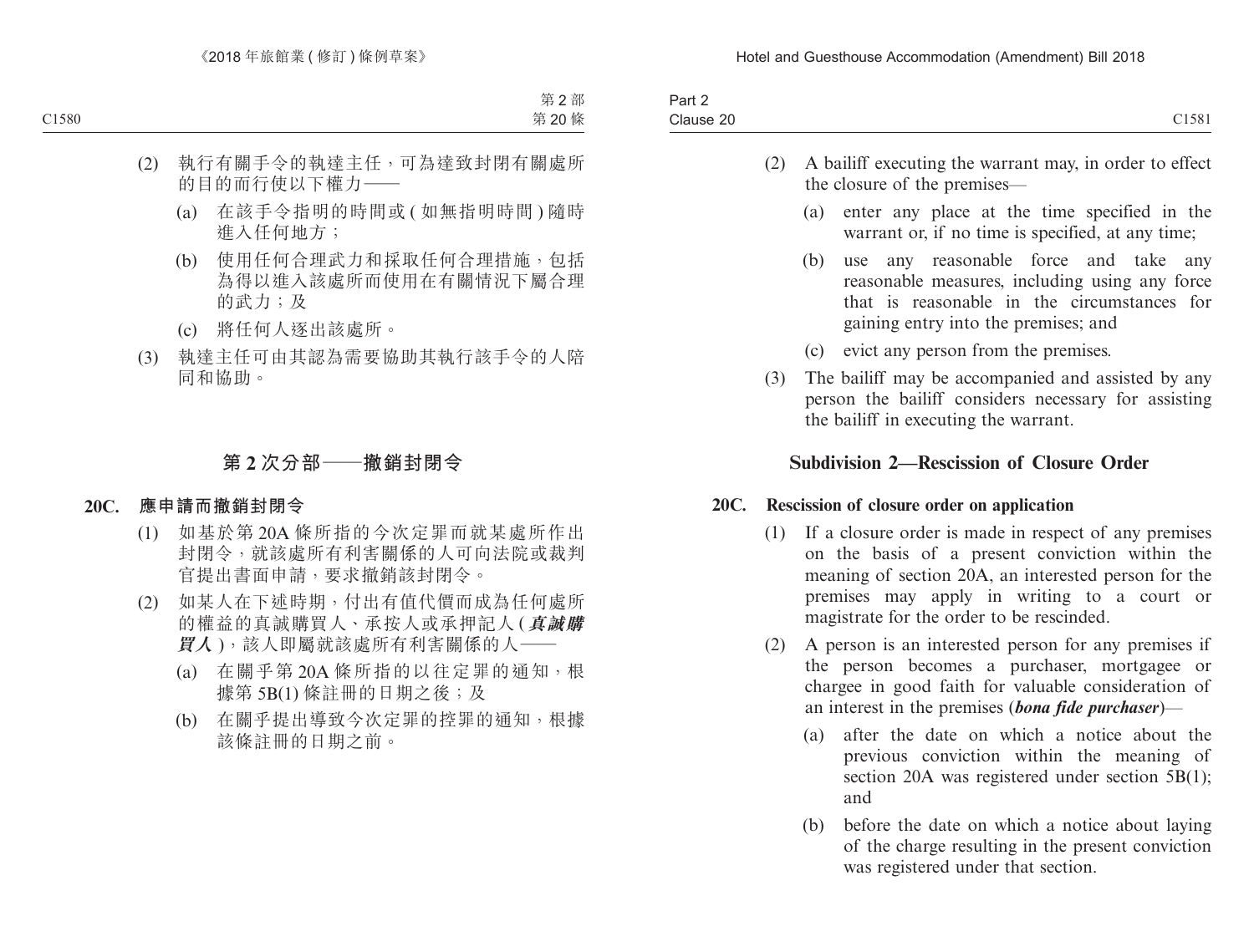| $\sim 1 - 1$<br>r ait 4                         |       |
|-------------------------------------------------|-------|
| $\sim$<br>$\overline{\phantom{0}}$<br>Clause 20 | C1583 |

- (3) A person is also an interested person for any premises if the person becomes a bona fide purchaser of the premises—
	- (a) after the date on which a notice about the quashing of the present conviction on appeal (*acquittal*) was registered under section 5B(1); and
	- (b) before the date on which a notice about an appeal against the acquittal was registered under that section.
- (4) On receiving an application under subsection (1), the court or magistrate must—
	- (a) appoint a date for hearing the application;
	- (b) send a copy of the application and accompanying documents to the Authority; and
	- (c) inform the applicant and the Authority of the date of the hearing.
- (5) The court or magistrate may rescind the closure order if, after hearing the application and any representations made by or for the Authority, the court or magistrate is satisfied that—
	- (a) at the time the applicant became a bona fide purchaser of the premises, the applicant did not know of the charge mentioned in subsection (2)(b) or the appeal mentioned in subsection (3)(b) (as the case requires); and
	- (b) having regard to all the circumstances, it would be unjust for the applicant's interest in the premises to be affected by the order.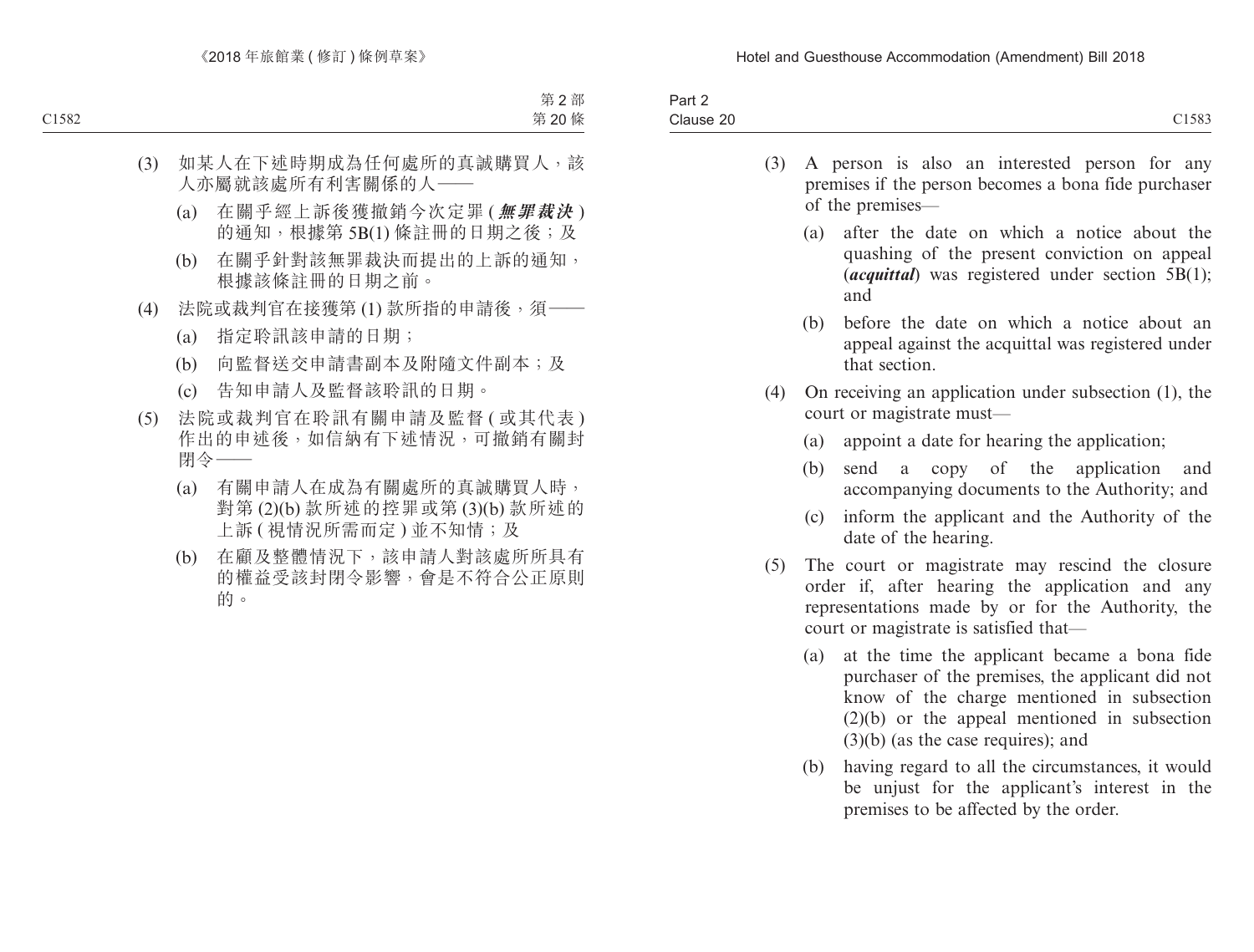| $.$ $.1$<br><b>Fail</b>       |       |
|-------------------------------|-------|
| $\sim$<br>$\sim$<br>Clause 20 | C1585 |

#### **20D. Rescission of closure order on successful appeal against conviction**

- (1) Subject to subsection (2), an appellate court must rescind a closure order if—
	- (a) the order was made by reference to a conviction (whether it is a present conviction or previous conviction within the meaning of section 20A); and
	- (b) the person convicted (*appellant*) successfully appeals to the appellate court against the conviction.
- (2) The appellate court may decide not to rescind the closure order if—
	- (a) in the same proceedings in which the conviction was made—
		- (i) the appellant or any other person was convicted of an offence of which the appellant or that other person remains convicted (*other conviction*); and
		- (ii) the order could have been made by reference to that other conviction; or
	- (b) the appellate court substitutes a verdict of guilty of another offence by reference to which the order could, if the appellant had originally been convicted of that other offence, have been made.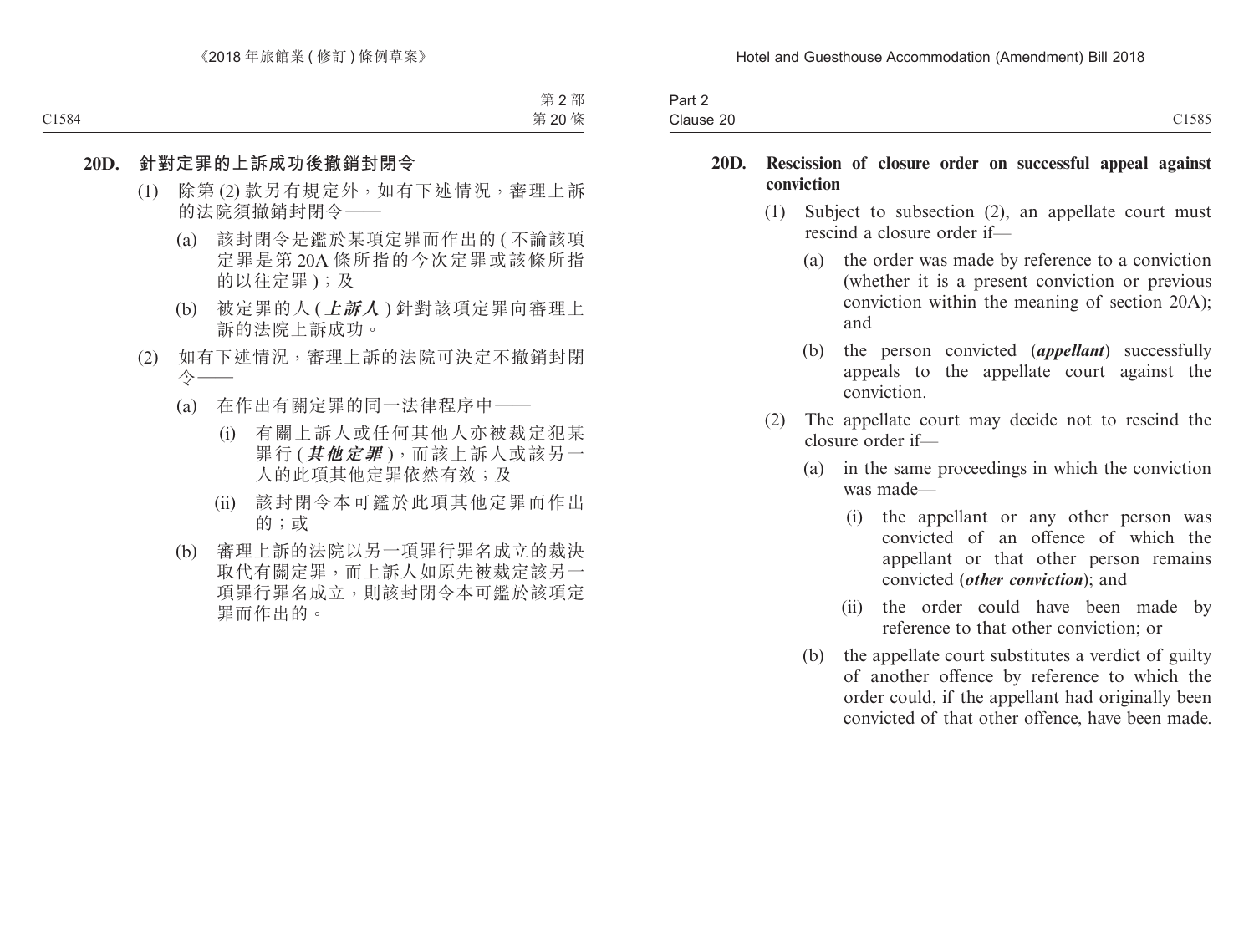| -<br>$\sqrt{2}$<br>Part 2 |       |
|---------------------------|-------|
| Clause 20                 | C1587 |

## **Subdivision 3—Suspension of Closure Order**

#### **20E. Suspension of closure order**

- (1) If a closure order is made in respect of any premises, an affected person may apply in writing to a court or magistrate for an order under this section (*suspension order*)—
	- (a) that the closure order be suspended; and
	- (b) that the premises may be—
		- (i) used for a particular purpose (*proposed purpose*); and
		- (ii) for such purpose, occupied by a particular person (*proposed occupier*).
- (2) An application under subsection (1) must state—
	- (a) the proposed purpose; and
	- (b) the name, address, and business or occupation, of the proposed occupier.
- (3) On receiving the application, the court or magistrate must—
	- (a) appoint a date for hearing the application;
	- (b) send a copy of the application and accompanying documents to the Authority; and
	- (c) inform the applicant and the Authority of the date of the hearing.
- (4) The court or magistrate may make a suspension order if, after hearing the application and any representations made by or for the Authority, the court or magistrate is satisfied that the use of the premises for the proposed purpose by the proposed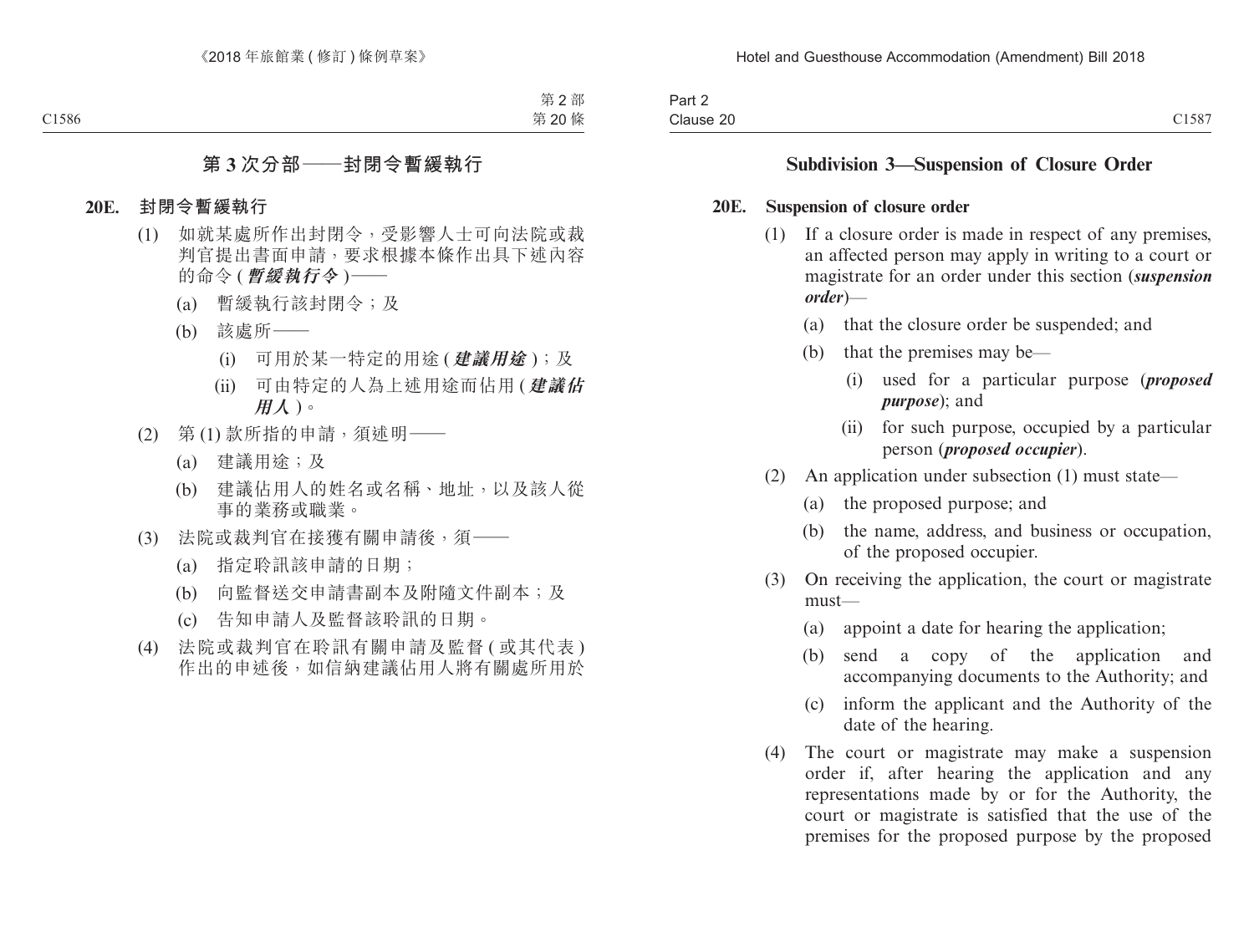| $\sim$<br>Part 2 |       |
|------------------|-------|
| Clause 20        | C1589 |

occupier would not be likely to cause any nuisance or annoyance to any person residing nearby.

- (5) A suspension order has effect for a period of not more than 2 years as specified in the order (*suspension period*).
- (6) A suspension order may be subject to any conditions the court or magistrate considers appropriate, including—
	- (a) a condition that during the suspension period, the premises are to be used only for the proposed purpose and to be occupied only by the proposed occupier;
	- (b) a condition that if there is a breach of any of the conditions of the order, a person will forfeit a specified sum of money; and
	- (c) a condition that the person mentioned in paragraph (b) must give security, in the way and amount specified in the order, in respect of the sum of money that the person may forfeit.
- (7) If a suspension order is made, the applicant for the order must affix a copy of the order to a conspicuous part of the premises to which the order relates.
- (8) If a closure order is suspended under this section and is not revived under section 20H, the order ceases to have effect at the end of the suspension period.
- (9) In this section—
- *affected person* (受影響人士), in relation to a closure order made in respect of any premises, means—
	- (a) a person who is a mortgagee or chargee of the premises; or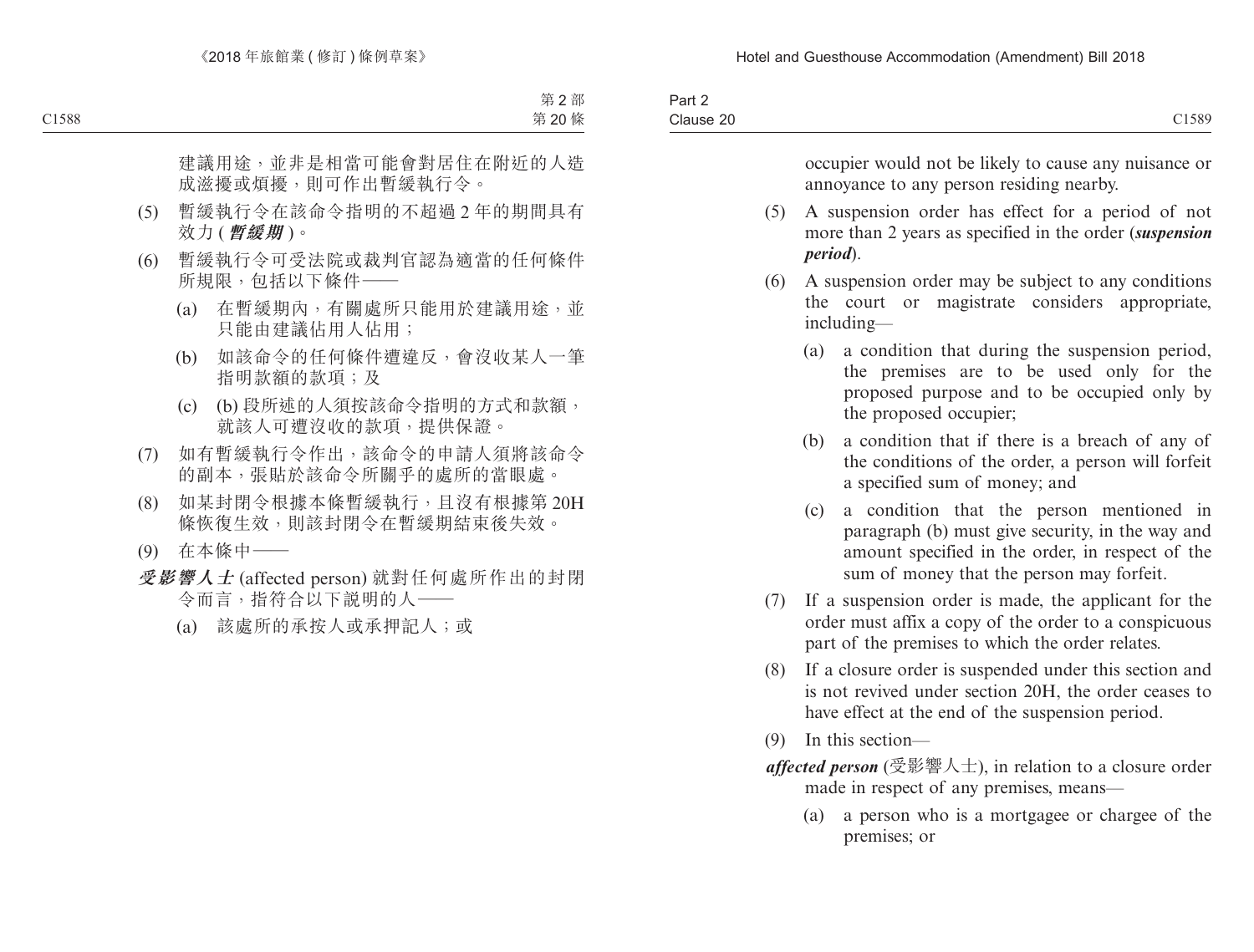| $\sim$<br>Part 2 |       |
|------------------|-------|
|                  |       |
|                  | 31501 |
| Clause 20        | 0.001 |

- (b) a person who would, if the premises were not closed because of the order—
	- (i) be entitled or permitted to occupy or possess the premises; or
	- (ii) be the immediate landlord of the occupier of the premises.

#### **20F. Variation of conditions of suspension order**

- (1) If a suspension order is subject to a condition, an affected person may apply in writing to a court or magistrate for a variation of the condition.
- (2) An application under subsection (1) must state the proposed variation.
- (3) On receiving the application, the court or magistrate must—
	- (a) appoint a date for hearing the application;
	- (b) send a copy of the application and accompanying documents to the Authority; and
	- (c) inform the applicant and the Authority of the date of the hearing.
- (4) If, after hearing the application and any representations made by or for the Authority, the court or magistrate is satisfied that a condition of the suspension order should be varied, the court or magistrate may, by order—
	- (a) vary the condition; and
	- (b) impose any other conditions the court or magistrate considers appropriate.
- (5) In this section—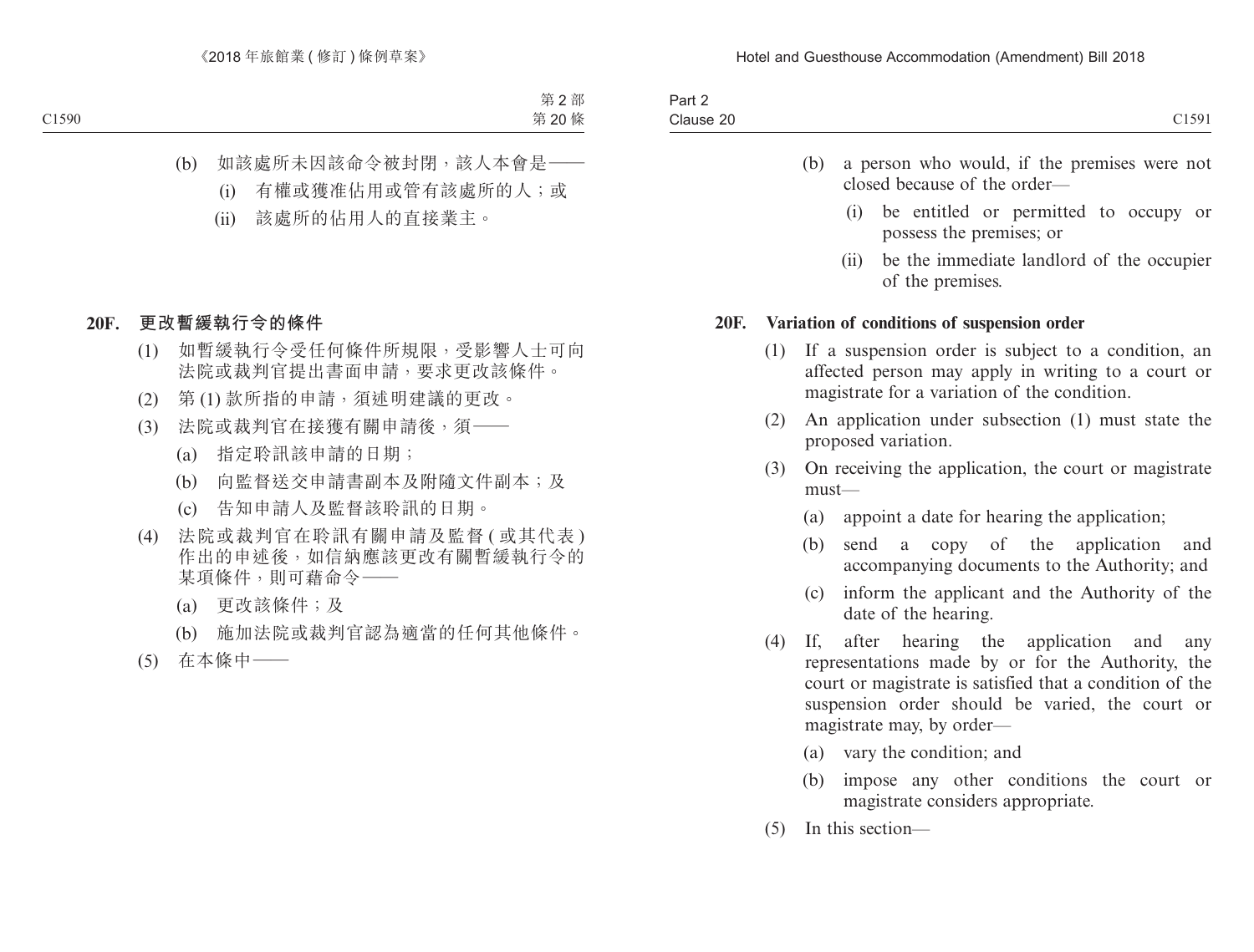| $\sim$<br>Part 2 |                               |
|------------------|-------------------------------|
| Clause 20        | C1593<br>$\cup$ $\cup$ $\cup$ |

*affected person* (受影響人士), in relation to a suspension order made to suspend a closure order, means—

- (a) an affected person as defined by section 20E(9) in relation to the closure order; or
- (b) a person who would be held liable if a condition of the suspension order is breached;

*vary* (更改) includes revoke.

### **20G. Enforcement of money forfeited**

- (1) If a condition of a suspension order is breached, the payment of any sum of money to be forfeited as a result may be enforced, in the same way as if it were a judgment debt, by—
	- (a) if the order was made by a court—the court; or
	- (b) if the order was made by a magistrate—any magistrate.
- (2) Any money recovered under subsection (1) is to be paid into the general revenue.

## **Subdivision 4—Revival of Closure Order**

### **20H. Revival of closure order**

- (1) If a closure order made in respect of any premises is suspended by a suspension order, and a condition of the suspension order is breached, the Authority may apply in writing to a court or magistrate for an order under this section (*revival order*) that the closure order be revived.
- (2) On receiving an application under subsection (1), the court or magistrate must—
	- (a) appoint a date for hearing the application;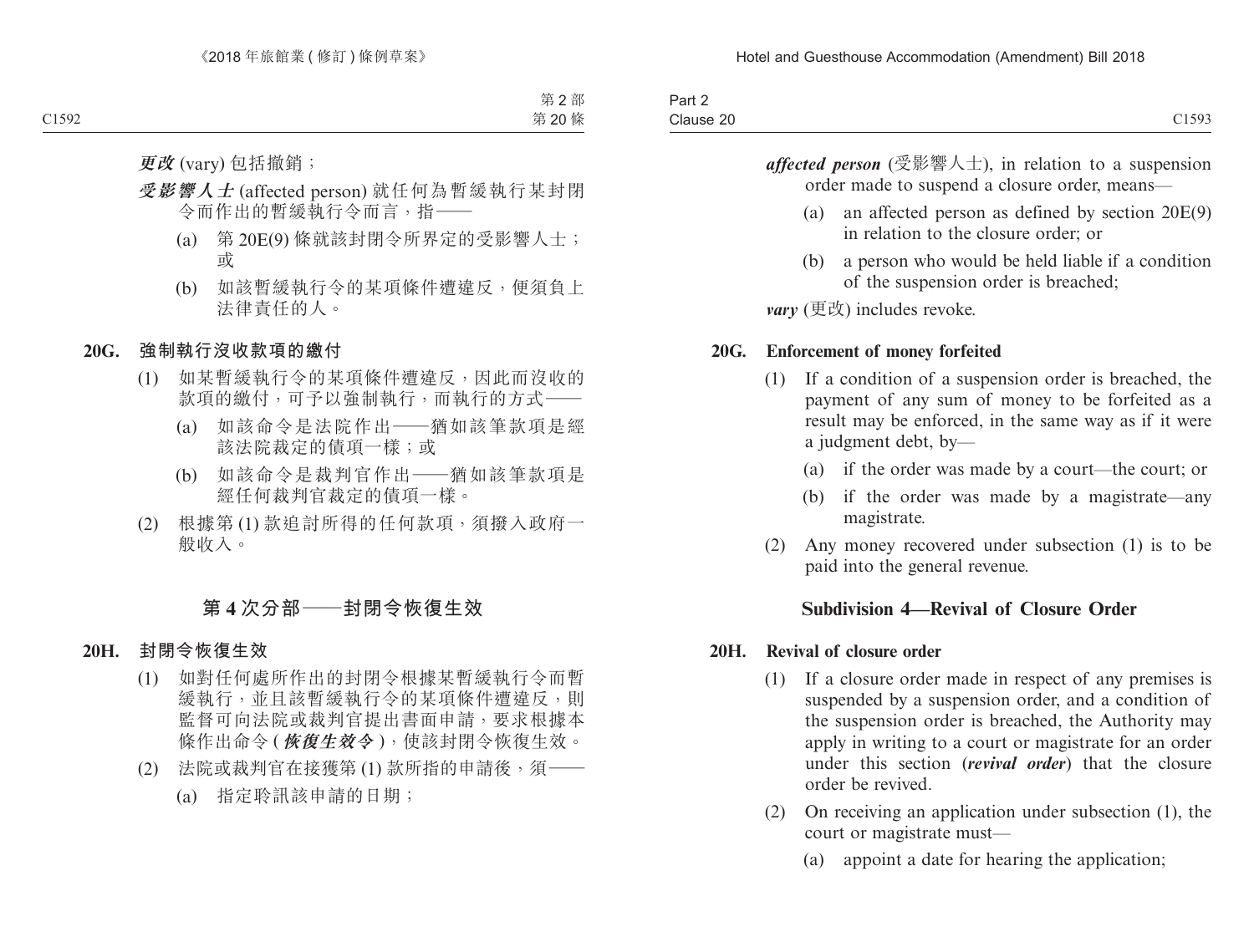| 1595<br>- - - |
|---------------|
|               |

- (b) inform the Authority of the date of the hearing; and
- (c) issue to each of the following persons a summons, requiring the person to appear before the court or magistrate on the hearing of the application—
	- (i) any occupier of the premises;
	- (ii) any immediate landlord of an occupier of the premises;
	- (iii) any person who would be held liable if a condition of the suspension order is breached.
- (3) Subject to subsection (4), section 8 of the Magistrates Ordinance (Cap. 227) applies to the issue of a summons under subsection  $(2)(c)$  in respect of an application under subsection (1) as if—
	- (a) the application were a complaint mentioned in that section; and
	- (b) if the summons is to be issued by a court references to "magistrate" or "magistrate's court" in that section were references to the court.
- (4) Despite anything to the contrary in section 8 of the Magistrates Ordinance (Cap. 227)—
	- (a) if the place of abode of an immediate landlord of an occupier of the premises is not known, a summons may be issued to the landlord by leaving it with any person at the premises; and
	- (b) if the identity of the immediate landlord is not known, a summons may be issued to the landlord by reference to the landlord's status as such, without naming the landlord.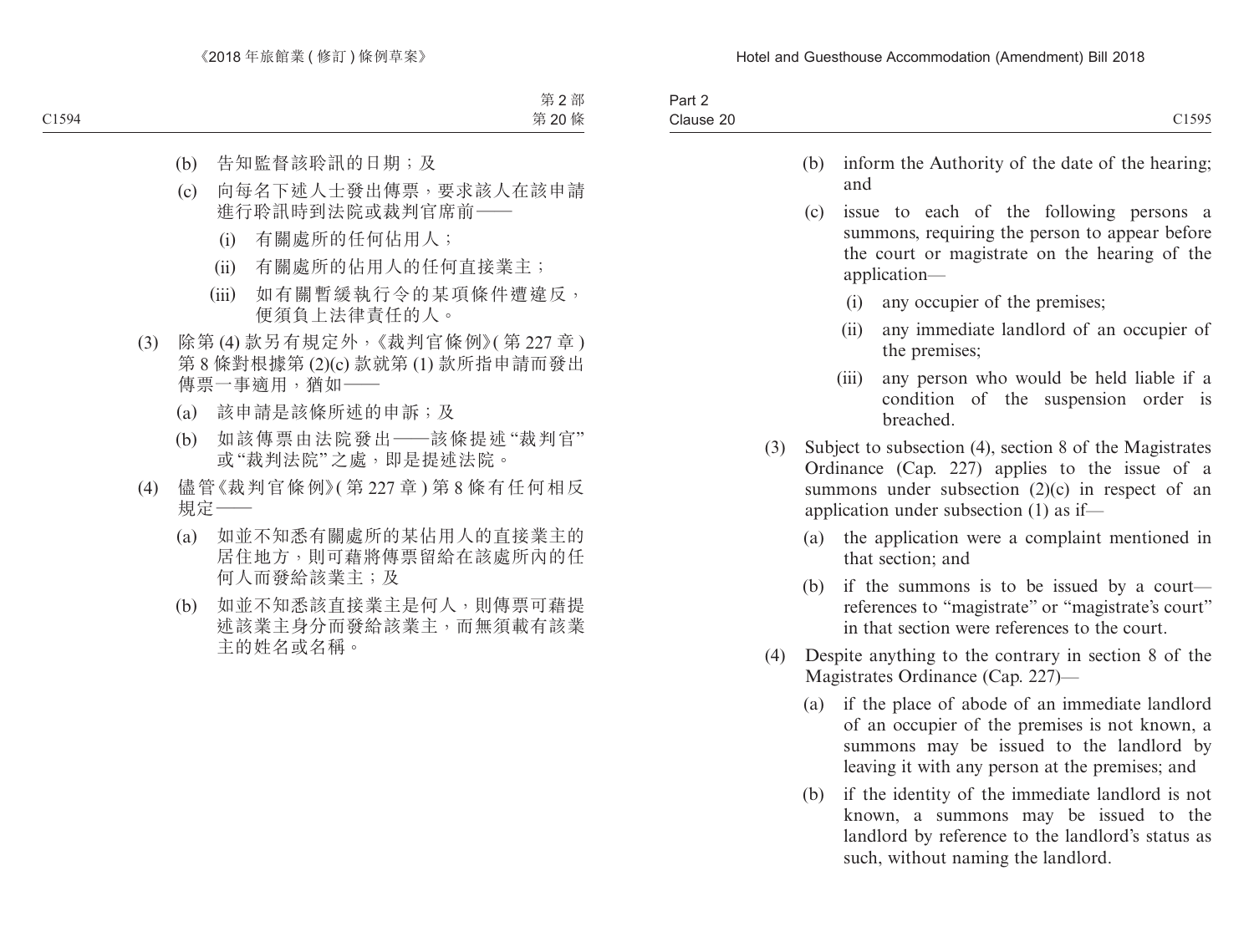| 3 <sub>0</sub><br>ail 4 |                |
|-------------------------|----------------|
| Clause 20               | C1597<br>CIJII |

- (5) If, after hearing the application, the court or magistrate is satisfied that a condition of the suspension order is breached, the court or magistrate may—
	- (a) make an order reviving the closure order; and
	- (b) make any modifications to the closure order the court or magistrate considers appropriate.
- (6) If a revival order is made—
	- (a) the revived closure order resumes effect from the date specified in the revival order; and
	- (b) the period during which the closure order was suspended is not taken to be part of the period for which the closure order has effect.
- (7) The revival order must—
	- (a) identify the closure order and suspension order to which it relates;
	- (b) specify the date from which the closure order resumes effect; and
	- (c) specify the remaining period for which the closure order will have effect by virtue of subsection (6)(b).
- (8) If a revival order is made, the Authority must affix a copy of the order to a conspicuous part of the premises to which the order relates.
- (9) If a revival order is made, section 20B applies in relation to the revived closure order as if the making of the revival order were the making of the closure order.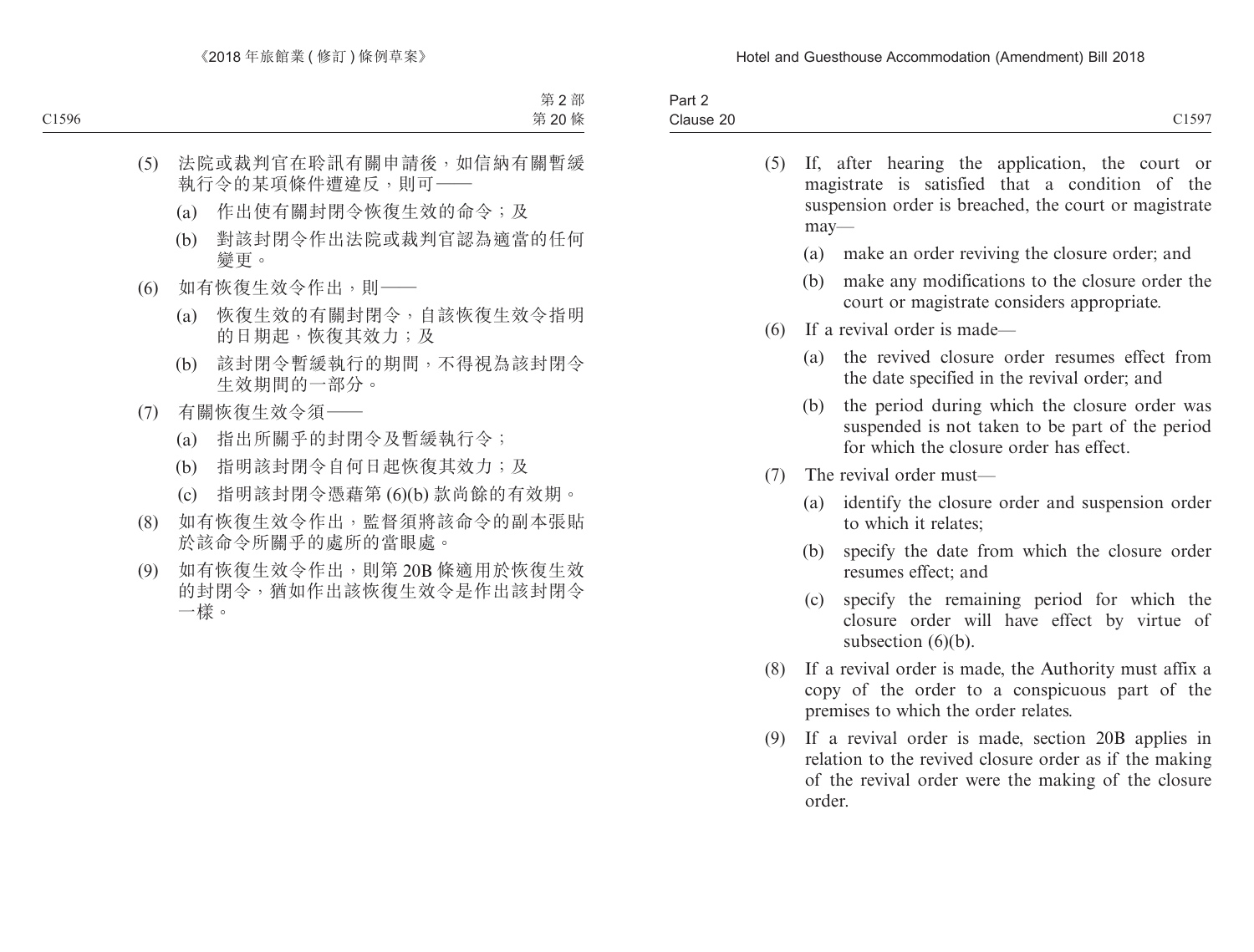| -<br>Part 2 |       |
|-------------|-------|
| Clause 20   | C1599 |

# **Division 3—Miscellaneous**

### **20I. Application relating to closure order**

An application under section  $20C(1)$ ,  $20E(1)$ ,  $20F(1)$  or 20H(1) in relation to a closure order must—

- (a) if the order was made by a court—be made to the court and, so far as is practicable, be made to the judge who made the order; or
- (b) if the order was made by a magistrate—be made to a magistrate and, so far as is practicable, be made to the magistrate who made the order.

## **20J. Order and notice to be registered in Land Registry**

- (1) If the District Court makes a remedial order—
	- (a) the Court must, as soon as reasonably practicable, send a copy of the order to the Authority; and
	- (b) the Authority must, as soon as reasonably practicable after receiving the copy, arrange for the copy to be registered in the Land Registry.
- (2) If a court or magistrate makes a closure order, suspension order, variation order or revival order—
	- (a) the court or magistrate must, as soon as reasonably practicable, send a copy of the order to the Authority; and
	- (b) the Authority must, as soon as reasonably practicable after receiving the copy, arrange for the copy to be registered in the Land Registry.
- (3) If a court or magistrate rescinds a closure order under section 20C or 20D—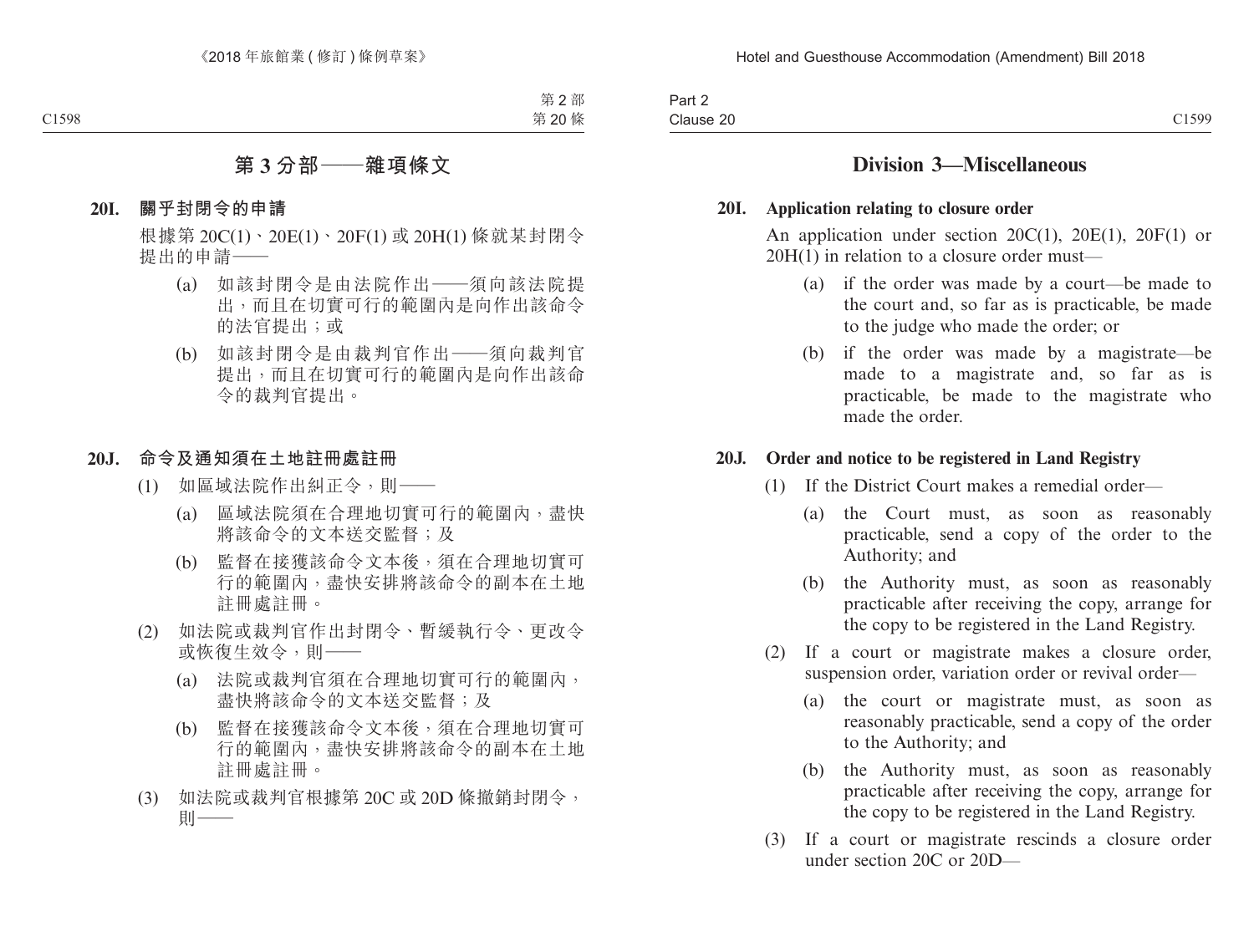| $\overline{\phantom{a}}$<br>າ~~+<br>Part 2 |               |
|--------------------------------------------|---------------|
| Clause 21                                  | ${\rm C}1601$ |

- (a) the court or magistrate must, as soon as reasonably practicable, send a written notice to the Authority stating that fact; and
- (b) the Authority must, as soon as reasonably practicable after receiving the notice, arrange for the notice to be registered in the Land Registry.
- (4) A copy of an order, or a notice, required to be sent to the Authority under this section must be—
	- (a) if sent by a court—sealed with the seal of the court; or
	- (b) if sent by a magistrate—signed by the magistrate.
- (5) A copy of an order, or a notice, required to be registered in the Land Registry under this section is taken to be an instrument affecting land, but a failure to register the copy of the order, or the notice, does not affect its validity as against any person.".

#### **21. Part VII heading substituted**

Part VII, heading—

**Repeal the heading Substitute**

# "**Part 7**

# **General and Miscellaneous Provisions**".

**22. Part 7, Division 1 heading added**

Before section 21—

**Add**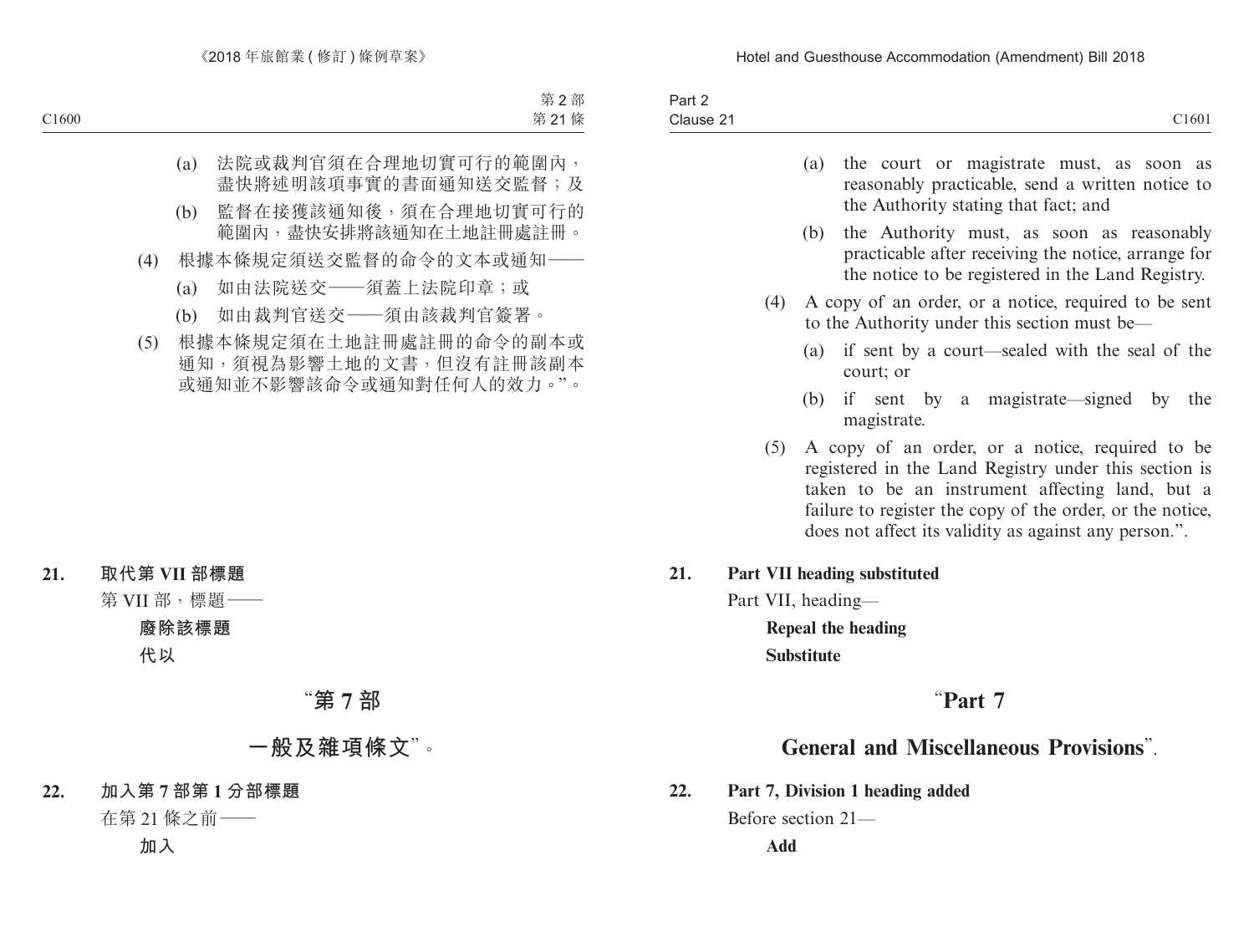| Part 2    |       |
|-----------|-------|
| Clause 23 | C1603 |

# "**Division 1—Miscellaneous Provisions for Offences**".

## **23. Section 21 amended (offences in relation to certificates of exemption and licences)**

(1) Section 21, heading—

**Repeal**

"**Offences in relation to certificates of exemption and licences**"

**Substitute**

"**Miscellaneous offences**".

(2) Section 21—

**Repeal subsections (1) and (2).**

(3) Section 21—

#### **Repeal subsections (3) and (4)**

#### **Substitute**

- "(3) A person commits an offence if, while a licence is issued for any premises—
	- (a) the person operates, keeps, manages or otherwise has control of the premises as a hotel or guesthouse in contravention of a condition of the licence;
	- (b) the person operates, keeps, manages or otherwise has control, purportedly under the licence, of any other premises as a hotel or guesthouse; or
	- (c) the person operates, keeps, manages or otherwise has control of the premises as a hotel or guesthouse under a name other than the business name contained in the licence.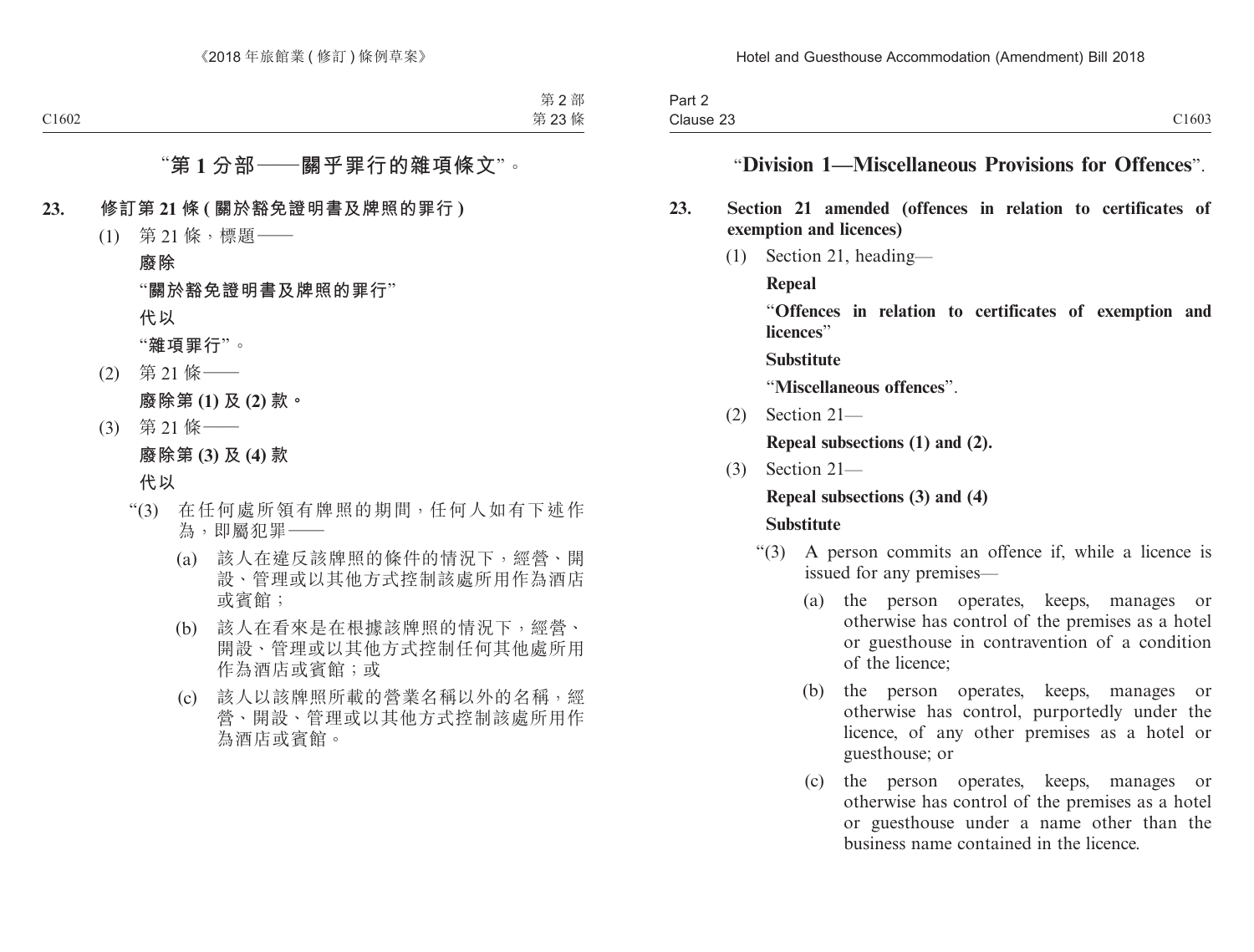| C <sub>1605</sub>                                                                                                                                                                                                        |               |                   |      |
|--------------------------------------------------------------------------------------------------------------------------------------------------------------------------------------------------------------------------|---------------|-------------------|------|
| If a condition of a licence is contravened, the licence<br>holder commits an offence.                                                                                                                                    |               | (4)               |      |
| A person charged with an offence under subsection (4)<br>is entitled to be acquitted if-                                                                                                                                 |               |                   | (4A) |
| sufficient evidence is adduced to raise an issue<br>that the person—                                                                                                                                                     |               | (a)               |      |
| did not know and had no reason to suspect<br>(i)<br>that the circumstances giving rise to the<br>contravention existed; and                                                                                              |               |                   |      |
| could not, by the exercise of reasonable<br>(ii)<br>supervision and reasonable diligence, have<br>prevented those circumstances arising; and                                                                             |               |                   |      |
| the contrary is not proved by the prosecution<br>beyond reasonable doubt.".                                                                                                                                              |               | (b)               |      |
| Section $21(5)$ —                                                                                                                                                                                                        |               |                   | (4)  |
|                                                                                                                                                                                                                          |               | Repeal            |      |
|                                                                                                                                                                                                                          |               | "(1) or".         |      |
| Section $21(5)$ —                                                                                                                                                                                                        |               |                   | (5)  |
|                                                                                                                                                                                                                          | <b>Repeal</b> |                   |      |
| everything after "other control"                                                                                                                                                                                         |               |                   |      |
|                                                                                                                                                                                                                          |               | <b>Substitute</b> |      |
| "of any premises as a hotel or guesthouse is, in the<br>absence of evidence to the contrary, proof that the<br>defendant operated, kept, managed or otherwise had<br>control of the premises as a hotel or guesthouse.". |               |                   |      |
|                                                                                                                                                                                                                          |               | Section 21-       | (6)  |
| Repeal subsection (6)                                                                                                                                                                                                    |               |                   |      |
|                                                                                                                                                                                                                          |               | <b>Substitute</b> |      |
| "(6) A person commits an offence if the person—                                                                                                                                                                          |               |                   |      |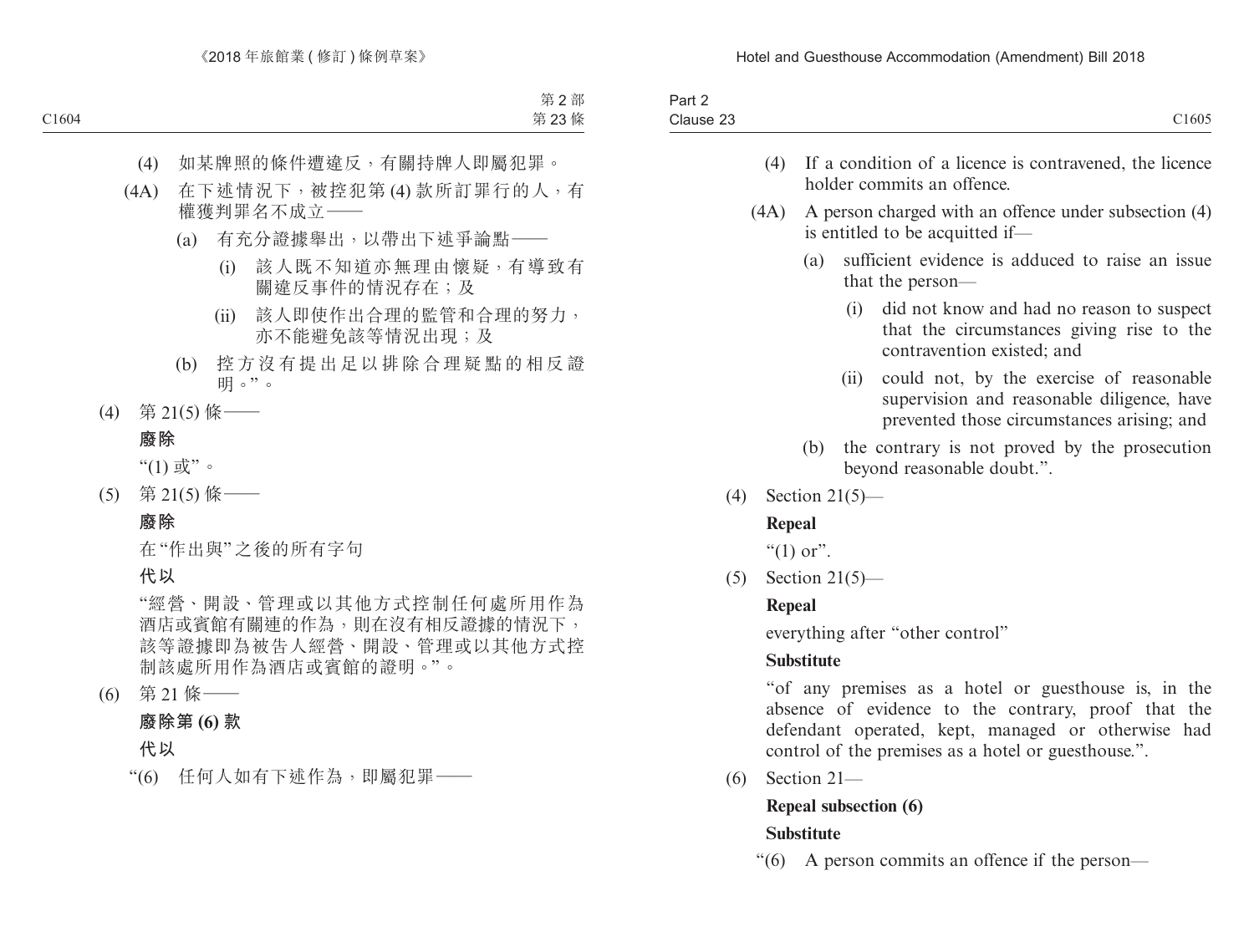| $\sim$<br>Part 2 |       |
|------------------|-------|
| Clause 23        | C1607 |

| (a) | in, or in connection with, an application under<br>this Ordinance, makes a statement (whether oral<br>or written) or furnishes any information-                                        |
|-----|----------------------------------------------------------------------------------------------------------------------------------------------------------------------------------------|
|     | (i)<br>that is false in a material particular; and                                                                                                                                     |
|     | that the person knows or reasonably ought<br>(ii)<br>to know is false in that material particular;                                                                                     |
| (b) | wilfully obstructs the Authority, a public officer<br>or a bailiff in performing a function under this<br>Ordinance;                                                                   |
| (c) | without reasonable excuse, fails to comply with<br>request made under section<br>12O<br>for<br>a<br>determining a matter mentioned in subsection<br>$(1)(c)$ or $(d)$ of that section; |
| (d) | in purported compliance with a request made<br>under section 12O, furnishes any document or<br>information-                                                                            |
|     | that is false in a material particular; and<br>(i)                                                                                                                                     |
|     | that the person knows or reasonably ought<br>(ii)<br>to know is false in that material particular;                                                                                     |
| (e) | without reasonable excuse, refuses to produce,<br>provide or disclose any document, thing or<br>information when so required under section 18<br>or 18A;                               |
| (f) | in purported compliance with a requirement<br>made under section 18 or 18A, furnishes any<br>document, thing or information-                                                           |

- (i) that is false in a material particular; and
- (ii) that the person knows or reasonably ought to know is false in that material particular;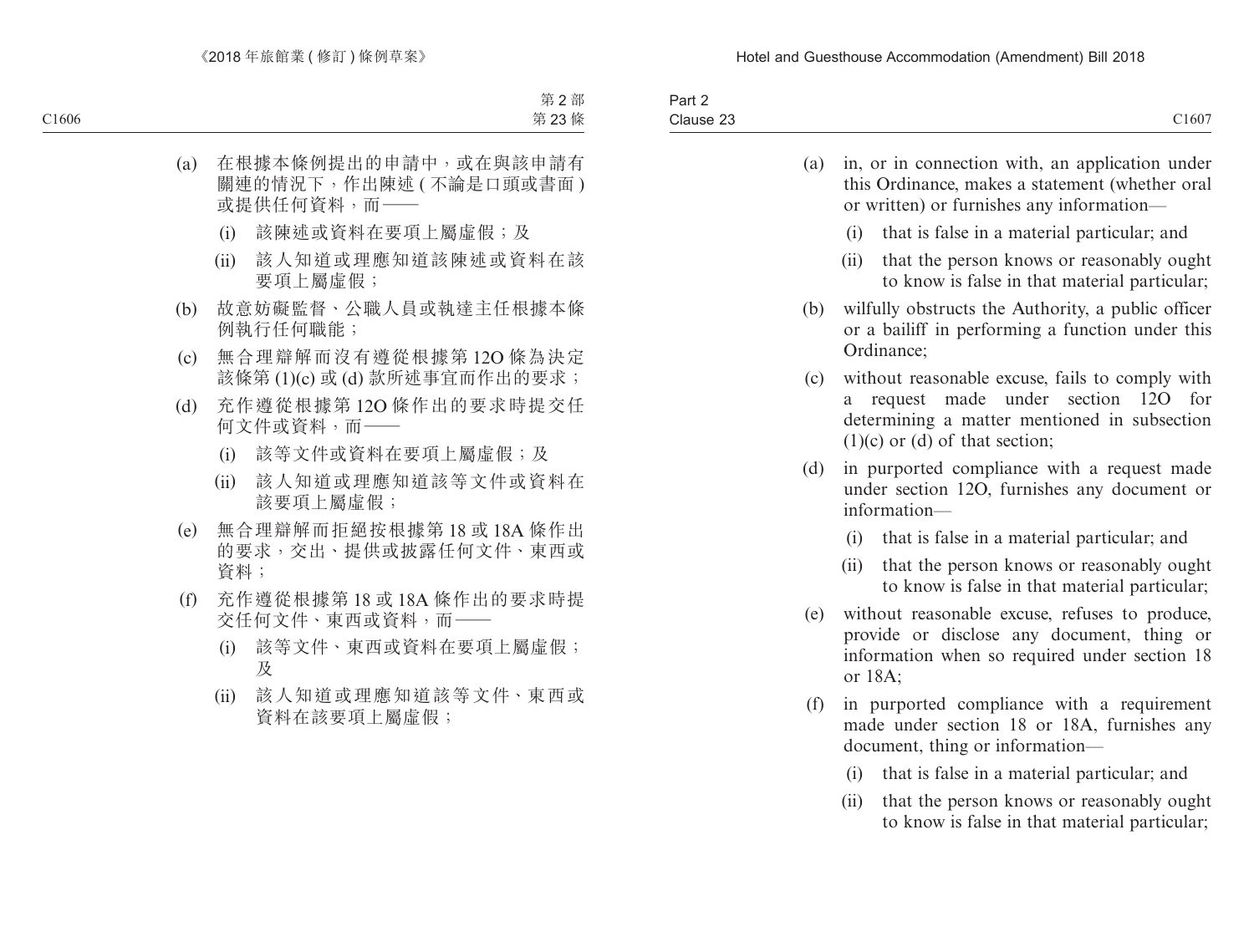| -<br>$30r +$<br><b>Fail</b> |       |
|-----------------------------|-------|
| Clause 23                   | C1609 |

- (g) fails to comply with a reasonable requirement of an enforcement officer acting under a warrant issued under section 18A;
- (h) without reasonable excuse, fails to comply with a direction given under section 19 within the period indicated in the notice served under that section;
- (i) not being any of the following persons, and without reasonable excuse, enters or is in a hotel or guesthouse within the meaning of section 20 while a remedial order is in force in respect of the hotel or guesthouse—
	- (i) a police officer or an enforcement officer in the course of the officer's duty;
	- (ii) a person authorized under section  $20(5)(b)$ ;
- (j) not being any of the following persons, and without reasonable excuse, enters or is in any premises while a closure order is in force in respect of the premises—
	- (i) a police officer or an enforcement officer in the course of the officer's duty;
	- (ii) a bailiff authorized by a warrant issued under section 20B to enter the premises;
	- (iii) a person assisting the bailiff in executing the warrant; or
- (k) without lawful authority or reasonable excuse, interferes with anything used to close any premises subject to a remedial order or closure order.".
- (7) Section 21(6A)— **Repeal**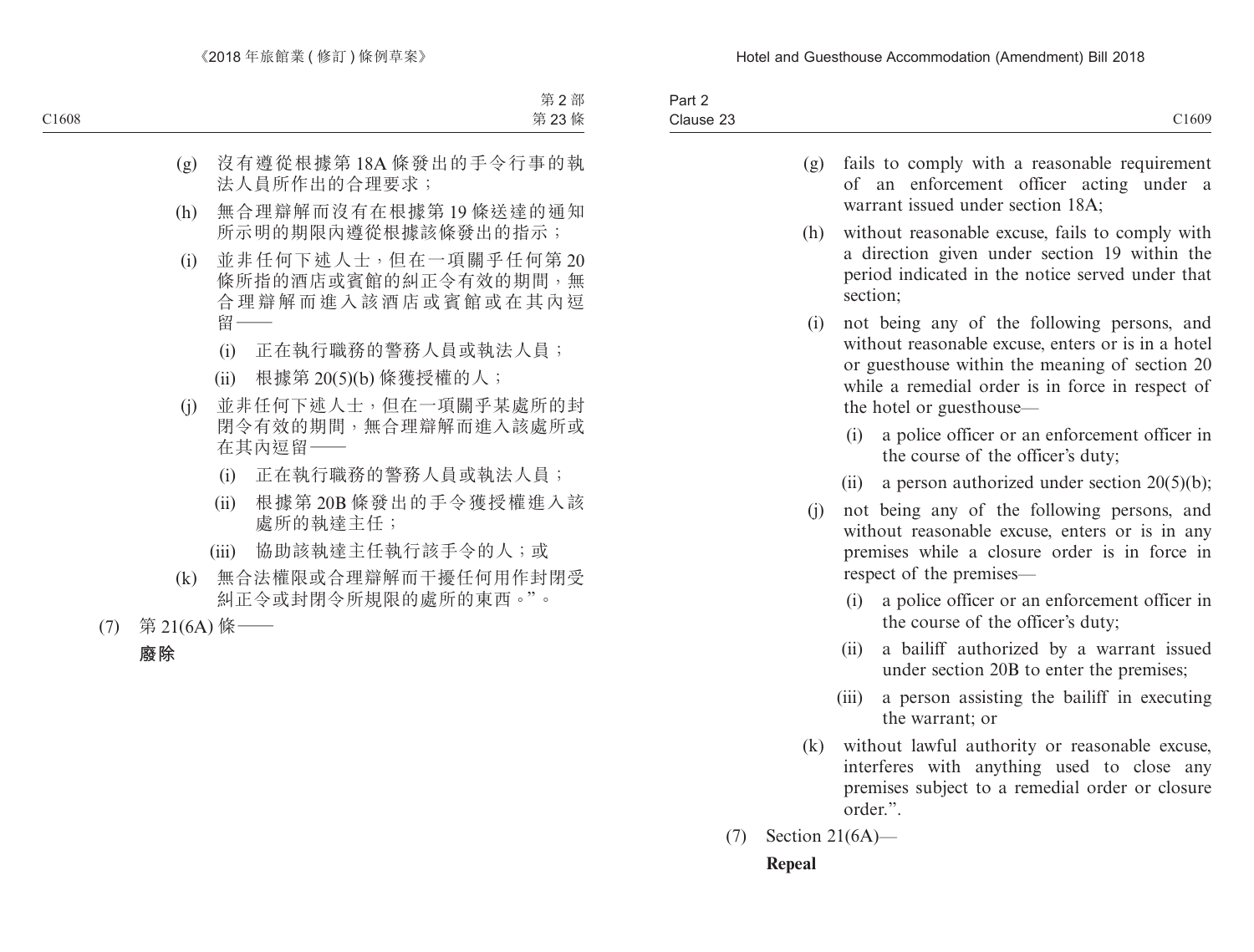Part 2 Clause 24 Clause 24 Cloud Cloud Cloud Cloud Cloud Cloud Cloud Cloud Cloud Cloud Cloud Cloud Cloud Cloud Cloud Cloud Cloud

"referred to in section 8 or 9".

(8) Section 21(6A), English text—

**Repeal**

 $<sup>14</sup>$ </sup>

#### **Substitute**

"the person".

(9) Section 21(7)—

## **Repeal**

"of \$100,000"

### **Substitute**

"at level 6".

(10) Section 21(7)—

## **Repeal**

"to a fine of \$10,000 for each"

## **Substitute**

", in the case of a continuing offence, to a further fine of \$10,000 for every".

### **24. Section 21A substituted**

Section 21A—

**Repeal the section Substitute**

## "**21A. Time limit for prosecution of summary offences**

Despite section 26 of the Magistrates Ordinance (Cap. 227), proceedings may be instituted for an offence, other than an indictable offence, under this Ordinance within whichever of the following periods ends last—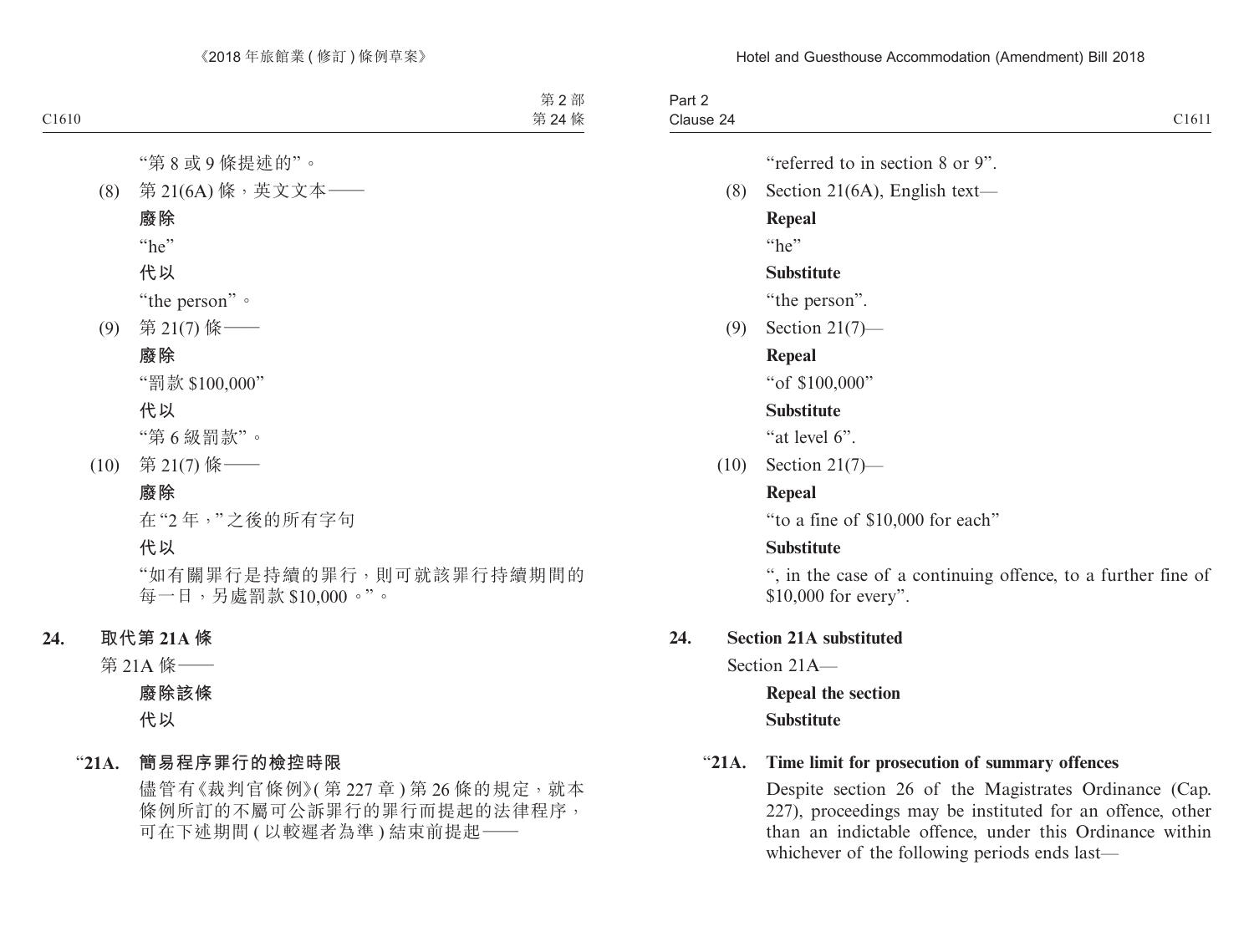| $\sim$<br>Part 2 |       |
|------------------|-------|
| Clause 25        | C1613 |

- (a) 6 months after the commission of the offence;
- (b) 6 months after the offence is discovered by or comes to the notice of the Authority.".

### **25. Sections 21B and 21C added**

After section 21A—

**Add**

## "**21B. Liability of officers of body corporate**

- (1) If a body corporate commits an offence under this Ordinance, and it is proved that the offence—
	- (a) was committed with the consent or connivance of an officer of the body corporate; or
	- (b) is attributable to any neglect on the part of an officer of the body corporate,

the officer also commits the offence.

 $(2)$  In subsection  $(1)$ —

*officer* (人員) means—

- (a) a director of the body corporate;
- (b) a company secretary of the body corporate;
- (c) a person concerned in the management of the body corporate; or
- (d) a person purporting to act in the capacity of a person referred to in paragraph (a), (b) or (c).

### **21C. Liability of partners, office holders, etc. of unincorporated bodies**

(1) If a partner in a partnership commits an offence under this Ordinance, and it is proved that the offence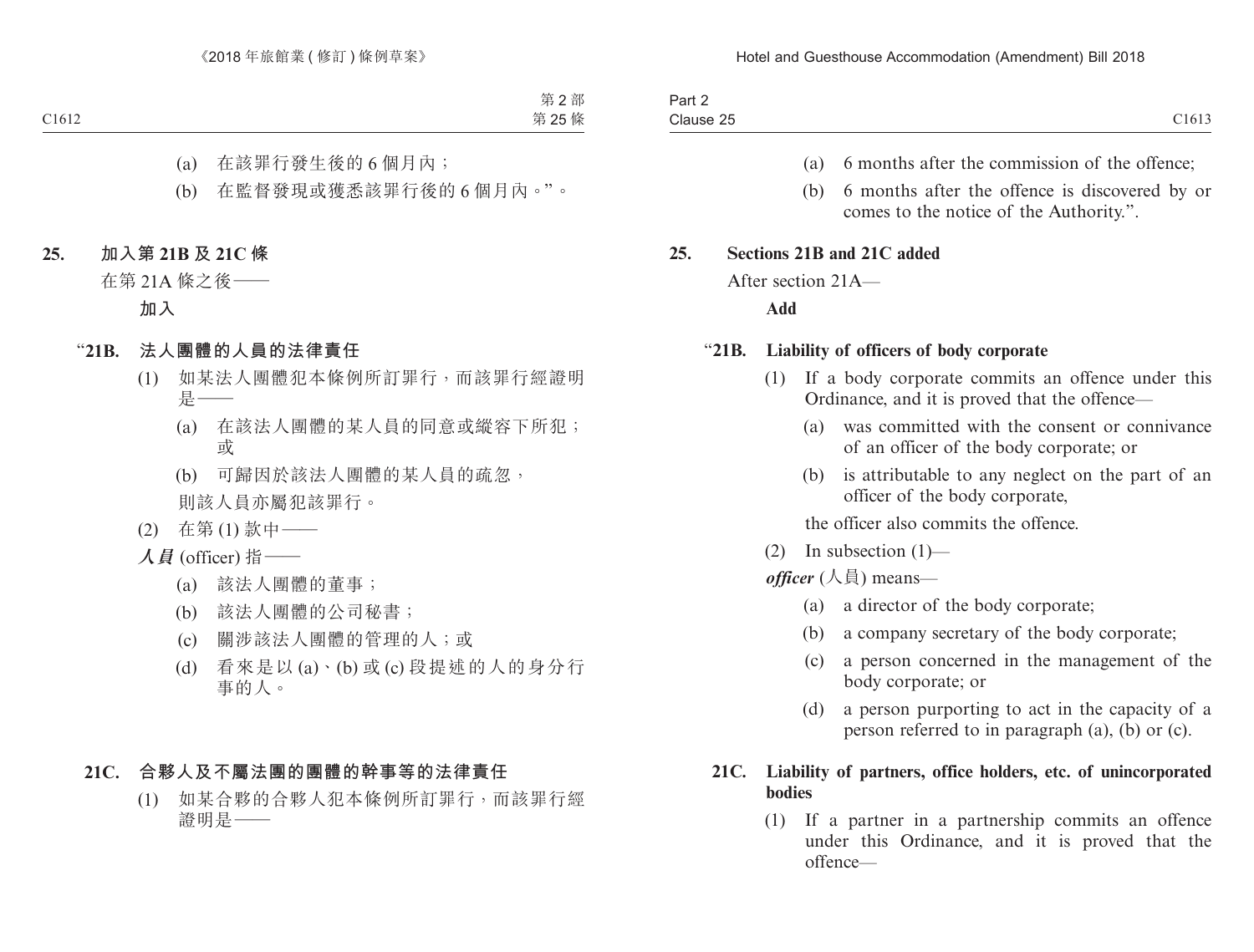Part 2

| C1615                                                                                                                                            |     |     |
|--------------------------------------------------------------------------------------------------------------------------------------------------|-----|-----|
| was committed with the consent or connivance<br>of a person specified in subsection $(3)$ ; or                                                   | (a) |     |
| is attributable to any neglect on the part of a<br>person specified in subsection (3),                                                           | (b) |     |
| that person also commits the offence.                                                                                                            |     |     |
| If a member of an unincorporated body other than a<br>partnership commits an offence under this Ordinance,<br>and it is proved that the offence— |     | (2) |
| was committed with the consent or connivance<br>of a person specified in subsection $(4)$ ; or                                                   | (a) |     |
| is attributable to any neglect on the part of a<br>person specified in subsection (4),                                                           | (b) |     |
| that person also commits the offence.                                                                                                            |     |     |
| The person referred to in subsection $(1)$ is—                                                                                                   |     | (3) |
| a partner in the partnership;                                                                                                                    | (a) |     |
| a person concerned in the management of the<br>partnership;                                                                                      | (b) |     |
| an office holder in the partnership; or                                                                                                          | (c) |     |
| a person purporting to act in the capacity of a<br>person referred to in paragraph $(a)$ , $(b)$ or $(c)$ .                                      | (d) |     |
| The person referred to in subsection $(2)$ is—                                                                                                   |     | (4) |
| a person concerned in the management of the<br>body;                                                                                             | (a) |     |
| an office holder of the body; or                                                                                                                 | (b) |     |
| a person purporting to act in the capacity of a<br>person referred to in paragraph (a) or (b).".                                                 | (c) |     |

# **26. Part 7, Division 2 heading, and sections 21D to 21G added** Before section 22—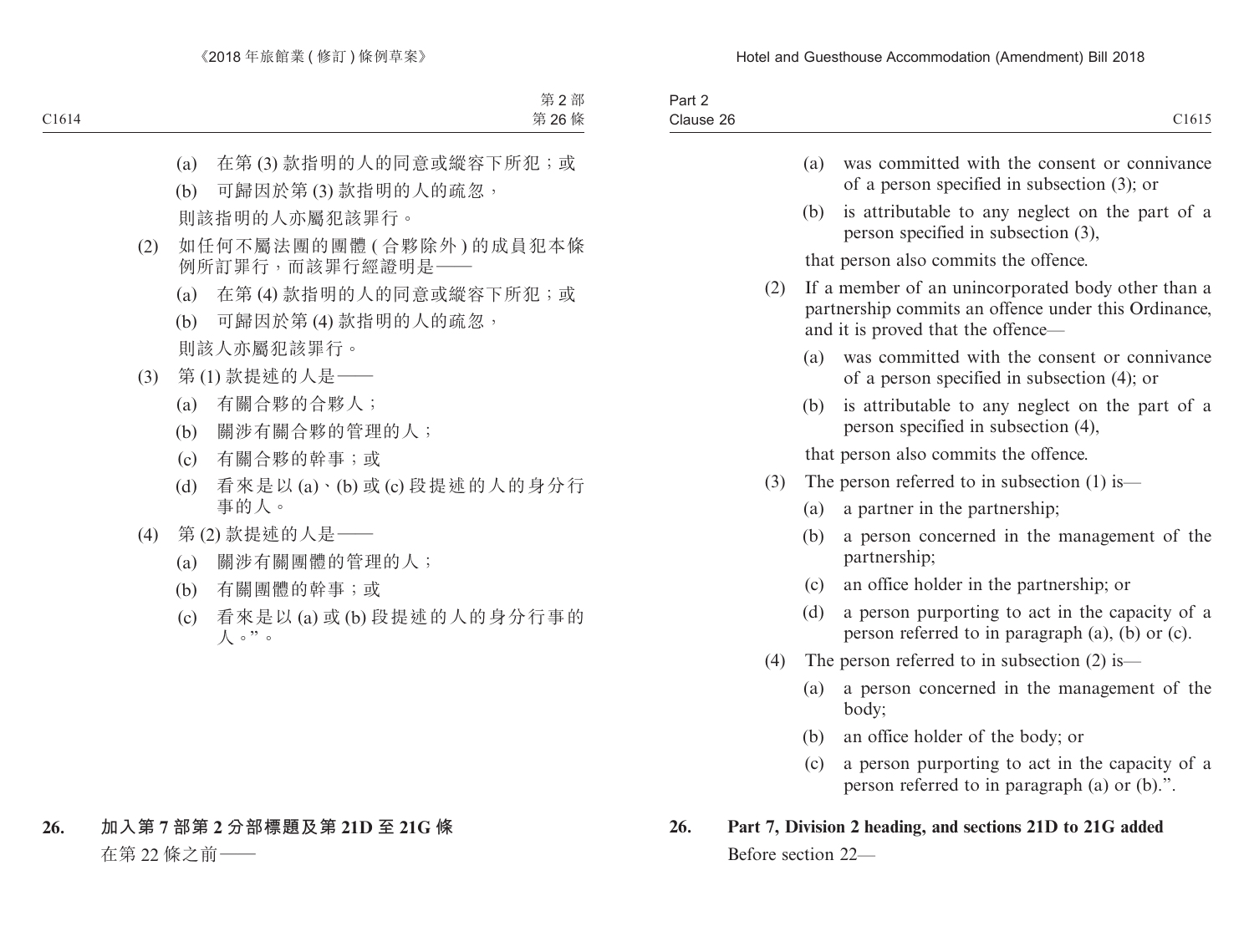Part 2 Clause 26 Clause  $26$  Clause  $26$ 

**Add**

# "**Division 2—Administration and Enforcement**

## **21D. Appointment of enforcement officer**

The Authority may appoint in writing any public officer to be an enforcement officer for the purposes of this Ordinance.

## **21E. Duty to produce evidence of authority**

A person who, on any premises, exercises a power under section 18, 18A, 20 or 20B in respect of the premises must, if requested, produce for inspection—

- (a) documentary evidence of the person's identity;
- (b) for a power exercised pursuant to a warrant issued under section 18A or 20B—the warrant;
- (c) for a power exercised by a person authorized under section 20(5)(b)—documentary evidence of the authorization; and
- (d) for a power exercised by an enforcement officer—documentary evidence of the appointment under section 21D.

## **21F. Evidence by documents**

(1) In any legal proceedings, a copy purporting to be certified by a relevant authority as a true copy of a document or part of a document given, issued or maintained by the authority is admissible in evidence without further proof and, in the absence of evidence to the contrary, is taken as so certified by the authority.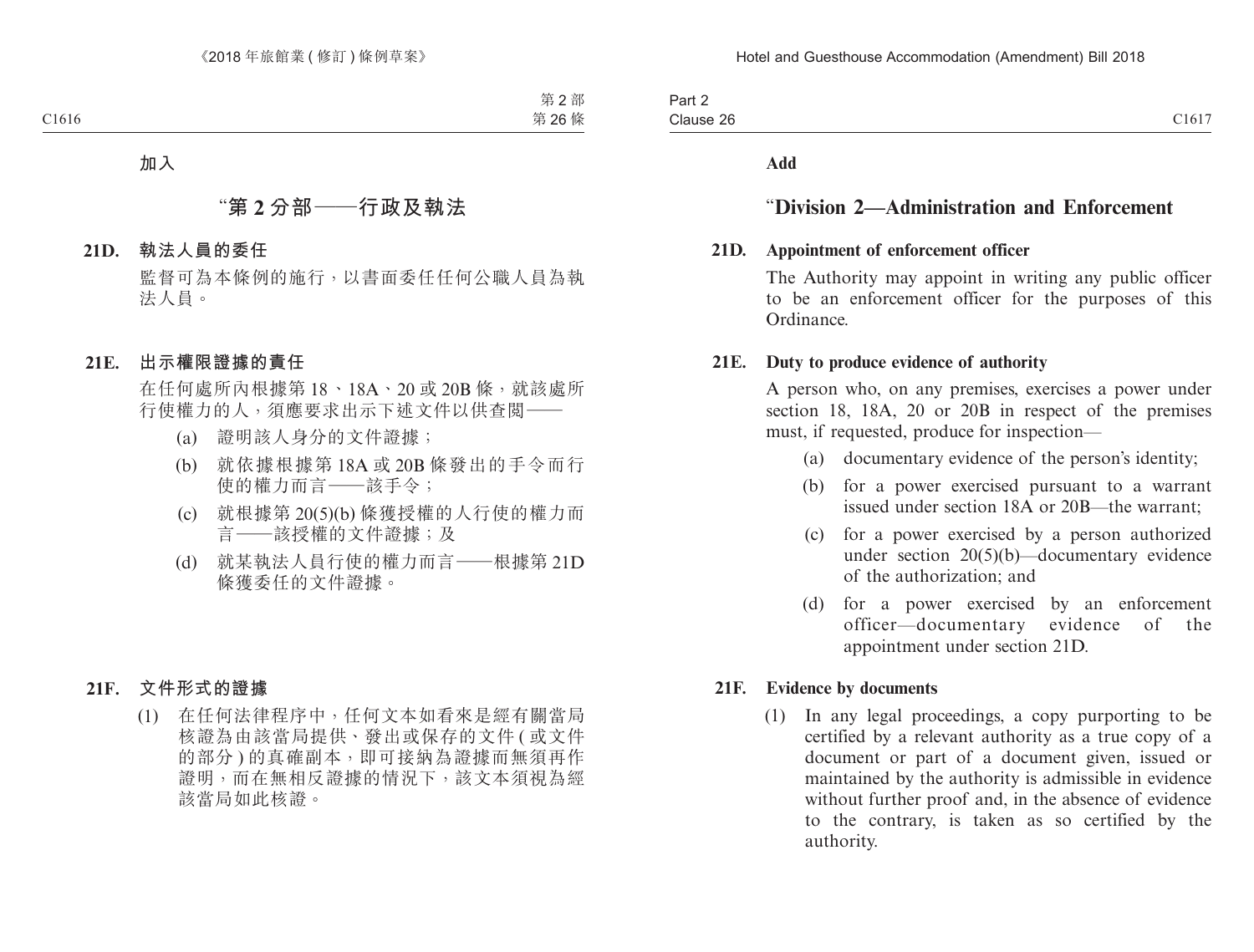| $\sim$ $\sim$<br>-<br>Part $\sim$ |       |
|-----------------------------------|-------|
| $\sim$<br>Clause 26               | C1619 |

- (2) In any legal proceedings, a document purporting to be given or issued by a relevant authority and purporting to be signed by the authority or any person authorized by the authority in that behalf is admissible in evidence without further proof and, in the absence of evidence to the contrary—
	- (a) is taken as given or issued by the authority and as so signed; and
	- (b) is evidence of the facts stated in it.
- (3) In any legal proceedings, a document purporting to be given or issued by an enforcement officer and purporting to be signed by the officer is admissible in evidence without further proof and, in the absence of evidence to the contrary—
	- (a) is taken as given or issued by the officer and as so signed; and
	- (b) is evidence of the facts stated in it.
- (4) In this section—

*relevant authority* (有關當局) means—

- (a) the Authority; or
- (b) the Secretary.

## **21G. Immunity from civil liability**

- (1) A person to whom this section applies is not civilly liable for an act done or omitted to be done by the person in good faith in performing or purportedly performing a function under this Ordinance.
- (2) Subsection (1) does not affect any liability of the Government for the act or omission.
- (3) This section applies to—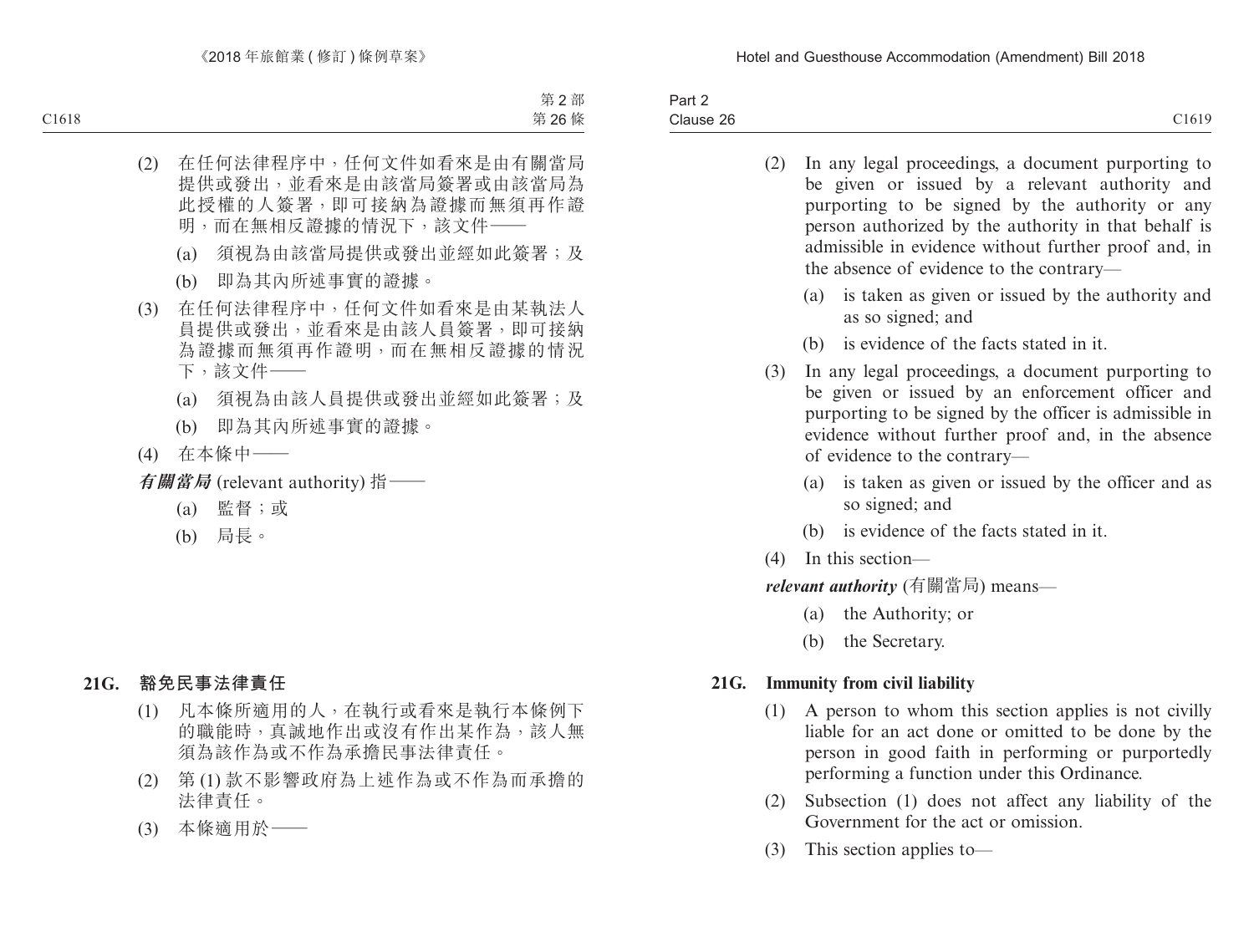| $\overline{\phantom{a}}$<br>າ~~+<br>−ail 4 |                             |
|--------------------------------------------|-----------------------------|
|                                            |                             |
| $\sim$ $-$                                 | $\sim$ $\sim$ $\sim$ $\sim$ |
| Clause 2                                   | -1621                       |
|                                            |                             |

- (a) the Authority;
- (b) a public officer;
- (c) a bailiff; and
- (d) a person assisting an enforcement officer or a bailiff under section 18A(8) or 20B(3) in the performance or purported performance of a function of the officer or bailiff."

# **27. Section 22 amended (regulations)**

(1) Section 22(1)(a), (b), (c) and (d), Chinese text—

# **Repeal**

"持牌旅館"

# **Substitute**

"酒店或賓館".

(2) Section 22(1)—

# **Repeal paragraph (e)**

# **Substitute**

- "(e) appeals under section 17A and the practice and procedure of an appeal board;".
- (3) Section 22(1)(f), Chinese text—

# **Repeal**

"關乎持牌旅館的".

(4) Section 22(3)—

# **Repeal**

"a guesthouse"

# **Substitute**

"guesthouse".

(5) Section 22(3)—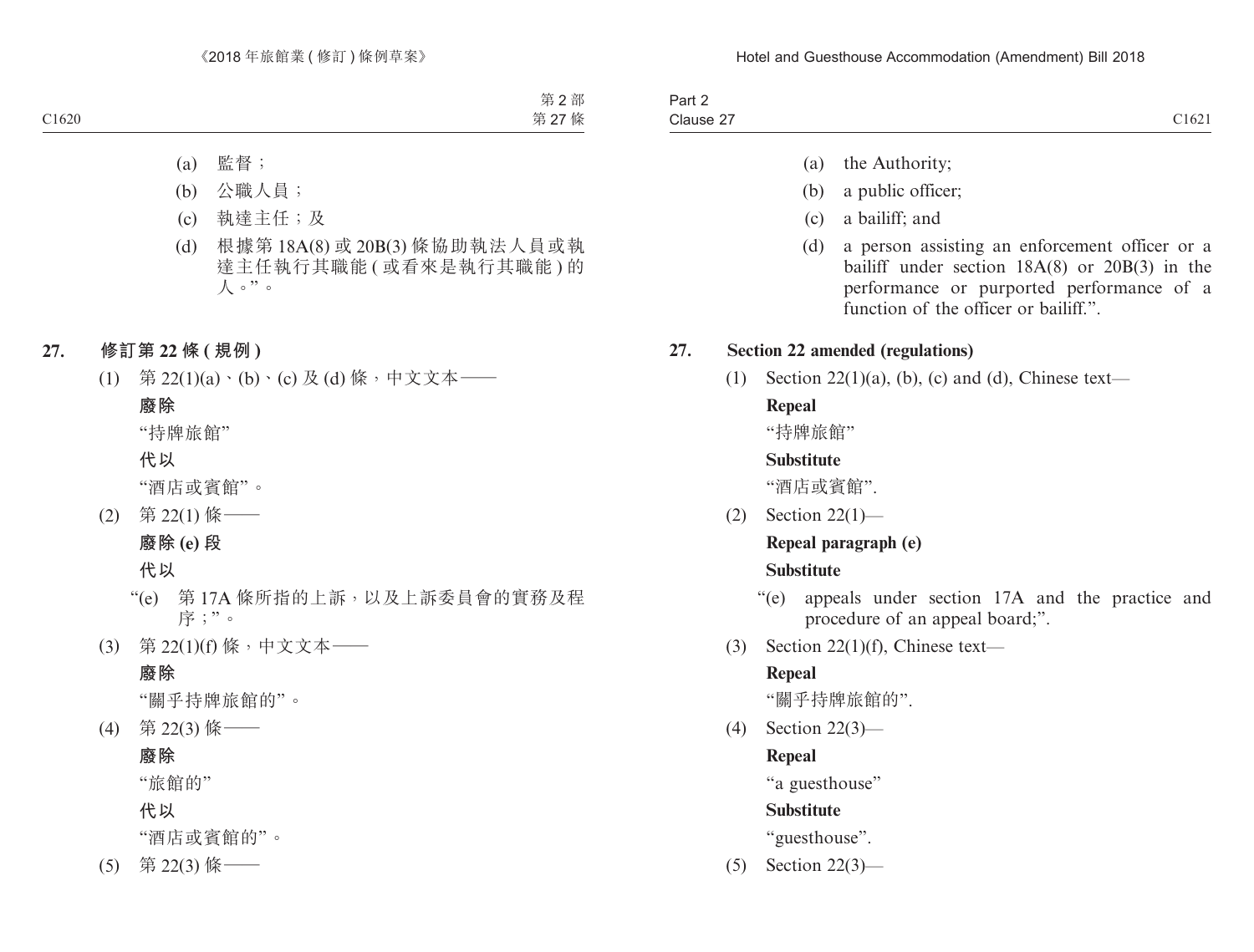Part 2 Clause 28 Clause 28 and 2016 23 and 2016 23 and 2016 23 and 2016 23 and 2016 23 and 2016 23 and 2016 23 and 2016 23 and 2016 23 and 2016 23 and 2016 23 and 2016 23 and 2016 23 and 2016 23 and 2016 23 and 2016 23 and 2017 2017 2017 2

#### **Repeal**

"that guesthouse"

### **Substitute**

"guesthouse".

(6) Section 22—

### **Repeal subsection (4)**

## **Substitute**

- "(4) Regulations made under this section may prescribe offences for contravention of the regulations, punishable by a fine, imprisonment or both.
- (4A) The maximum fine that may be prescribed for an offence is level 6 and the maximum imprisonment is 2 years. In addition, in the case of a continuing offence, a further fine not exceeding \$10,000 for every day during which the offence continues may be prescribed.".
- (7) Section  $22(5)(a)(i)$ , (ii) and (iii)—

# **Repeal**

"a guesthouse"

## **Substitute**

"guesthouse".

## **28. Part 8 and Schedule added**

After Part 7—

**Add**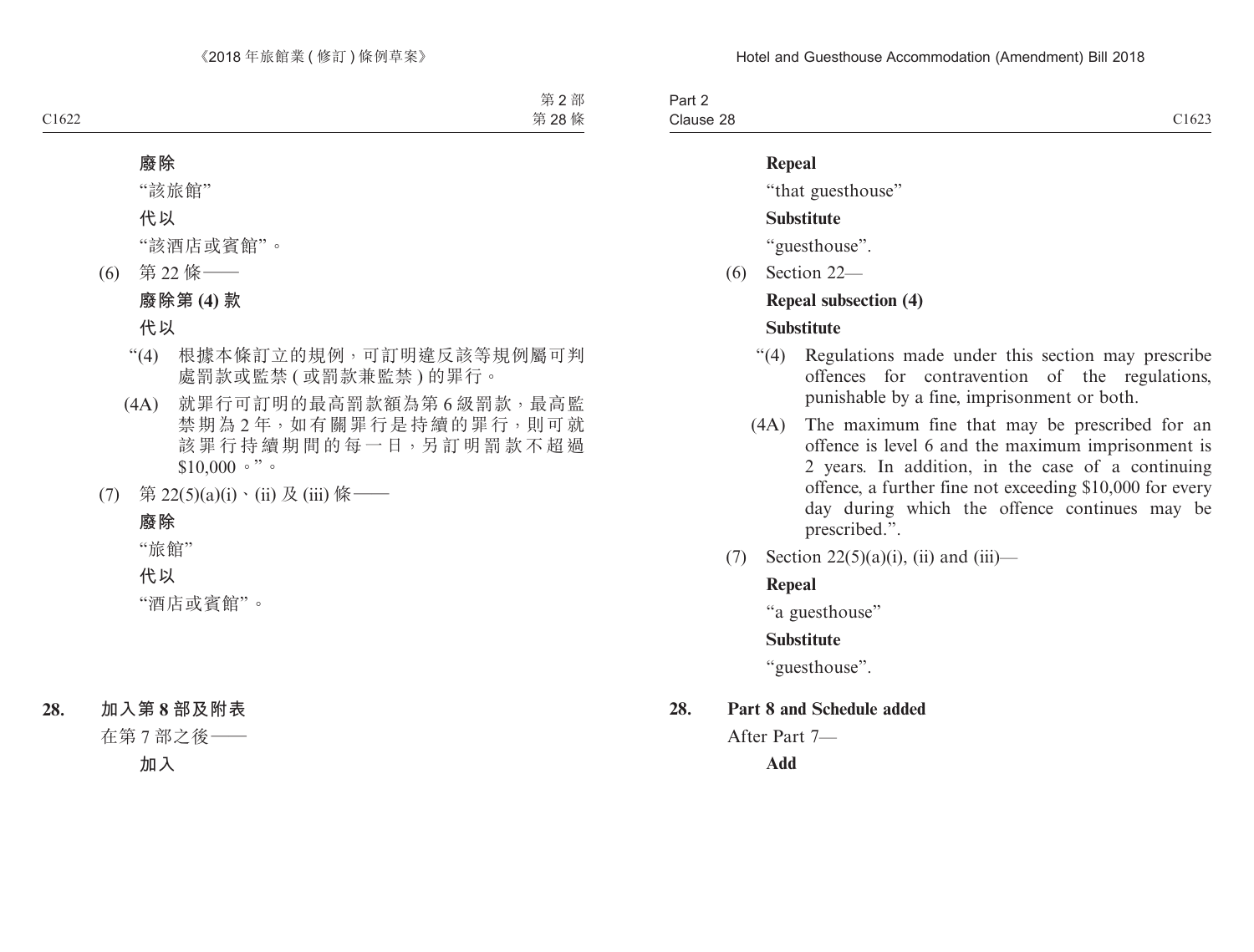| $\sim$<br>Part $\geq$ |       |
|-----------------------|-------|
| Clause 28             | C1625 |

# "**Part 8**

# **Transitional and Saving Provisions**

## **23. Transitional and saving provisions for Hotel and Guesthouse Accommodation (Amendment) Ordinance 2018**

The Schedule sets out transitional and saving provisions that have effect for the purposes of the amendments made to this Ordinance by the Hotel and Guesthouse Accommodation (Amendment) Ordinance 2018 ( of 2018).

# **Schedule**

[s. 23]

# **Transitional and Saving Provisions for Hotel and Guesthouse Accommodation (Amendment) Ordinance 2018**

# **Part 1**

# **Preliminary**

# **1. Interpretation**

In this Schedule—

*Amendment Ordinance* (《修訂條例》) means the Hotel and Guesthouse Accommodation (Amendment) Ordinance 2018 ( of 2018);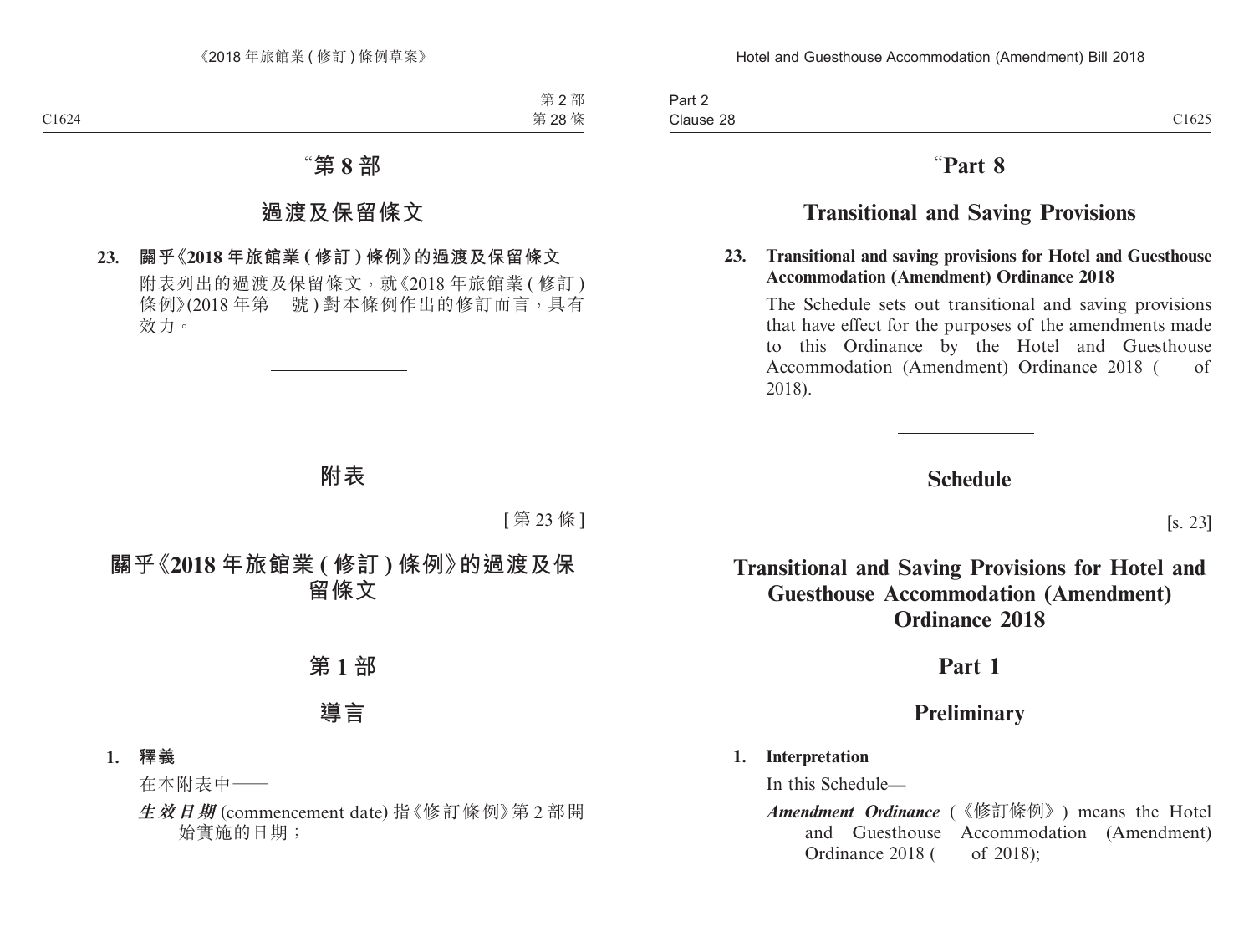| $ -$<br>$\sim$<br>າ~~+<br>Part 2 |       |
|----------------------------------|-------|
| Clause 28<br>--------            | C1627 |

- *commencement date* (生效日期) means the date on which Part 2 of the Amendment Ordinance comes into operation;
- *former* (原有), when it appears in conjunction with a reference to a section or Part, means that section or Part of the former Ordinance;
- *former Ordinance* (《原有條例》) means this Ordinance as in force immediately before the commencement date;
- *licence period* (牌照有效期), in relation to an old regime licence, means the period for which the licence has effect in accordance with the former section  $8(5)(d)$ or 9(6);
- *old regime decision* (舊制決定)—see section 10 of this Schedule;
- *old regime licence* (舊制牌照)—see section 2 of this Schedule;
- *transitional period* (過渡期) means the period of 12 months beginning on the commencement date.

# **Part 2**

# **Old Regime Licence**

## **2. Old regime licence**

An old regime licence is a licence issued under the former section 8, including one issued by virtue of section 7(2) of this Schedule.

- **3. Effect of old regime licence**
	- (1) Subject to section 4 of this Schedule—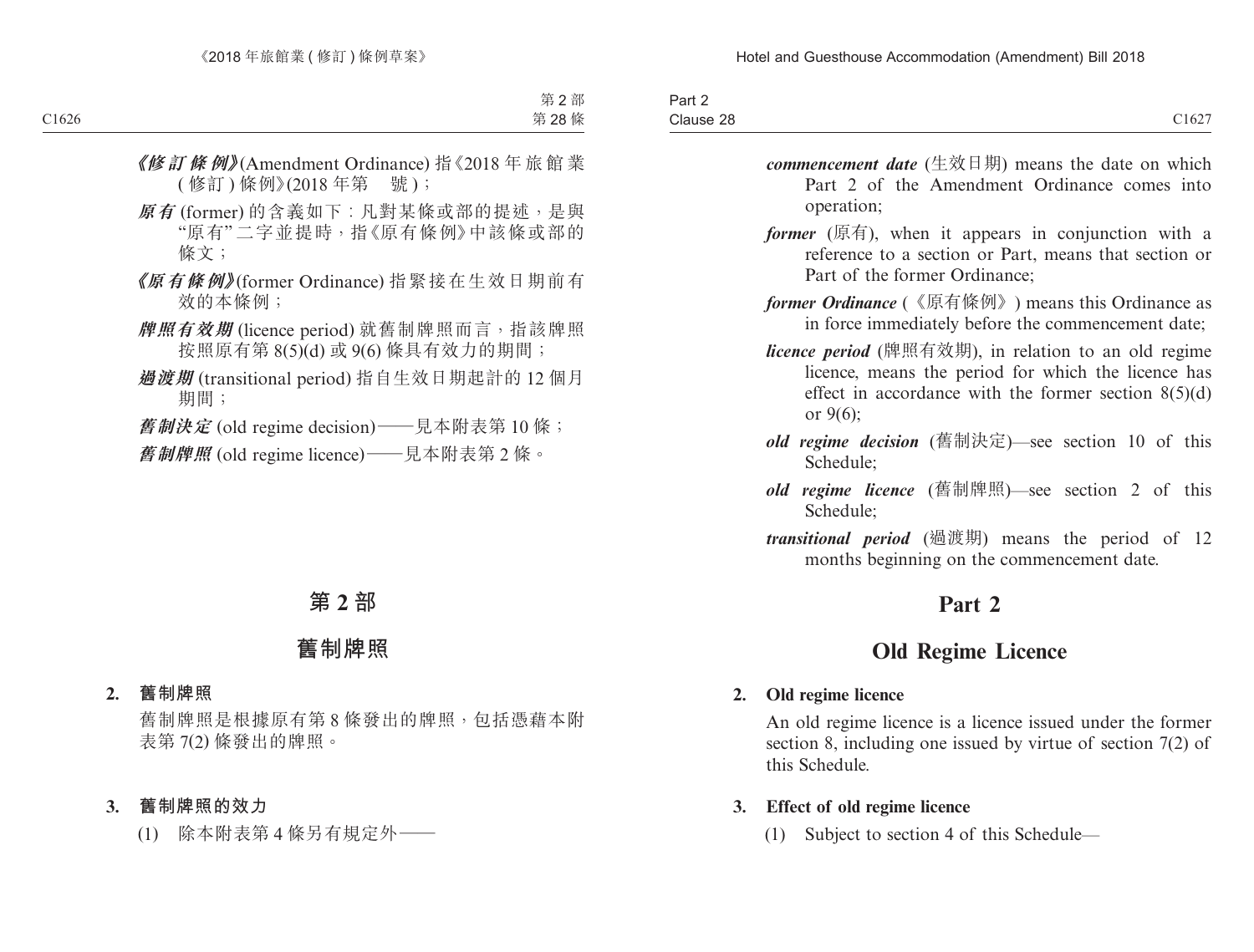| C1629                                                                                                                                                               |     | Part 2<br>Clause 28 |
|---------------------------------------------------------------------------------------------------------------------------------------------------------------------|-----|---------------------|
| an old regime licence has effect under the<br>former Part IV; and                                                                                                   | (a) |                     |
| the former Part IV applies in relation to an old<br>regime licence.                                                                                                 | (b) |                     |
| For the purposes of Parts 2, 6 and 7—                                                                                                                               | (2) |                     |
| a reference to "licence" includes an old regime<br>licence;                                                                                                         | (a) |                     |
| a reference to a "condition" of a licence includes<br>a condition of an old regime licence; and                                                                     | (b) |                     |
| a reference to "licensed premises" includes<br>premises covered by an old regime licence—                                                                           | (c) |                     |
| (i) including any period during which the<br>licence—                                                                                                               |     |                     |
| remains in effect under the former<br>(A)<br>section $9(5)$ ; or                                                                                                    |     |                     |
| is suspended under the former section<br>(B)<br>$10$ ; but                                                                                                          |     |                     |
| excluding any period during which the<br>(ii)<br>licence has yet to take effect because of the<br>former section $8(5)(c)$ or $9(3)$ .                              |     |                     |
| For the purposes of another Ordinance that refers to<br>a licence under this Ordinance generally, the reference<br>includes an old regime licence.                  | (3) |                     |
| For the purposes of another Ordinance that refers<br>specifically to a hotel licence under this Ordinance,<br>the reference includes an old regime licence endorsed | (4) |                     |

by the Authority as meeting the eligibility criteria for a hotel licence, but not any other old regime licence.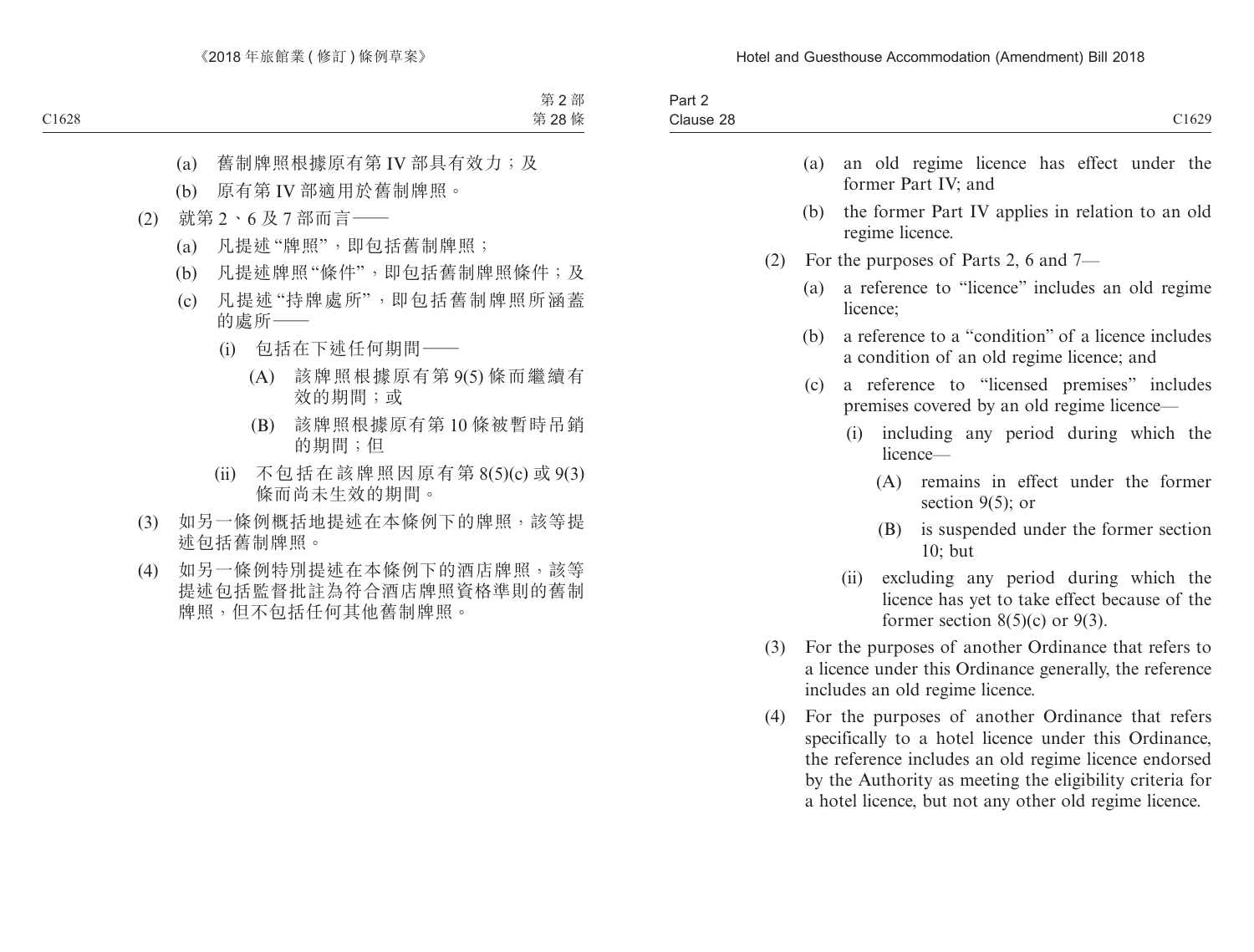| า~~<br>°a⊓t∠       |
|--------------------|
| Clause 28<br>C1631 |
|                    |

#### **4. Renewal of old regime licence**

- (1) An old regime licence may be renewed—
	- (a) if it falls within subsection (2)—only under the former section 9 and subject to section 5 of this Schedule; or
	- (b) if it does not fall within subsection (2)—only under section 12C in accordance with section 6 of this Schedule.
- (2) An old regime licence falls within this subsection if—
	- (a) its licence period ends before the end of the transitional period; and
	- (b) it has not been renewed within the transitional period.
- (3) Once an old regime licence is renewed under section  $12C_{-}$ 
	- (a) the former Part IV ceases to apply in relation to the licence; and
	- (b) the renewed licence ceases to be an old regime licence and is taken to be a licence as defined by section 2(1) for all purposes.

#### **5. Renewal under former section 9**

- (1) The licence period of an old regime licence renewed under the former section 9 must not exceed 12 months.
- (2) If an old regime licence is renewed under the former section 9, the former Fees Regulations apply in relation to the renewal.
- (3) In this section—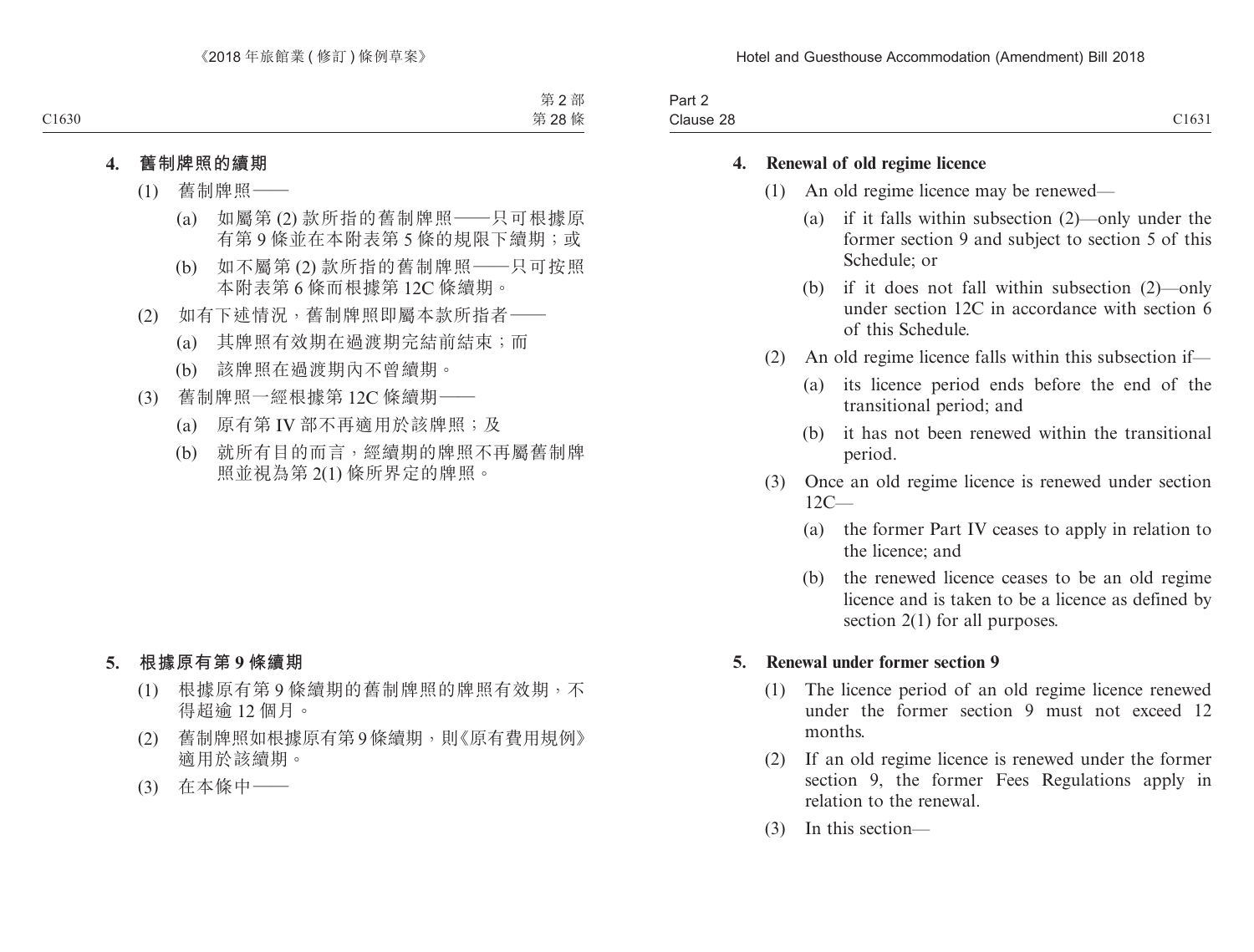| -<br>Part 2 |                |
|-------------|----------------|
| Clause 28   | 01022<br>C1633 |

*former Fees Regulations* (《原有費用規例》) means the Hotel and Guesthouse Accommodation (Fees) Regulations (Cap. 349 sub. leg. B) as in force immediately before the date on which Part 4 of the Amendment Ordinance comes into operation.

#### **6. Renewal under section 12C**

- (1) For the purpose of renewing an old regime licence under section 12C, Part 4A applies in relation to the licence, but only to the extent that would enable—
	- (a) the renewal of the licence as a licence that conforms with Part 4A;
	- (b) an application for such a renewal, as well as the determination of the application, in accordance with section 12C; and
	- (c) the remaining in effect of the licence, if applicable, under section 12H.
- (2) For the purposes of subsection (1), Part 4A is to be read as if—
	- (a) the power to renew a licence under section 12C were a power to renew an old regime licence as a licence that conforms with Part 4A; and
	- (b) the following references, insofar as they relate to the old regime licence, were references to—
		- (i) for a reference to "licence period"—the licence period as defined by section 1 of this Schedule;
		- (ii) for a reference to "condition"—a condition imposed under the former section  $8(2)(a)$ or 9(3) or such a condition as amended or varied under the former section 10; and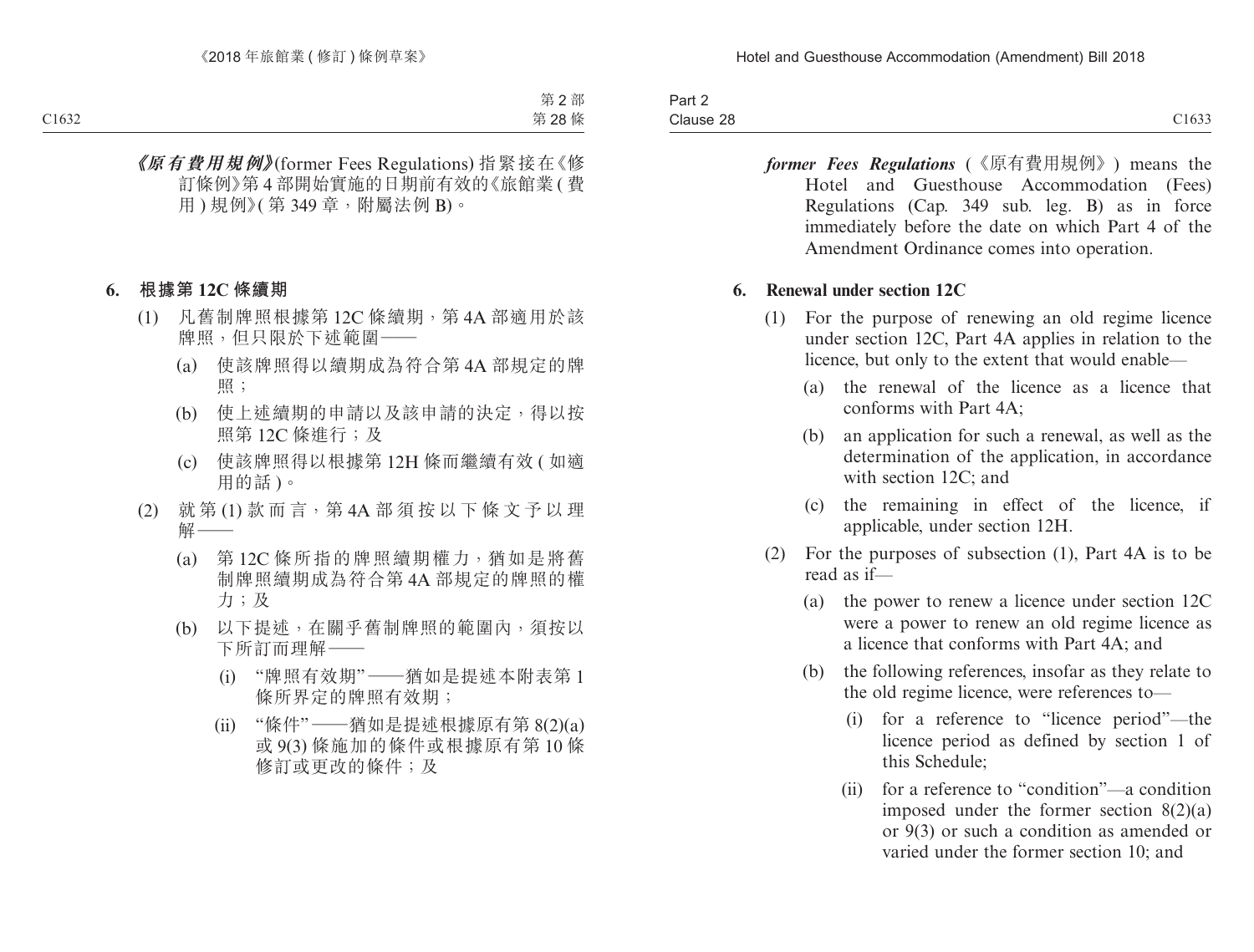| -<br>Part ∠         |                              |
|---------------------|------------------------------|
| $\sim$<br>Clause 28 | $\sim$ $\sim$ $\sim$<br>1635 |

(iii) for a reference to "authorized person's certificate"—an authorized person's certificate required to be submitted under the former section 8(5A) or 9(3A).

# **Part 3**

# **Pending Application**

#### **7. Pending application for licence**

- (1) This section applies if, immediately before the commencement date—
	- (a) an application has been made under the former section 8 for the issue of a licence under that section; and
	- (b) the application has yet to be determined by the Authority.
- (2) Subject to subsection (3)—
	- (a) the application is to continue to be processed under the former section 8; and
	- (b) the former section 8 continues to apply in relation to the application.
- (3) The licence period of a licence issued under the former section 8 must not exceed 12 months.
- (4) If a licence is issued under the former section 8, the former Fees Regulations apply in relation to the issue.
- (5) In this section—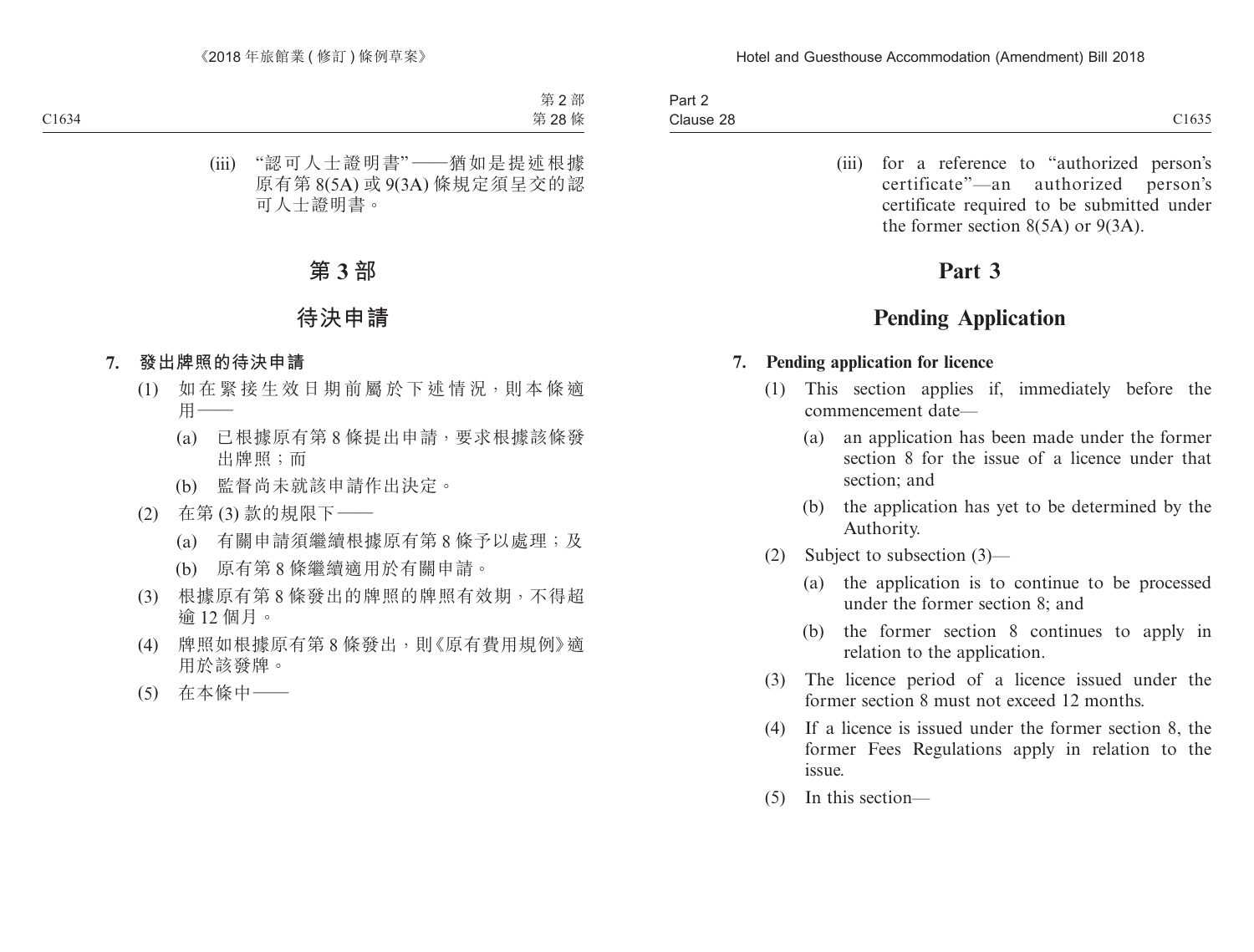| -<br>Part 2 |                |
|-------------|----------------|
| Clause 28   | 01000<br>C1637 |

*former Fees Regulations* (《原有費用規例》) means the Hotel and Guesthouse Accommodation (Fees) Regulations (Cap. 349 sub. leg. B) as in force immediately before the date on which Part 4 of the Amendment Ordinance comes into operation.

#### **8. Pending application for renewal of licence**

- (1) This section applies if, immediately before the commencement date—
	- (a) an application has been made under the former section 9 for the renewal of an old regime licence; and
	- (b) the application has yet to be determined by the Authority.
- (2) If, by virtue of section 4(1)(a) of this Schedule, the licence may be renewed only under the former section 9, the application is to continue to be processed under the former Part IV and subject to section 5 of this Schedule.
- (3) If, by virtue of section 4(1)(b) of this Schedule, the licence may be renewed only under section 12C, the application is to be processed as if it were an application made under section 12C in accordance with section 6 of this Schedule, but only if—
	- (a) the application complies with section 12C; or
	- (b) necessary steps required by the Authority to make the application comply with section 12C have been taken within a reasonable period.

#### **9. Pending application for transfer of licence**

(1) This section applies if, immediately before the commencement date—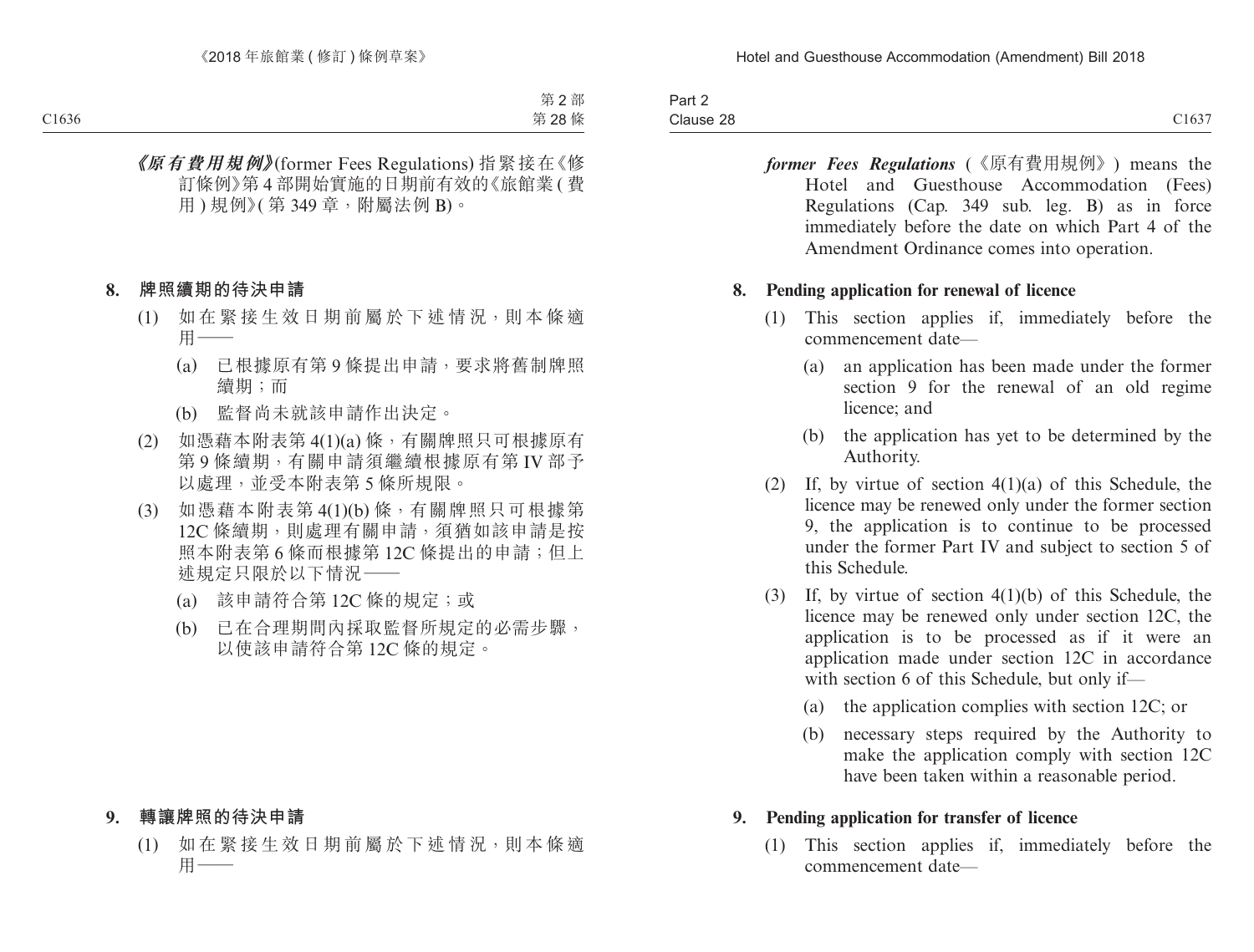| <b>Contract Contract Contract</b><br>$\overline{\phantom{a}}$<br>າ~~+<br><b>rait</b> |       |
|--------------------------------------------------------------------------------------|-------|
| Clause 28                                                                            | C1639 |

- (a) an application has been made under the former section 12 for the transfer of an old regime licence; and
- (b) the application has yet to be determined by the Authority.
- (2) The application is to continue to be processed under the former section 12.

# **Part 4**

# **Old Regime Decision**

### **10. Old regime decision**

An old regime decision is a decision of the Authority under the former section 8, 9, 10 or 12, including one made by virtue of Part 3 of this Schedule.

### **11. Appeal against old regime decision**

Sections 12 and 13 of this Schedule have effect for the purposes of an appeal against an old regime decision.

### **12. Appeal made before commencement date**

- (1) This section applies if, immediately before the commencement date—
	- (a) a notice of appeal has been lodged under the former section 13(3) against an old regime decision; and
	- (b) the appeal has yet to be determined by the Appeal Board.
- (2) The following provisions continue to apply in relation to the old regime decision and appeal—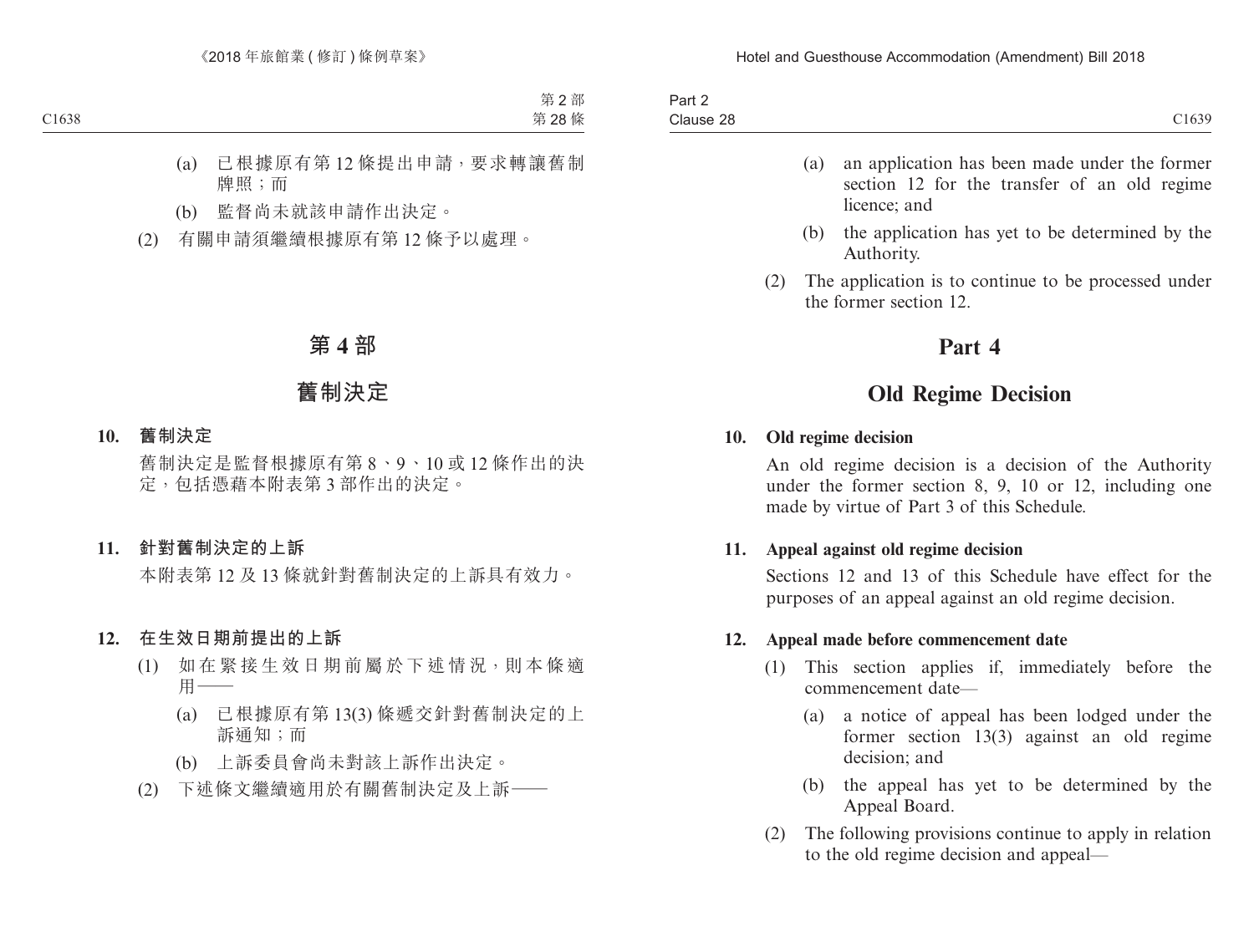| $U = U$ | .<br>. 164<br>- - - - - |
|---------|-------------------------|
|         |                         |

- (a) the former Part V; and
- (b) the former Appeal Board Regulations.
- (3) The following appointments remain in effect until the appeal is determined by the Appeal Board, withdrawn or abandoned—
	- (a) the appointment of the Chairman of the Appeal Board under the former section 14(2);
	- (b) the appointment of the panel of persons under the former section 14(4); and
	- (c) the appointment of a member of the Appeal Board under the former section 15(1) to hear the appeal.
- (4) In this section—
- *Appeal Board* (上訴委員會) means the Appeal Board constituted under the former section 15;
- *former Appeal Board Regulations* (《原有上訴委員會規 例》) means the Hotel and Guesthouse Accommodation (Appeal Board) Regulations (Cap. 349 sub. leg. A) as in force immediately before the date on which Part 3 of the Amendment Ordinance comes into operation.

#### **13. Appeal made on or after commencement date**

- (1) This section applies if, immediately before the commencement date—
	- (a) a person is entitled to appeal under the former section 13(1) against an old regime decision; and
	- (b) no notice of appeal has been lodged under the former section 13(3) against that decision.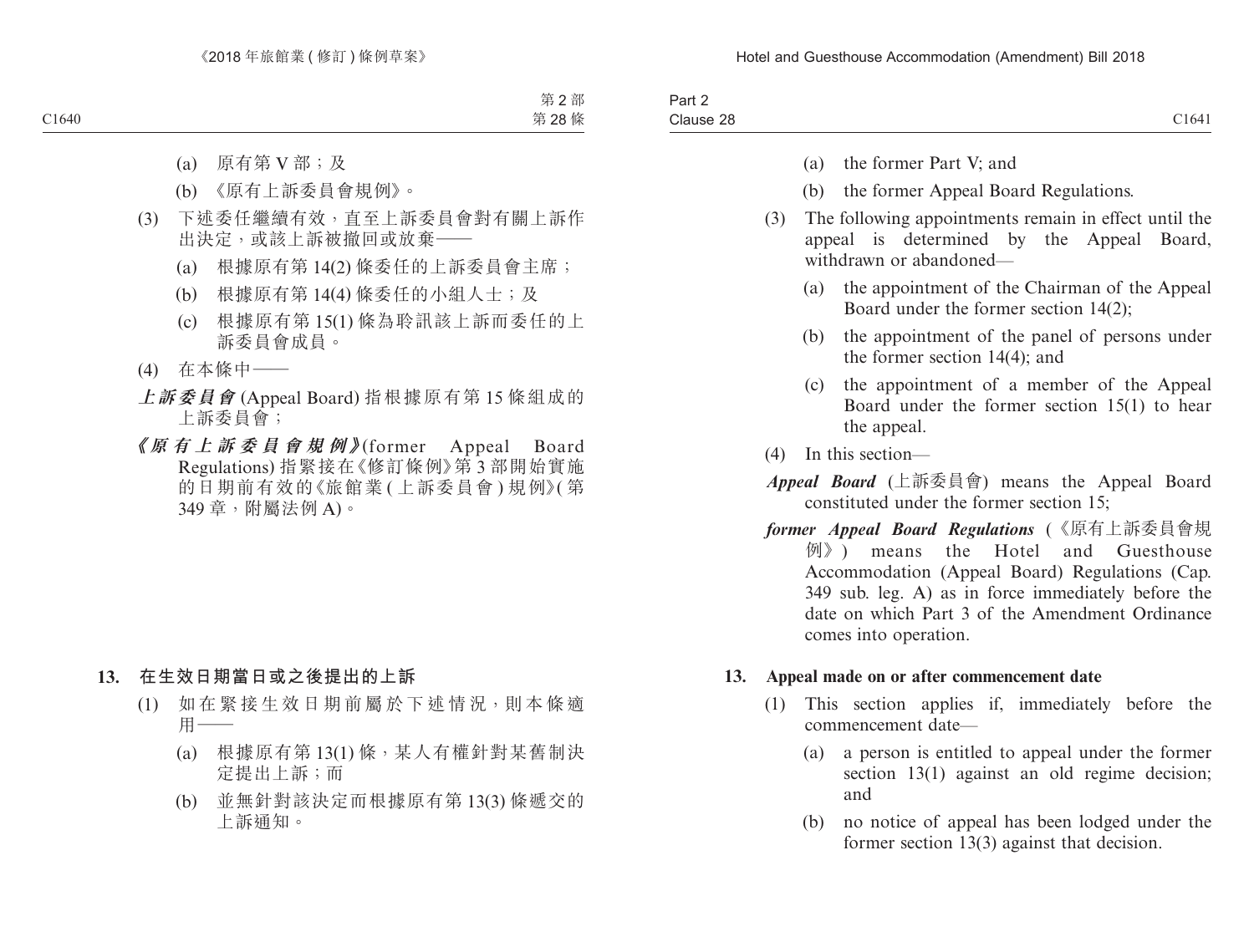| $\sim$<br>$\overline{\phantom{a}}$<br><b>Dort</b><br>∽arı ∠<br>$\cdots$ $\cdots$ |       |
|----------------------------------------------------------------------------------|-------|
| Clause 2F                                                                        | C1643 |
|                                                                                  |       |

- (2) This section also applies if an old regime decision is made on or after the commencement date.
- (3) Part 5A applies in relation to the old regime decision as if—
	- (a) in section 17A(1)—the reference to a decision of the Authority included an old regime decision;
	- (b) in section 17A(2) and (3)—the reference to a suspendable decision included a decision under the former section 10; and
	- (c) in sections  $17A(3)(b)$  and  $17C(2)$ —the reference to a notice of decision were a reference to either of the following—
		- (i) a notice served under the former section 10;
		- (ii) an order sent under the former section  $11(2)$ .

# **Part 5**

# **Existing Direction and Order**

### **14. Direction given under former section 19**

- (1) This section applies to a direction given under the former section 19 that was in force immediately before the commencement date.
- (2) The direction continues to be in force under section 19 as if it were given under that section.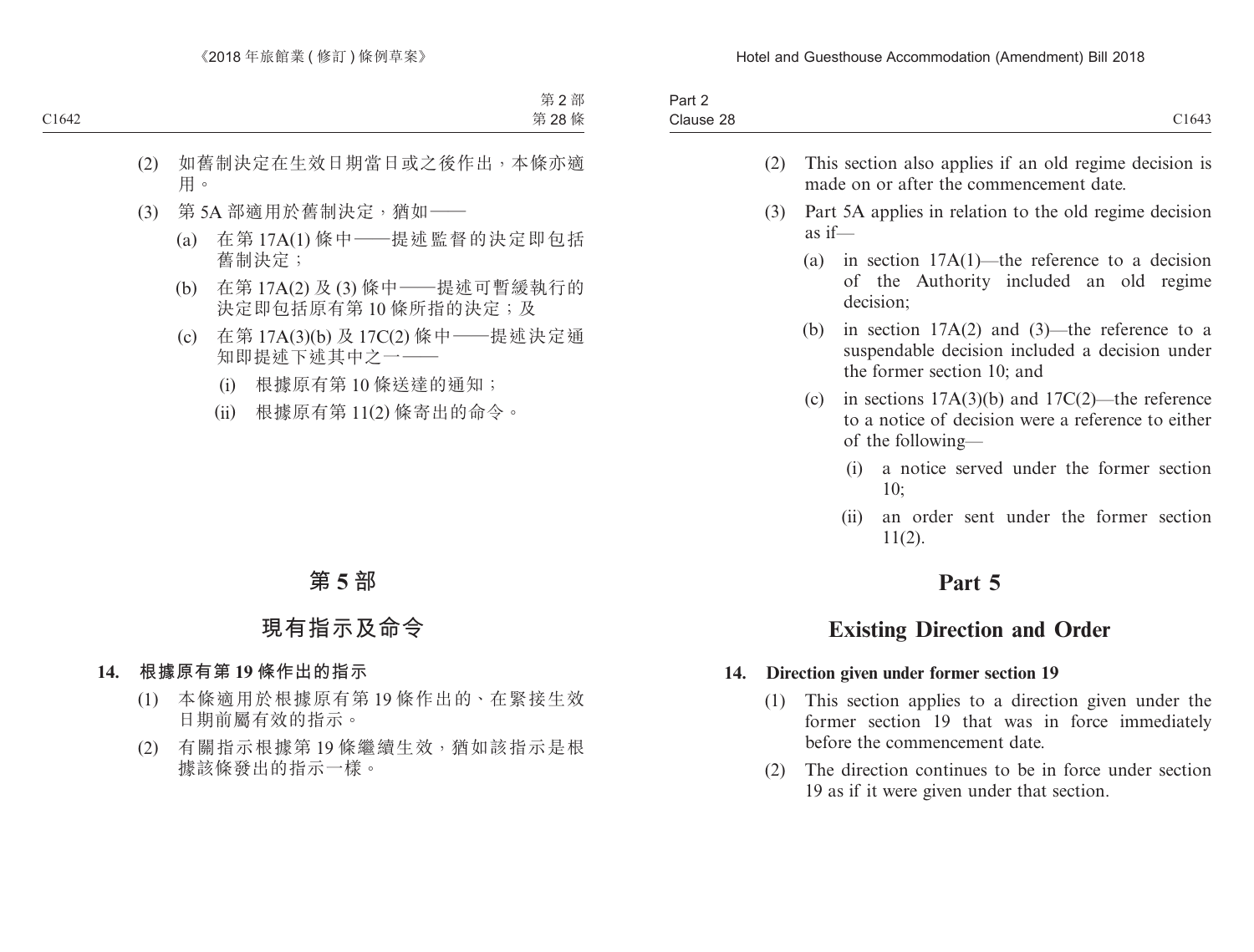| $\overline{\phantom{a}}$<br>า~~+<br>−ail 4 |                                   |
|--------------------------------------------|-----------------------------------|
| Clause 28                                  | C1CAE<br>102<br>$\cup$ 10+ $\cup$ |

# **15. Order made under former section 20**

- (1) This section applies to an order made under the former section 20 that was in force immediately before the commencement date.
- (2) The order continues to be in force, and may be enforced, under section 20 as if it were made under that section.".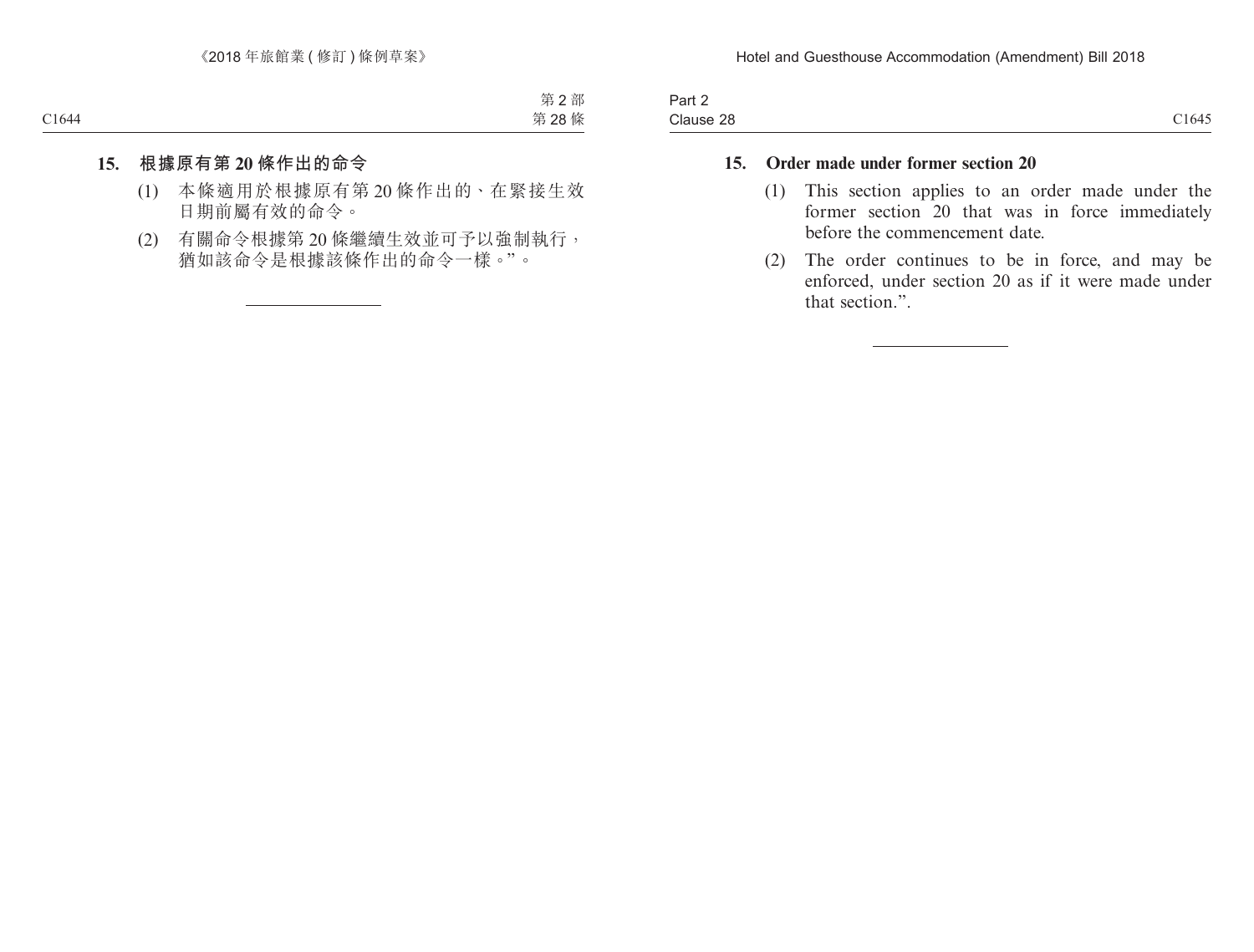# **Part 3**

# **Amendments to Hotel and Guesthouse Accommodation (Appeal Board) Regulations (Cap. 349 sub. leg. A)**

## **29. Regulation 2 amended (interpretation)**

(1) Regulation 2—

# **Repeal the definition of** *appellant* **Substitute**

- "*appellant* (上訴人) means a person who gives the Convenor a notice of appeal under section 17C of the Ordinance;".
- (2) Regulation 2—

### **Add in alphabetical order**

"*specified form* (指明表格) means a form specified by the Convenor under regulation 16.".

# **30. Regulation 3 repealed (notice of appeal)**

Regulation 3—

**Repeal the regulation.**

## **31. Regulations 4 to 8 substituted**

Regulations 4, 5, 6, 7 and 8— **Repeal the regulations**

**Substitute**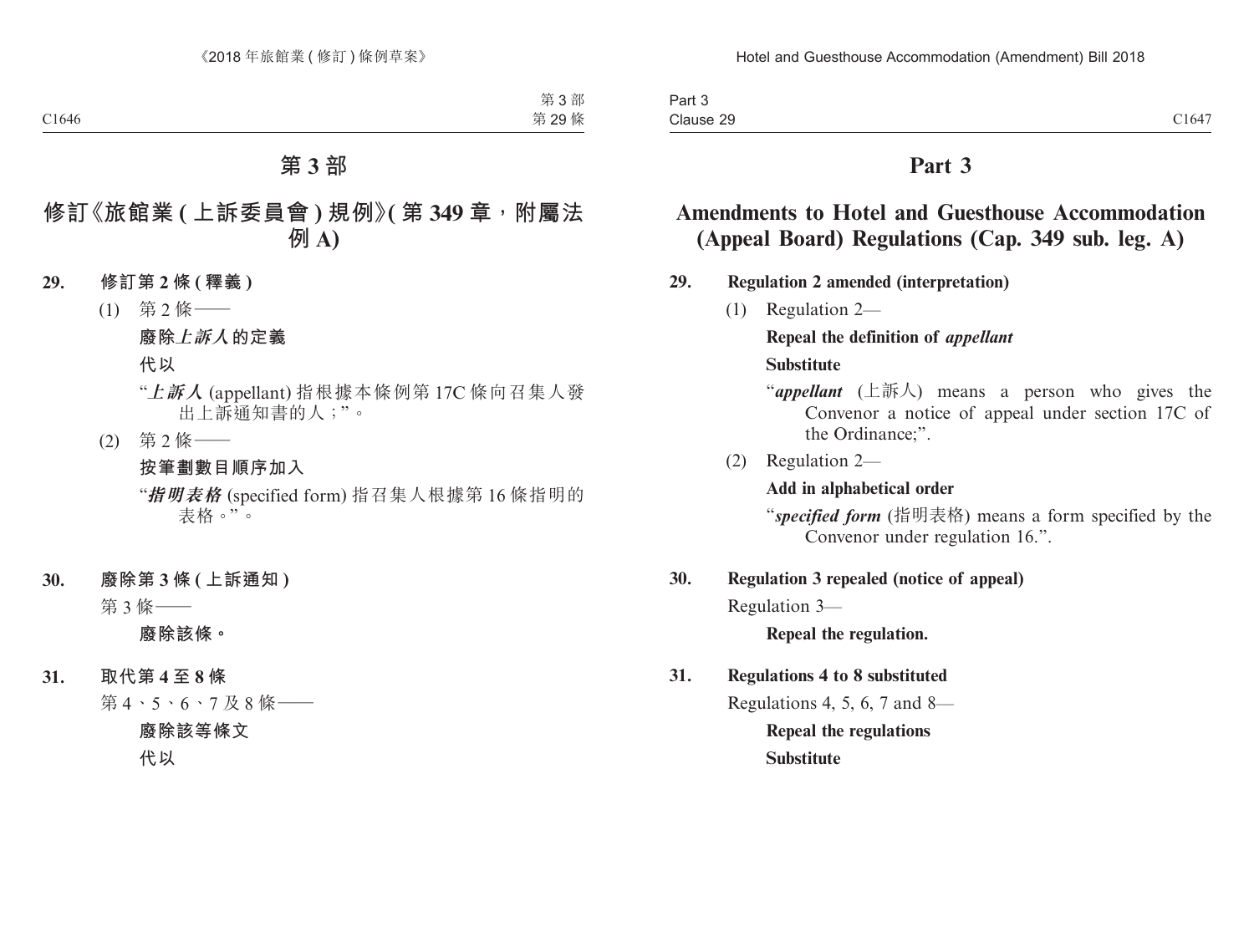| Part 3    |       |
|-----------|-------|
| Clause 31 | C1649 |

# "**4. Notifying Authority and interested persons of appeal**

- (1) An appellant must, on the date the notice of appeal is given to the Convenor under section 17C of the Ordinance, also serve the following documents on the Authority—
	- (a) a copy of the notice of appeal; and
	- (b) a copy of all documents accompanying the notice of appeal as mentioned in section 17C(3)(c) and (d) of the Ordinance.
- (2) The Convenor must, as soon as reasonably practicable after receiving the notice of appeal, notify every interested person as defined by section 12P(6) of the Ordinance (except the appellant) that the Convenor has received the notice.

## **5. Further particulars**

- (1) A party to an appeal (*requesting party*) may, within the period specified in subregulation (2), serve a notice on the other party (*requested party*) requesting any further particulars relating to the appeal that are specified in the notice (*requested particulars*).
- (2) The period is—
	- (a) the period of 7 days after the date on which a copy of the notice of appeal is served on the Authority under regulation 4(1); or
	- (b) the longer period that the relevant authority may, on an application made in the specified form, allow in a particular case.
- (3) Subject to subregulation (5), the requested party must, within the period specified in subregulation  $(4)$ —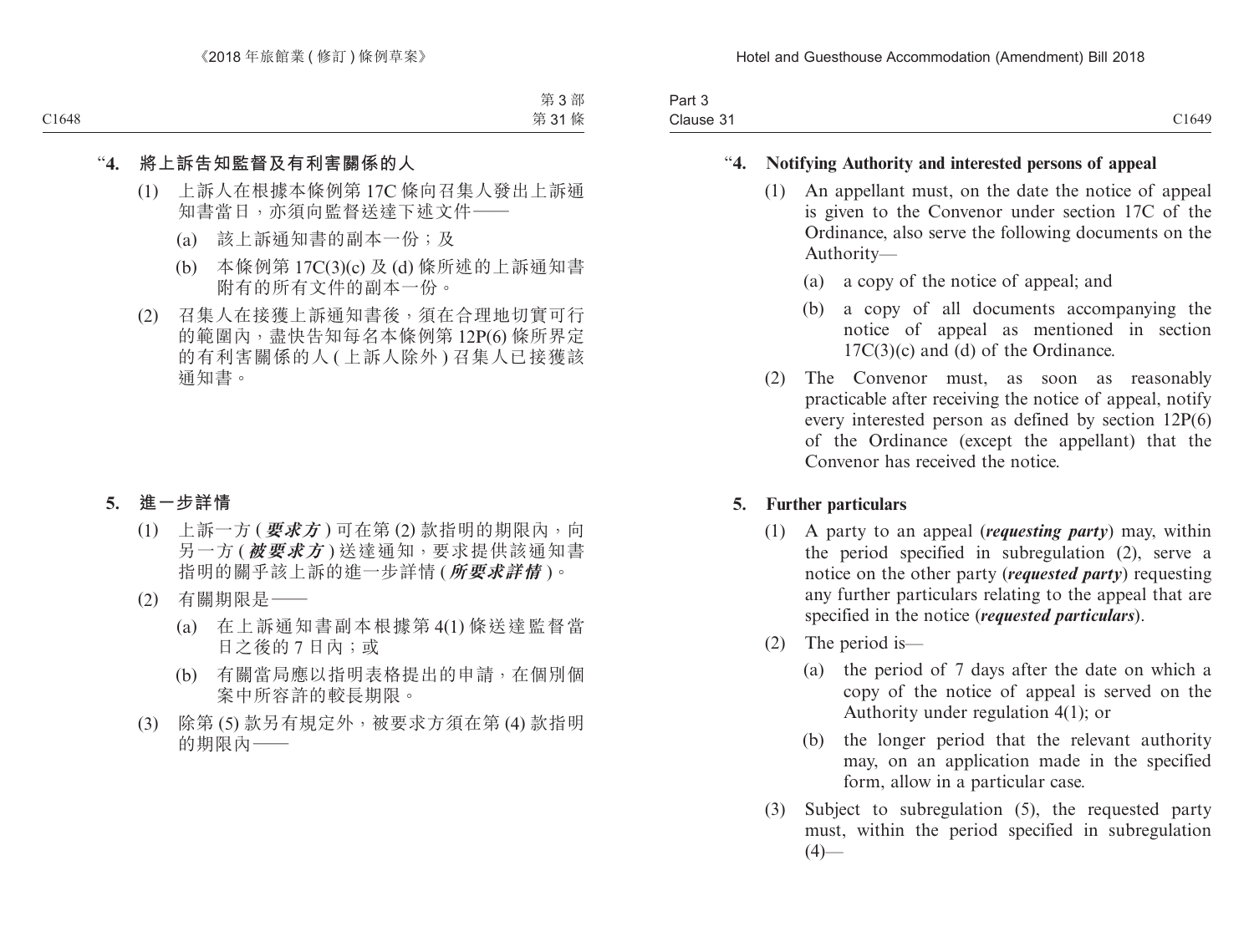| Part 3                          |                                                               |
|---------------------------------|---------------------------------------------------------------|
| Clause 3 <sup>-</sup><br>.<br>. | $\sim$ $\sim$ $\sim$ $\sim$ $\sim$<br>- 105.<br>$\sim$ $\sim$ |
|                                 |                                                               |

- (a) give the requested particulars to the requesting party; and
- (b) give a copy of the requested particulars to the relevant authority.
- (4) The period is—
	- (a) the period of 7 days after the date on which a notice is served on the requested party under subregulation (1); or
	- (b) the longer period that the relevant authority may, on an application made in the specified form, allow in a particular case.
- (5) The relevant authority may, on application, direct that the requested party need not comply with subregulation (3) in respect of a requested particular (*exempted particular*) if it is satisfied that—
	- (a) the request for the exempted particular was unreasonable; or
	- (b) reasonable grounds exist for not giving the exempted particular.
- (6) In this regulation—

*relevant authority* (有關當局) means—

- (a) the chairperson of the appeal board formed to hear the appeal; or
- (b) if an appeal board has yet to be formed—the Convenor.

### **6. Inspection of documents**

(1) A party to an appeal (*requesting party*) may, at any time, serve a notice on the other party (*requested party*) requiring the requested party to, within 7 days after the date on which the notice is served—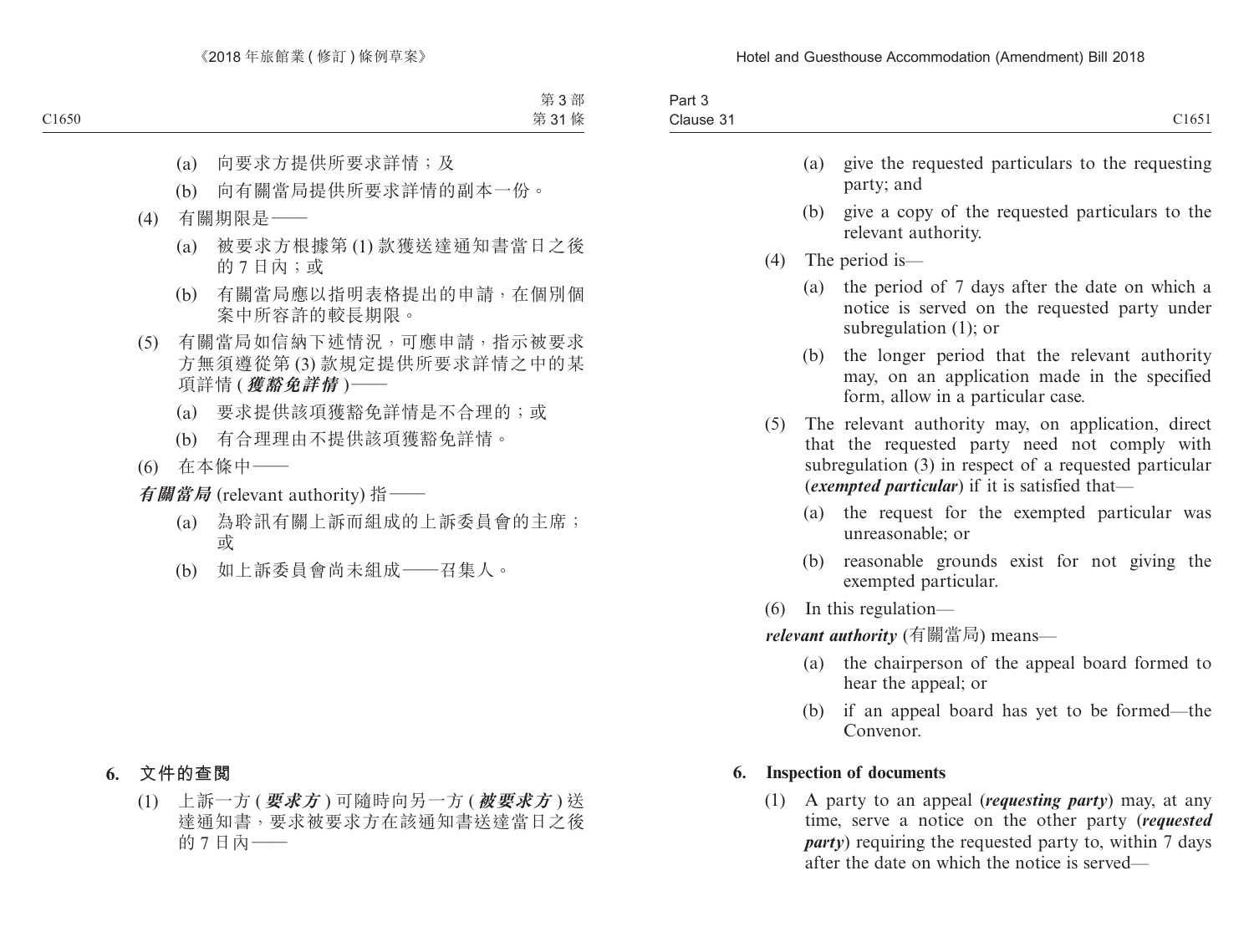| າ~~+<br>ail J<br>---- |                |
|-----------------------|----------------|
| -<br>Clause 31        | 01752<br>ددە1. |

- (a) produce any document relating to the appeal; and
- (b) permit the requesting party to make any copy of the document.
- (2) If a requested party fails to comply with a notice served under subregulation (1) in respect of a document, the party is not allowed to subsequently use the document as evidence at the appeal hearing, unless the party satisfies the appeal board that the party had a reasonable cause for the failure to comply.

#### **7. Date, time and place of hearing**

- (1) The chairperson of an appeal board must, as soon as reasonably practicable after the board is formed, fix the date, time and place for hearing the appeal.
- (2) The chairperson must also notify, in the specified form, every party to the appeal of the date, time and place of the hearing at least 28 days before the date fixed.

#### **8. Summons to witness**

- (1) A party to an appeal may apply, in the specified form, to the chairperson of the appeal board for the board to summon a person as a witness.
- (2) If an appeal board decides (whether or not on application) to summon a person as a witness, the notice required under section 17D(8)(c) of the Ordinance must be given—
	- (a) by the chairperson of the board; and
	- (b) in the specified form.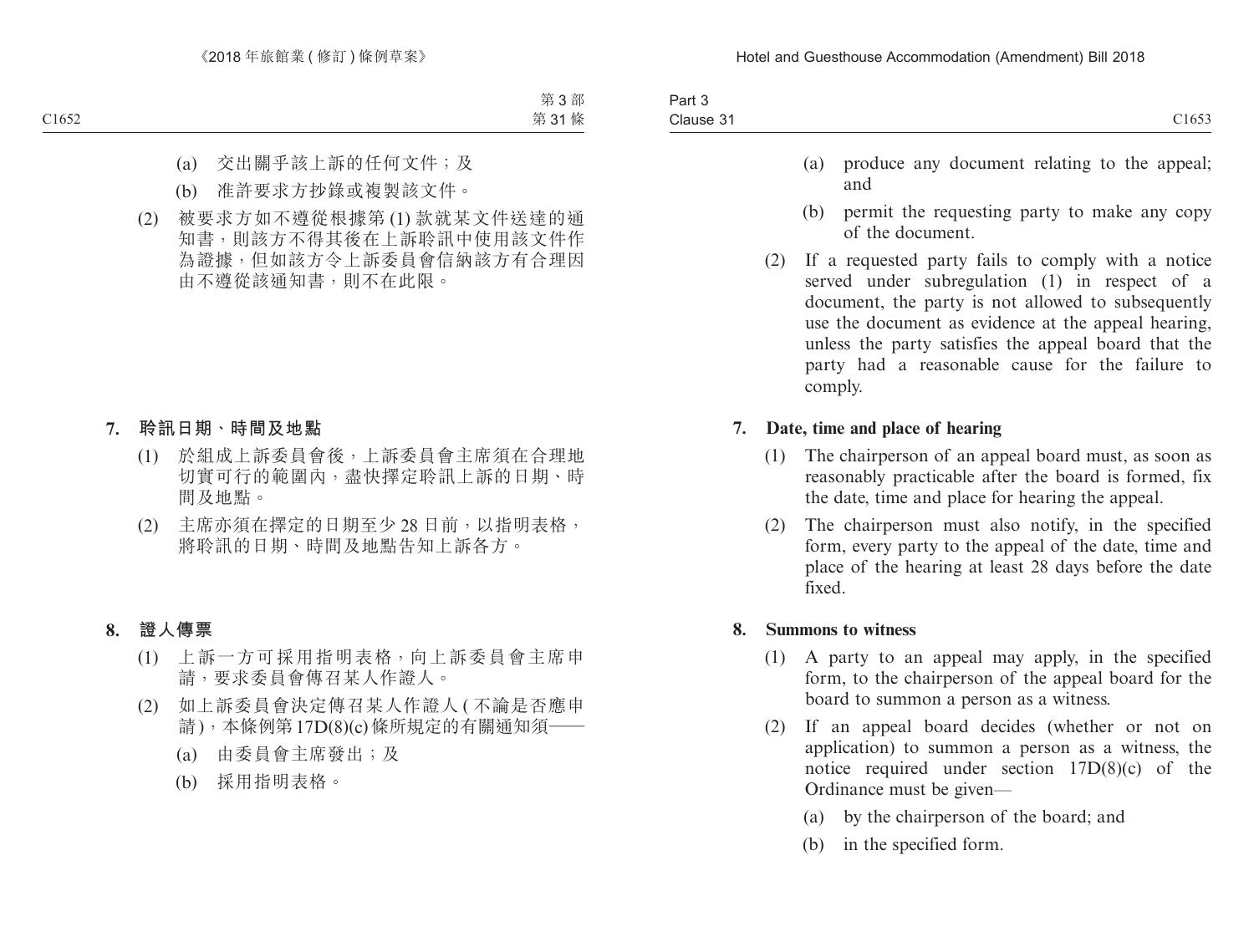| 3 <sub>0</sub><br>ail J |                                             |
|-------------------------|---------------------------------------------|
| Clause 32               | $\sim$ $\sim$ $\sim$ $\sim$ $\sim$<br>-1055 |

(3) In this regulation—

**summon** (傳召) means summon under section  $17D(8)(c)$  of the Ordinance."

### **32. Regulation 9 amended (appeal to be conducted in public)**

Regulation 9—

#### **Repeal**

"the appeal shall be conducted in public unless the Chairman of his own motion, or"

#### **Substitute**

"an appeal by an appeal board is to be conducted in public unless the chairperson of the board, of his or her own motion or".

### **33. Regulation 10 amended (representation)**

(1) Regulation 10, English text—

### **Repeal**

"the appeal"

#### **Substitute**

"an appeal".

(2) Regulation 10(a)—

### **Repeal**

"barrister or solicitor"

## **Substitute**

"legal practitioner".

(3) Regulation 10(b)—

#### **Repeal**

"barrister, solicitor or legal officer"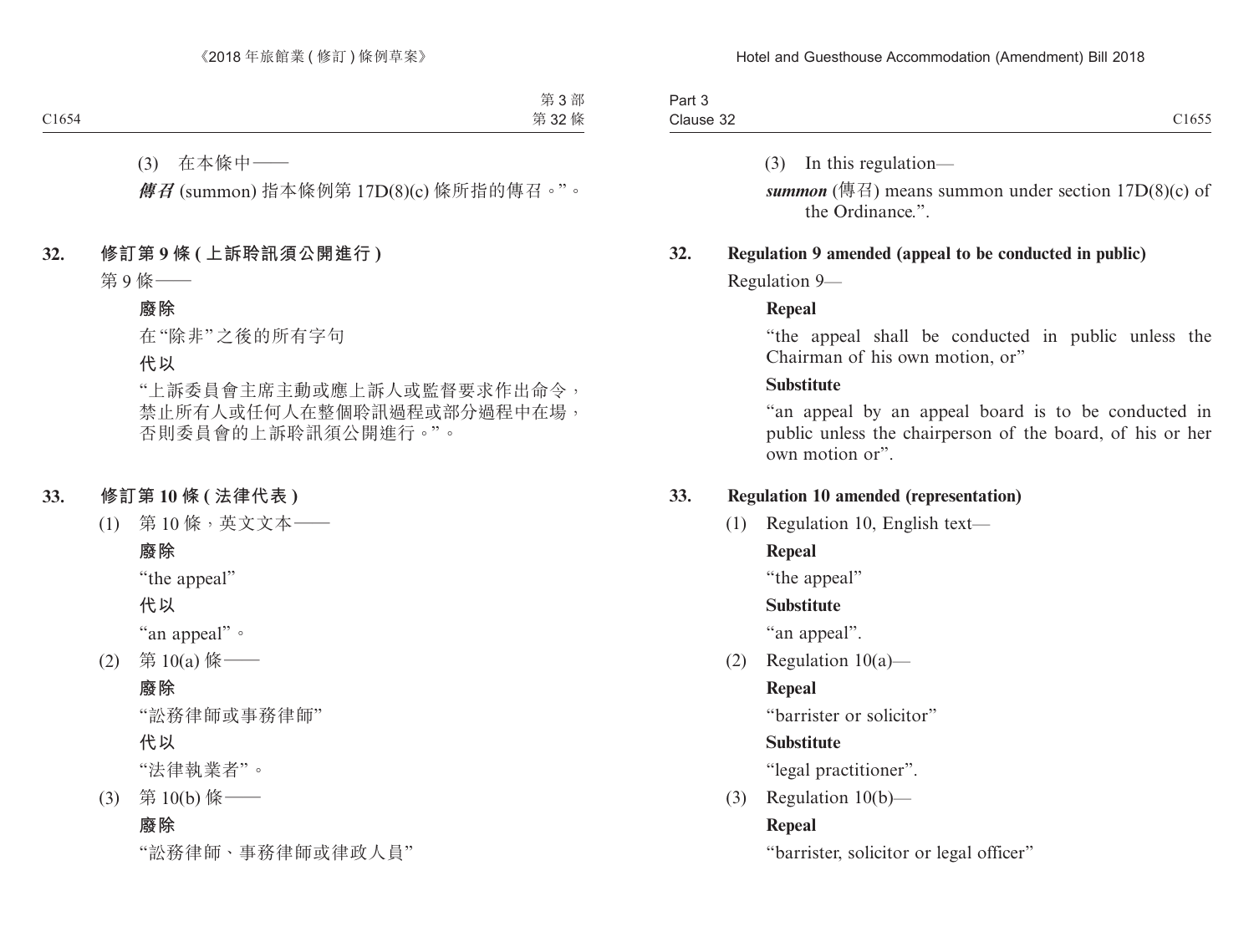| _<br>Part 5 |                                     |
|-------------|-------------------------------------|
| Clause 34   | $\sim$ $\sim$ $\sim$ $\sim$<br>103/ |

#### **Substitute**

"legal practitioner, or a legal officer as defined by section 2 of the Legal Officers Ordinance (Cap. 87)".

### **34. Regulations 11, 12 and 13 substituted**

Regulations 11, 12 and 13—

## **Repeal the regulations Substitute**

#### "**11. Abandonment of appeal**

- (1) An appellant may abandon the whole or any part of an appeal by giving a written notice to—
	- (a) the chairperson of the appeal board formed to hear the appeal; or
	- (b) if an appeal board has yet to be formed—the Convenor.
- (2) The appellant must, on the date the notice is given under subregulation (1), also serve a copy of the notice on the Authority.

#### **12. Failure of appellant to attend hearing**

- (1) If, on the day and time fixed for hearing an appeal, the appellant fails to attend the hearing either in person or by a legal practitioner, the appeal board may—
	- (a) if satisfied that the failure to attend was because of sickness or other reasonable cause—postpone or adjourn the hearing for a period the board considers appropriate;
	- (b) proceed to hear the appeal; or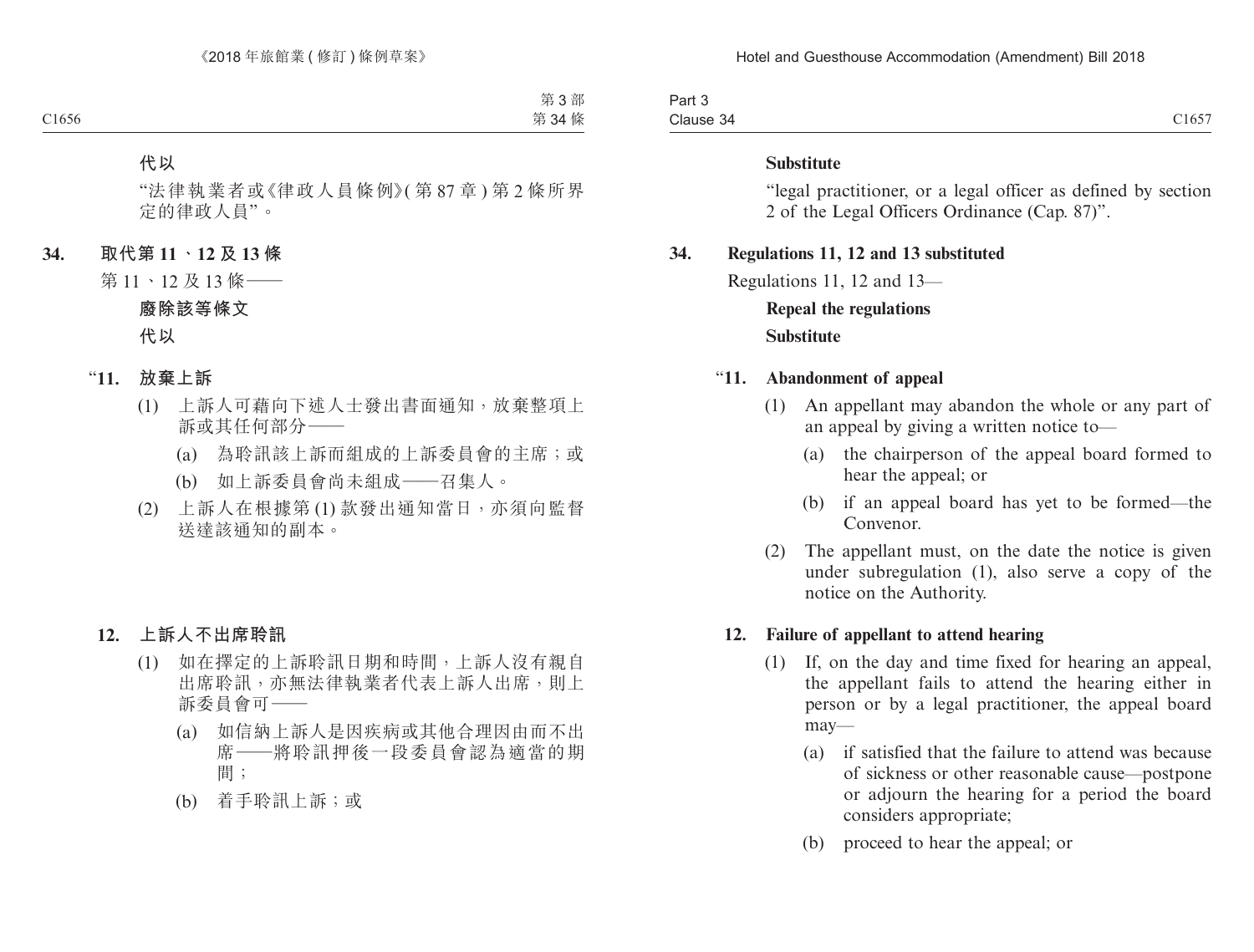| $\sim$ $\sim$ $\sim$ $\sim$<br>Clause 35<br>-1659 | Part 3 |  |
|---------------------------------------------------|--------|--|
|                                                   |        |  |

- (c) dismiss the appeal.
- (2) If an appeal is dismissed by an appeal board under subregulation  $(1)(c)$ —
	- (a) the appellant may, within 30 days after the date on which the order for dismissal is made, apply for a review of the order by giving a written notice to the chairperson of the board; and
	- (b) the board may, if satisfied that the failure to attend was because of sickness or other reasonable cause, set aside the order.
- (3) The appellant must, on the date the notice is given under subregulation  $(2)(a)$ , also serve a copy of the notice on the Authority.
- (4) If an appeal board sets aside an order for dismissal under subregulation  $(2)(b)$ , the chairperson of the board must, as soon as reasonably practicable after the setting aside of the order, fix the date, time and place for hearing the appeal afresh.
- (5) The chairperson must also notify, in the specified form, every party to the appeal of the date, time and place of the hearing at least 14 days before the date fixed.

### **13. Failure of appellant to serve notice of appeal, etc.**

If an appellant fails to comply with regulation 4(1) or 5(3), the appeal board may dismiss the appeal.".

## **35. Regulation 14 amended (record of proceedings)**

(1) Regulation 14—

# **Repeal**

"The Chairman shall"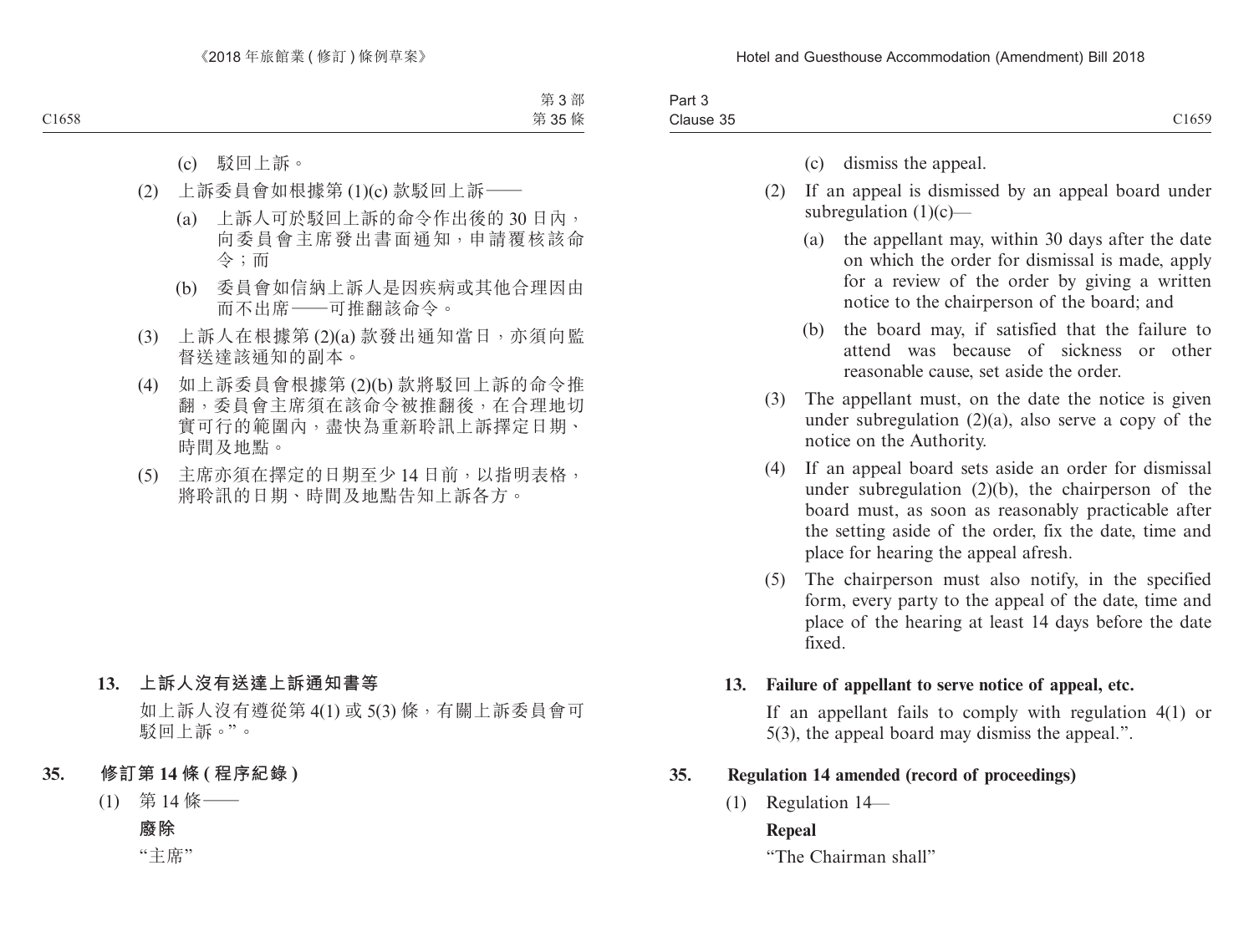| $. \,$<br>Fail c |                                        |
|------------------|----------------------------------------|
| Clause 36        | $\sim$ 1 $\sim$ 1<br>C <sub>1661</sub> |

#### **Substitute**

"The chairperson of an appeal board must".

(2) Regulation 14—

#### **Repeal**

"every appeal heard by the Appeal Board"

## **Substitute**

"an appeal".

(3) Regulation 14(e) and (g), English text—

## **Repeal**

"Appeal Board"

# **Substitute**

"appeal board".

(4) Regulation 14(h)—

# **Repeal**

"section 15"

# **Substitute**

"section  $17D(8)(e)$ ".

# **36. Regulation 15 substituted**

Regulation 15—

**Repeal the regulation**

# **Substitute**

## "**15. Service of notices and other documents**

A notice or any other document permitted or required to be served on a person under these regulations may be—

(a) served personally on the person; or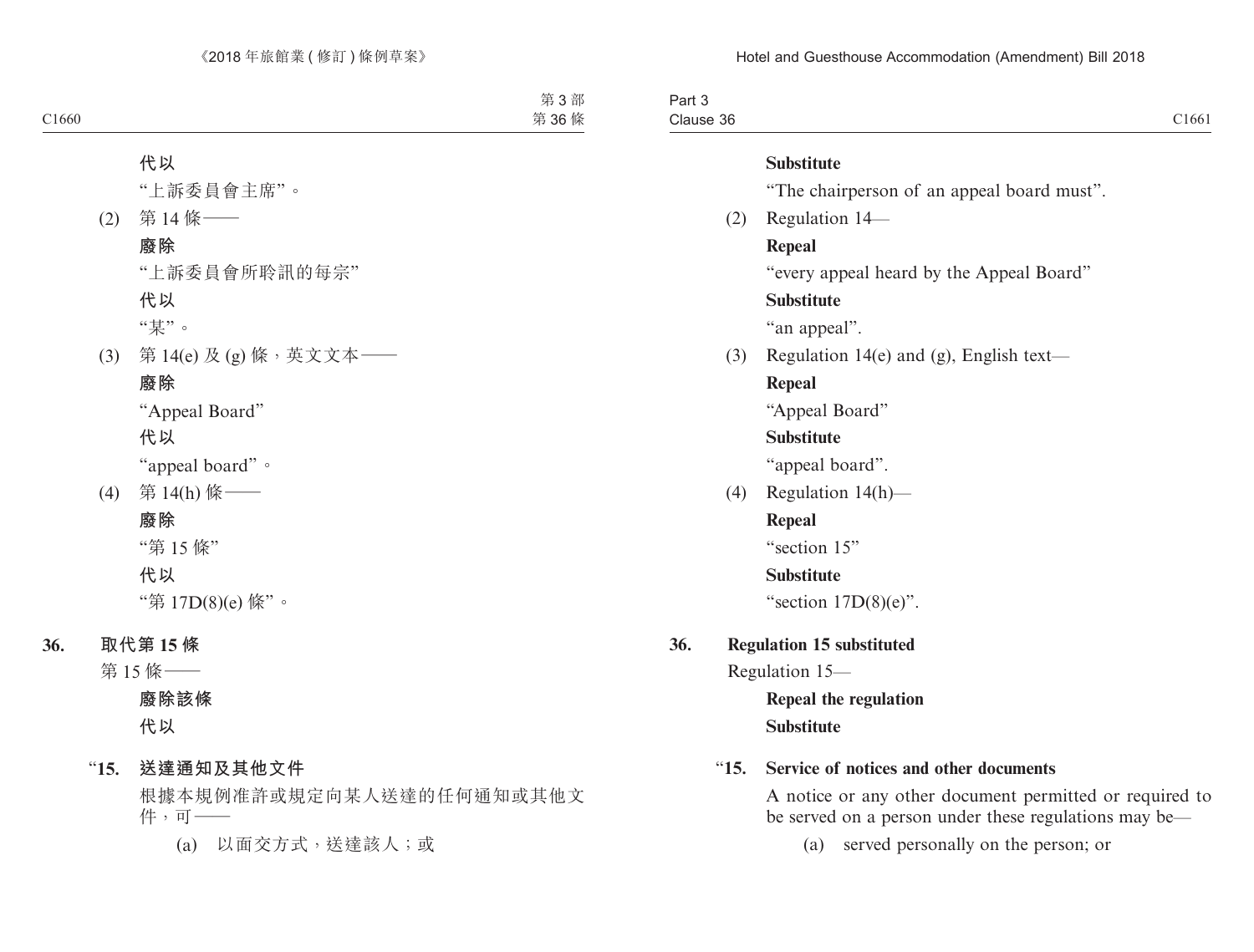| Part 3    |       |
|-----------|-------|
| Clause 37 | C1663 |

(b) sent to the person by registered post at the person's address last known to the sender.".

### **37. Regulation 16 added**

After regulation 15—

**Add**

### "**16. Convenor may specify forms**

The Convenor may specify a form to be used for the purposes of any matter provided for under these regulations.".

## **38. Schedule repealed (forms)**

The Schedule—

**Repeal the Schedule.**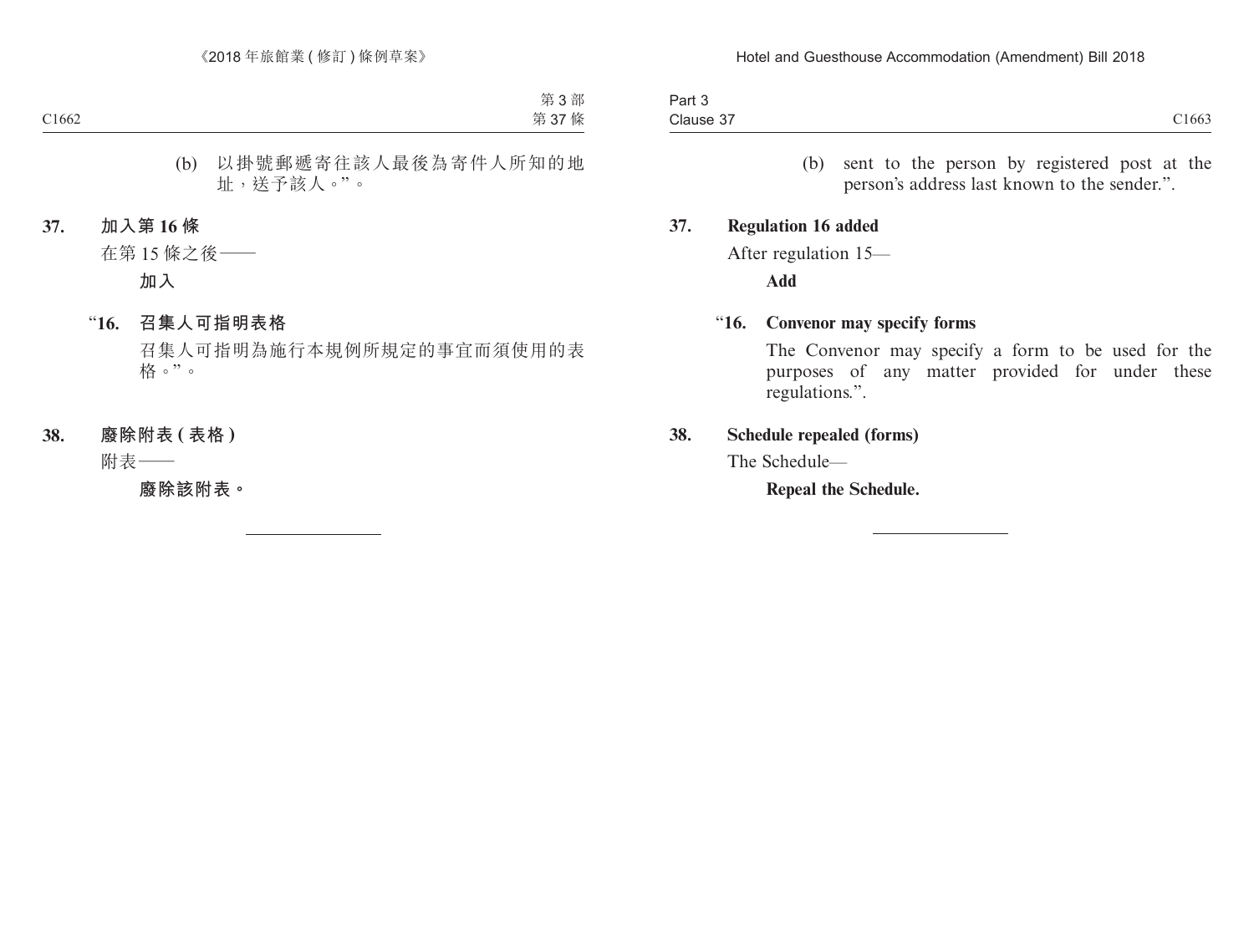# **Part 4**

# **Amendments to Hotel and Guesthouse Accommodation (Fees) Regulations (Cap. 349 sub. leg. B)**

**39. Regulation 2 repealed (fee payable upon issue or renewal of certificate of exemption)**

Regulation 2—

**Repeal the regulation.**

# **40. Regulations 3 and 4 substituted**

Regulations 3 and 4—

**Repeal the regulations Substitute**

### "**3. Licence fee for issue or renewal of licence**

- (1) The fee payable under section 12G(1)(a) of the Ordinance for the issue of a licence under section 12B of the Ordinance is prescribed in Schedule 1.
- (2) The fee payable under section  $12G(1)(b)$  of the Ordinance for the renewal of a licence under section 12C of the Ordinance is prescribed in Schedule 2.

## **4. Adjustment of licence fee if licence period less than 12 months**

(1) If the licence period of a licence that is issued is less than 12 months, the fee payable for the issue is to be determined by multiplying one-twelfth of the fee prescribed in column 2 of Schedule 1 for a licence with the same number of rooms by the number of months covered by the licence period.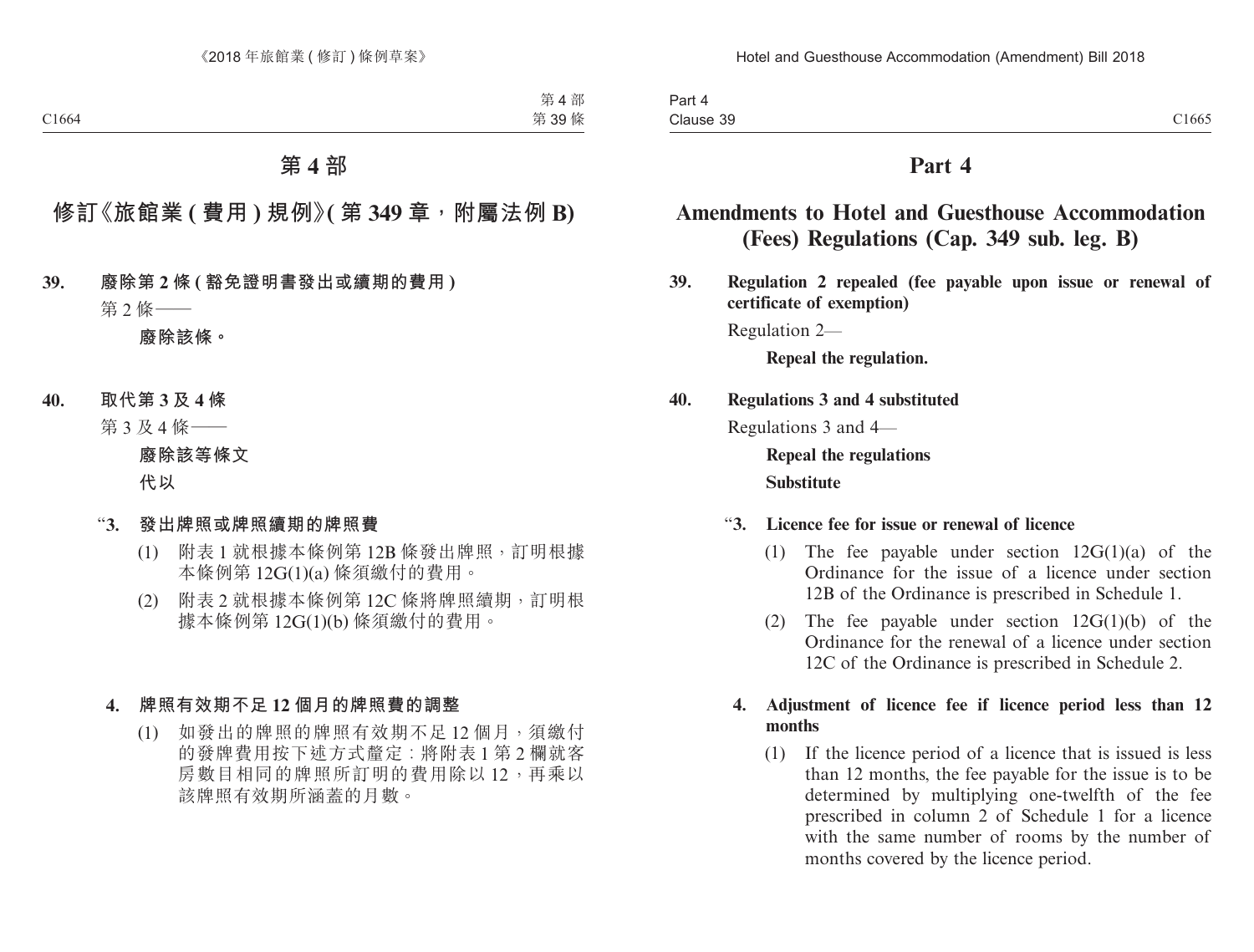Part 4 Clause 41 Clause 41  $C1667$ 

- (2) If the licence period of a licence that is renewed is less than 12 months, the fee payable for the renewal is to be determined by multiplying one-twelfth of the fee prescribed in column 2 of Schedule 2 for a licence with the same number of rooms by the number of months covered by the licence period.".
- **41. Schedule 1 amended (fee payable upon issue of licence under section 8 of the Ordinance)**

Schedule 1—

**Repeal**  everything before "Number of" **Substitute**

# "**Schedule 1**

[regs. 3 & 4]

# **Fee Payable for Issue of Licence under Section 12B of Ordinance**".

**42. Schedule 2 amended (fee payable upon renewal of licence under section 9 of the Ordinance)**

Schedule 2—

**Repeal**

everything before "Number of" **Substitute**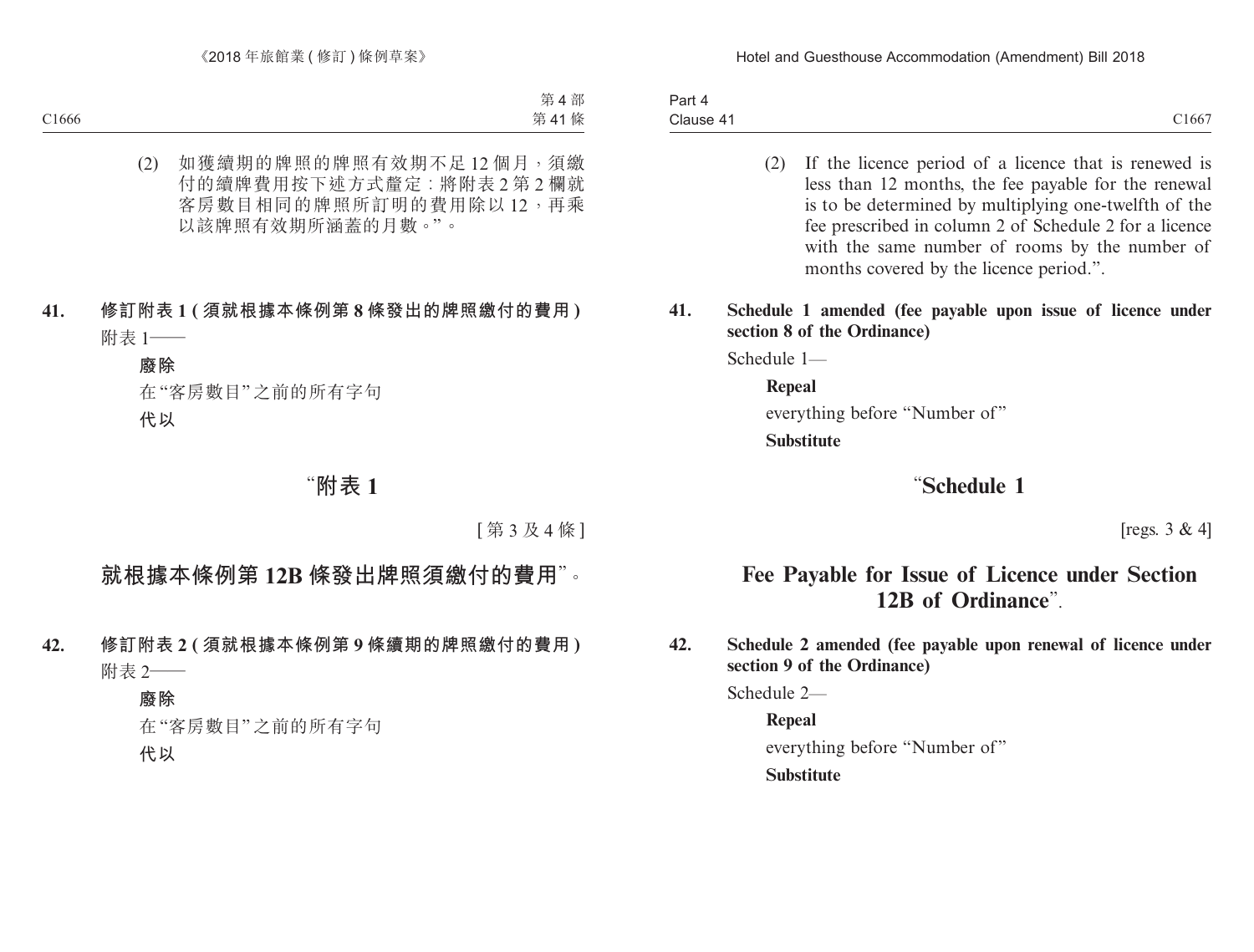Part 4 Clause 42 Clause  $42$  Close  $42$ 

# "**Schedule 2**

[regs. 3 & 4]

**Fee Payable for Renewal of Licence under Section 12C of Ordinance**".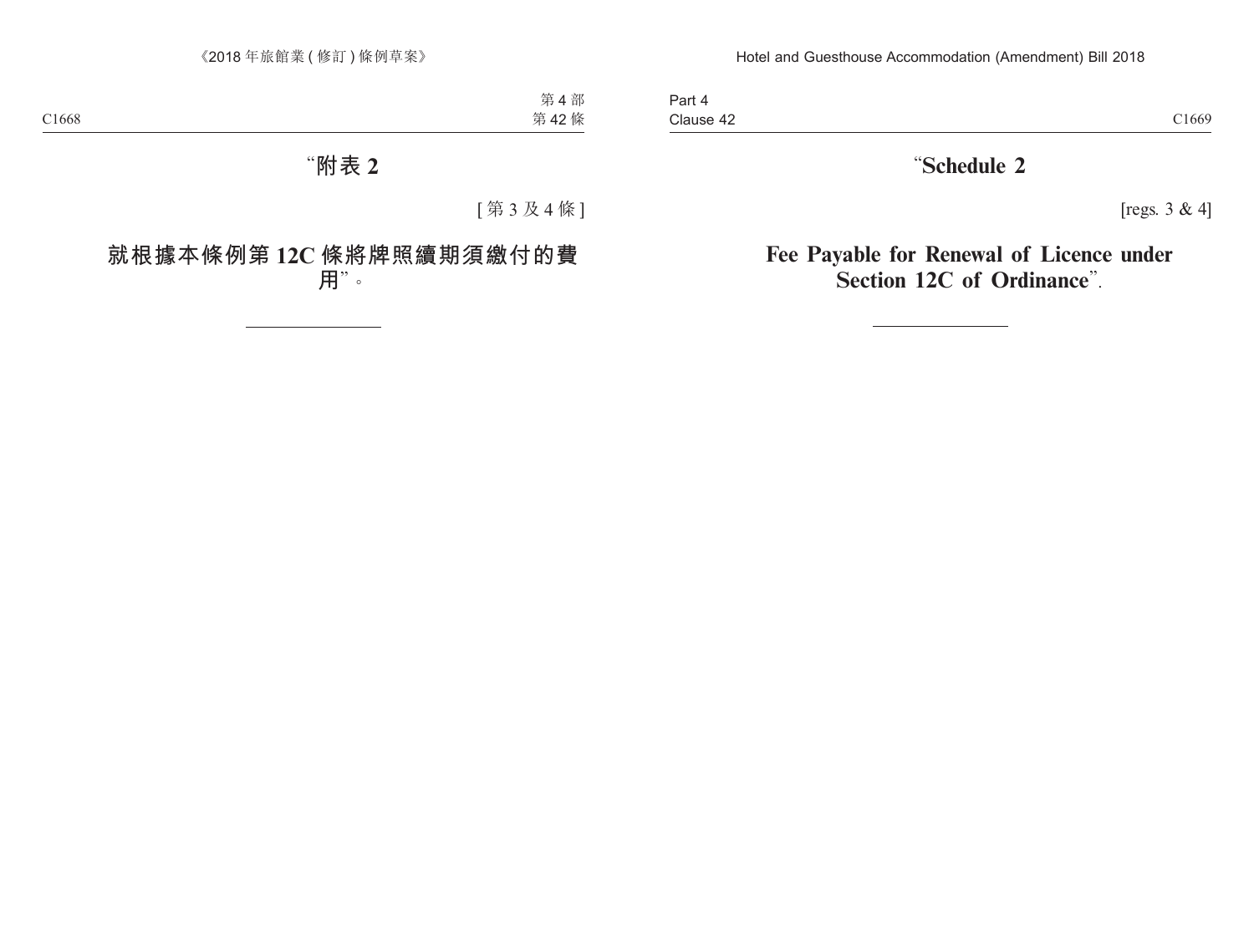# **Part 5**

# **Related Amendments**

# **Division 1—Amendment to Specification of Public Offices Notice (Cap. 1 sub. leg. C)**

## **43. Schedule amended (specification of public offices)**

The Schedule, entry relating to the Secretary for Home Affairs specified for the purposes of the Hotel and Guesthouse Accommodation Ordinance (Cap. 349)—

**Repeal** " $(2)(b)$ ,  $(3)(b)$  and  $(4)$ " **Substitute** "(2),  $(4)(b)(ii)$  and  $(5)$ ".

# **Division 2—Amendments to Inland Revenue Ordinance (Cap. 112)**

## **44. Section 16F amended (expenditure on building refurbishment)**

(1) Section 16F(5), Chinese text, definition of **住用建築物或 構築物**—

**Repeal**

"旅館"

## **Substitute**

"酒店或賓館".

(2) Section 16F(5)—

## **Repeal the definition of** *hotel* **and** *guesthouse***.**

(3) Section 16F(5)—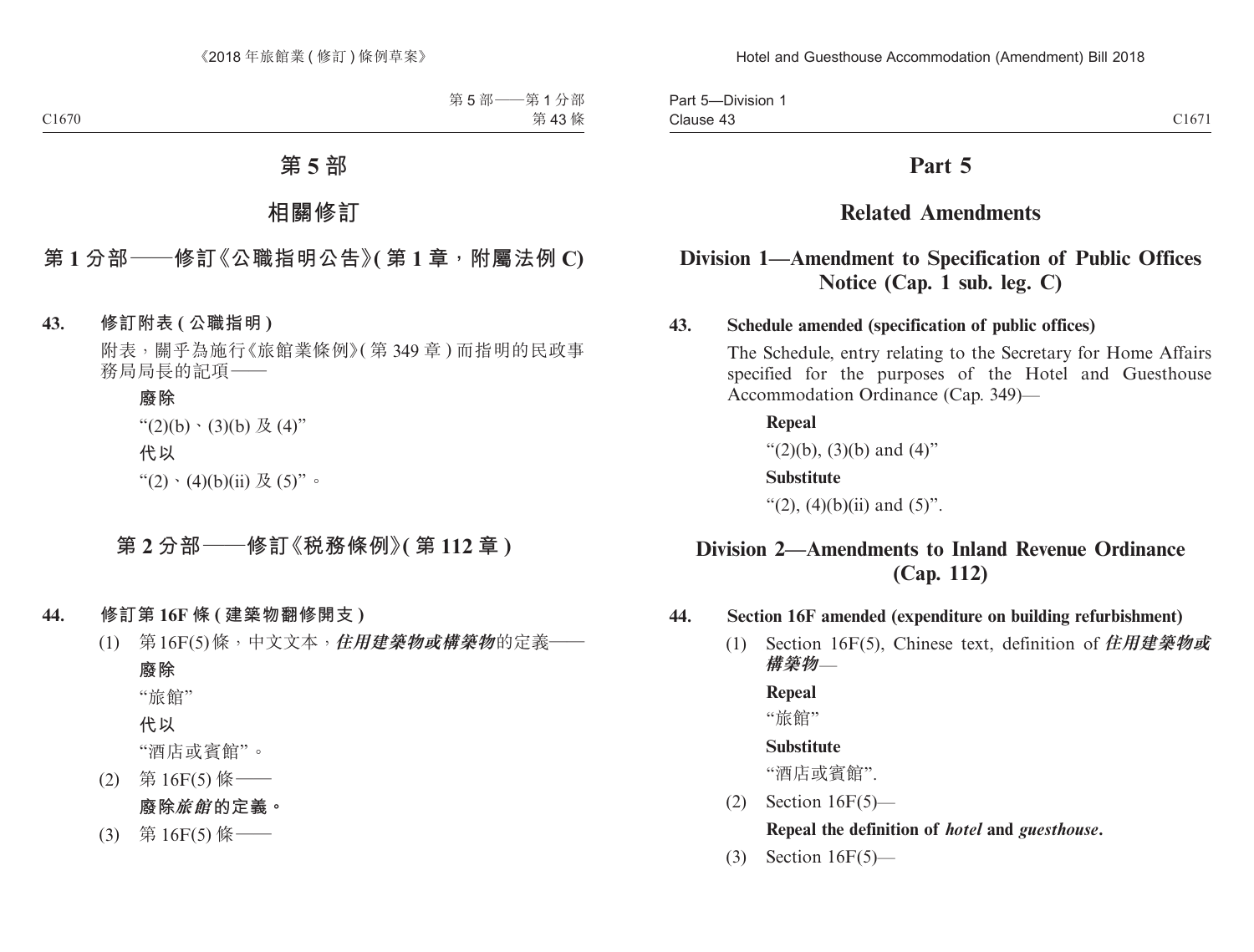| Division 3<br>Part 5- |       |
|-----------------------|-------|
| Clause 45             | C1673 |

### **Add in alphabetical order**

"*hotel or guesthouse* (酒店或賓館) has the meaning given by section 2A of the Hotel and Guesthouse Accommodation Ordinance (Cap. 349).".

# **Division 3—Amendments to Building (Planning) Regulations (Cap. 123 sub. leg. F)**

## **45. Regulation 23A amended (provisions supplementary to regulations 19, 20, 21 and 22 in respect of hotels)**

(1) Regulation 23A—

## **Repeal paragraph (1)**

### **Substitute**

- "(1) In this regulation
	- *hotel* (旅館) means premises held out as providing sleeping accommodation to any persons presenting themselves who are willing to pay a fee for the sleeping accommodation<sup>"</sup>
- (2) Regulation  $23A(5)(a)$ —

### **Repeal**

"section 8 or renewed under section 9 of".

### **46. Regulation 41B amended (fireman's lifts)**

(1) Regulation  $41B(4)(c)(i)$ , after "hotel"— **Add**

"or guesthouse,".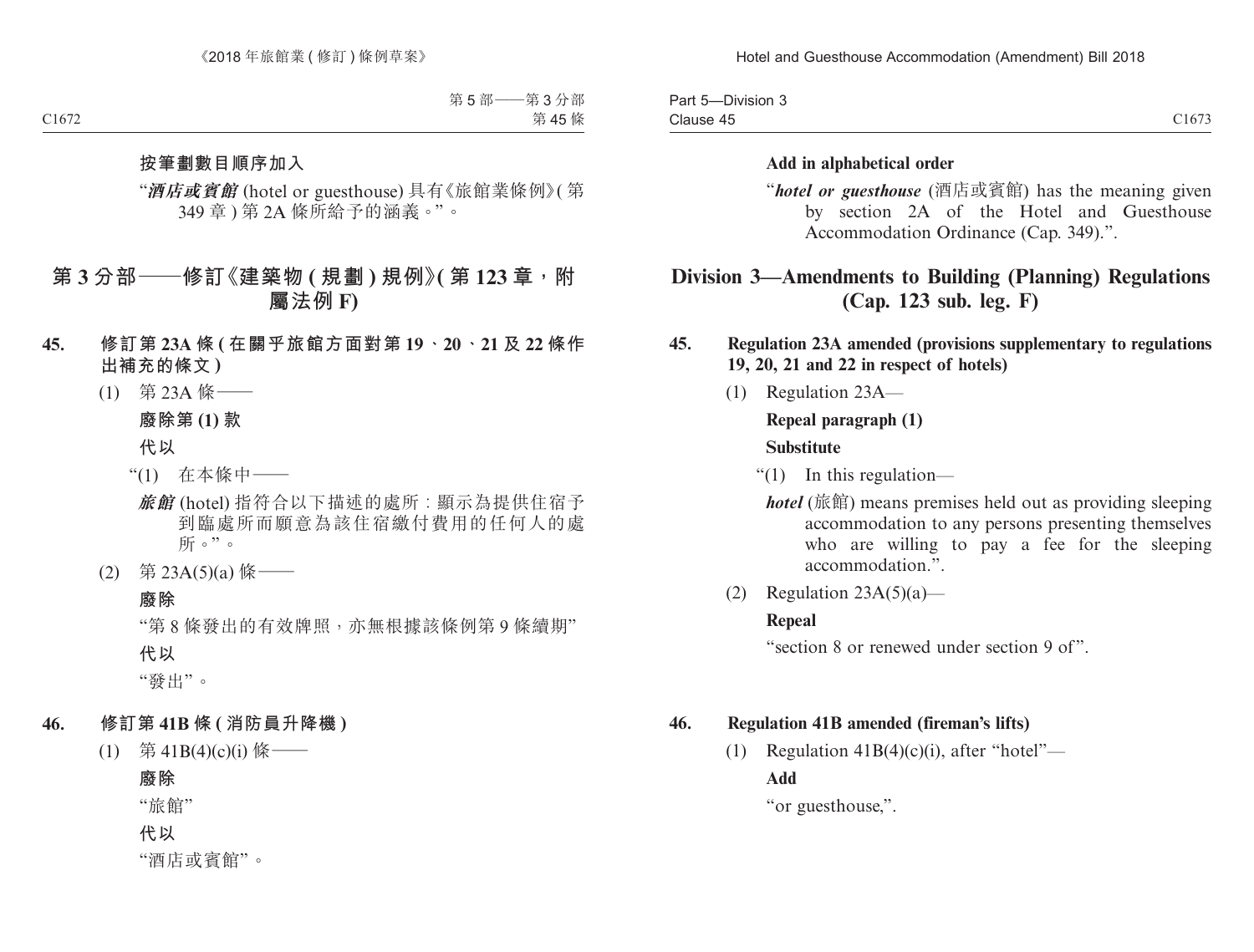| Division $4$<br>າ~~+<br>. .<br>-arı o |       |
|---------------------------------------|-------|
| Clause 4.<br>$\sim$                   | C1675 |

- (2) Regulation 41B(6)— **Repeal the definition of** *hotel***.**
- (3) Regulation 41B(6)—

## **Add in alphabetical order**

"*hotel or guesthouse* (酒店或賓館) has the meaning given by section 2A of the Hotel and Guesthouse Accommodation Ordinance (Cap. 349);".

# **Division 4—Amendment to Building (Energy Efficiency) Regulation (Cap. 123 sub. leg. M)**

**47. Section 2 amended (interpretation)**

Section 2—

## **Repeal the definition of** *hotel*

## **Substitute**

"*hotel* (旅館) means premises held out as providing sleeping accommodation to any persons presenting themselves who are willing to pay a fee for the sleeping accommodation;".

# **Division 5—Amendments to Hong Kong Tourism Board Ordinance (Cap. 302)**

## **48. Section 2 amended (interpretation)**

(1) Section 2(1)—

**Repeal the definitions of** *hotel operator* **and** *licensed hotel***.**

 $(2)$  Section  $2(1)$ —

**Add in alphabetical order**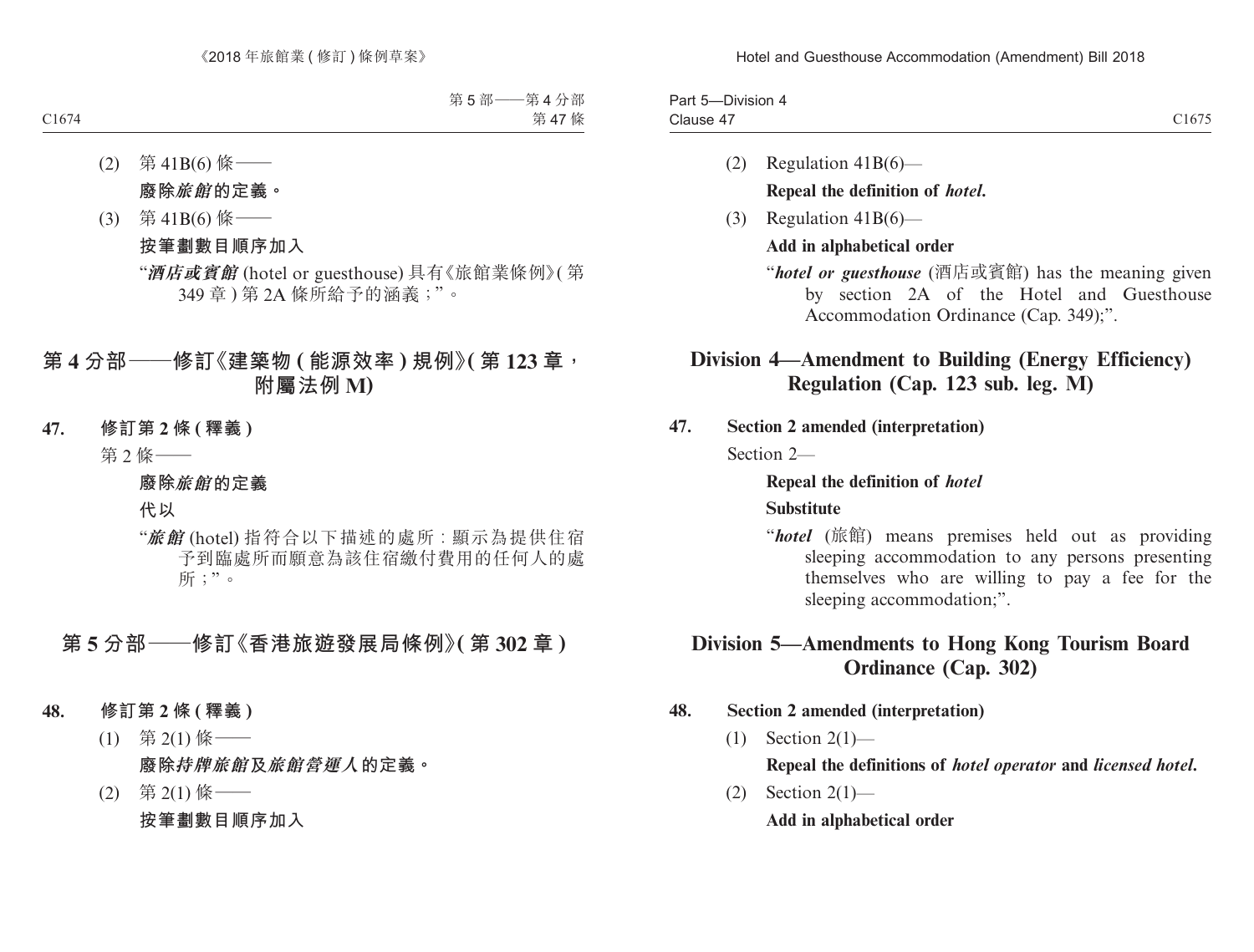| Jort ≀<br>-Division 6<br>−a⊓t |                |
|-------------------------------|----------------|
| Clause 50                     | C1CD7<br>J1677 |

- "*hotel operator* (酒店營運人) means a natural person who operates, keeps, manages or is otherwise in control of a licensed hotel;
- *licensed hotel* (持牌酒店) means premises for which a hotel licence as defined by section 2(1) of the Hotel and Guesthouse Accommodation Ordinance (Cap. 349) is in force;".

### **49. Section 9 amended (constitution and membership of Board)**

Section 9(2)(b), Chinese text—

**Repeal**

"旅館"

## **Substitute**

"酒店".

## **Division 6—Amendments to Smoking (Public Health) Ordinance (Cap. 371)**

- **50. Schedule 2 amended (designated no smoking areas and exempt areas)**
	- (1) Schedule 2, Chinese text, Part 2, item 5—

### **Repeal**

"在旅館"

### **Substitute**

"在酒店或賓館".

(2) Schedule 2, Part 2, item  $5(a)$ —

### **Repeal**

"or certificate of exemption".

(3) Schedule 2, Chinese text, Part 2, item 5(a)—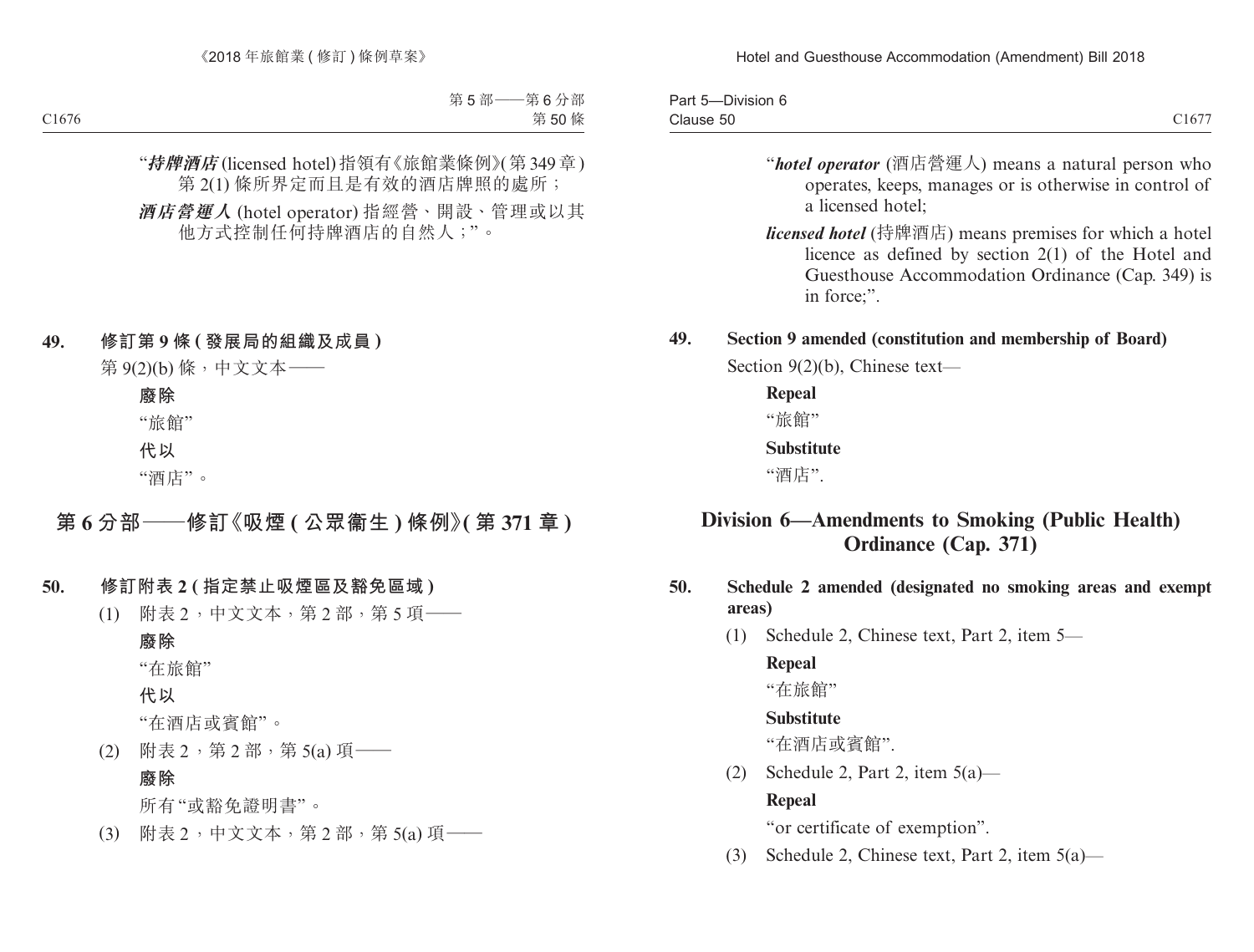Part 5—Division 7 Clause 51 Clause 51 Clause 2016 Clause 2016 Clause 2016 2016 2020 Clause 2016 2020 Clause 2016 2020 Clause 2016 2020 Cla

#### **Repeal**

"該旅館"

#### **Substitute**

"該酒店或賓館".

# **Division 7—Amendment to Non-Local Higher and Professional Education (Regulation) Rules (Cap. 493 sub. leg. B)**

**51. Section 5 amended (premises in which registered course or exempted course is conducted)**

Section  $5(5)(e)(i)$ —

### **Repeal**

"a hotel in respect of which a licence or a certificate of exemption within the meaning"

### **Substitute**

"premises for which a hotel licence as defined by section  $2(1)$ ".

## **Division 8—Amendment to Electronic Transactions Ordinance (Cap. 553)**

**52. Schedule 2 amended (proceedings in relation to which sections 5, 5A, 6, 7 and 8 of this Ordinance do not apply under section 13(1) of this Ordinance)**

Schedule 2—

**Repeal paragraph (t) Substitute**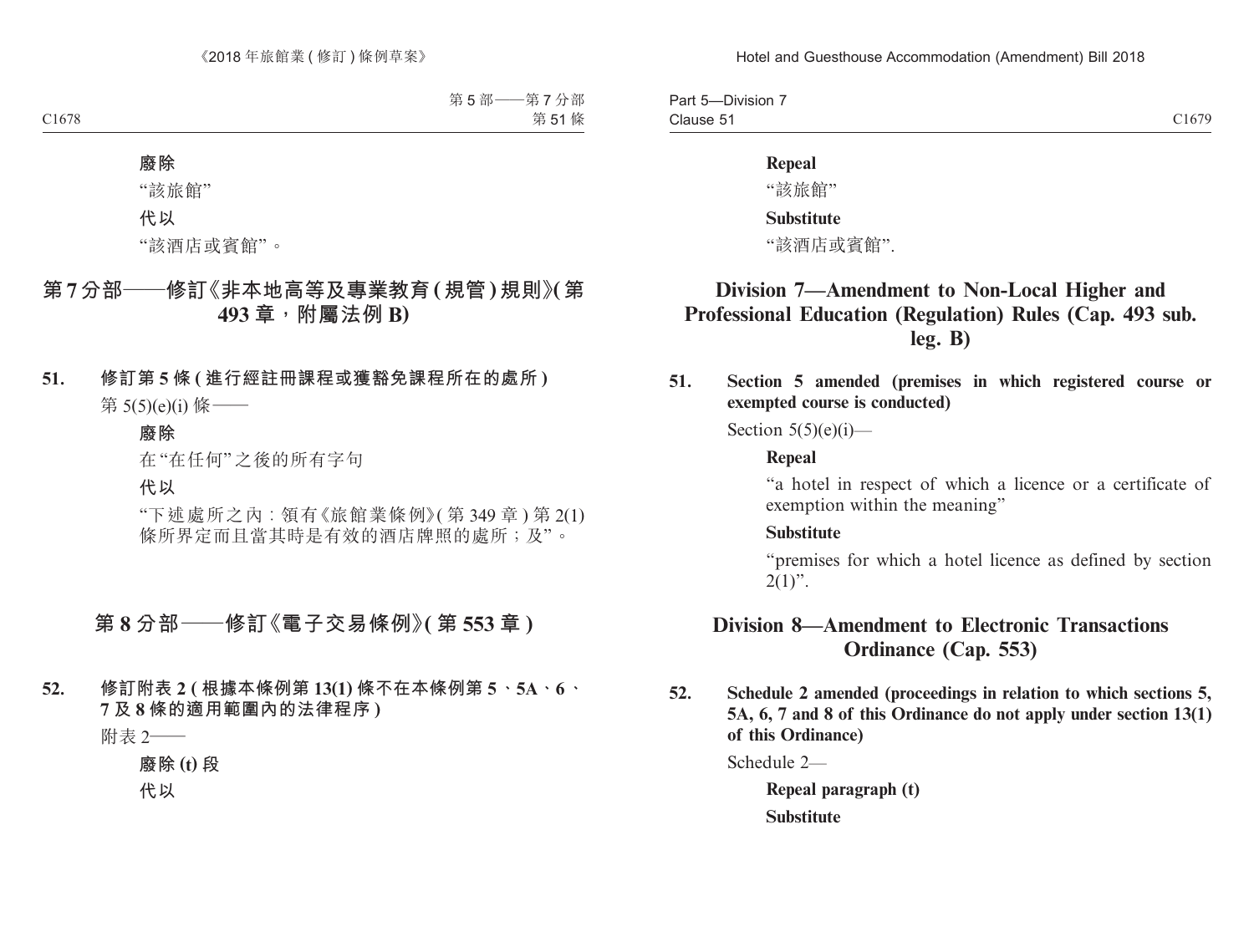#### Hotel and Guesthouse Accommodation (Amendment) Bill 2018

| -<br>Par.<br>-Division 9<br>$\cdots$ |                       |
|--------------------------------------|-----------------------|
| Clause 53                            | $\sim$ $\sim$<br>4681 |

"(t) an appeal board constituted or formed under the Hotel and Guesthouse Accommodation Ordinance (Cap. 349);".

# **Division 9—Amendments to Karaoke Establishments Ordinance (Cap. 573)**

## **53. Section 5 amended (application for permit or licence)**

(1) Section 5(4)(b), Chinese text—

**Repeal**

"或旅館"

### **Substitute**

"或賓館".

(2) Section 5(8)—

## **Repeal**

", guesthouse"

## **Substitute**

"or guesthouse,".

## **Division 10—Amendments to Buildings Energy Efficiency Ordinance (Cap. 610)**

## **54. Section 2 amended (interpretation)**

(1) Section 2, definition of *residential building*—

**Repeal**

"a guesthouse"

## **Substitute**

"guesthouse".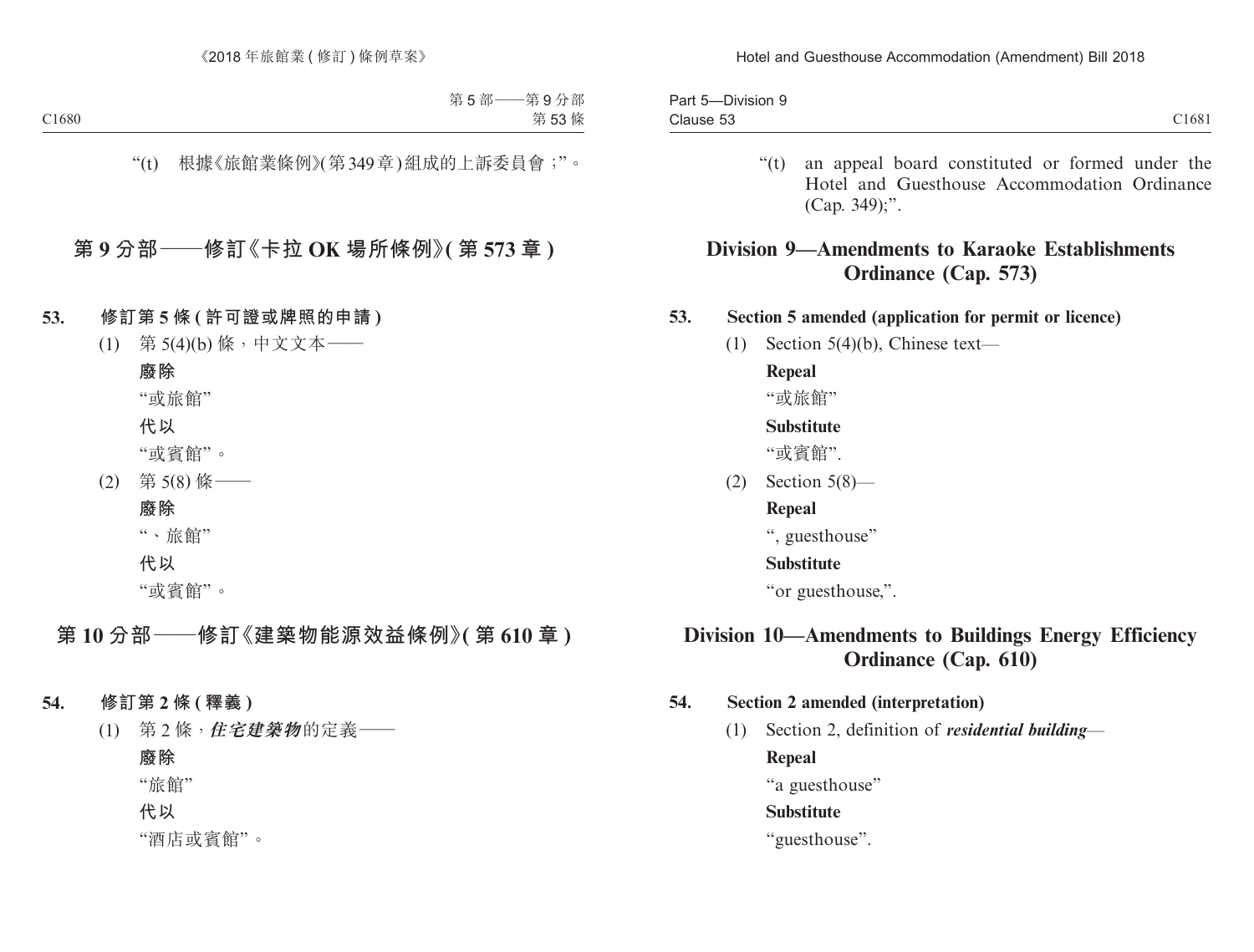| $\overline{ }$<br>3 <sub>cm</sub><br>Division<br>∽<br>″dl<br>$\overline{\phantom{a}}$ |       |
|---------------------------------------------------------------------------------------|-------|
| $\bigcap$<br>ulause oo                                                                | C1683 |

- (2) Section 2— **Repeal the definition of** *hotel* **and** *guesthouse***.**
- (3) Section 2—

**Add in alphabetical order**

"*hotel or guesthouse* (酒店或賓館) has the meaning given by section 2A of the Hotel and Guesthouse Accommodation Ordinance (Cap. 349);".

## **55. Schedule 1 amended (buildings that require Certificate of Compliance Registration and Form of Compliance)**

Schedule 1, item 3—

**Repeal** "and guesthouse"

## **Substitute**

"or guesthouse".

# **Division 11—Amendment to Residential Properties (Firsthand Sales) Ordinance (Cap. 621)**

**56. Section 6 amended (interpretation: residential property)**

Section 6(1), definition of *residential property*, paragraph (b)— **Repeal**

"as defined by section 2(1)"

**Substitute**

"within the meaning of section 2A".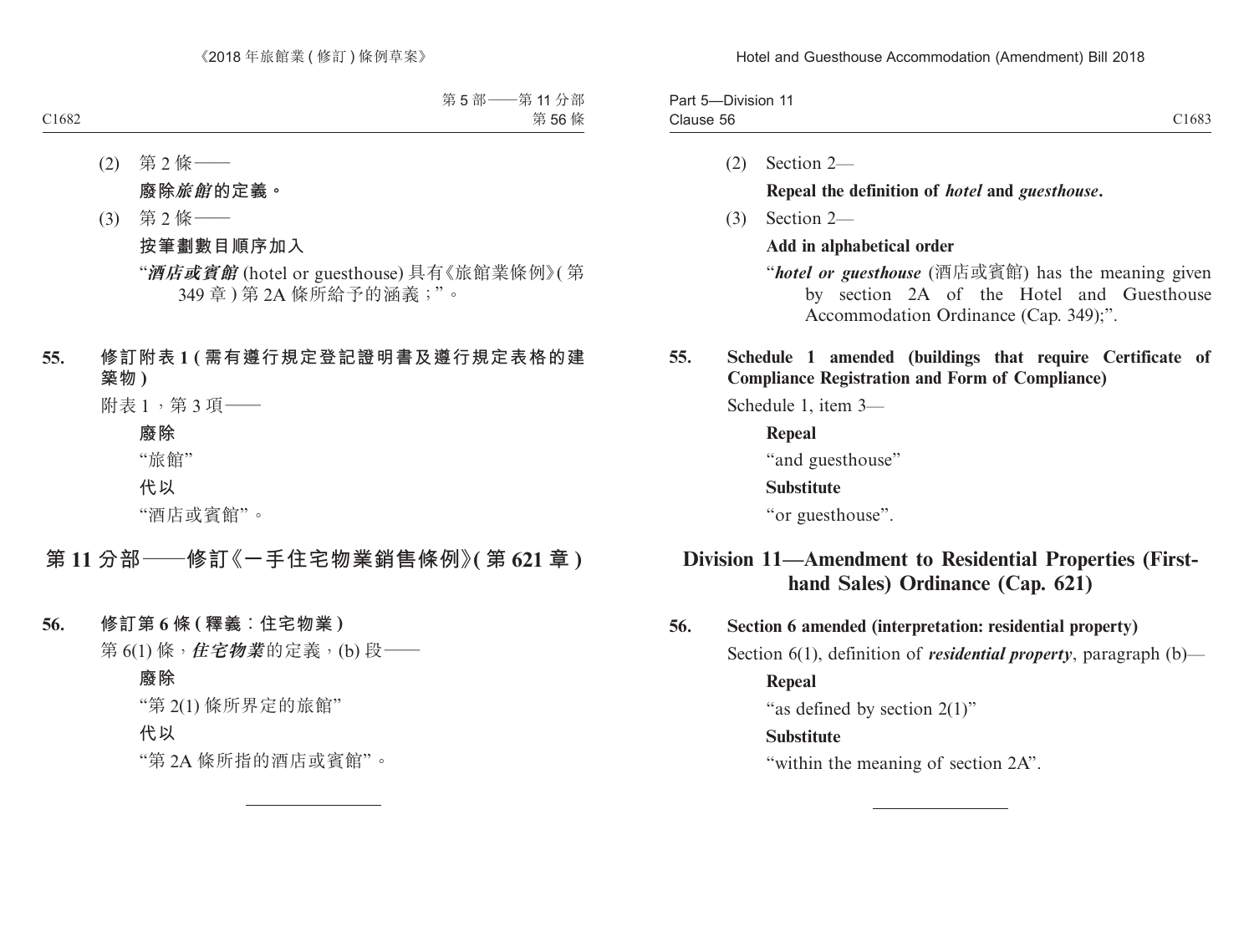## **Explanatory Memorandum**

The main purpose of this Bill is to amend the Hotel and Guesthouse Accommodation Ordinance (Cap. 349) (*principal Ordinance*) and its subsidiary legislation to strengthen the regulation and control of hotels and guesthouses.

2. Clause 1 sets out the short title and provides for commencement.

## **Amendments to Principal Ordinance**

3. Part 2 (clauses 3 to 28) of the Bill amends the principal Ordinance as follows.

*Part I updated as Part 1—Preliminary*

- 4. Clauses 4 to 8 update the existing Part I as Part 1 to replace the existing section 2 and add new sections 2A and 2B.
- 5. The existing section 2 (interpretation) is replaced under clause 5 to include new terms relevant to the amended regulatory regime such as *appeal board panel*, *closure order*, *enforcement officer*, *guesthouse licence* and *hotel licence*.
- 6. The new section 2A added by clause 6 provides for an updated definition of *hotel or guesthouse*. In particular—
	- (a) it is not required that the holding out of the premises must be made by the occupier, proprietor or tenant of the premises; and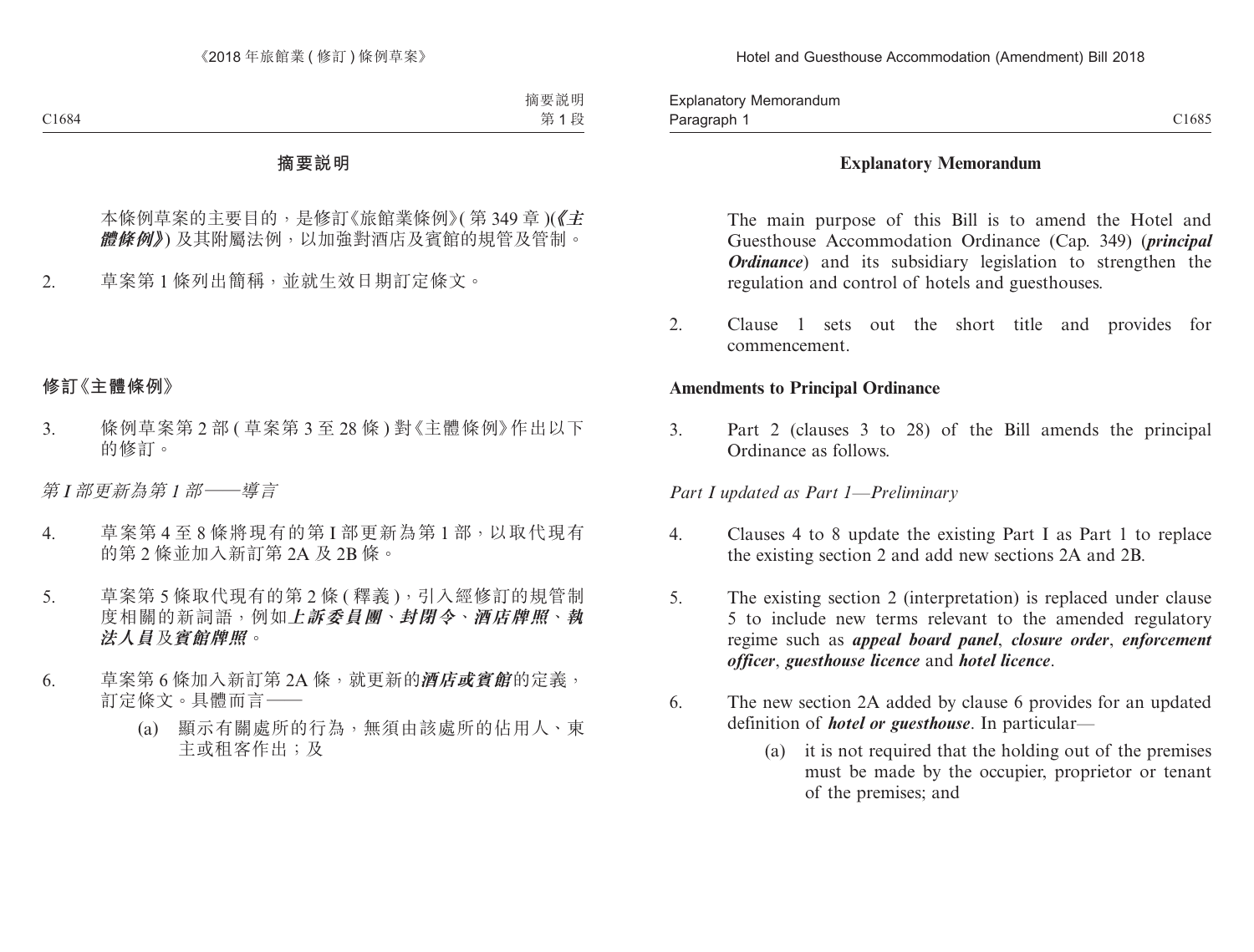Paragraph 7 and 2016 C1687 Explanatory Memorandum Paragraph 7

- (b) regarding the target of the holding out, the questions of whether the fee a person is willing to pay is reasonable, and whether the person is in a fit state to be received, are not relevant.
- 7. The new section 2B added by clause 6 provides for the meaning of *specified way*, which specifies how an application under the new Part 4A is to be made.

*Part II updated as Part 2—Restriction on Operating Hotel or Guesthouse*

- 8. Clause 9 updates the existing Part II as Part 2, which contains sections 5, 5A and 5B.
- 9. The existing offence of operating an unlicensed hotel or guesthouse under section 5 is retained.
- 10. A new offence imposing strict liability on owners and tenants of an unlicensed hotel or guesthouse is created by the new section 5A.
- 11. Both offences under sections 5 and 5A (*specified offence*) may be prosecuted summarily or on indictment.
- 12. The new section 5B requires notices relating to specified offences to be registered in the Land Registry.

## *Part III repealed*

13. Clause 10 repeals the existing Part III to abolish the regime of certificate of exemption.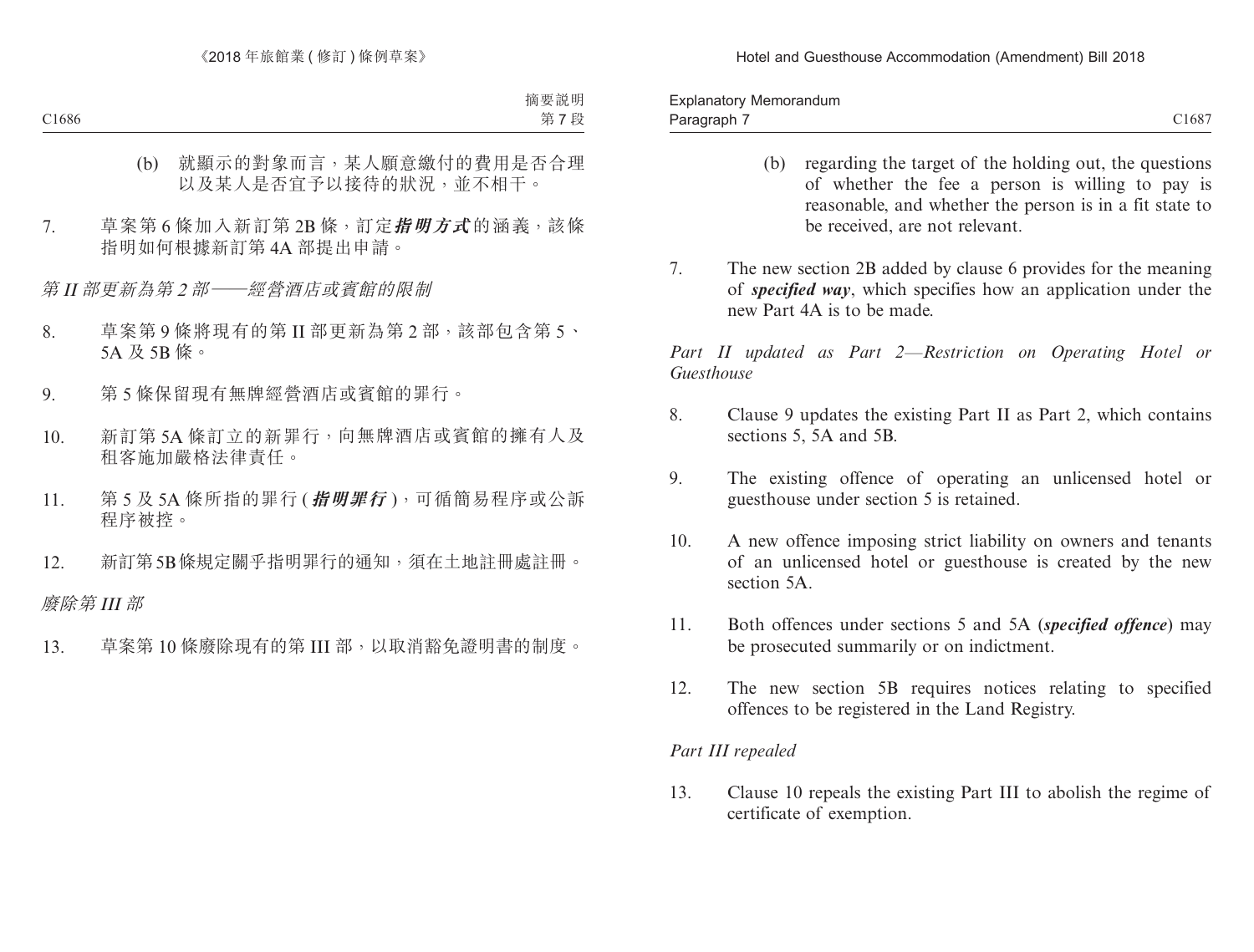Paragraph 14 and 2008 C1689 Explanatory Memorandum Paragraph 14

## *Part IV replaced by new Part 4A—Licences*

- 14. Clause 10 also repeals the existing Part IV, which provides for a licensing regime administered by the Hotel and Guesthouse Accommodation Authority (*Authority*). An enhanced licensing regime is provided under the new Part 4A added by clause 11.
- 15. Division 1 of the new Part 4A (new section 12A) provides for 2 categories of licences, namely, "hotel licence" and "guesthouse licence", that may be issued for premises. The Authority may also specify administratively further subcategories of guesthouse licences and eligibility criteria for the different categories and subcategories of licence.
- 16. Division 2 of the new Part 4A (new sections 12B to 12F) provides for the issue, renewal, cancellation, suspension and transfer of a licence, as well as the variation of a condition of a licence.
- 17. Division 3 of the new Part 4A (new sections 12G to 12I) provides for the licence fee, form and effect of a licence, as well as matters relating to the licence period of a licence and yearly certification for longer licences.
- 18. Division 4 of the new Part 4A (new sections 12J to 12M) provides for 4 major licence requirements which are applicable to the issue, renewal, cancellation, etc. of a licence. In particular—
	- (a) the "no-use restriction requirement" (new section 12J) is introduced to require that premises must not be subject to a restrictive provision in the applicable deed of mutual covenant or Government lease;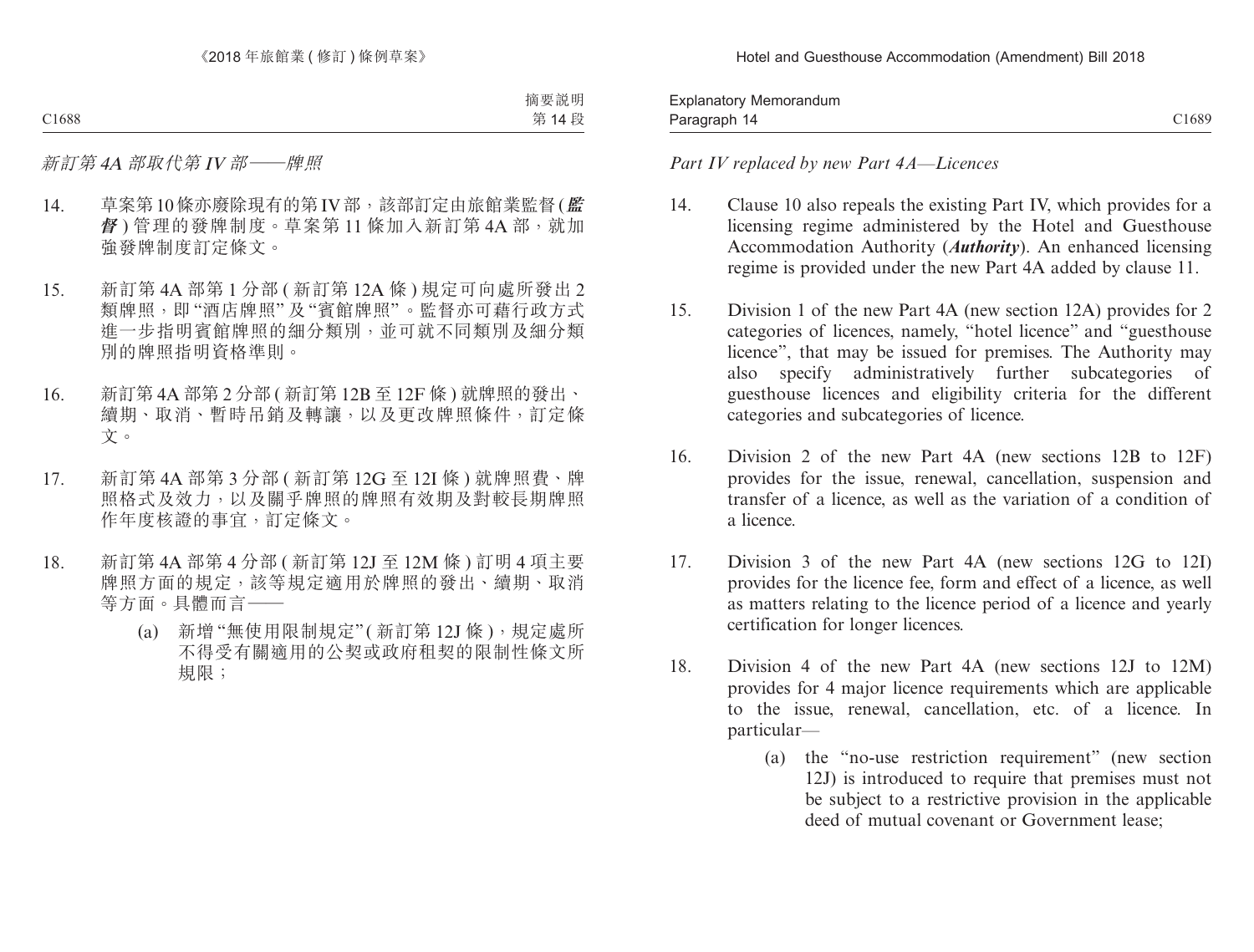Paragraph 19 and 200 and 200 and 200 and 200 and 200 and 200 and 200 and 200 and 200 and 200 and 200 and 200 and 200 and 200 and 200 and 200 and 200 and 200 and 200 and 200 and 200 and 200 and 200 and 200 and 200 and 200 a Explanatory Memorandum Paragraph 19

- (b) the "fit and proper requirement" (new section 12L) is introduced to enable the Authority to consider whether the licence holder (or intended licence holder) is a fit and proper person to operate a hotel or guesthouse; and
- (c) the "suitability requirement" (new section 12K) and "operation requirement" (new section 12M) largely reflect the existing requirements.
- 19. Division 5 of the new Part 4A (new sections 12N to 12P) provides for other powers and duties of the Authority in relation to the licensing regime. In particular—
	- (a) the Authority is empowered under the new section 12N to appoint advisory panels (which may conduct consultation to collect the views of affected persons) for advising it on matters relating to licence applications:
	- (b) the Authority may also make a request under the new section 12O requiring the licence holder (or intended licence holder) to provide document or information for the Authority's determination of whether to exercise a power (e.g. issue, renew or cancel) in relation to a licence; and
	- (c) the Authority is required under the new section 12P to give written notice of an intention or a decision to exercise certain powers in relation to a licence.

## *Part V replaced by new Part 5A—Appeals*

20. Clause 12 repeals the existing Part V, which provides for appeals against the Authority's decisions under the licensing regime. An updated appeal system is provided under the new Part 5A added by clause 13.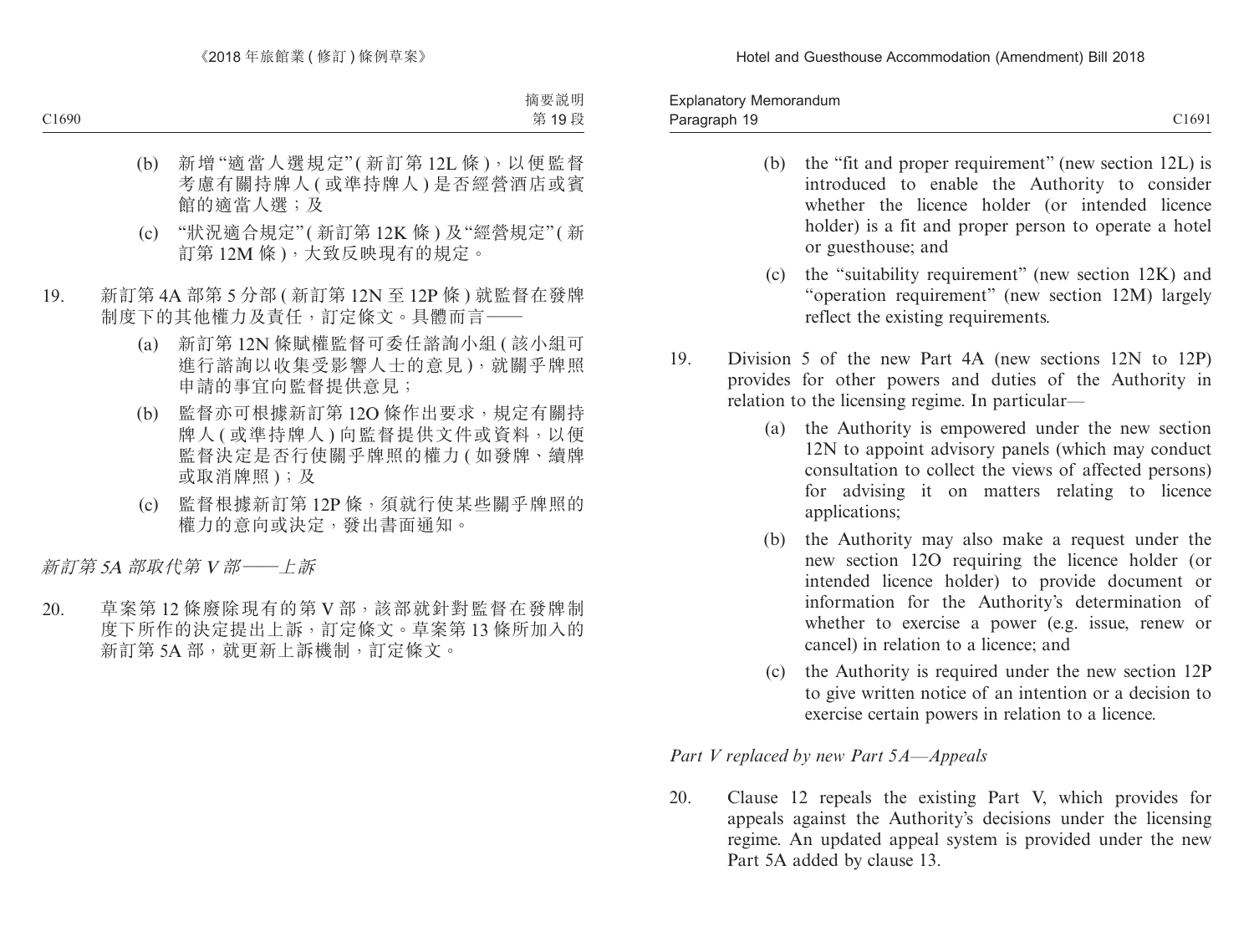Paragraph 21 and 2016 and 2016 and 2016 and 2016 and 2016 2016 2016 2017 and 2016 2017 2018 2017 2018 2017 201 Explanatory Memorandum Paragraph 21

21. The appeal system is updated mainly to replace the single Appeal Board under the existing Part V by multiple appeal boards under the new Part 5A. For each appeal, a separate appeal board will be formed (from members of an appeal board panel appointed by the Chief Executive). Other procedures relating to an appeal in the existing Part V are largely retained under the new Part 5A.

*Part VI updated as Part 6—Supervision of Hotel or Guesthouse*

- 22. Clauses 14 to 17 update the existing Part VI as Part 6, which contains sections 18, 18A and 19.
- 23. The existing section 18, which provides for powers to enter and inspect, without warrant, any premises used as or suspected to be a hotel or guesthouse, is replaced under clause 15. The powers under the new section 18 are limited to licensed premises.
- 24. The new section 18A added by clause 16, on the other hand, provides for powers to enter and search, with a warrant issued by a magistrate, any premises whether licensed or not.
- 25. The existing section 19 is amended by clause 17 only to make textual amendments.

*New Part 6A—Orders Made by Court or Magistrate*

- 26. Clauses 18 to 20 create a new Part 6A by grouping the existing section 20 under it and adding new sections 20A to 20J.
- 27. The existing section 20 (grouped under Division 1 of the new Part 6A) is replaced under clause 19 mainly to modernize the drafting.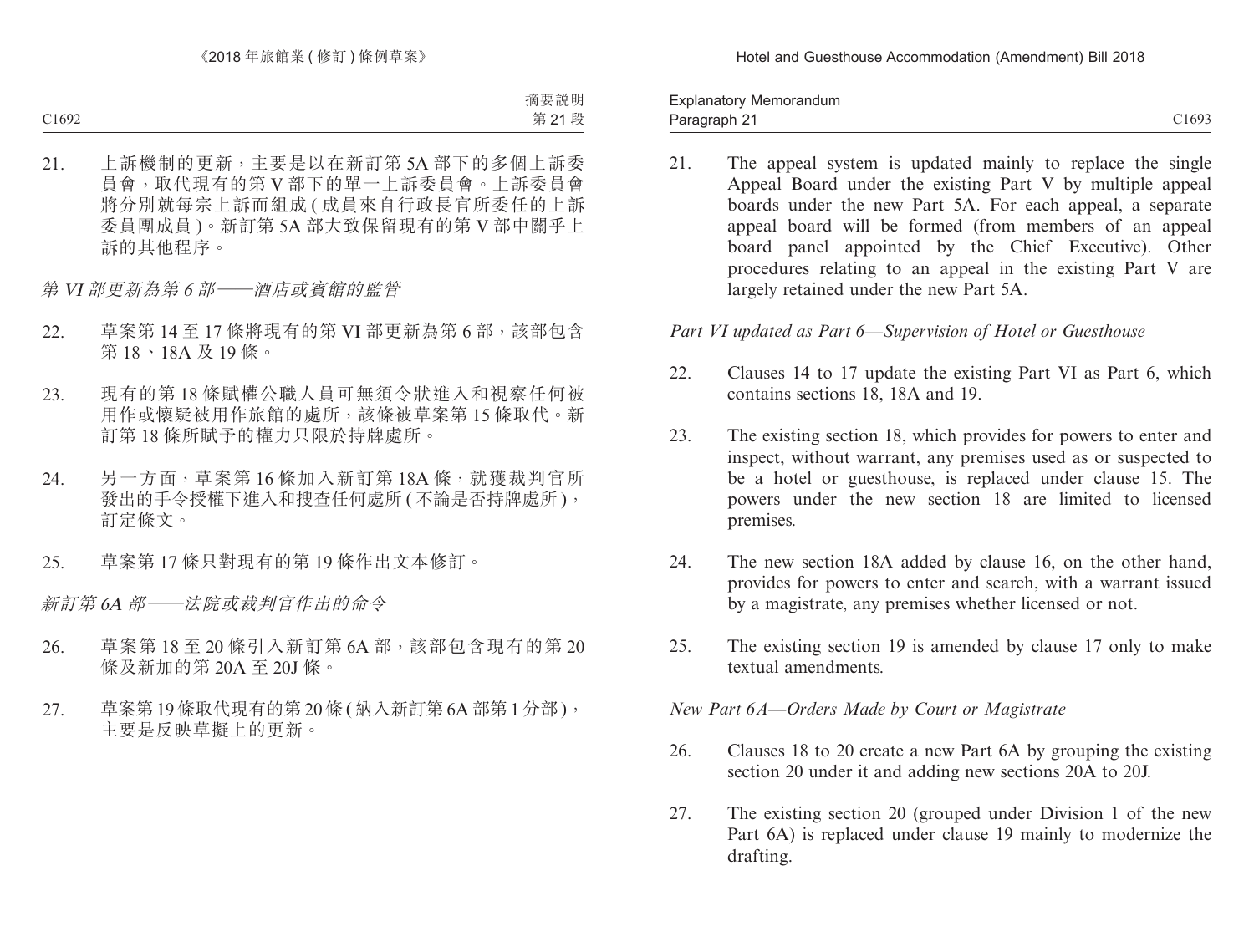Paragraph 28 and 2016 C1695 Explanatory Memorandum Paragraph 28

28. The new sections 20A to 20J (grouped under Divisions 2 and 3 of the new Part 6A) added by clause 20 introduce a mechanism under which a closure order may be made on application if there is a second conviction of a specified offence in respect of the same premises within 16 months. Premises subject to a closure order will be closed for 6 months. A closure order may also be rescinded, suspended or revived. Relevant orders and notices are required to be registered in the Land Registry.

*Part VII updated as Part 7—General and Miscellaneous Provisions*

- 29. Clauses 21 to 27 update the existing Part VII as Part 7.
- 30. Division 1 of Part 7 (sections 21, 21A, 21B and 21C) contains miscellaneous provisions for offences. In particular—
	- (a) the existing section 21 is amended by clause 23 mainly to update the provisions about miscellaneous offences so that they are in line with the enhanced licensing regime and other amendments;
	- (b) the existing section 21A is replaced under clause 24 to make it clear that the section deals with the time limit for prosecution of summary offences only; and
	- (c) the new sections 21B and 21C added by clause 25 clarify the criminal liability of persons related to a body of persons for offences committed by the body.
- 31. Division 2 of Part 7 contains, in addition to the existing section 22, various new sections to facilitate the administration and enforcement of the principal Ordinance. In particular—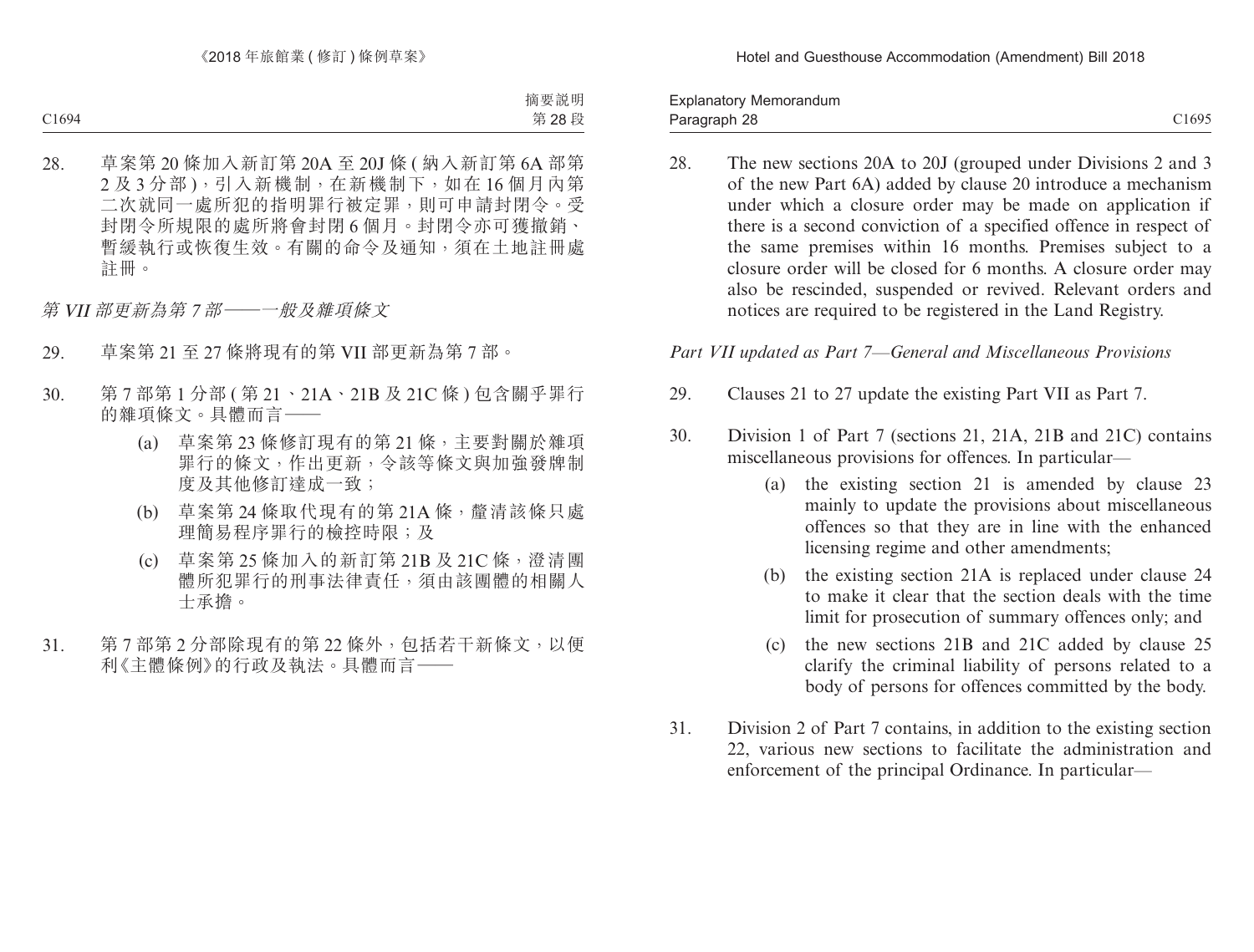Paragraph 32 and 2016 C1697 Explanatory Memorandum Paragraph 32

- (a) the new section 21D provides for the appointment of enforcement officers by the Authority, who are empowered by the principal Ordinance to carry out functions related to the supervision of hotels or guesthouses, including the exercise of powers pursuant to court orders;
- (b) the new section 21E provides for the duty to produce evidence of authority when exercising certain powers under the principal Ordinance;
- (c) the new section 21F provides for the use of documents certified by the Authority, the Secretary for Home Affairs (*Secretary*) or an enforcement officer as evidence in legal proceedings; and
- (d) the new section 21G provides civil immunity for persons performing a function under the principal Ordinance in good faith.

*New Part 8—Transitional and Saving Provisions*

- 32. Clause 28 adds a new Part 8 and Schedule to provide for the transitional and saving arrangements relating to the following matters—
	- (a) an old regime licence—a licence issued under section 8 of the former Ordinance, whether before, on or after the commencement date;
	- (b) an old regime decision—a decision of the Authority made under sections 8, 9, 10 or 12 of the former Ordinance, whether before, on or after the commencement date; and
	- (c) a direction given, and a court order made, before the commencement date.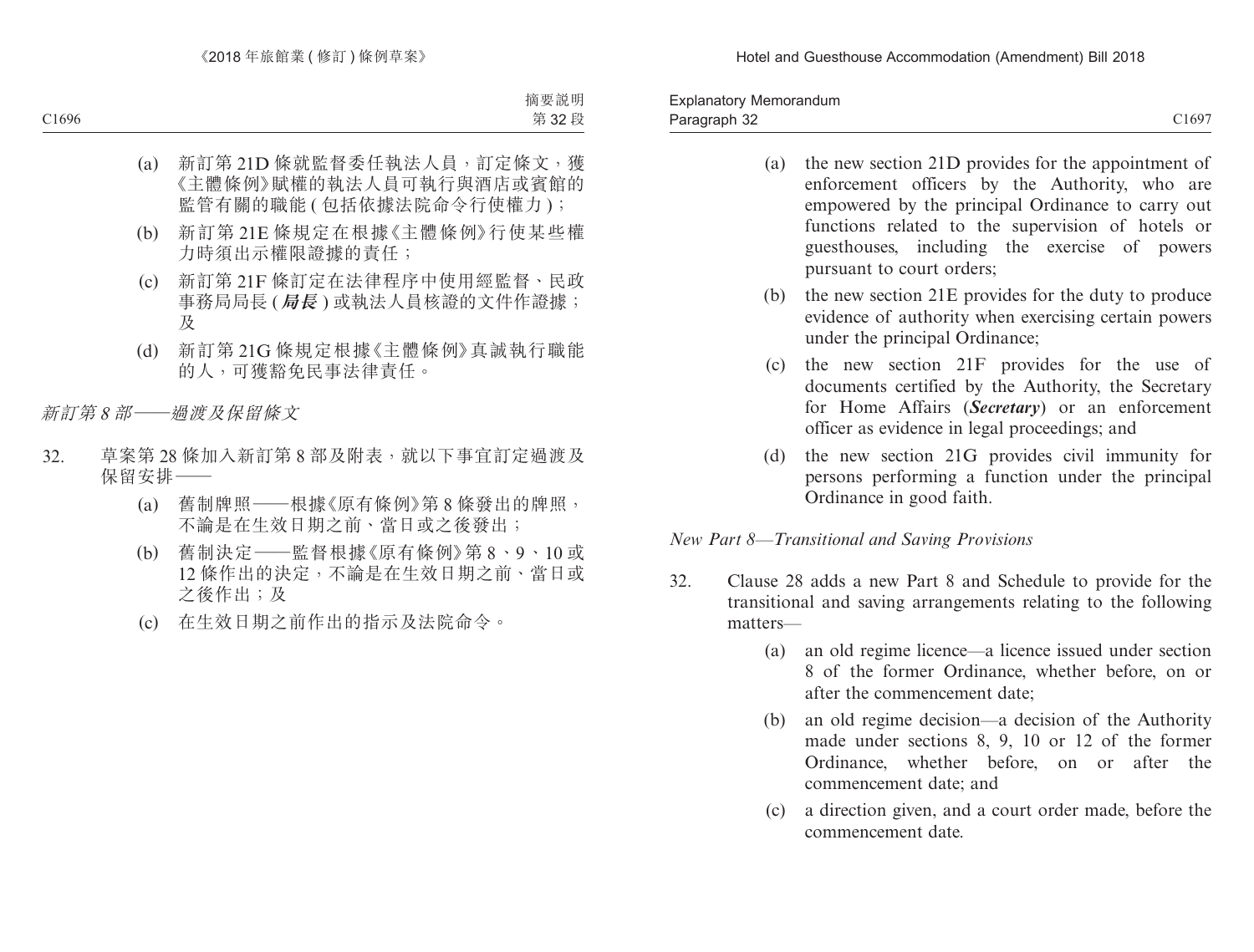| $\overline{\phantom{a}}$<br>Explanatory Memorandum                                                                                               |                   |
|--------------------------------------------------------------------------------------------------------------------------------------------------|-------------------|
| $\sim$<br>the contract of the contract of the contract of the contract of the contract of the contract of the contract of<br>Paragraph 35<br>. . | C <sub>1699</sub> |

#### **Note—**

- 1. The *former Ordinance* is the principal Ordinance as in force immediately before the commencement date.
- 2. The *commencement date* is the date on which the amendments made to the principal Ordinance by the Bill come into operation.
- 33. An old regime licence will continue to be governed by Part IV, except that its renewal will be subject to the following arrangements—
	- (a) if the licence period ends before the end of the period of 12 months beginning on the commencement date (*transitional period*) and the licence has not been renewed during the transitional period—it can be renewed under Part IV but only for a period not exceeding 12 months; and
	- (b) if the licence period ends after the transitional period, or if the licence has already been renewed during the transitional period—it cannot be renewed under Part IV but can be renewed only under the new Part 4A.
- 34. On the other hand, an old regime decision will be subject to appeals under the new Part 5A, except if the decision was made, and an appeal had already been commenced under Part V, before the commencement date.
- 35. Other than the above, an old regime licence has effect for the purposes of the principal Ordinance as if it were a licence issued under the new Part 4A. Provisions are also made for other enactments that refer to a licence (or a hotel licence) under the principal Ordinance.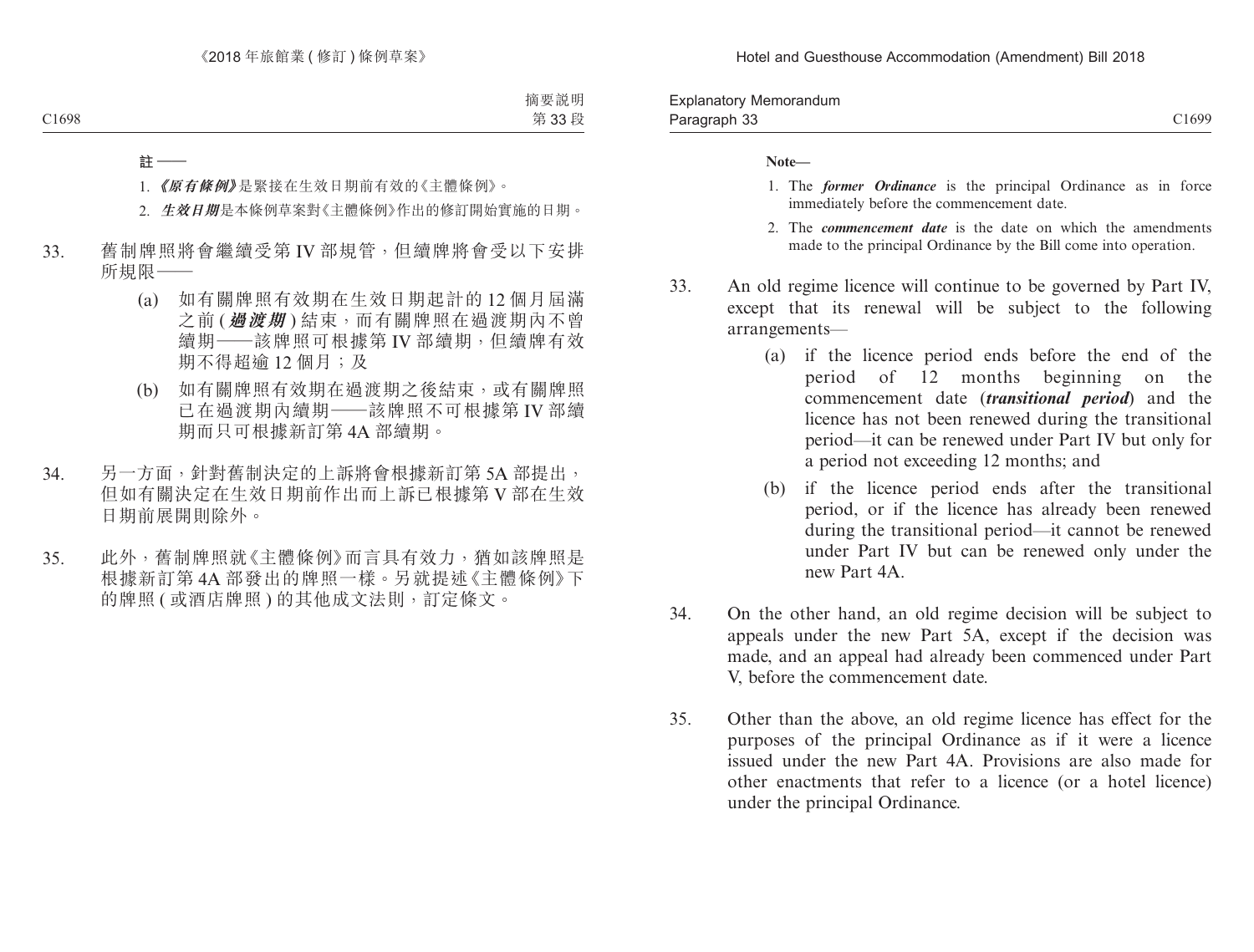Paragraph 36 and 200 and 200 and 200 and 200 and 200 and 200 and 200 and 200 and 200 and 200 and 200 and 200 and 200 and 200 and 200 and 200 and 200 and 200 and 200 and 200 and 200 and 200 and 200 and 200 and 200 and 200 a Explanatory Memorandum Paragraph 36

- 
- 36. A direction given by the Secretary under section 19 of the former Ordinance before the commencement date is not affected by the amendment of that section. Similarly, an order made by the District Court under section 20 of the former Ordinance before the commencement date is not affected by the substitution of that section.

## **Amendments to Subsidiary Legislation under Principal Ordinance**

- 37. Part 3 (clauses 29 to 38) of the Bill amends the Hotel and Guesthouse Accommodation (Appeal Board) Regulations (Cap. 349 sub. leg. A), mainly to—
	- (a) update the provisions so that they are in line with the updated appeal system with multiple appeal boards (see paragraph 21); and
	- (b) replace the statutory forms prescribed under the Schedule to the Regulations with forms to be specified administratively by the Convenor under the updated appeal system.
- 38. Part 4 (clauses 39 to 42) of the Bill amends the Hotel and Guesthouse Accommodation (Fees) Regulations (Cap. 349 sub. leg. B), mainly to update the provisions in view of the repeal of the regime of certificate of exemption (see paragraph 13) and the introduction of the enhanced licensing regime (see paragraphs 14 to 19).

## **Related Amendments to Other Enactments**

- 39. Part 5 (clauses 43 to 56) of the Bill contains related amendments to the following enactments—
	- (a) the Specification of Public Offices Notice (Cap. 1 sub. leg. C) (clause 43);